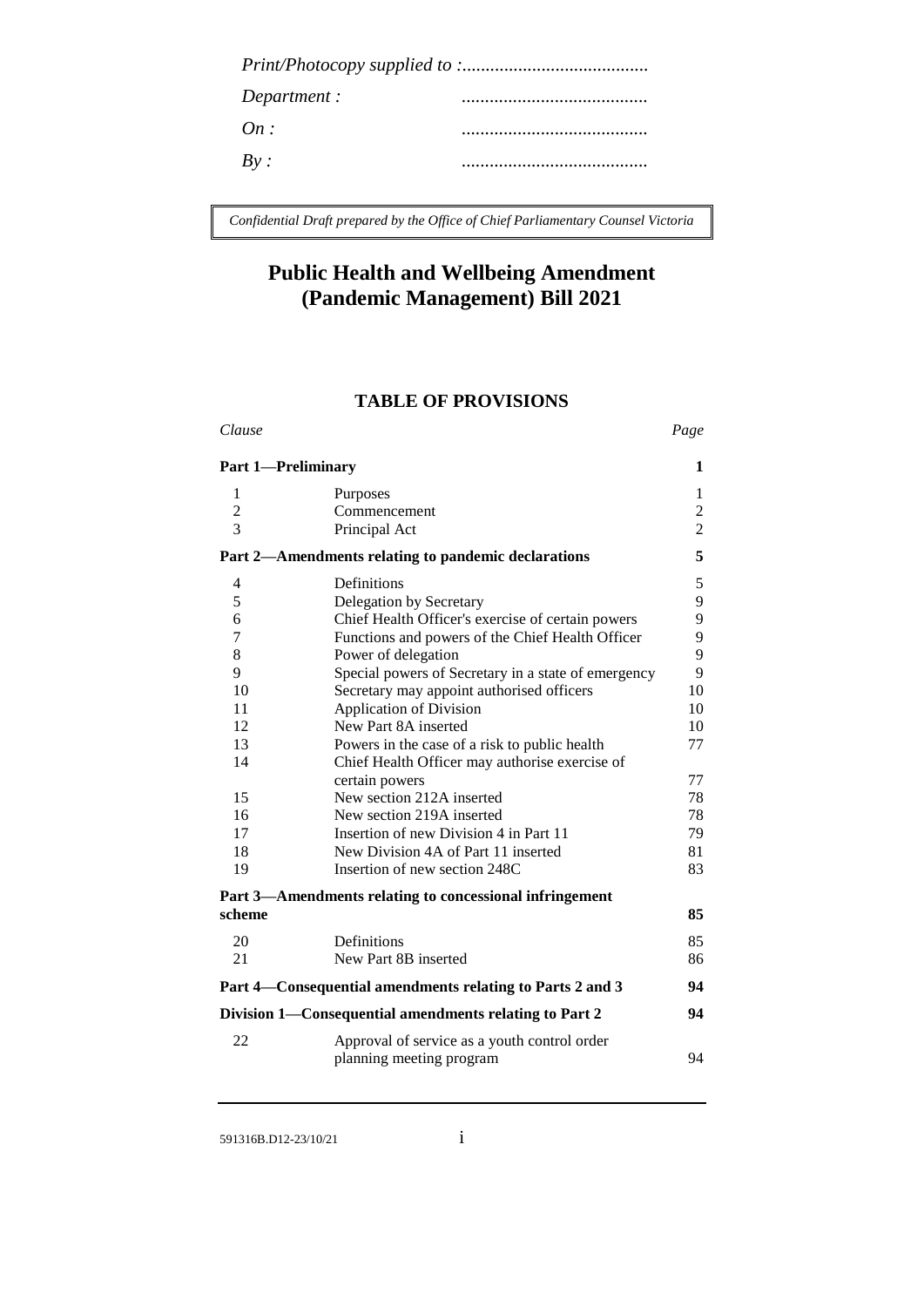| Clause        |                                                                                                     | Page |
|---------------|-----------------------------------------------------------------------------------------------------|------|
| 23            | Isolation for detention, prevention or mitigation of<br>COVID-19 or other infectious disease        | 94   |
| 24            | Entitlements of person placed in isolation under<br>section 600M                                    | 94   |
| 25            | Matters to which regard may be had in exercise of                                                   |      |
|               | powers                                                                                              | 95   |
| 26            | Temporary measures in response to COVID-19<br>pandemic                                              | 95   |
| 27            | Definitions                                                                                         | 95   |
| 28            | Power to issue prohibition notice                                                                   | 96   |
| 29            | Power to give directions                                                                            | 96   |
| 30            | Repeal of Part                                                                                      | 97   |
| 31            | Scrutiny of Acts and Regulations Committee                                                          | 97   |
| 32            | Exception to compliance with certain inspection<br>requirements when an emergency declaration is in |      |
|               | force                                                                                               | 97   |
| 33<br>34      | Declaration of emergency situation<br>Powers of public sector body Heads in emergency               | 98   |
|               | situations                                                                                          | 98   |
| 35            | Duties and powers of protective services officers                                                   | 98   |
|               | Division 2—Consequential amendment that commences on 16                                             |      |
| December 2021 |                                                                                                     | 99   |
| 36            | Declaration of a state of emergency                                                                 | 99   |
|               | Division 3—Consequential amendments relating to Part 3                                              | 99   |
| 37            | Definitions                                                                                         | 99   |
| 38            | Functions and powers of the Director                                                                | 99   |
| 39            | Delegation                                                                                          | 100  |
| 40            | Extended period for registration                                                                    | 100  |
| 41            | Delegation                                                                                          | 101  |
|               | Part 5—Amendments relating to quarantine detention fees during                                      |      |
|               | the COVID-19 pandemic                                                                               | 104  |
|               | Division 1—Certain requirements disapplied                                                          | 104  |
| 42            | Section 238D substituted                                                                            | 104  |
|               | <b>Division 2-Other matters</b>                                                                     | 104  |
| 43            | Waiver of fees payable in relation to quarantine                                                    |      |
|               | detention                                                                                           | 104  |
| 44            | Section 238E repealed                                                                               | 104  |
| 45            | New sections 248A and 248B inserted                                                                 | 104  |
| 46            | Definitions                                                                                         | 105  |
| 47            | Meaning of quarantined person                                                                       | 106  |
| 48            | Liability to pay quarantine detention fees                                                          | 107  |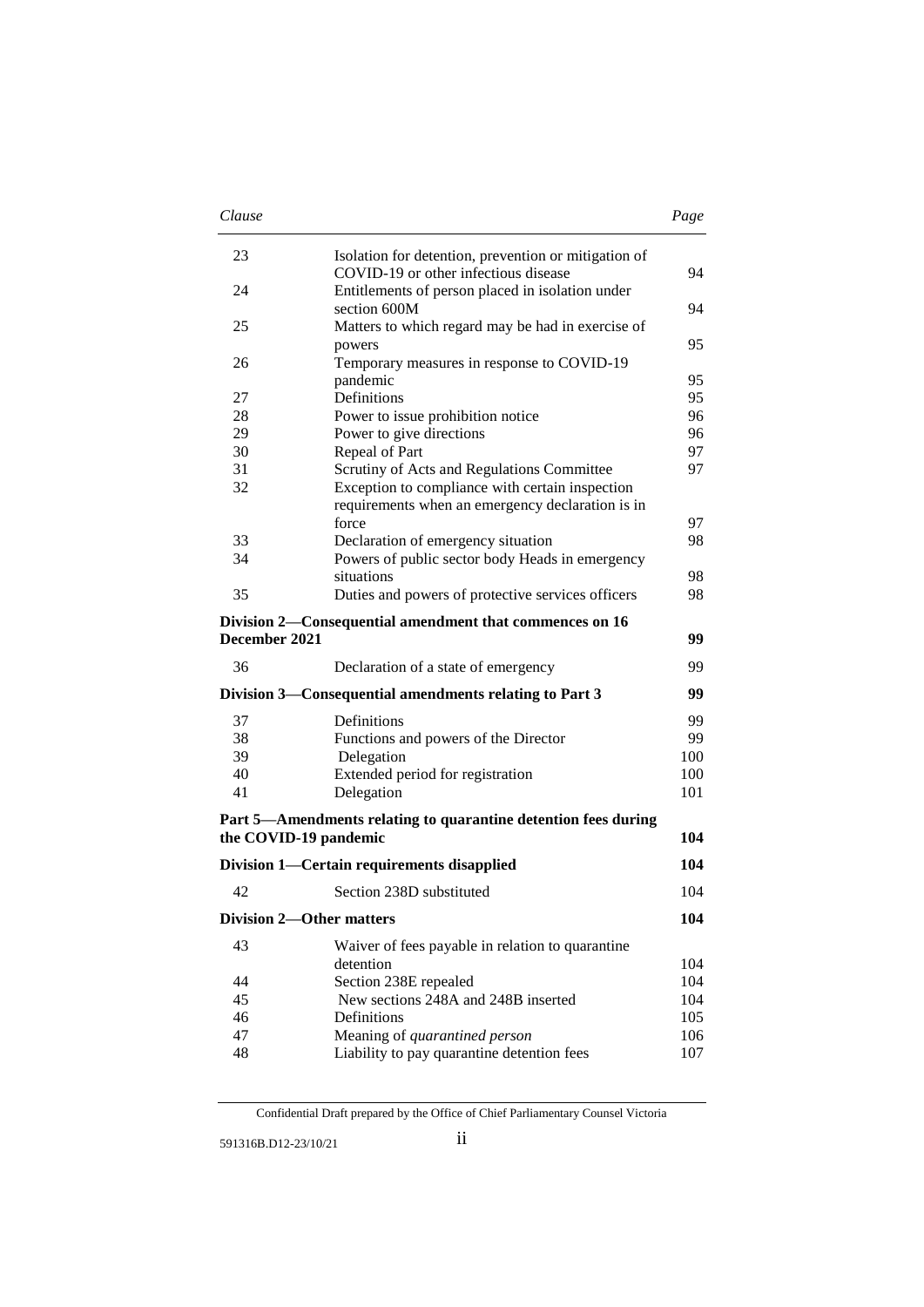| Clause                                         |                                                             | Page |
|------------------------------------------------|-------------------------------------------------------------|------|
| 49                                             | COVID-19 Quarantine Victoria to invoice                     |      |
|                                                | quarantined persons for fees relating to detention          | 107  |
| 50                                             | New section 258A inserted                                   | 107  |
| 51                                             | Waiver of fees                                              | 109  |
| 52                                             | New sections 260A to 260D inserted                          | 109  |
| 53                                             | Payment of fees                                             | 113  |
| 54                                             | Section 264 repealed                                        | 113  |
|                                                | Part 6—Amendment of Infringements Act 2006 and Fines Reform |      |
| <b>Act 2014</b>                                |                                                             | 114  |
| Division 1—Amendment of Infringements Act 2006 |                                                             | 114  |
| 55                                             | Definition                                                  | 114  |
| 56                                             | New section 3A inserted                                     | 114  |
|                                                | Division 2-Amendment of Fines Reform Act 2014               | 116  |
| 57                                             | FVS application                                             | 116  |
| Part 7—Repeal of this Act                      |                                                             | 117  |
| 58                                             | Repeal of this Act                                          | 117  |
|                                                |                                                             |      |
| <b>Endnotes</b>                                |                                                             | 118  |
| 1                                              | General information                                         | 118  |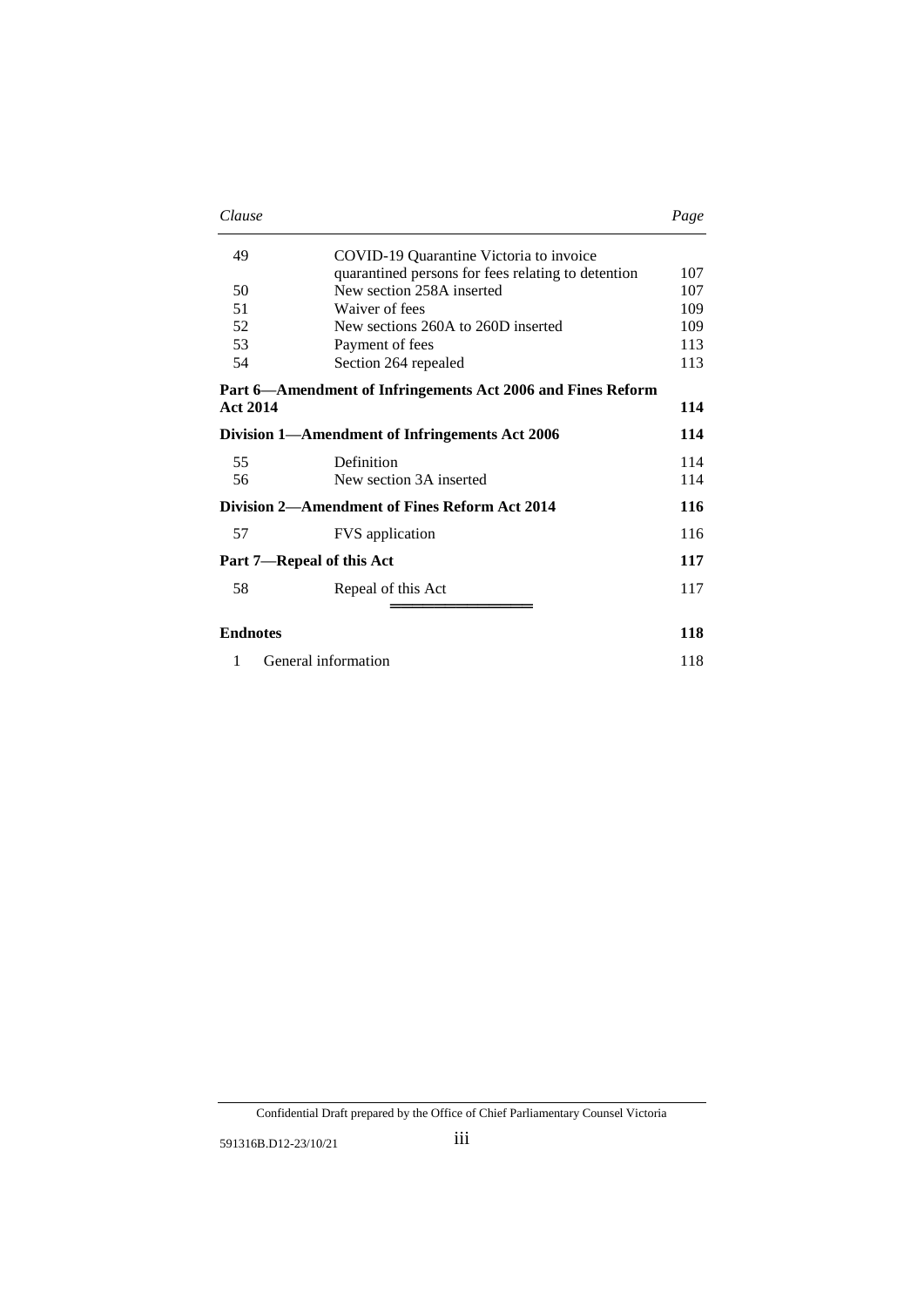| Department : |  |  |
|--------------|--|--|
| On:          |  |  |
| $By$ :       |  |  |

# *Twelfth Draft*  **23/10/21**

# **Public Health and Wellbeing Amendment (Pandemic Management) Bill 2021**

<A Bill for an Act to amend the **Public Health and Wellbeing Act 2008** in relation to the effective management of pandemics and for other purposes>

**The Parliament of Victoria enacts:**

# **Part 1—Preliminary**

# **1 Purposes**

The purposes of this Act are—

(a) to amend the **Public Health and Wellbeing Act 2008** in relation to the effective management of pandemics; and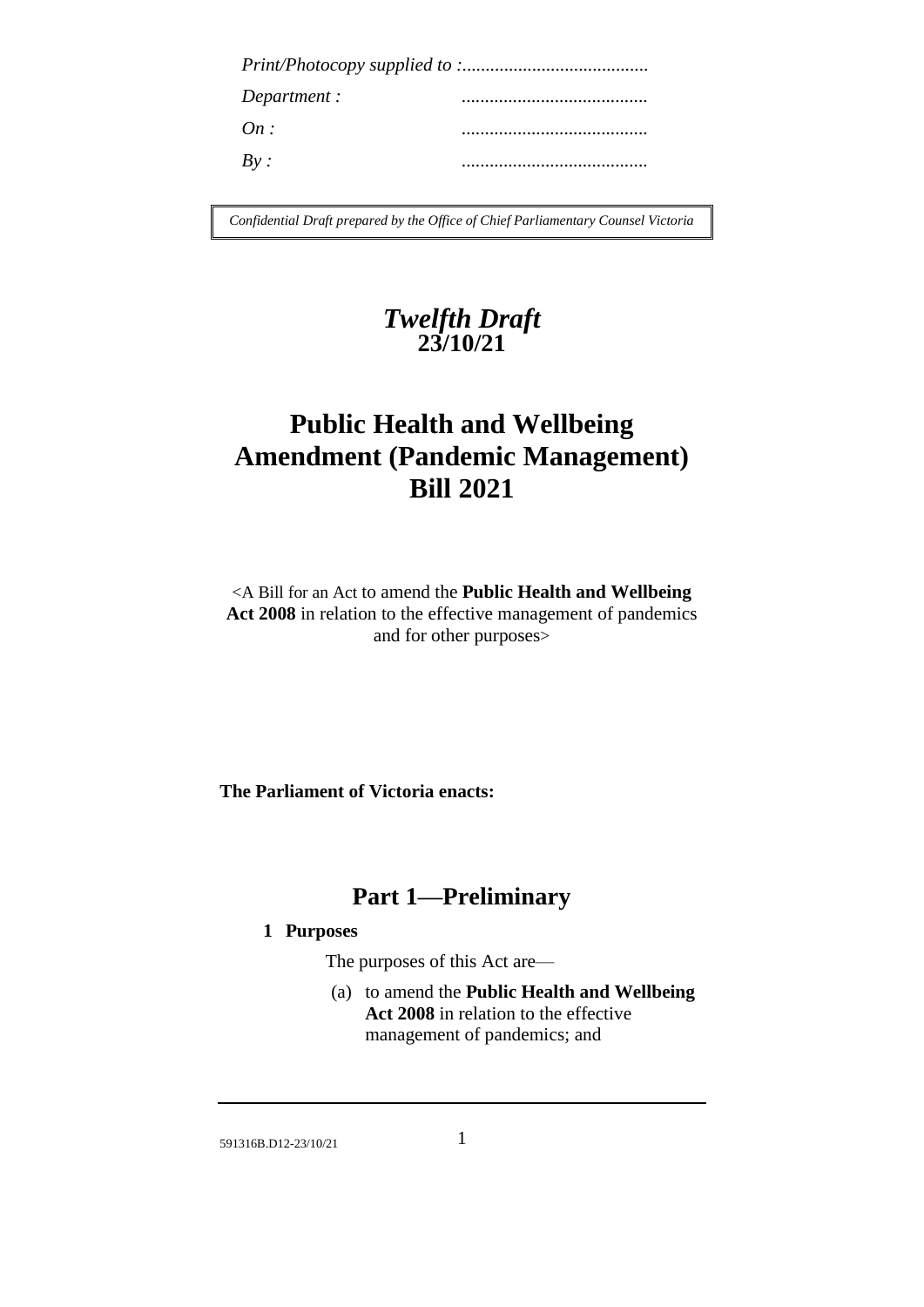Part 1—Preliminary

- (b) to amend the **Public Health and Wellbeing Act 2008** in relation to fees for detention of persons in quarantine during the COVID-19 pandemic; and
- (c) to amend the **Infringements Act 2006** to broaden the scope of what constitutes special circumstances in that Act and the **Fines Reform Act 2014** and to make consequential amendments to those Acts for the purposes of the concessional infringement scheme in the **Public Health and Wellbeing Act 2008**; and
- (d) to make consequential amendments to other Acts.

# **2 Commencement**

- (1) Subject to subsections (2), (3) and (4), this Act comes into operation on the day after the day on which it receives the Royal Assent.
- (2) The following provisions come into operation on a day or days to be proclaimed—
	- (a) Part 3;
	- (b) Division 3 of Part 4;
	- (c) Division 2 of Part 5;
	- (d) Part 6.
- (3) Division 2 of Part 4 comes into operation on 16 December 2021.
- (4) If a provision mentioned in subsection (2) does not come into operation before the day that is 12 months after the day on which this Act receives the Royal Assent, it comes into operation on that day.
- **3 Principal Act**

Confidential Draft prepared by the Office of Chief Parliamentary Counsel Victoria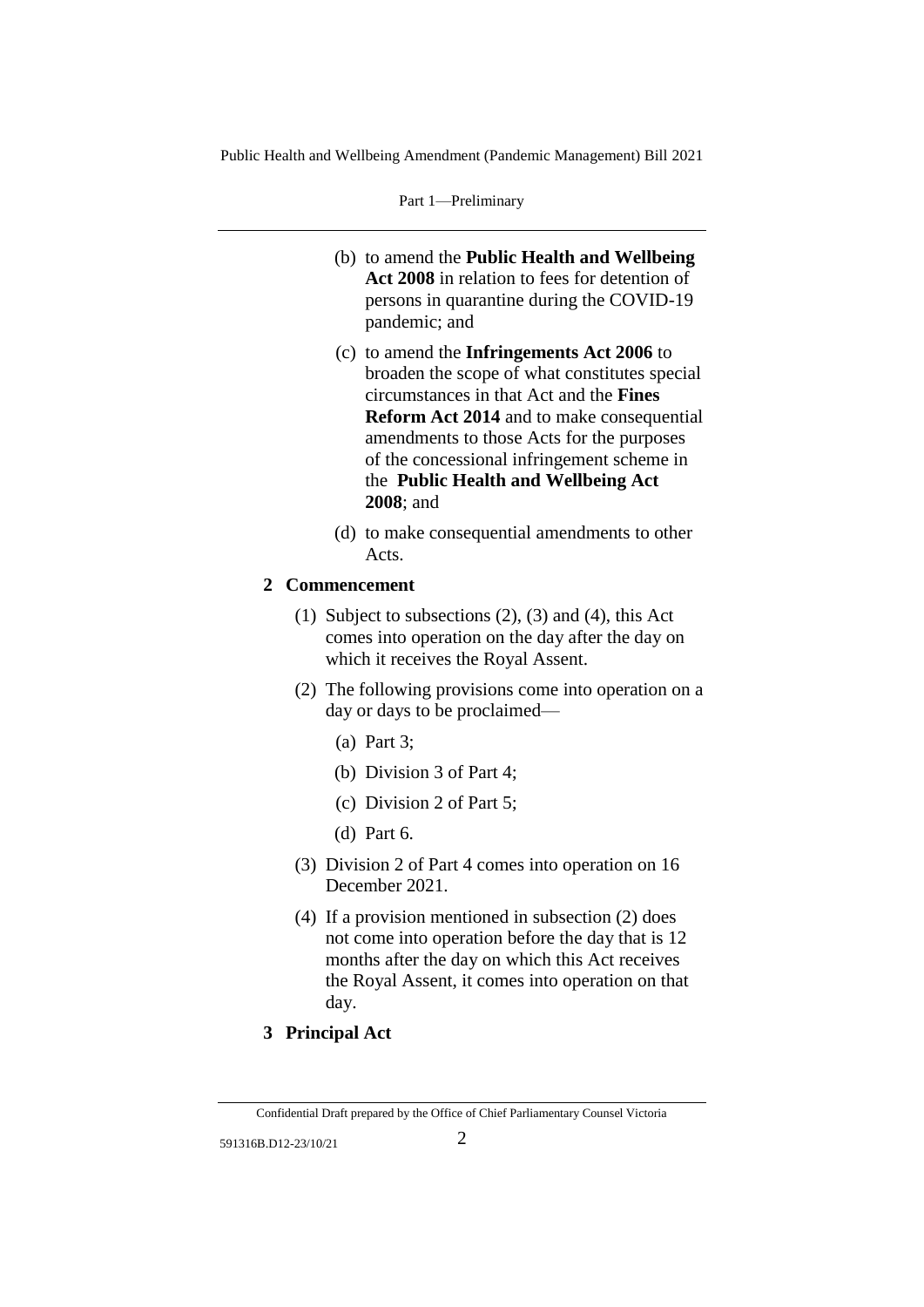Part 1—Preliminary

In this Act, the **Public Health and Wellbeing Act 2008** is called the Principal Act.

Confidential Draft prepared by the Office of Chief Parliamentary Counsel Victoria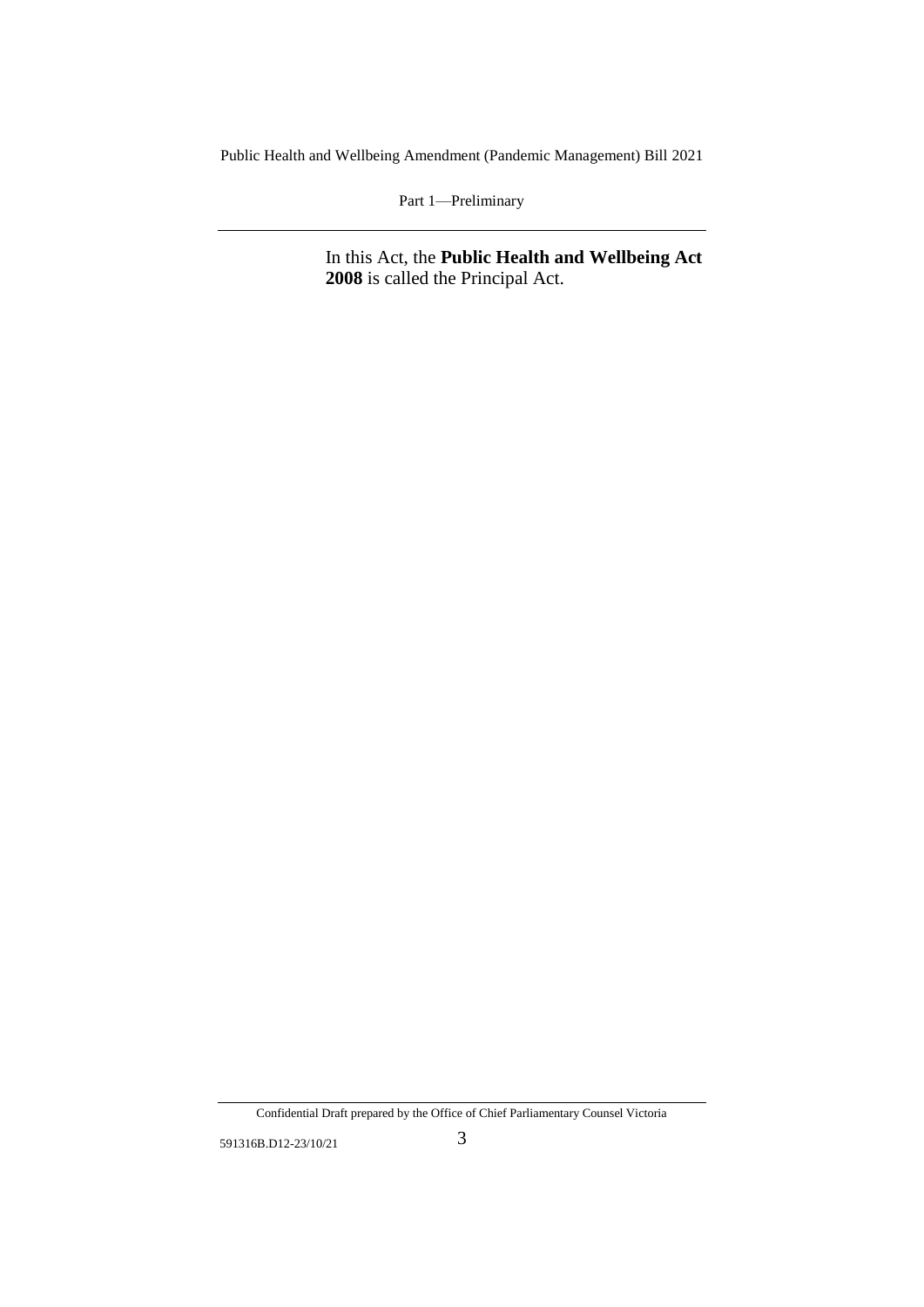Part 1—Preliminary

Confidential Draft prepared by the Office of Chief Parliamentary Counsel Victoria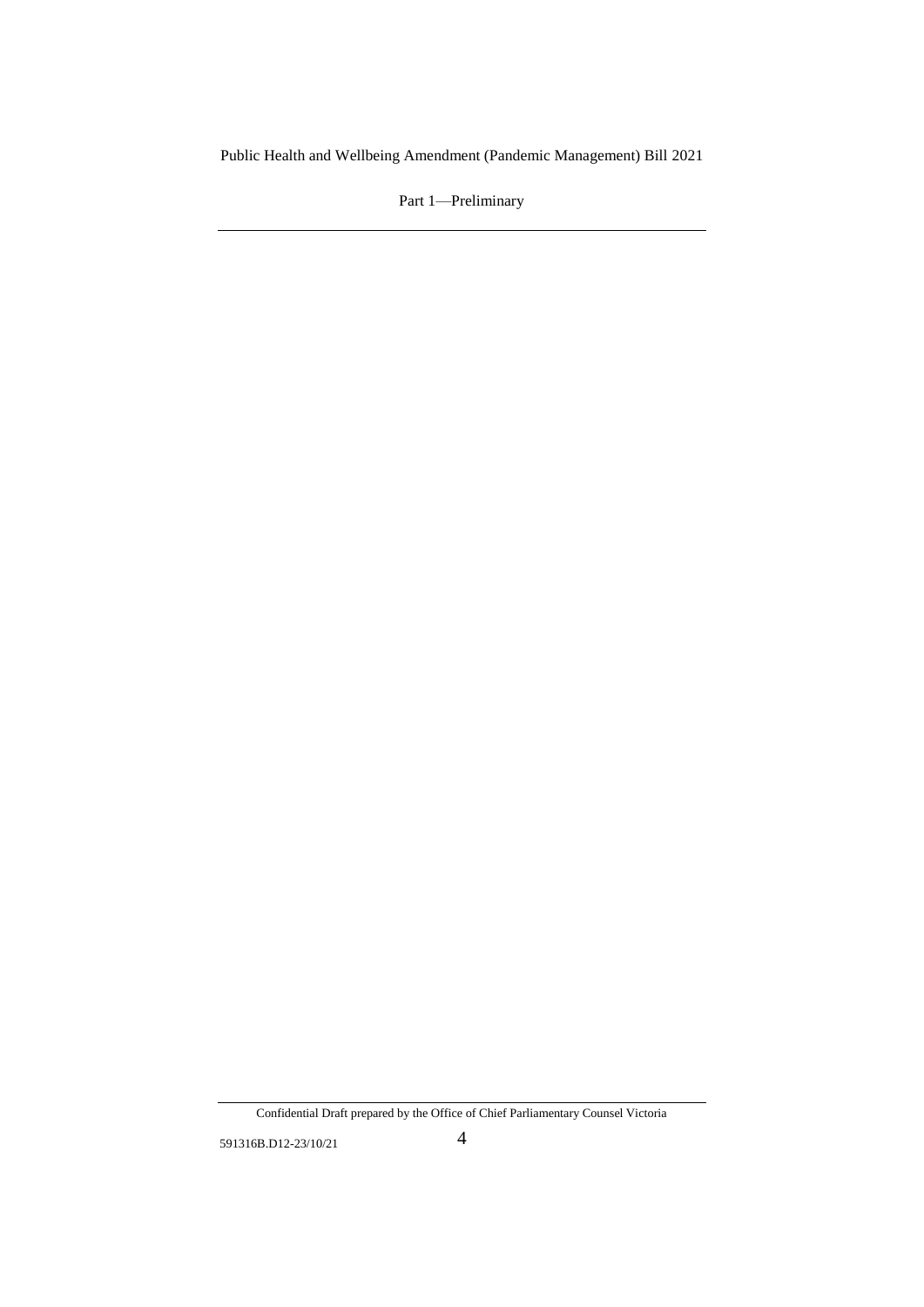Part 2—Amendments relating to pandemic declarations

# **Part 2—Amendments relating to pandemic declarations**

# **4 Definitions**

(1) In section 3(1) of the Principal Act **insert** the following definitions—

> *compliance and enforcement policy* means a policy issued under section 231A;

> *contact tracing information* has the meaning given by section 165CB(1);

*contact tracing purposes*: see section  $165CB(2);$ 

*designated health service provider* has the same meaning *health service provider*  has in the Health Practitioner Regulation National Law;

*disease of pandemic potential* see subsection  $(6)$ :

*disease vector* means an animal other than a human being, including a bird or insect, that is capable of carrying a pathogen that—

- (a) is transmissible to human beings; and
- (b) is capable of causing disease in human beings;

*health information* has the same meaning as it has in the **Health Records Act 2001**;

*Independent Pandemic Management Advisory Committee* means a committee established under section 165CE(1);

*pandemic declaration* has the meaning given by section  $165AB(1)$ ;

Confidential Draft prepared by the Office of Chief Parliamentary Counsel Victoria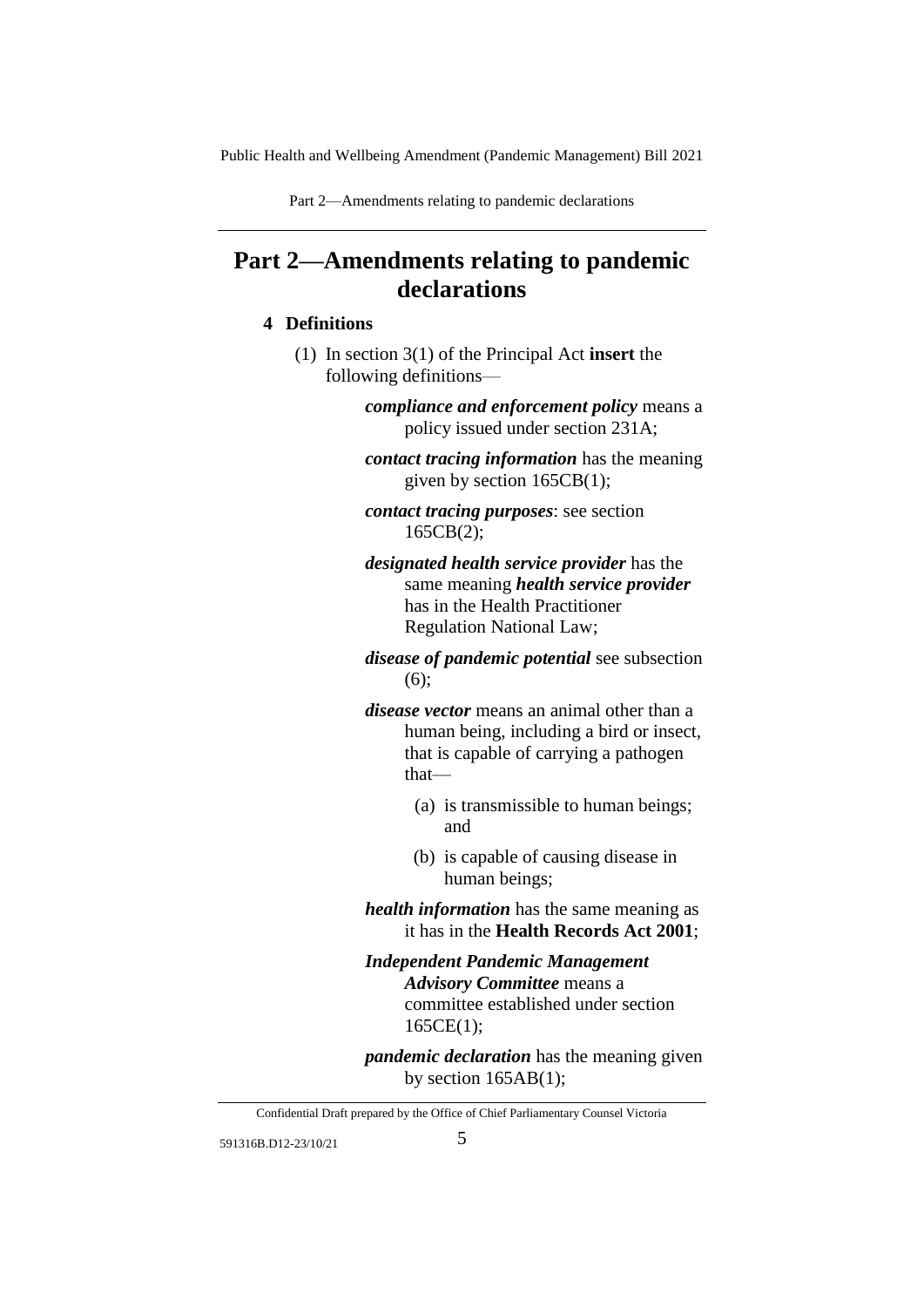Part 2—Amendments relating to pandemic declarations

*pandemic disease*: see subsection (5); *pandemic information determination* has the meaning given by section 165BT(1); *pandemic management area* means an area specified in a pandemic declaration to be an area to which the declaration applies; *pandemic management general power* means a power under 165BA(1)(a) or (b); *pandemic management order power* means a power under section 165B(1)(a) or (b); *pandemic management power* means a pandemic management general power or a pandemic management order power; *pandemic order* has the meaning given by section 165AI(1); *Pandemic Order Register* means the register established under section 165CS; *personal information* has the same meaning as it has in the **Privacy and Data Protection Act 2014**; *personal protective equipment* includes, but is not limited to, face coverings; *protective services officer* has the same meaning as in the **Victoria Police Act 2013**; *Scrutiny of Acts and Regulations Committee* means the Scrutiny of Acts and Regulations Committee of the Parliament;

Confidential Draft prepared by the Office of Chief Parliamentary Counsel Victoria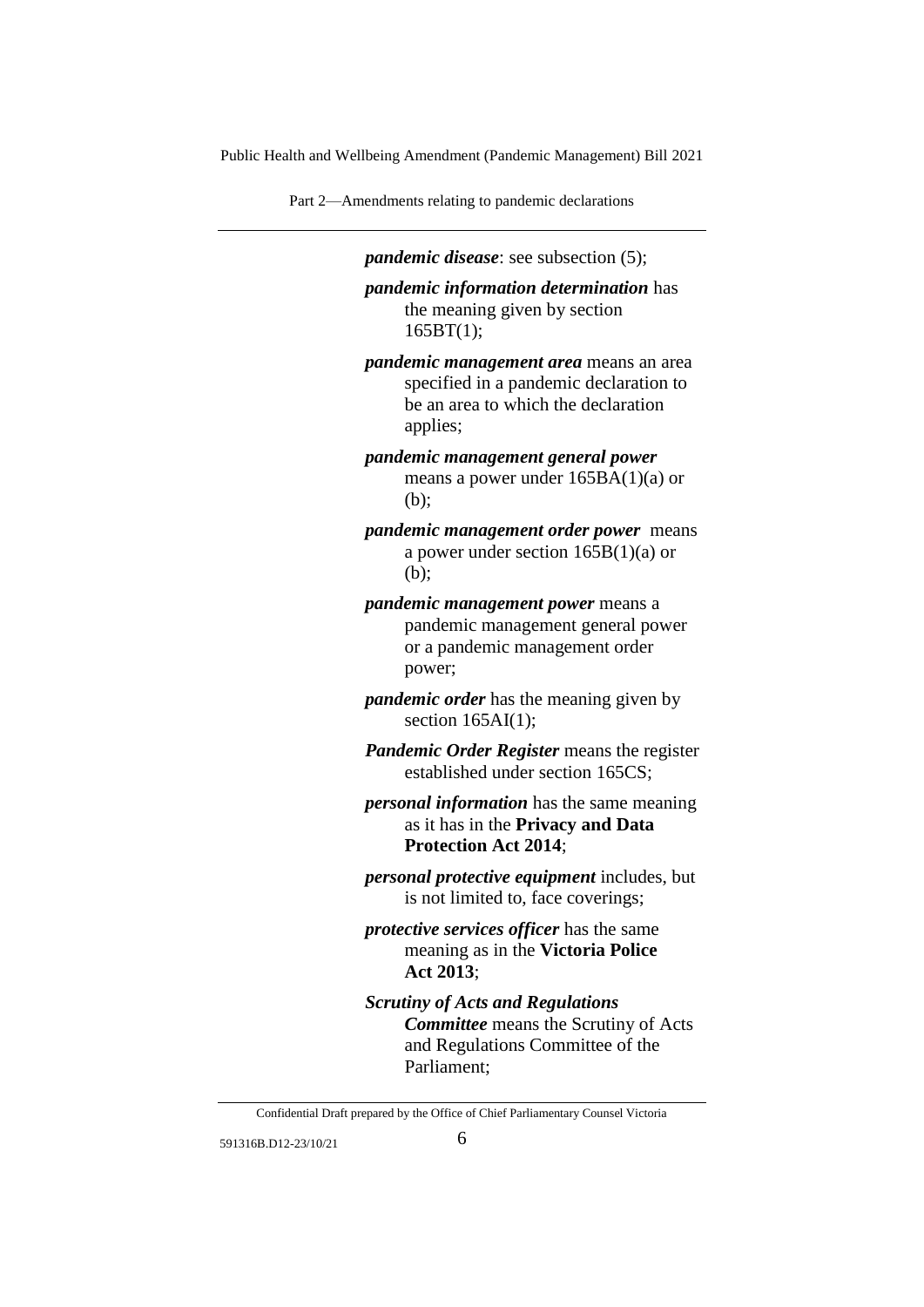Part 2—Amendments relating to pandemic declarations

# *Worksafe inspector* means an inspector within the meaning of the **Occupational Health and Safety Act 2004**;".

- (2) In section 3(1) of the Principal Act, in the definition of *community transmission*, for "COVID-19, means transmission of COVID-19" **substitute** "a pandemic disease or a disease of pandemic potential means transmission of the disease".
- (3) In section 3(1) of the Principal Act, in the definition of *prescribed senior officer*, after "that Act" **insert** " or is an employee of a health service".
- (4) In section 3(1) of the Principal Act, in the definition of *serious risk to public health*, for "has or may occur" **insert** " has occurred or may occur".
- (5) For section 3(4) of the Principal Act **substitute**
	- "(4) Without limiting the definition of *serious risk to public health* in subsection (1), for the purposes of this Act, a pandemic disease or a disease of pandemic potential may pose a material risk of substantial injury or prejudice to the health of human beings, even when—
		- (a) the rate of community transmission of the disease in Victoria is low; or
		- (b) there have been no cases of the disease in Victoria for a period of time.".
- (6) After section 3(4) of the Principal Act **insert**
	- "(5) For the purposes of this Act, an infectious disease is a *pandemic disease* at a particular time if, at that time, there is a pandemic outbreak of that infectious disease.

Confidential Draft prepared by the Office of Chief Parliamentary Counsel Victoria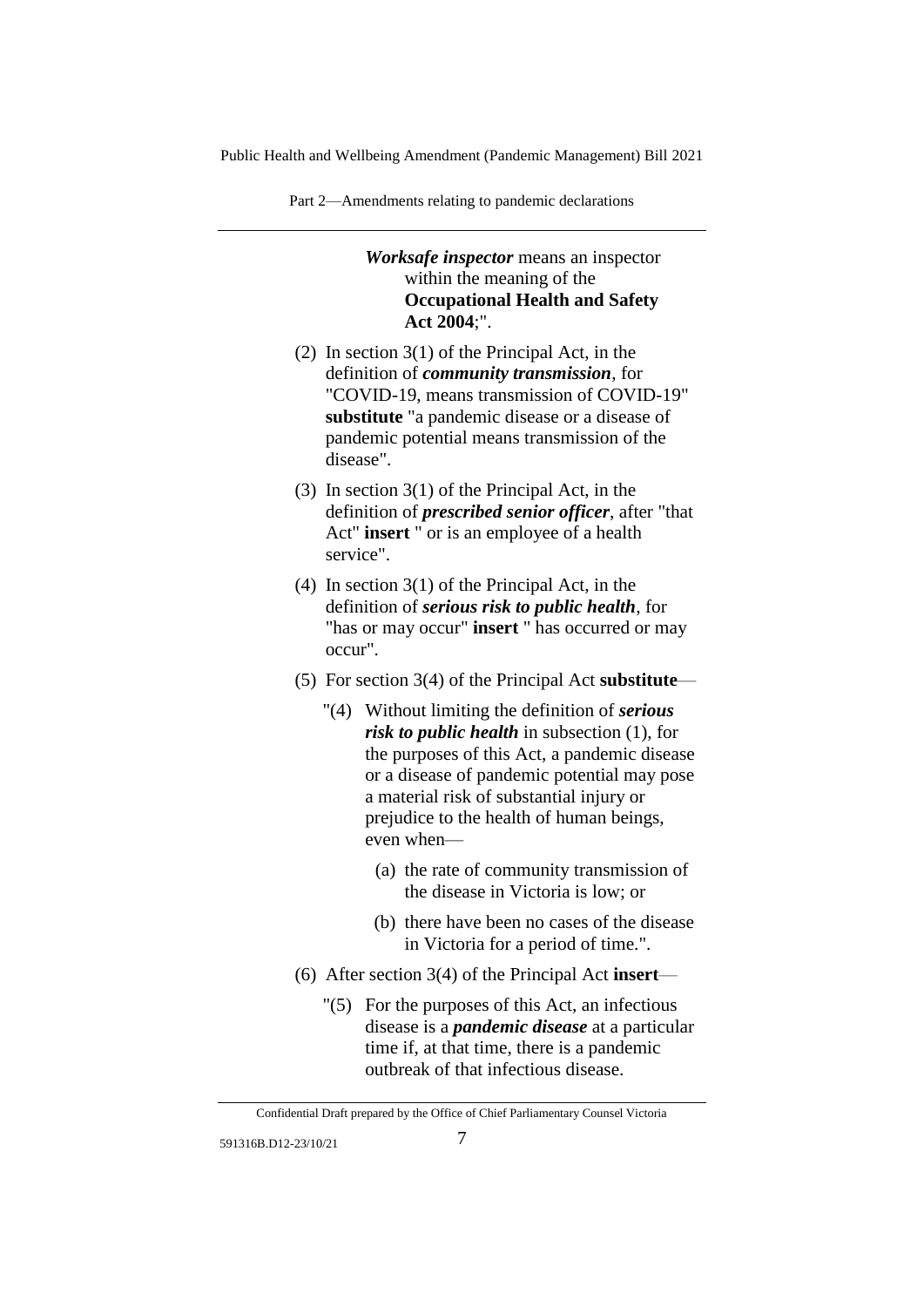Part 2—Amendments relating to pandemic declarations

- (7) For the purposes of this Act, an infectious disease is a *disease of pandemic potential* at a particular time if—
	- (a) at that time, the infectious disease has the potential to give rise to a pandemic, but is not yet a pandemic disease; or
	- (b) all of the following apply—
		- (i) before that time, the infectious disease was a pandemic disease;
		- (ii) at that time, the infectious disease is no longer a pandemic disease;
		- (iii) at that time, the infectious disease has the ongoing potential to give rise to a pandemic.".

Confidential Draft prepared by the Office of Chief Parliamentary Counsel Victoria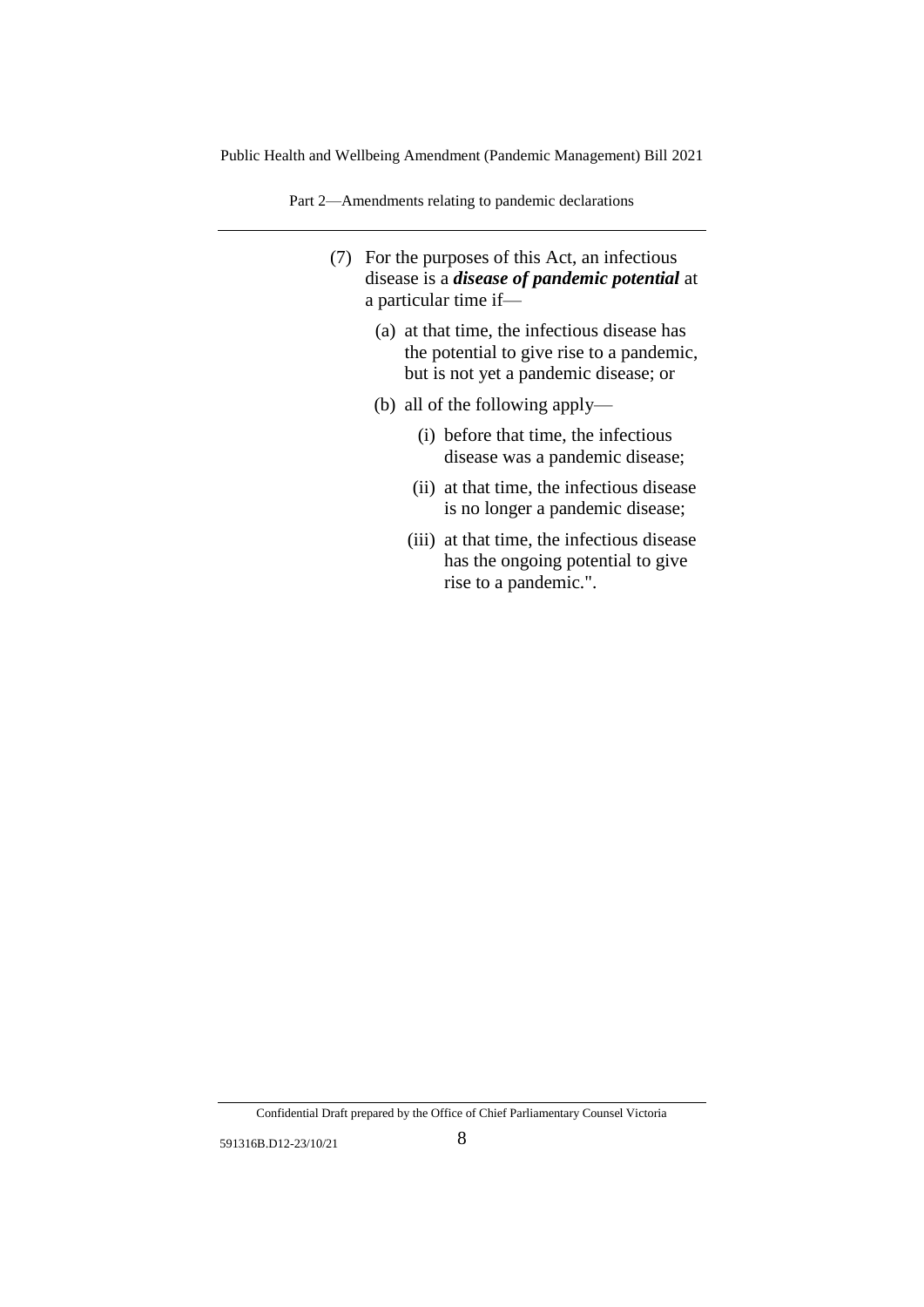Part 2—Amendments relating to pandemic declarations

### **5 Delegation by Secretary**

- (1) After section 19(1)(a) of the Principal Act **insert**—
	- "(ab) any prescribed senior officer; or".
- (2) In section 19(5) of the Principal Act, for "The" **substitute** "Despite subsection (1), the".

#### **6 Chief Health Officer's exercise of certain powers**

Before section 20A(a) of the Principal Act **insert**—

> "(aa) any of the public health risk powers and the pandemic management powers under section  $165AW(2)(a)$ ; or".

#### **7 Functions and powers of the Chief Health Officer**

In section 21(b) of the Principal Act, after "advice to" **insert** "the Premier,".

#### **8 Power of delegation**

- (1) After section 22(1) of the Principal Act **insert**
	- "(1A) The Chief Health Officer by instrument may delegate any power, duty or function of the Chief Health Officer under section 165AW, 189, or 199 to—
		- (a) an executive within the meaning of section 4(1) of the **Public Administration Act 2004**; or
		- (b) a prescribed senior officer.".
- (2) In section 22(2) of the Principal Act, after " $(1)$ " **insert** "or (1A)".
- **9 Special powers of Secretary in a state of emergency**
	- (1) In the heading to section 28 of the Principal Act, after "**emergency**" **insert** "**or a pandemic**".

Confidential Draft prepared by the Office of Chief Parliamentary Counsel Victoria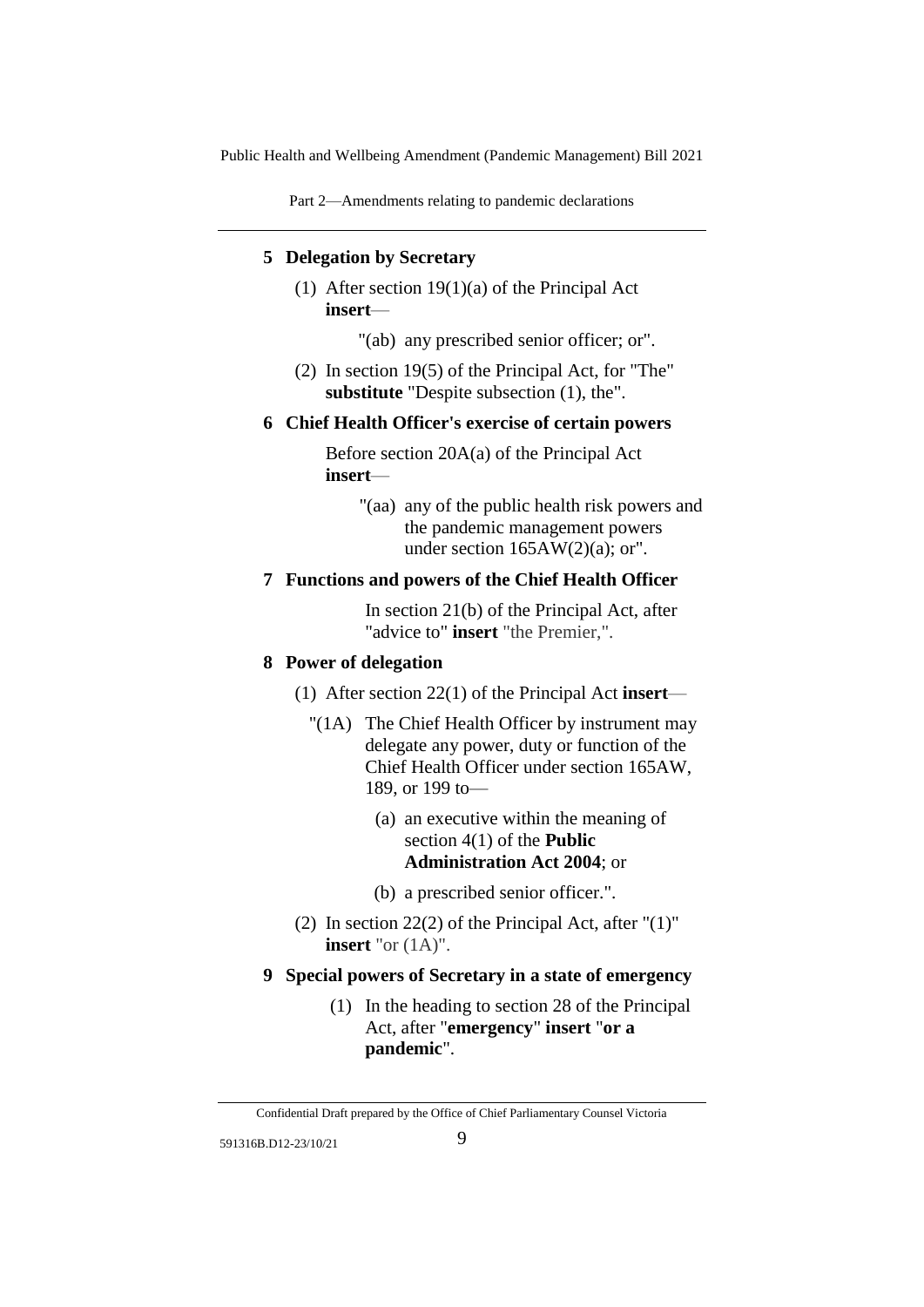Part 2—Amendments relating to pandemic declarations

(2) In section 28 of the Principal Act for "If there is a state of emergency, " **substitute** "At any time when there is a state of emergency or when a pandemic declaration is in force, ".

#### **10 Secretary may appoint authorised officers**

In section 30(1) of the Principal Act, after "**2004**" **insert** ", or an employee of a health service".

#### **11 Application of Division**

In section 54(b) of the Principal Act, after "paragraph (a)" **insert** "other than Division Divisions 7 and 8 of Part 8A (which deals with contact tracing information)".

# **12 New Part 8A inserted**

(1) After Part 8 of the Principal Act **insert**—

Confidential Draft prepared by the Office of Chief Parliamentary Counsel Victoria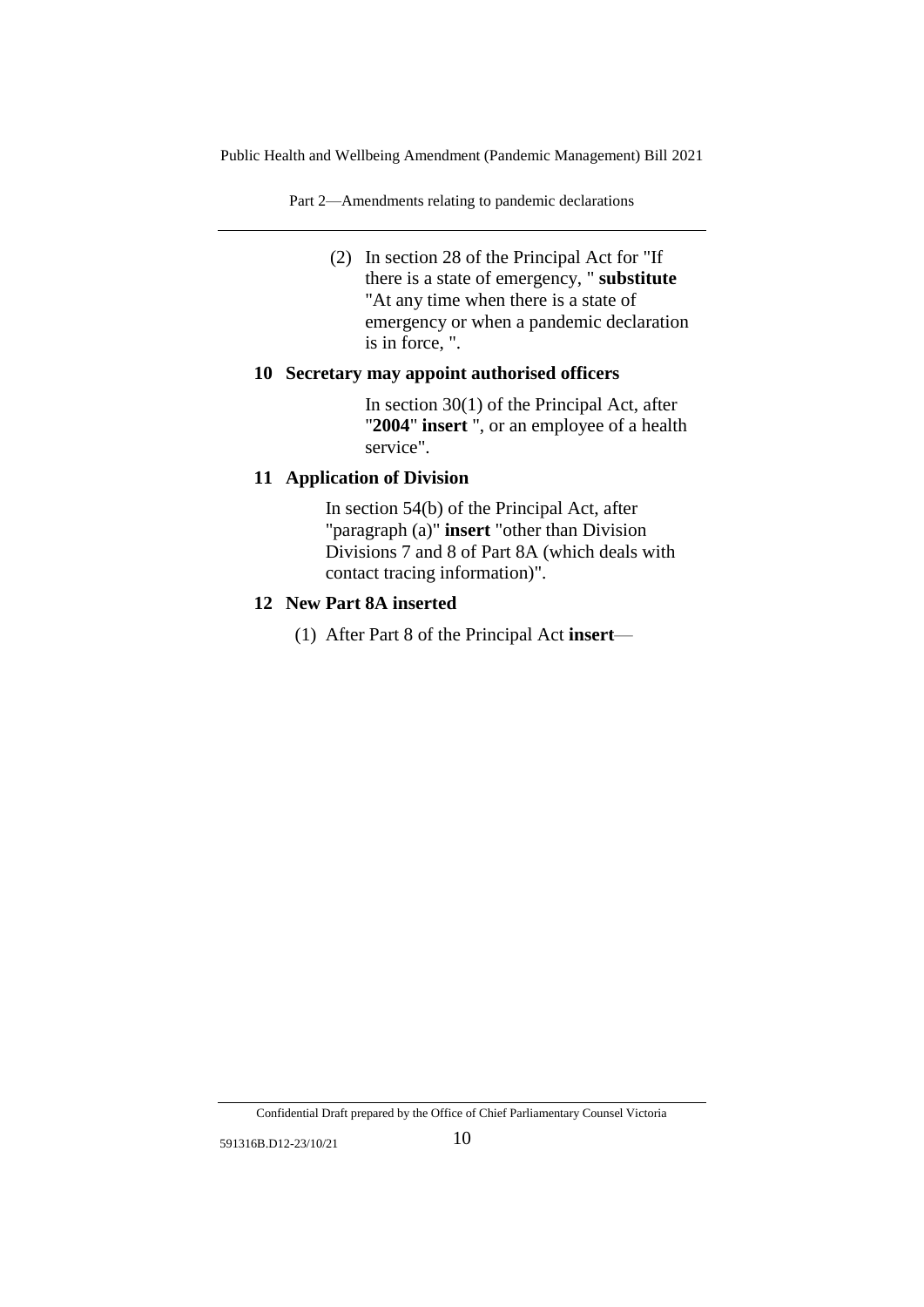Part 2—Amendments relating to pandemic declarations

Confidential Draft prepared by the Office of Chief Parliamentary Counsel Victoria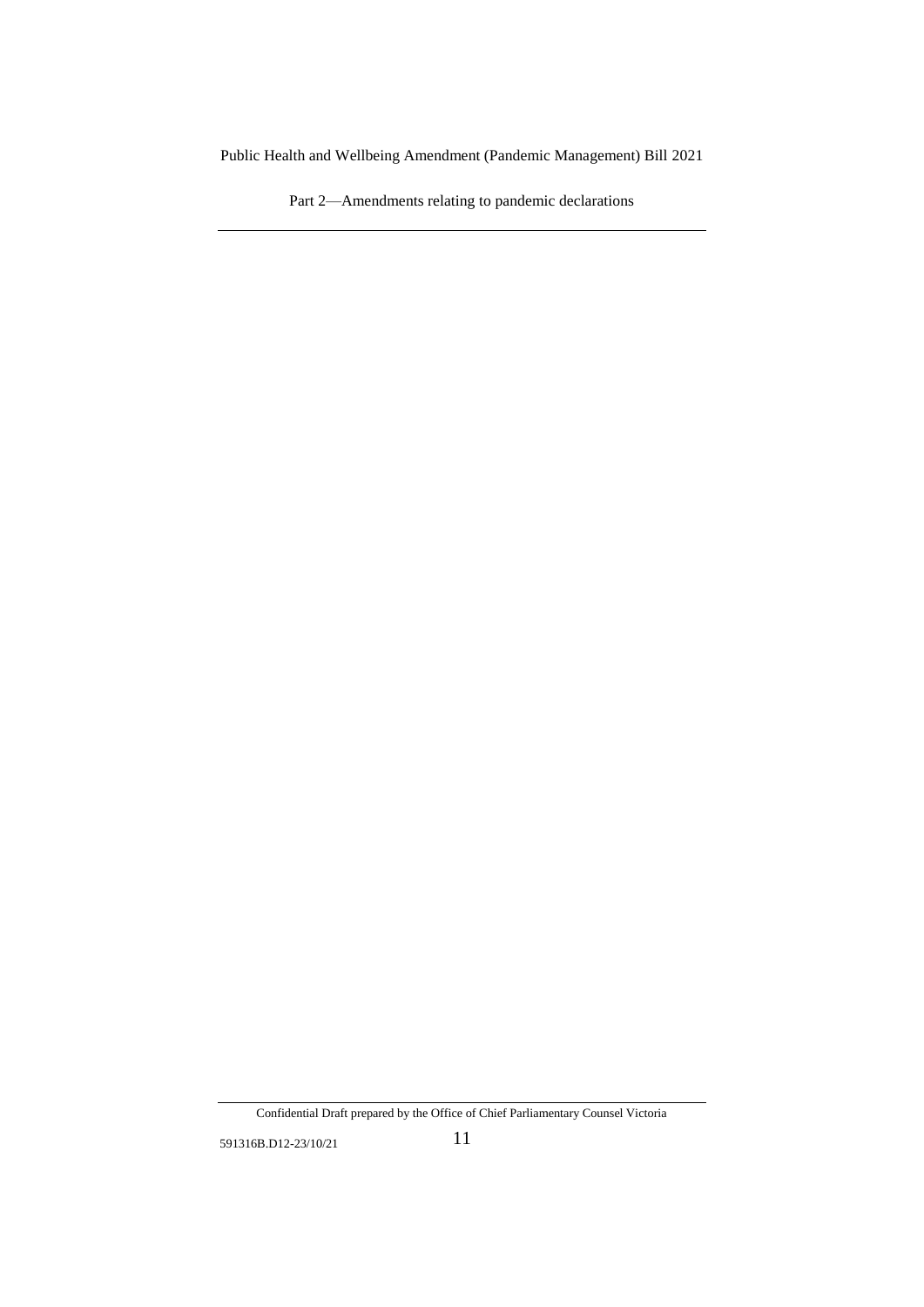Part 2—Amendments relating to pandemic declarations

# **"Part 8A—Protection of life and public health during pandemics**

# **Division 1—Objective and interpretation**

#### **165A Objective of Part**

- (1) The objective of this Part is to protect public health and wellbeing in Victoria by establishing a regulatory framework for—
	- (a) preventing and managing the serious risk to life, public health and wellbeing presented by the outbreak or spread of pandemics and diseases of pandemic potential; and
	- (b) supporting proactive and responsive decision-making for the purposes of preventing and managing the outbreak or spread of pandemics and diseases of pandemic potential; and
	- (c) ensuring that decisions made and actions taken under this Part are informed by public health advice and other relevant information including, but not limited to, advice given by the Chief Health Officer; and
	- (d) promoting transparency and accountability in relation to decisions made and actions taken under this Part; and
	- (e) safeguarding contact tracing information that is collected when a pandemic declaration is in force.
- (2) The Parliament intends that in the administration of this Part any limitations on the human rights that are protected by the

Confidential Draft prepared by the Office of Chief Parliamentary Counsel Victoria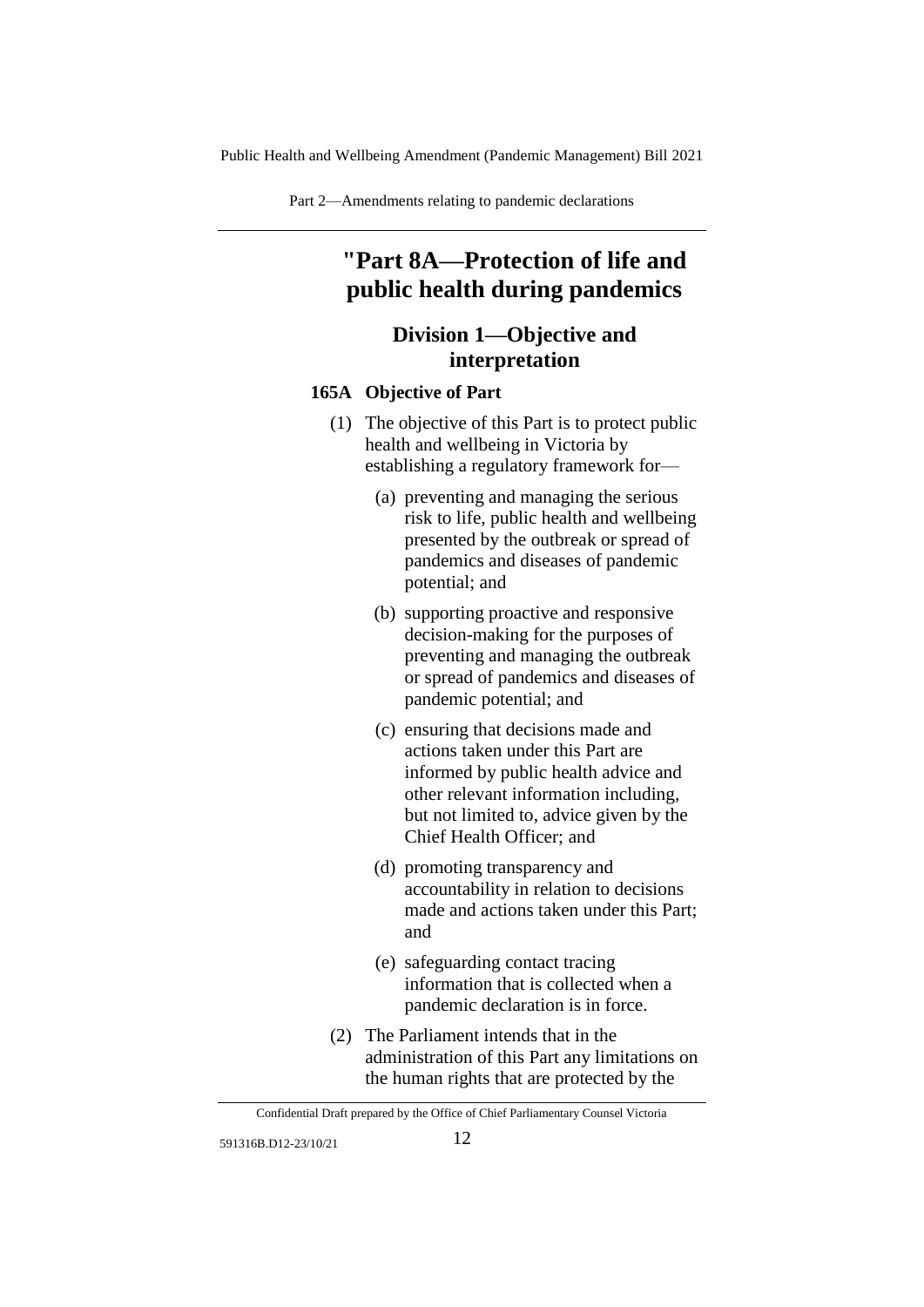Part 2—Amendments relating to pandemic declarations

Charter of Human Rights and Responsibilities should be demonstrably justified in accordance with section 7(2) of the Charter.

# **Division 2—Pandemic declarations**

# **165AB Premier may make a pandemic declaration**

- (1) The Premier may make a declaration under this subsection (a *pandemic declaration*) if the Premier is satisfied that there is a serious risk to public health arising from—
	- (a) a pandemic disease; or
	- (b) a disease of pandemic potential.
- (2) The Premier must consult with, and consider the advice of, the Minister and the Chief Health Officer before making a pandemic declaration.
- (3) The Premier may make a pandemic declaration whether or not, at the time the declaration is made—
	- (a) the pandemic disease is present in Victoria; or
	- (b) the disease is a disease of pandemic potential that is occurring or has occurred in Victoria;

as the case requires.

- (4) The validity of a pandemic declaration is not affected by either of the following—
	- (a) the pandemic declaration being made on the basis that the Premier was satisfied, at the time of making the declaration, that there was a serious risk to public health arising from a disease

Confidential Draft prepared by the Office of Chief Parliamentary Counsel Victoria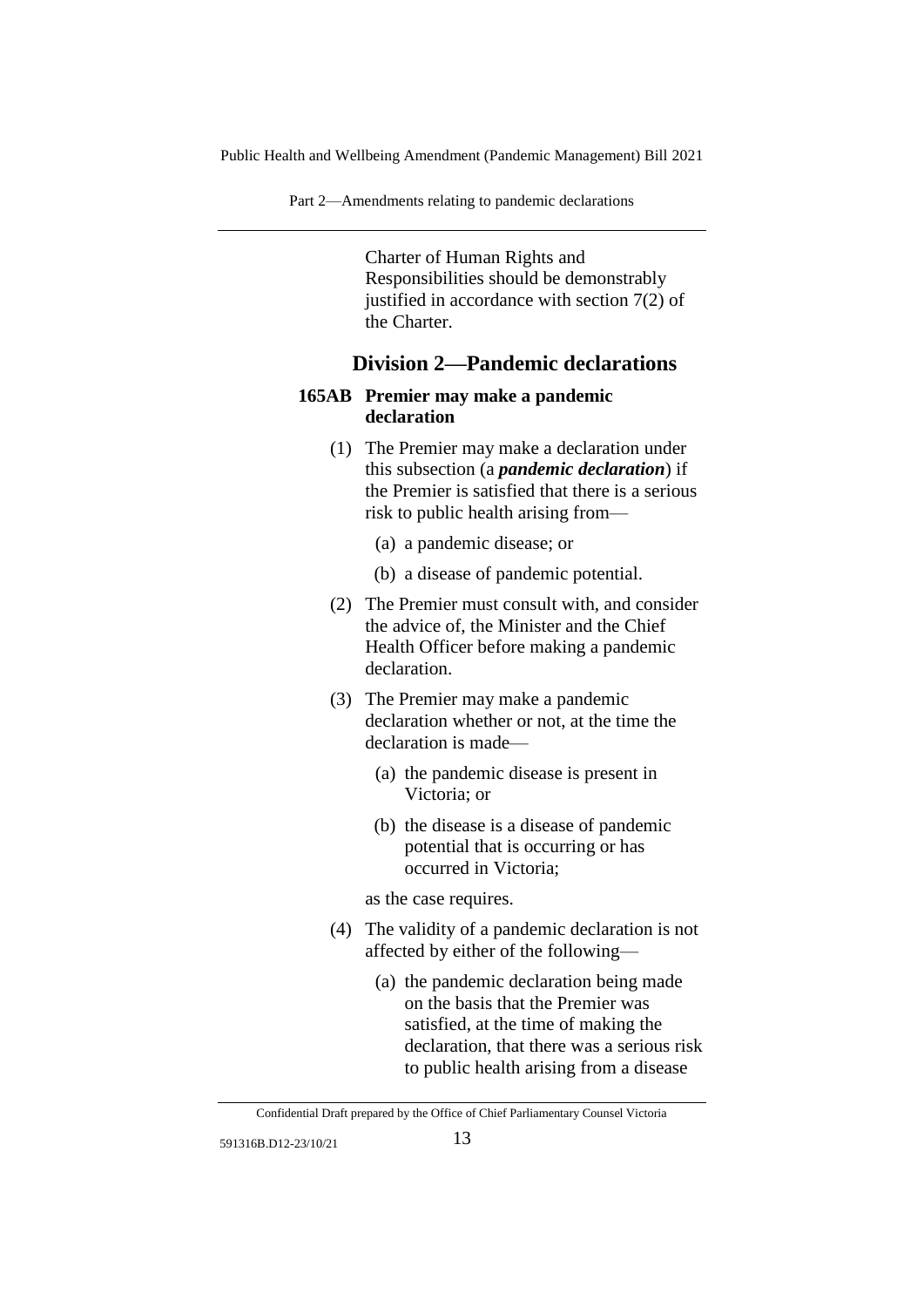Part 2—Amendments relating to pandemic declarations

of pandemic potential, but the disease was a pandemic disease at that time;

(b) the pandemic declaration being made on the basis that the Premier was satisfied, at the time of making the declaration, that there was a serious risk to public health arising from a pandemic disease, but the disease was a disease of pandemic potential at that time.

### **165AC Form and content of a pandemic declaration**

- (1) A pandemic declaration must be in writing and must specify the following—
	- (a) the area or areas to which the declaration applies, being throughout Victoria or in one or more specified areas of Victoria;
	- (b) the pandemic disease, or the disease of pandemic potential, to which the declaration relates;
	- (c) the period for which the declaration continues in force, which must not exceed a period of 4 weeks but may be extended under section 165AE.
- (2) If, on the coming into force of a pandemic declaration, a declaration of a state of emergency will cease to be in force under section 165CH(3), the pandemic declaration must include a statement to that effect.
- (3) A failure to comply with subsection (2) does not affect the validity of a pandemic declaration.

#### **165AD When a pandemic declaration comes into force and ceases to be in force**

Confidential Draft prepared by the Office of Chief Parliamentary Counsel Victoria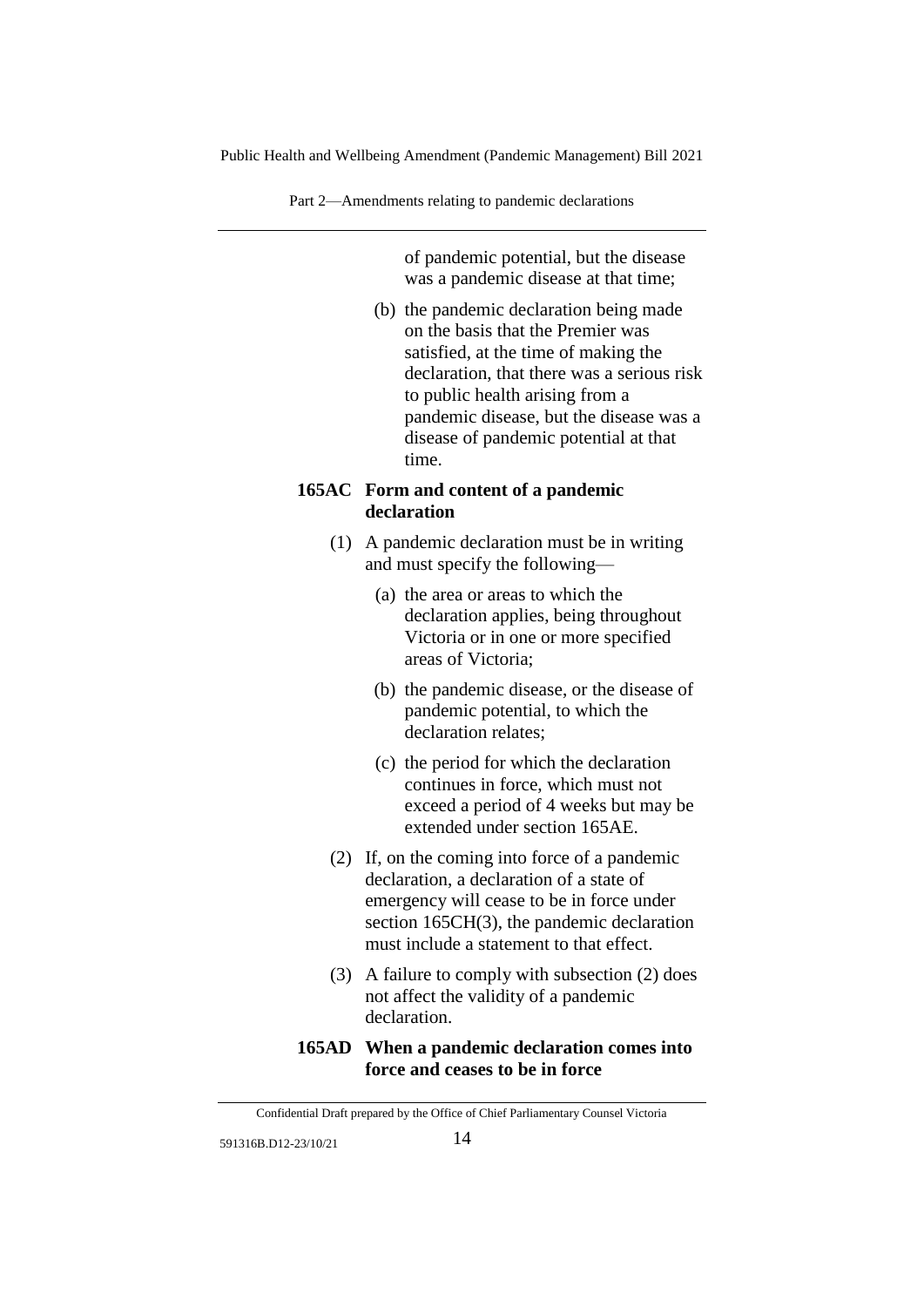Part 2—Amendments relating to pandemic declarations

- (1) A pandemic declaration comes into force—
	- (a) on the day specified in the declaration and, if a time is also specified, at that time on that day; or
	- (b) if no day is specified in the declaration, immediately upon its making.
- (2) A pandemic declaration continues in force until—
	- (a) the end of the period specified in the declaration under section 165AC(1)(c) or, if the declaration is extended under section 165AE(1), the end of the period as extended; or
	- (b) if the declaration is revoked before it ceases to be in force under paragraph (a), upon its revocation.

# **165AE Variation, extension and revocation of a pandemic declaration**

- (1) The Premier may vary or extend a pandemic declaration if the Premier is satisfied that there continues to be a serious risk to public health arising from—
	- (a) a pandemic disease, including a disease that was a disease of pandemic potential when the pandemic declaration first came into force but is a pandemic disease at the time of the variation or extension; or
	- (b) a disease of pandemic potential, including a disease that was a pandemic disease when the pandemic declaration first came into force but is a disease of pandemic potential at the time of the variation or extension;

Confidential Draft prepared by the Office of Chief Parliamentary Counsel Victoria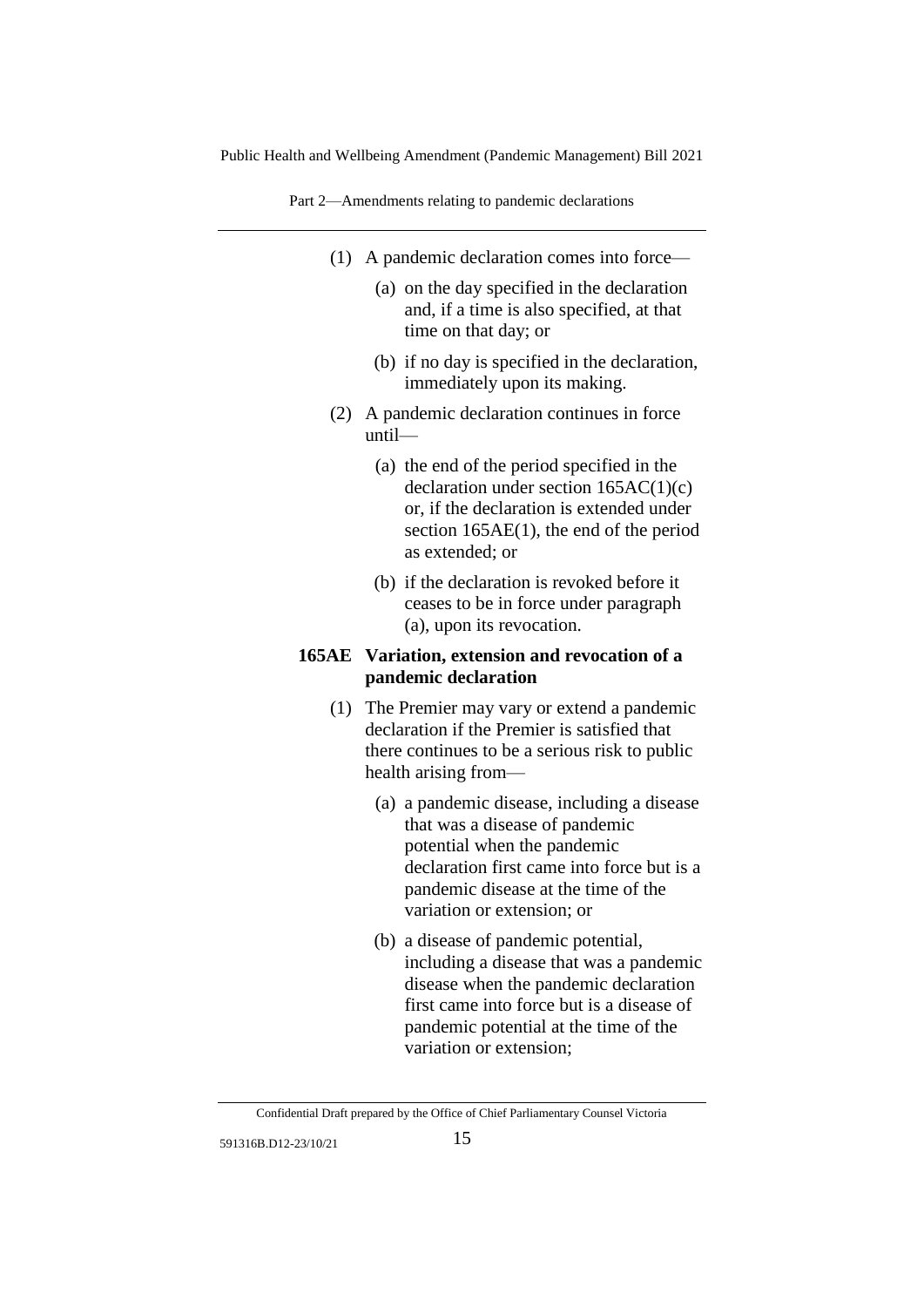Part 2—Amendments relating to pandemic declarations

- (2) Subsection (1) applies whether or not, at the time of the variation or extension, the disease is present in Victoria.
- (3) The Premier—
	- (a) must revoke a pandemic declaration if the Premier is satisfied that there is no longer a serious risk to public health arising from a pandemic disease or a disease of pandemic potential; and
	- (b) may at any other time revoke a pandemic declaration if the Premier considers it appropriate to do so.
- (4) The Premier must consult with, and consider the advice of, the Minister and the Chief Health Officer before varying, extending or revoking a pandemic declaration.
- (5) There is no limit on the number of times a pandemic declaration may be extended under subsection (1), but the period of each extension must not be longer than 3 months.
- (6) Without limiting subsection (1), a variation of a pandemic declaration may modify any pandemic management area specified in the declaration, including by extending the pandemic management area.
- (7) A variation, extension or revocation of a pandemic declaration must be by written instrument.
- (8) The validity of a variation or extension of a pandemic declaration is not affected by either of the following—
	- (a) the variation or extension being made on the basis that the Premier was satisfied, at the time of the variation or extension, that there was a serious risk

Confidential Draft prepared by the Office of Chief Parliamentary Counsel Victoria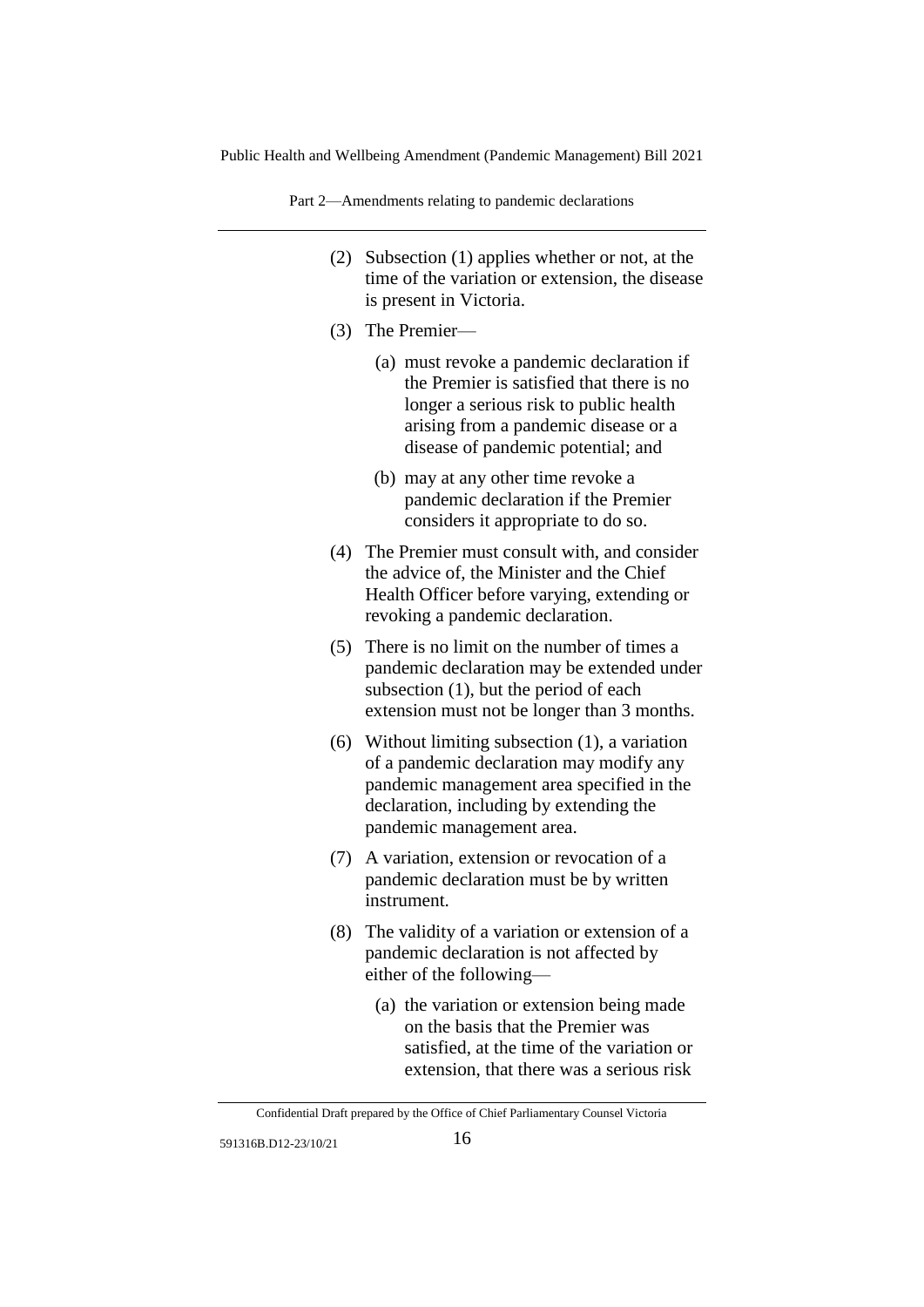Part 2—Amendments relating to pandemic declarations

to public health arising from a disease of pandemic potential, but the disease was a pandemic disease at that time;

(b) the variation or extension being made on the basis that the Premier was satisfied, at the time of the variation or extension, that there was a serious risk to public health arising from a pandemic disease, but the disease was a disease of pandemic potential at that time.

### **165AF Notification of the making, variation, extension or revocation of a pandemic declaration**

- (1) As soon as practicable after the making, variation, extension or revocation of a pandemic declaration, the Premier must cause notice of the making, variation, extension or revocation to be—
	- (a) broadcast from a broadcasting station in Victoria; and
	- (b) in the case of the making, variation or extension of a declaration, published with a copy of the declaration as made, varied or extended in the Government Gazette; and
	- (c) in the case of the revocation of a declaration, published in the Government Gazette.
- (2) Production of a Government Gazette purporting to contain—
	- (a) notice of the making, variation extension or revocation of a declaration under this section is evidence of that making, variation, extension or revocation; and

Confidential Draft prepared by the Office of Chief Parliamentary Counsel Victoria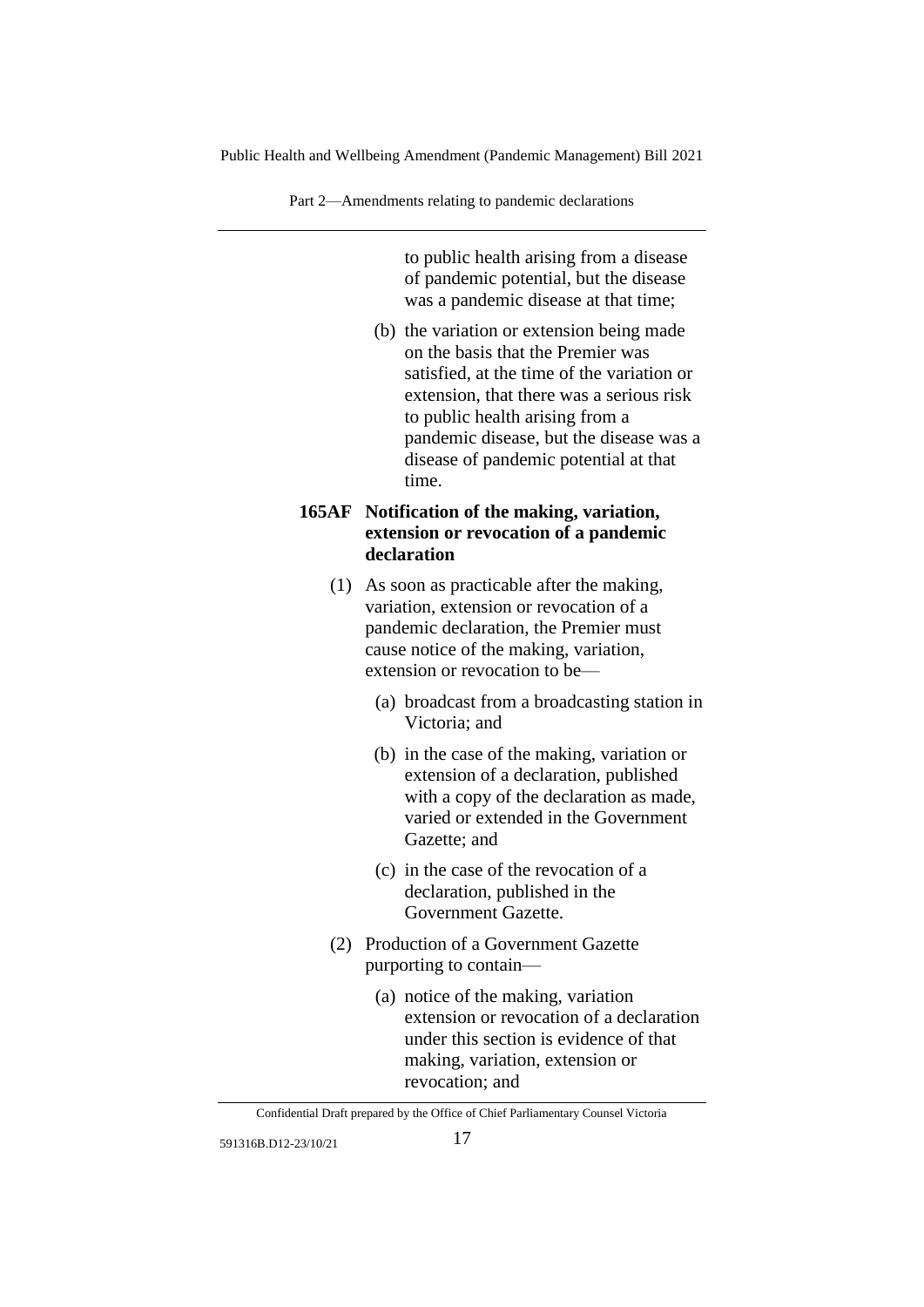Part 2—Amendments relating to pandemic declarations

(b) a copy of the declaration is evidence of the terms of the declaration.

### **165AG Reporting to Parliament in relation to a pandemic declaration**

- (1) If a pandemic declaration is made, varied, extended or revoked, the Premier must prepare a report in accordance with this section on the making, variation, extension or revocation, which must include the following—
	- (a) a statement of the reasons for the making, variation, extension or revocation; and
	- (b) a copy of the advice of the Minister and the Chief Health Officer in respect of the making, variation, extension or revocation; and
	- (c) a summary of the matters in subsection (4), if applicable.
- (2) Subject to subsection (3), if a House of the Parliament is sitting on the day after the coming into force of the pandemic declaration or the variation, extension or revocation, the Premier must cause the report to be laid before that House on that day.
- $(3)$  If—
	- (a) a House of the Parliament is not sitting on the day after the coming into force of the pandemic declaration or the variation, extension or revocation; or
	- (b) for another reason it is not reasonably practicable for the report to be laid before that House on that day—

the Premier must, within 3 business days of the coming into force of the pandemic

Confidential Draft prepared by the Office of Chief Parliamentary Counsel Victoria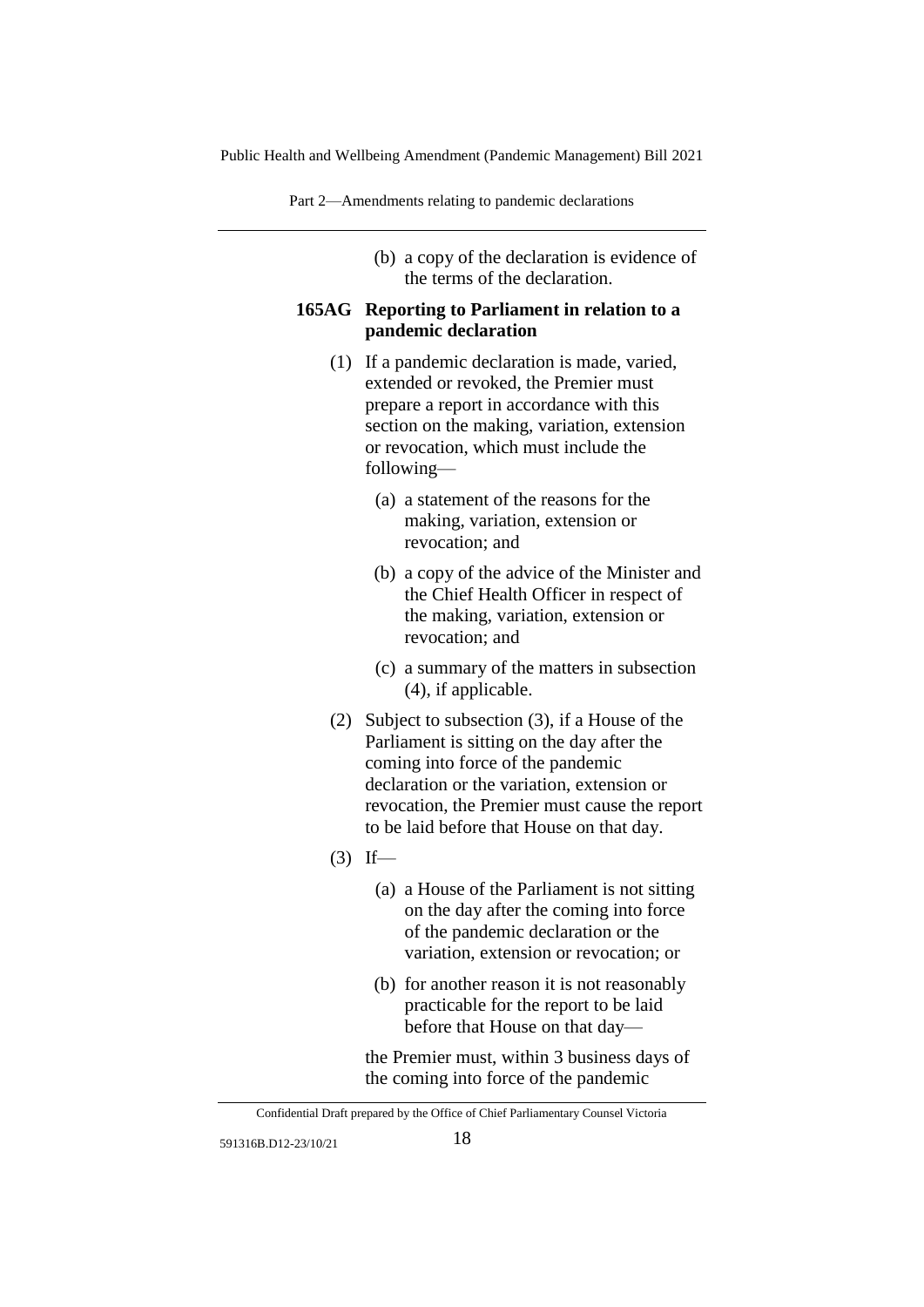Part 2—Amendments relating to pandemic declarations

declaration or the variation, extension or revocation, give a copy of the report to the Clerk of that House.

- (4) A report under subsection (1) in relation to a variation, extension or revocation of a pandemic declaration must also include a summary of the pandemic orders made, the public health risk powers and the pandemic management powers exercised and the reasons for the exercise of those powers during the period—
	- (a) beginning when the pandemic declaration that is extended, varied or revoked first came into force; and
	- (b) ending when the variation, extension or revocation came into force.
- (5) If the Clerk of either House is given a copy of the report, the Clerk must—
	- (a) give a copy of the report to each member of the House as soon as practicable after receiving it; and
	- (b) cause a copy of the report to be laid before the House on the next sitting day of the House.
- (6) A failure to comply with the requirements of this section in relation to a report in respect of the making, variation, extension or revocation of a pandemic declaration does not affect the validity of the declaration or the variation, extension or revocation, as the case requires.

# **165AH Reports tabled when Parliament is not sitting**

(1) A report that is given to a Clerk of either House under section 165AG(3) is taken to

Confidential Draft prepared by the Office of Chief Parliamentary Counsel Victoria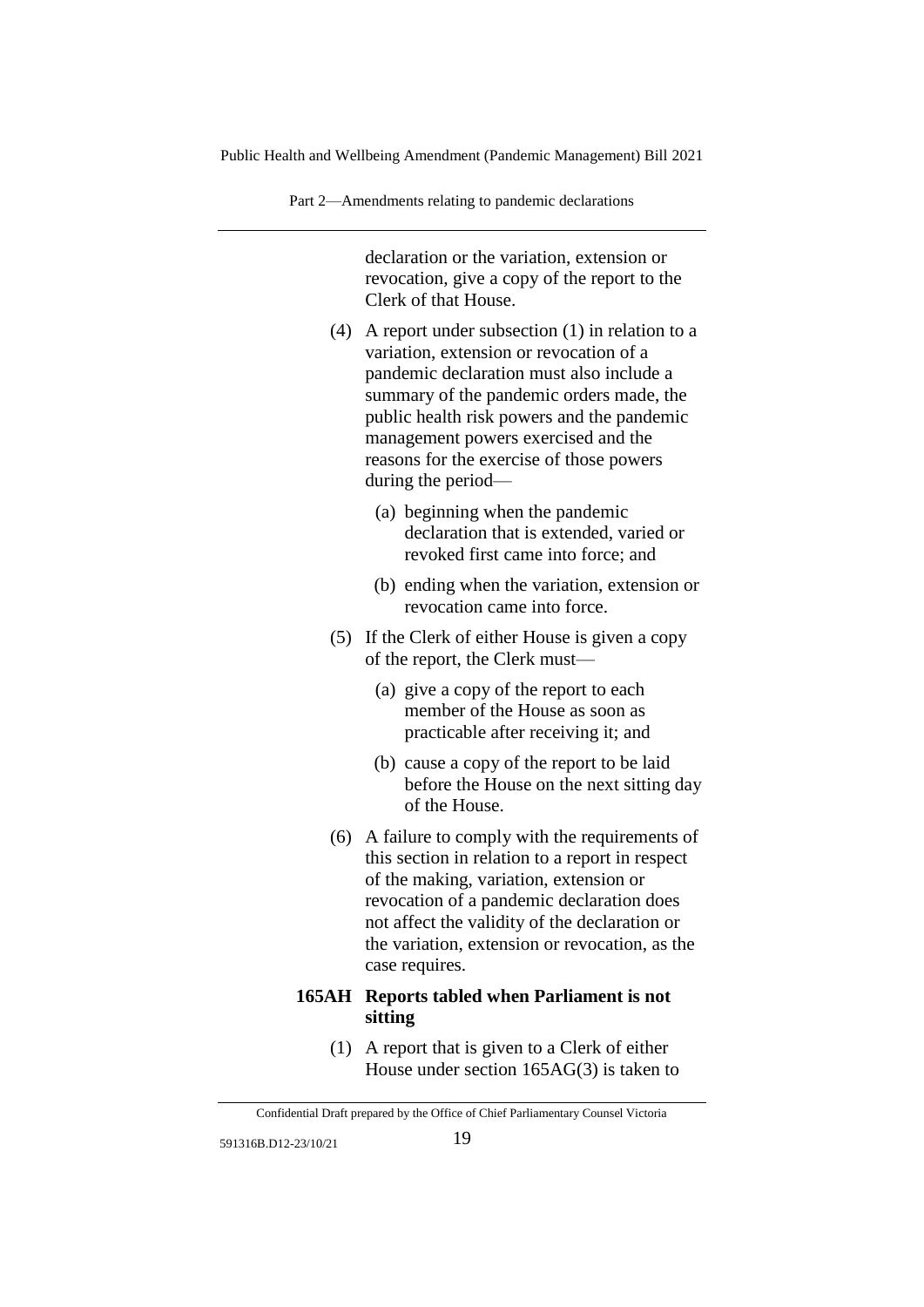Part 2—Amendments relating to pandemic declarations

have been published by order under the authority of the Parliament.

- (2) The publication of a report under section 165AG(3) is absolutely privileged and the provisions of sections 73 and 74 of the **Constitution Act 1975**, and of any other enactment or rule of law relating to the publication of the proceedings of the Parliament, apply to and in relation to the publication of that report as if—
	- (a) it were a report to which those sections applied; and
	- (b) it had been published by the Government Printer under the authority of the Parliament.
- (3) For the purposes of section 165AG, a House of the Parliament is not sitting when the House stands adjourned to a date to be fixed by the presiding officer of that House.

# **Division 3—Pandemic orders**

# **165AI Minister may make a pandemic order**

- (1) The Minister may, at any time on or after the making of a pandemic declaration, make any order (a *pandemic order*) that the Minister believes is reasonably necessary to protect public health.
- (2) Without limiting subsection (1), a pandemic order may include, but is not limited to, an order—
	- (a) that requires persons in a pandemic management area to be detained for the period specified in the order—
		- (i) if the conditions specified in the order are satisfied; or

Confidential Draft prepared by the Office of Chief Parliamentary Counsel Victoria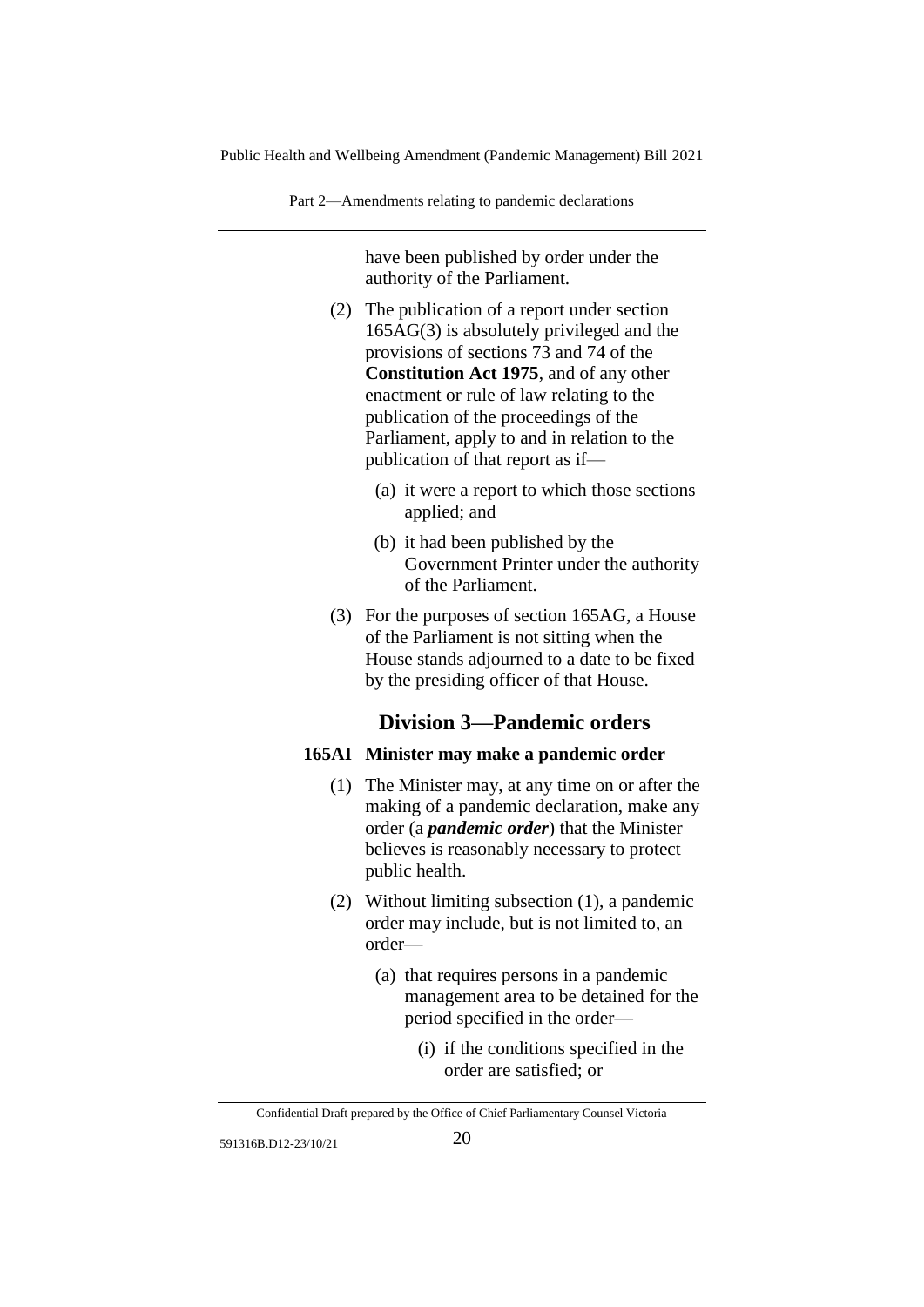Part 2—Amendments relating to pandemic declarations

- (ii) in the circumstances specified in the order; or
- (b) that requires that the detention of persons in a pandemic management area be extended for the period specified in the order—
	- (i) if the conditions specified in the order are satisfied; or
	- (ii) in the circumstances specified in the order; or
- (c) that restricts or requires movement in a pandemic management area; or
- (d) that requires movement into or from a pandemic management area; or
- (e) that prevents or limits entry to a pandemic management area; or
- (f) that prohibits or regulates gatherings whether public or private in a pandemic management area; or
- (g) that requires the use of personal protective equipment in a pandemic management area; or
- (h) that prohibits or regulates the carrying on of activities, businesses or undertakings in a pandemic management area; or
- (i) that requires the provision of information (including information about the identity of any person), the production of documents or the keeping of records; or
- (j) that requires the medical examination or testing of persons in a pandemic management area or as a condition of

Confidential Draft prepared by the Office of Chief Parliamentary Counsel Victoria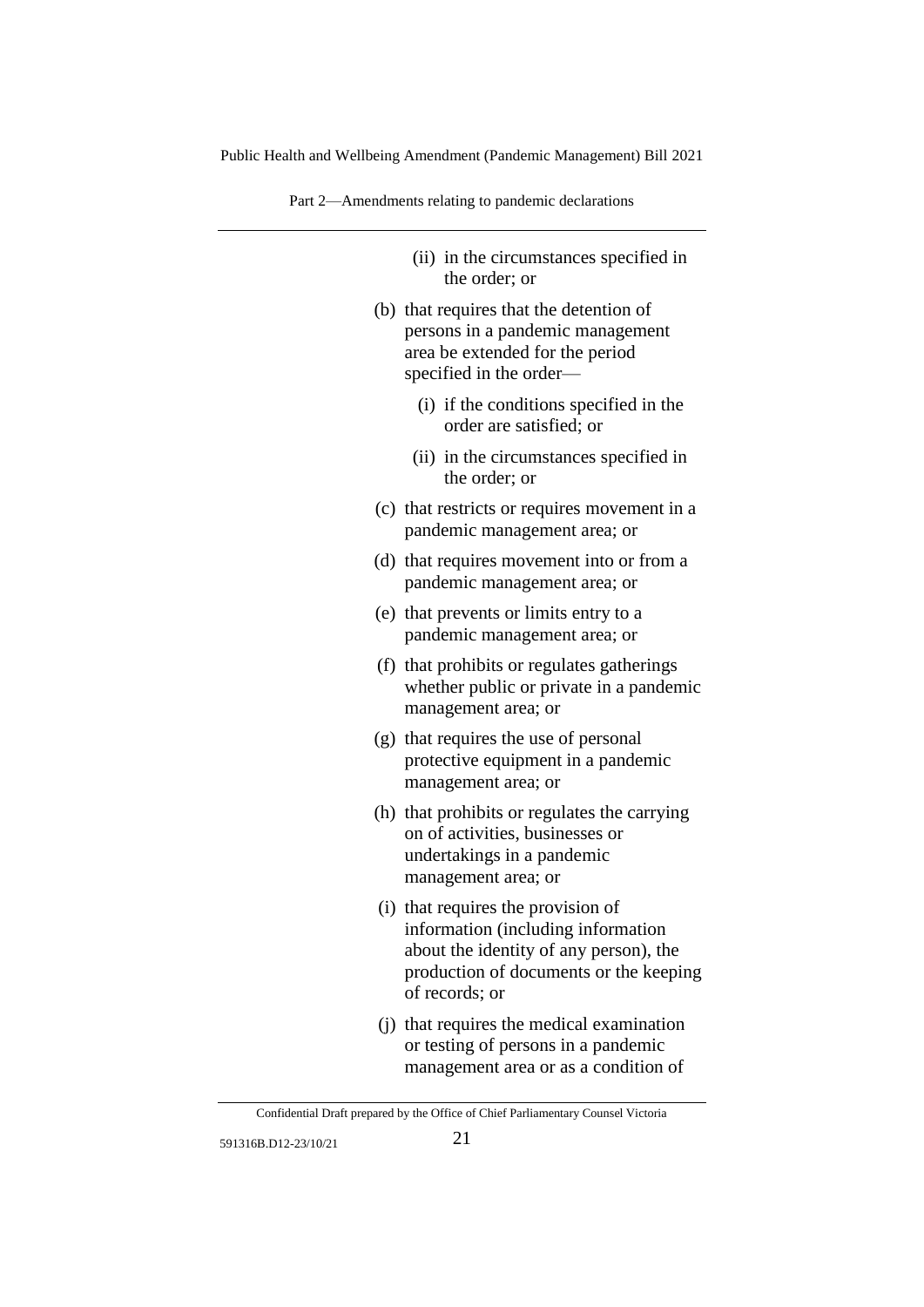Part 2—Amendments relating to pandemic declarations

entry to a pandemic management area; or

(j) that requires the quarantining, destruction or other management of disease vectors in a pandemic management area.

#### **Note**

A person can be detained in the exercise of a pandemic management power: see sections  $165B(1)(b)$  and  $165BA(1)(b)$ .

- (3) A period of detention specified in a pandemic order must not exceed the period that the Minister believes is reasonably necessary to eliminate or reduce a serious risk to public health.
- (4) Without limiting subsection (2)(b), the reasons for making a pandemic order that requires the extension of a period for which persons are detained may relate to a refusal to comply with a requirement to undergo a medical examination or a medical test.

### **165AJ Pandemic order prevails over other subordinate instruments**

A pandemic order has effect despite anything to the contrary in any subordinate instrument, other than a subordinate instrument made under the Charter of Human Rights and Responsibilities.

#### **165AK To whom a pandemic order may apply**

- (1) A pandemic order may be expressed to apply to the following—
	- (a) all persons;
	- (b) specified classes of person;
	- (c) specified persons.

Confidential Draft prepared by the Office of Chief Parliamentary Counsel Victoria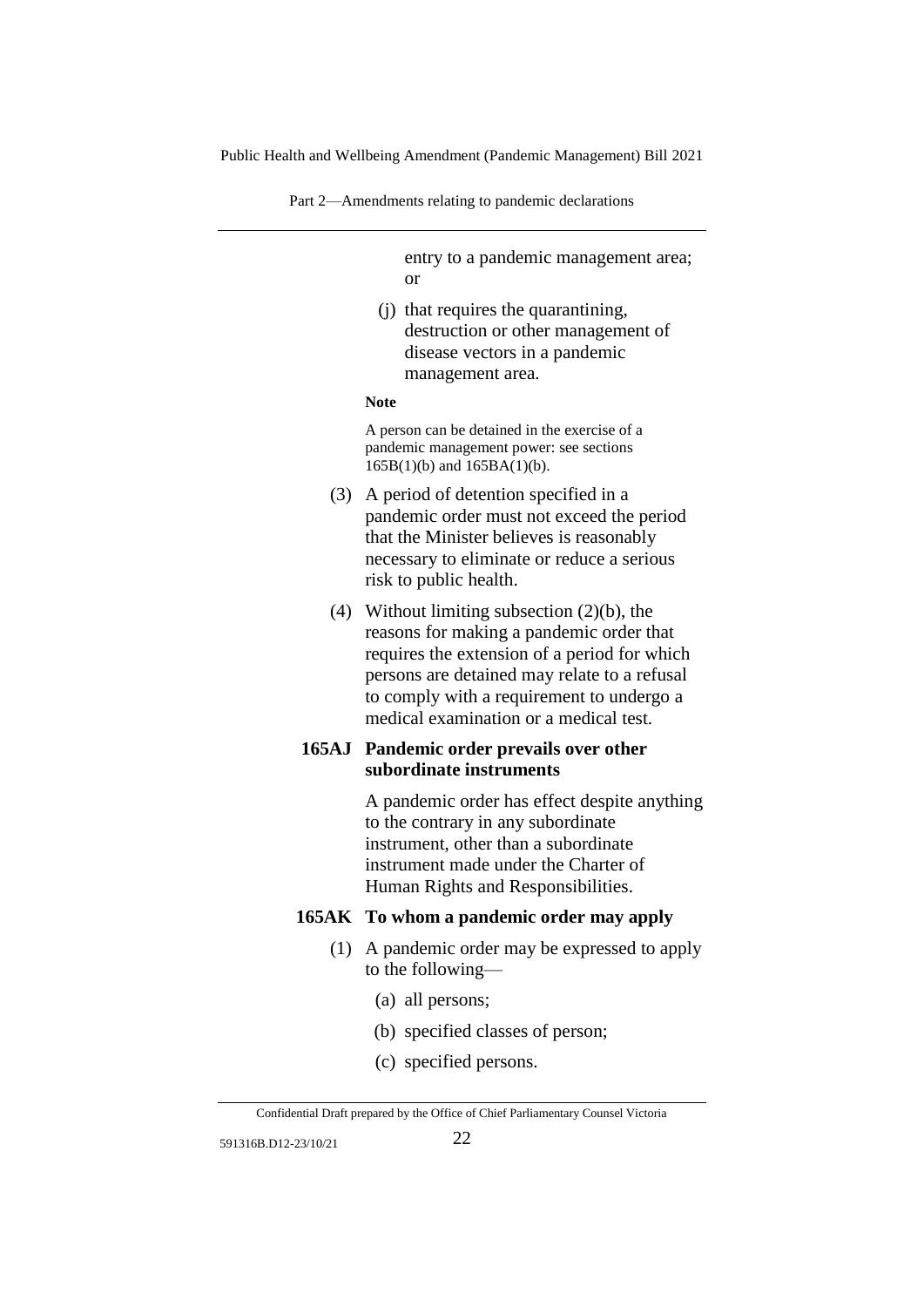Part 2—Amendments relating to pandemic declarations

- (2) A pandemic order must not be expressed to apply to a single named individual.
- (3) Without limiting subsection (1), a pandemic order may apply to, differentiate between or vary in its application to persons or classes of person identified by one or more of the following—
	- (a) their presence in a pandemic management area or in a particular location in a pandemic management area;
	- (b) their participation in or presence at an event;
	- (c) an activity that they have undertaken or are undertaking;
	- (d) their characteristics, attributes or circumstances.
- (4) Without limiting the meaning of the expression *attribute* in subsection (3)—
	- (a) a pandemic order may apply to, differentiate between or vary in its application to persons or classes of person identified by reference to an attribute within the meaning of the **Equal Opportunity Act 2010**; and
	- (b) to avoid doubt, a pandemic order is an enactment for the purposes of section 75(1)(b) of that Act.

### **165AL Minister must consult before making a pandemic order**

(1) Before making a pandemic order, the Minister must request the advice of the Chief Health Officer in relation to—

Confidential Draft prepared by the Office of Chief Parliamentary Counsel Victoria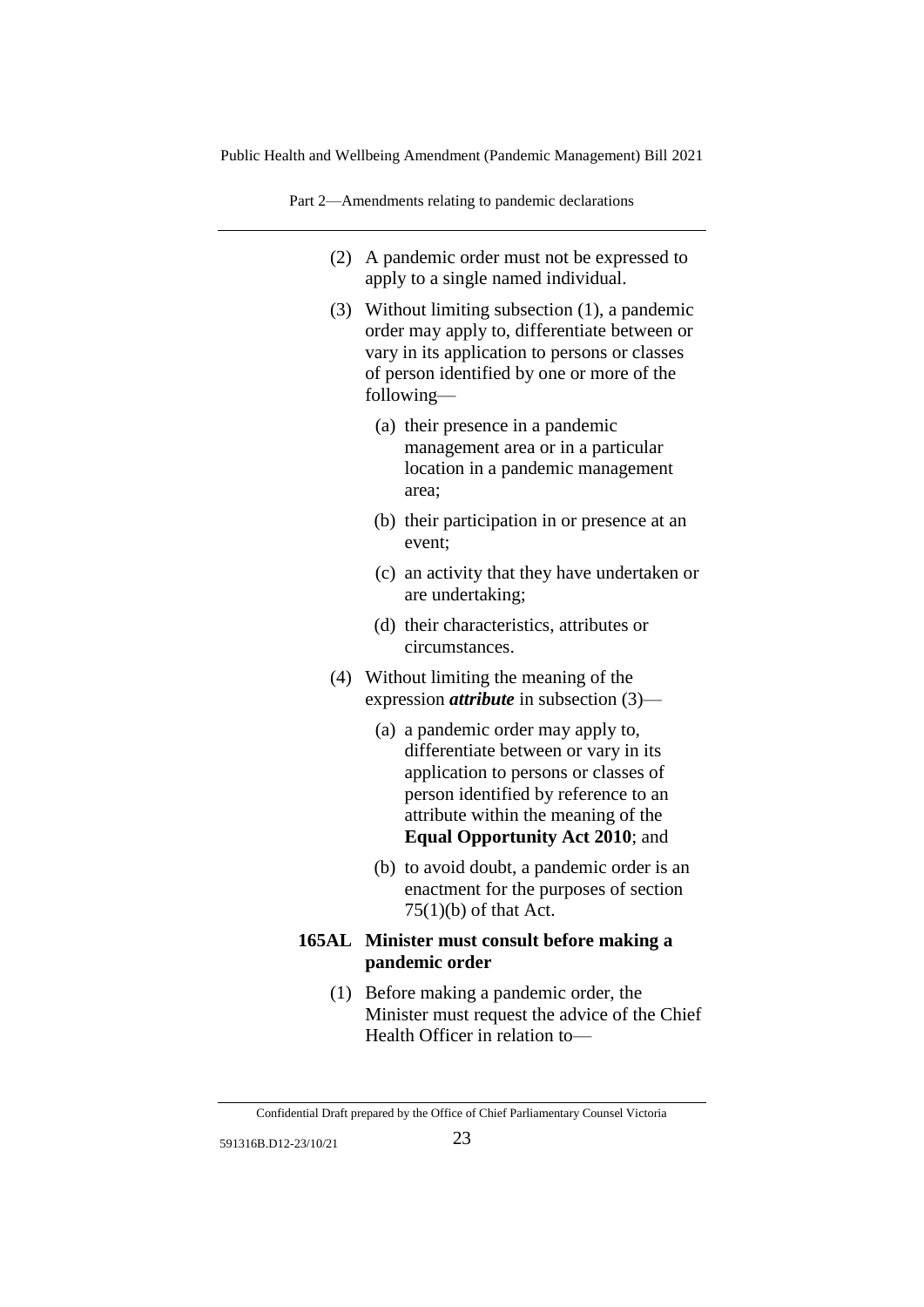Part 2—Amendments relating to pandemic declarations

- (a) the serious risk to public health posed by the outbreak or spread of the disease specified in the pandemic declaration to which the proposed pandemic order relates; and
- (b) the public health measures that the Chief Health Officer considers are necessary or appropriate to address this risk.
- (2) In making a pandemic order, the Minister—
	- (a) must have regard to the advice of the Chief Health Officer (which may be given orally or in writing) about the matters referred to in subsections  $(1)(a)$ and (b); and
	- (b) may have regard to any other matter the Minister considers relevant including, but not limited to, social and economic matters.
- (3) The Minister may consult any other person the Minister considers appropriate before making a pandemic order.

# **165AM Additional matters relating to a pandemic order**

- (1) A pandemic order must be in writing and must specify the following—
	- (a) the day on which, and time when, it comes into force, which must not be before the time when the pandemic declaration to which it relates comes into force;
	- (b) the period for which it continues in force;

Confidential Draft prepared by the Office of Chief Parliamentary Counsel Victoria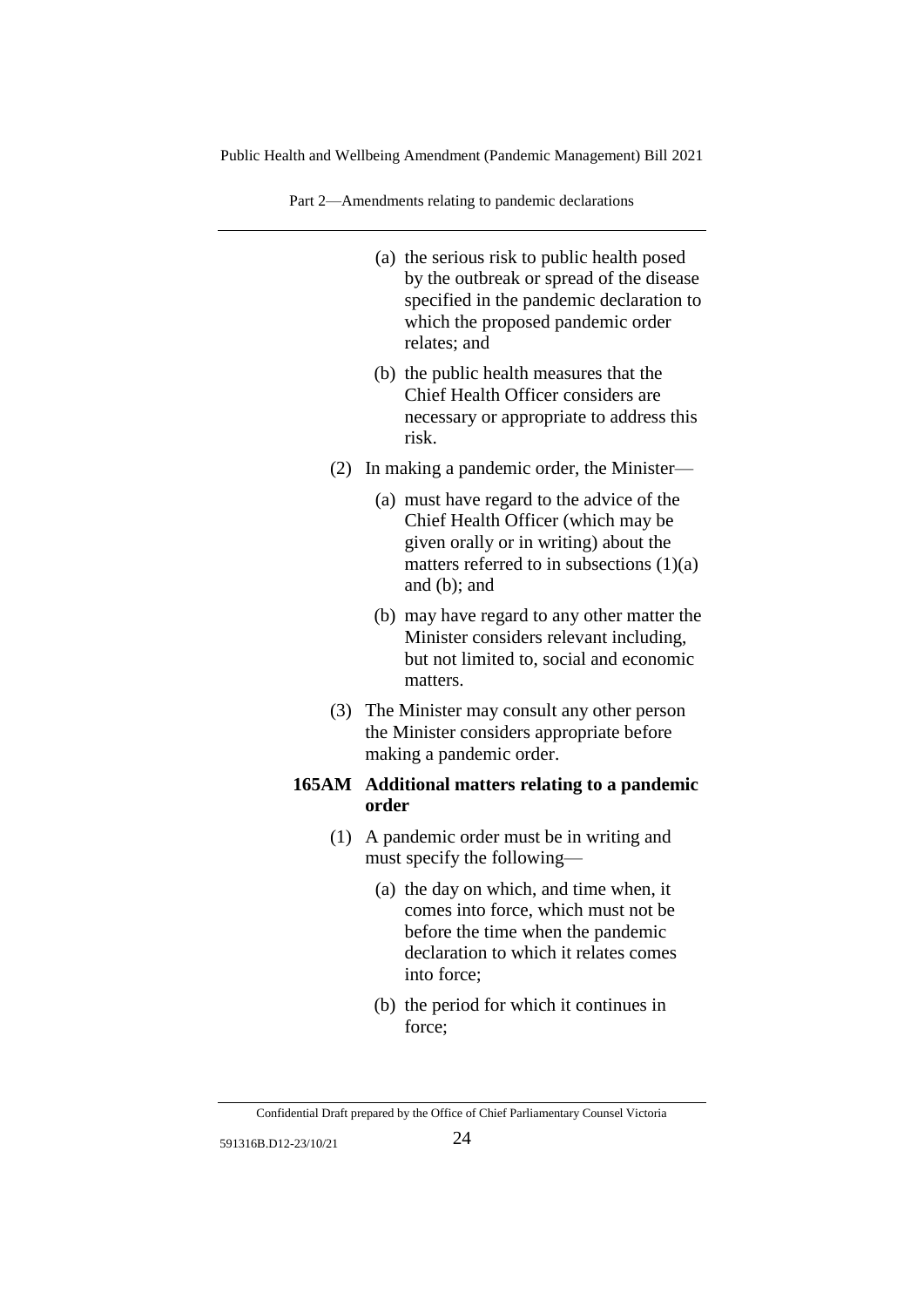Part 2—Amendments relating to pandemic declarations

- (c) that refusal or failure to comply with the order without a reasonable excuse is an offence.
- (2) A pandemic order may be expressed to apply in, or in relation to, the whole or a specified part of a pandemic management area.
- (3) A pandemic order—
	- (a) may be of general or of specially limited application; and
	- (b) may differ according to differences in time, place or circumstance; and
	- (c) may leave any matter or thing to be from time to time determined, applied, dispensed with or regulated by a specified person or specified class of persons; and
	- (d) may provide in a specified case or class of case for the exemption of persons or things from any of the provisions of the pandemic order, whether unconditionally or on specified conditions, and either wholly or to such extent as is specified; and
	- (e) may apply, adopt or incorporate, with or without modification, any matter contained in any document, code, standard, rule, specification or method formulated, issued, prescribed or published by any person—
		- (i) wholly or partially or as amended by the pandemic order; or
		- (ii) as formulated, issued, prescribed or published at the time the pandemic order is made or at any time before then; or

Confidential Draft prepared by the Office of Chief Parliamentary Counsel Victoria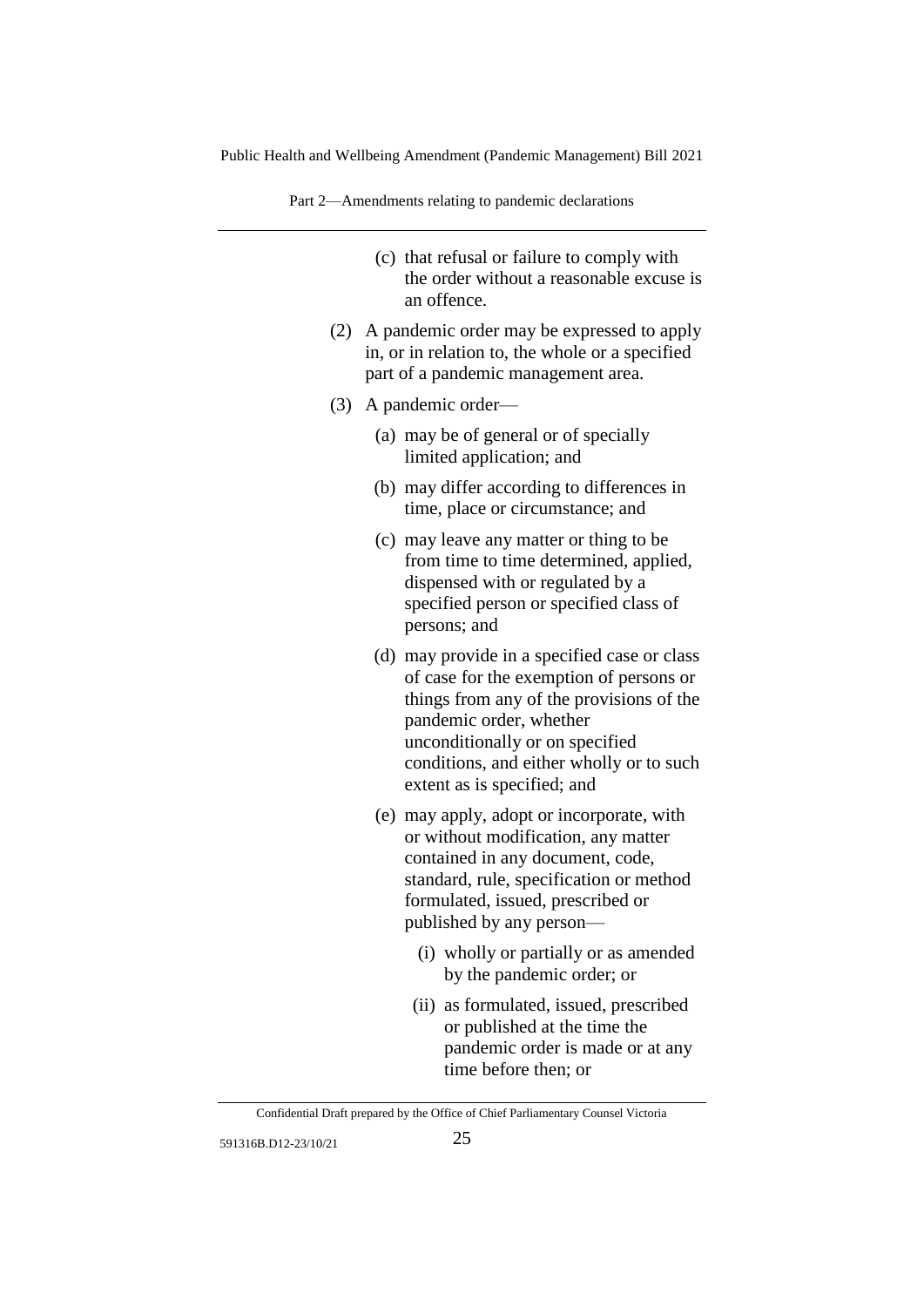Part 2—Amendments relating to pandemic declarations

(iii) as formulated, issued, prescribed or published from time to time; and (f) may confer powers or impose duties in connection with the pandemic order on any specified person or specified class of persons; and (g) may make provision for and in relation to requiring a specified person or specified class of persons to obtain a permit (however described) including, but not limited to, in respect of an activity, a business, an undertaking, a gathering, or movement within or entry into an area; and (h) may make provision for and in relation to matters relating to permits (however described) including but not limited to eligibility, applications, conditions, variations and cancellation; and (i) may make provision for and in relation to matters of a transitional or saving nature including but not limited to in relation to the transition from a state of emergency after a pandemic declaration comes into force; and (j) may provide for any matter or thing incidental to the making of a pandemic order. **165AN When a pandemic order comes into force and ceases to be in force** (1) A pandemic order comes into force on the day and at the time specified in the order. (2) A pandemic order ceases to be in force—

Confidential Draft prepared by the Office of Chief Parliamentary Counsel Victoria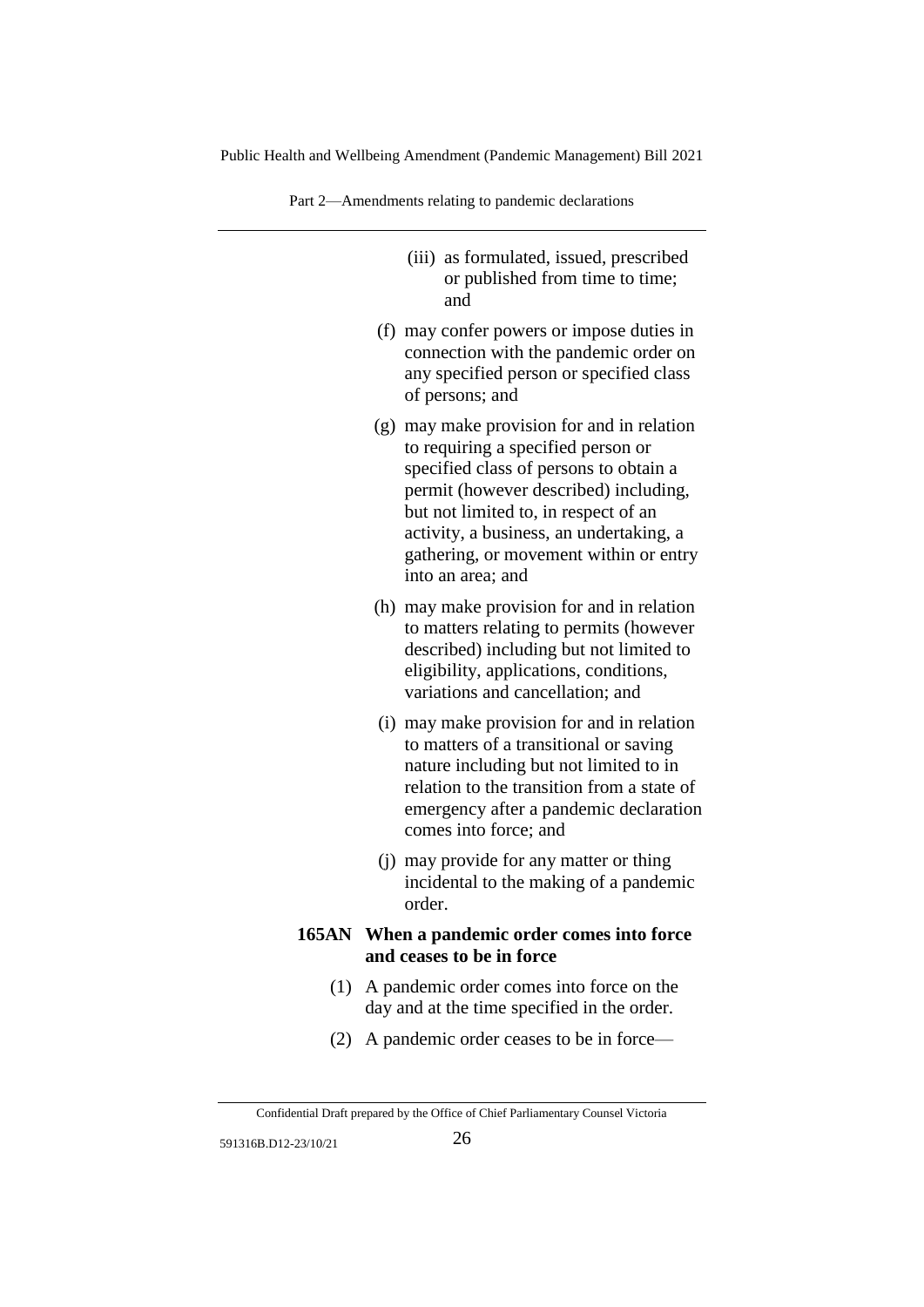Part 2—Amendments relating to pandemic declarations

- (a) at the end of the period specified in the order; or
- (b) if, before the end of that period, the order is revoked, or the pandemic declaration to which the order relates ceases to be in force, upon that revocation or cessation.

# **165AO Variation, extension or revocation of a pandemic order**

- (1) Subject to subsection (2), the Minister may at any time vary, extend or revoke a pandemic order under this section.
- (2) The Minister must request the advice of the Chief Health Officer before varying, extending or revoking a pandemic order, other than in relation to a variation for the purpose of correcting a defect, mistake or omission.
- (3) In varying, extending or revoking a pandemic order, the Minister—
	- (a) must have regard to the advice of the Chief Health Officer given in response to a request under subsection (2) (which may be given orally or in writing); and
	- (b) may have regard to any other matter the Minister considers relevant including, but not limited to, social and economic matters.
- (4) The Minister may consult any other person the Minister considers appropriate before varying, extending or revoking a pandemic order.

# **165AP Publication of a pandemic order and associated documents**

Confidential Draft prepared by the Office of Chief Parliamentary Counsel Victoria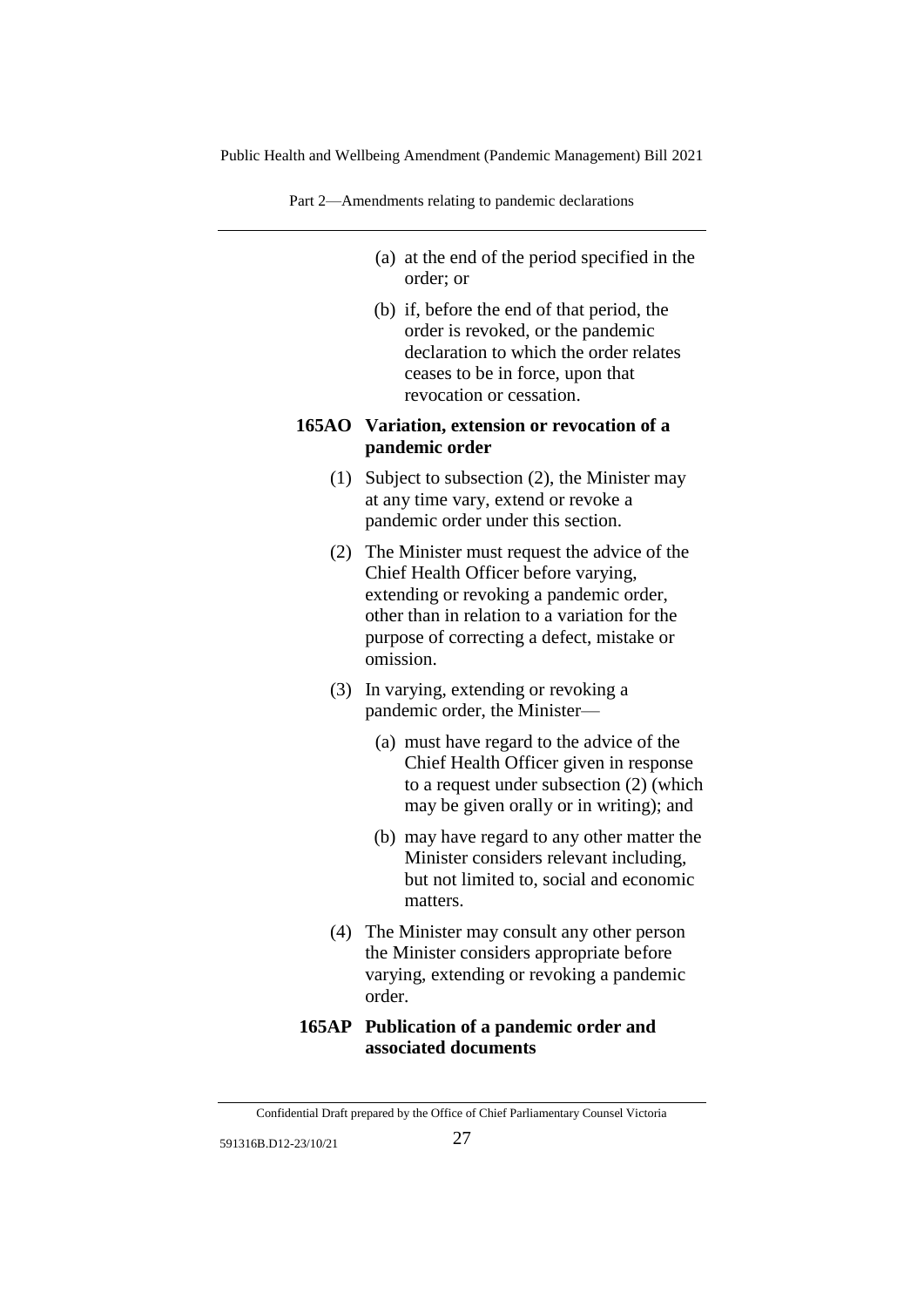Part 2—Amendments relating to pandemic declarations

- (1) The Minister must ensure that before a pandemic order or a variation, extension or revocation of a pandemic order comes into force, a copy of the order as made, varied or extended, or of the instrument of revocation, as the case requires, is published on the Pandemic Order Register.
- (2) Subject to subsection (5), the Minister must ensure that within 14 days after a pandemic order or a variation, extension or revocation of a pandemic order comes into force, the following documents are published on an Internet site maintained by the Department—
	- (a) a copy of, or a written record of, the advice given by the Chief Health Officer as mentioned in section  $165AL(2)$ (a) or  $165AO(2)$  in relation to the making, variation, extension or revocation of the order;
	- (b) a statement of reasons for the making, varying, extension or revocation of the order;
	- (c) in the case of the making, variation or extension of the order, an explanation of—
		- (i) the human rights that are protected by the Charter of Human Rights and Responsibilities that are or may be limited by the order; and
		- (ii) how any such limitations are demonstrably justified in accordance with section 7(2) of the Charter of Human Rights and Responsibilities.
- $(3)$  If—

Confidential Draft prepared by the Office of Chief Parliamentary Counsel Victoria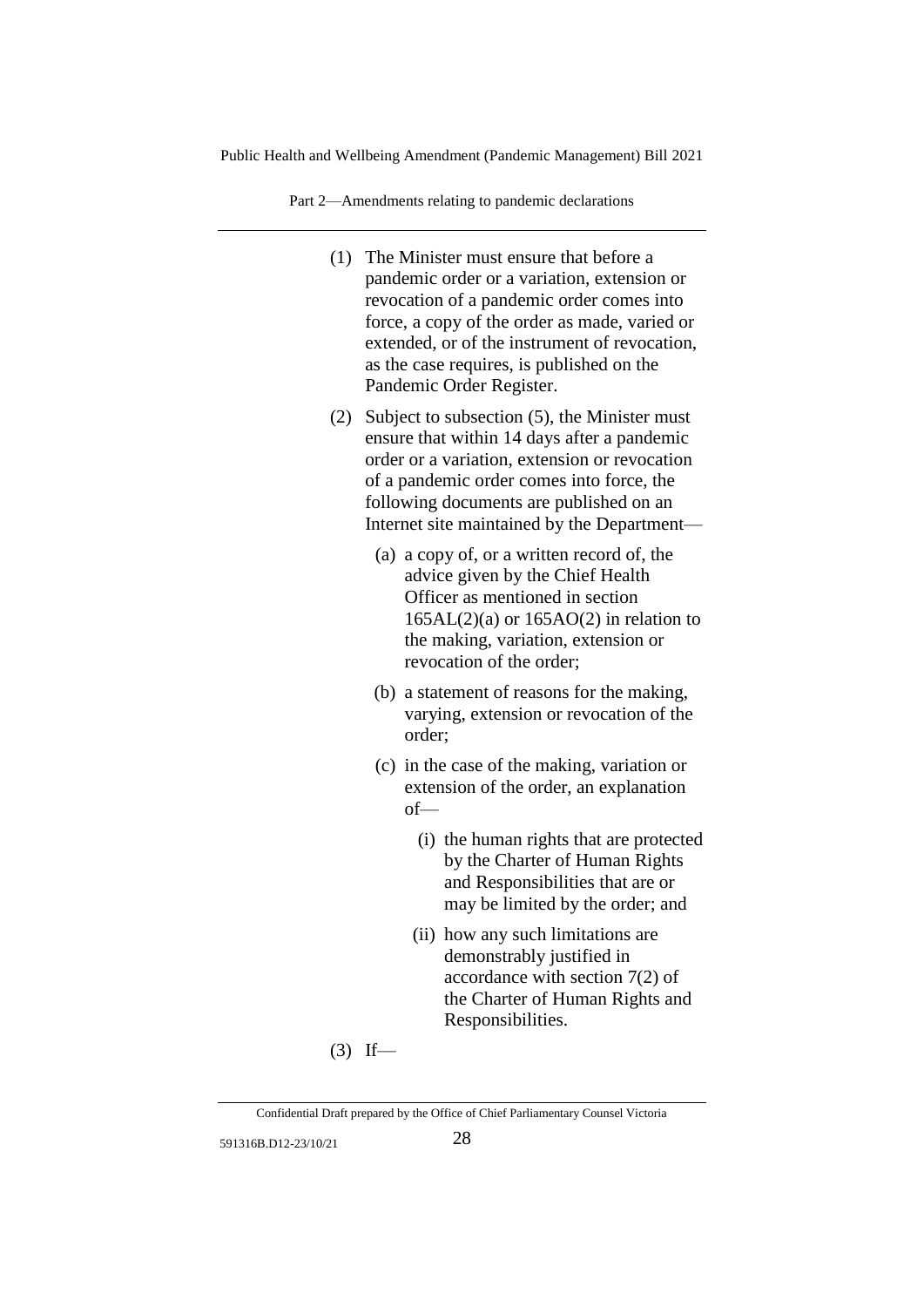Part 2—Amendments relating to pandemic declarations

- (a) more than one pandemic order is made, varied, extended or revoked on the same day; and
- (b) the Chief Health Officer's advice, the statement of reasons or the explanation applies to more than one of the orders—

the advice, statement of reasons or explanation, as the case requires, is only required to be published once in relation to the orders to which it relates.

- (4) For the purposes of subsection  $(2)(a)$ 
	- (a) to the extent that the Chief Health Officer's advice was given wholly or partly in writing, a copy of the written advice, or a written record of the advice, must be published; and
	- (b) to the extent that the Chief Health Officer's advice was given wholly or partly orally, the Minister must cause a record of the advice to be prepared and endorsed by the Chief Health Officer, and a copy of the written record of the advice must be published.
- (5) If a variation of a pandemic order is only for the purpose of correcting a defect, mistake or omission, subsection (2) does not apply to the variation, but the Minister must ensure that within 14 days after the variation comes into force, a statement certifying that the variation is only for that purpose is published on an Internet site maintained by the Department.
- (6) A failure to comply with the requirements of this section does not affect the validity of the

Confidential Draft prepared by the Office of Chief Parliamentary Counsel Victoria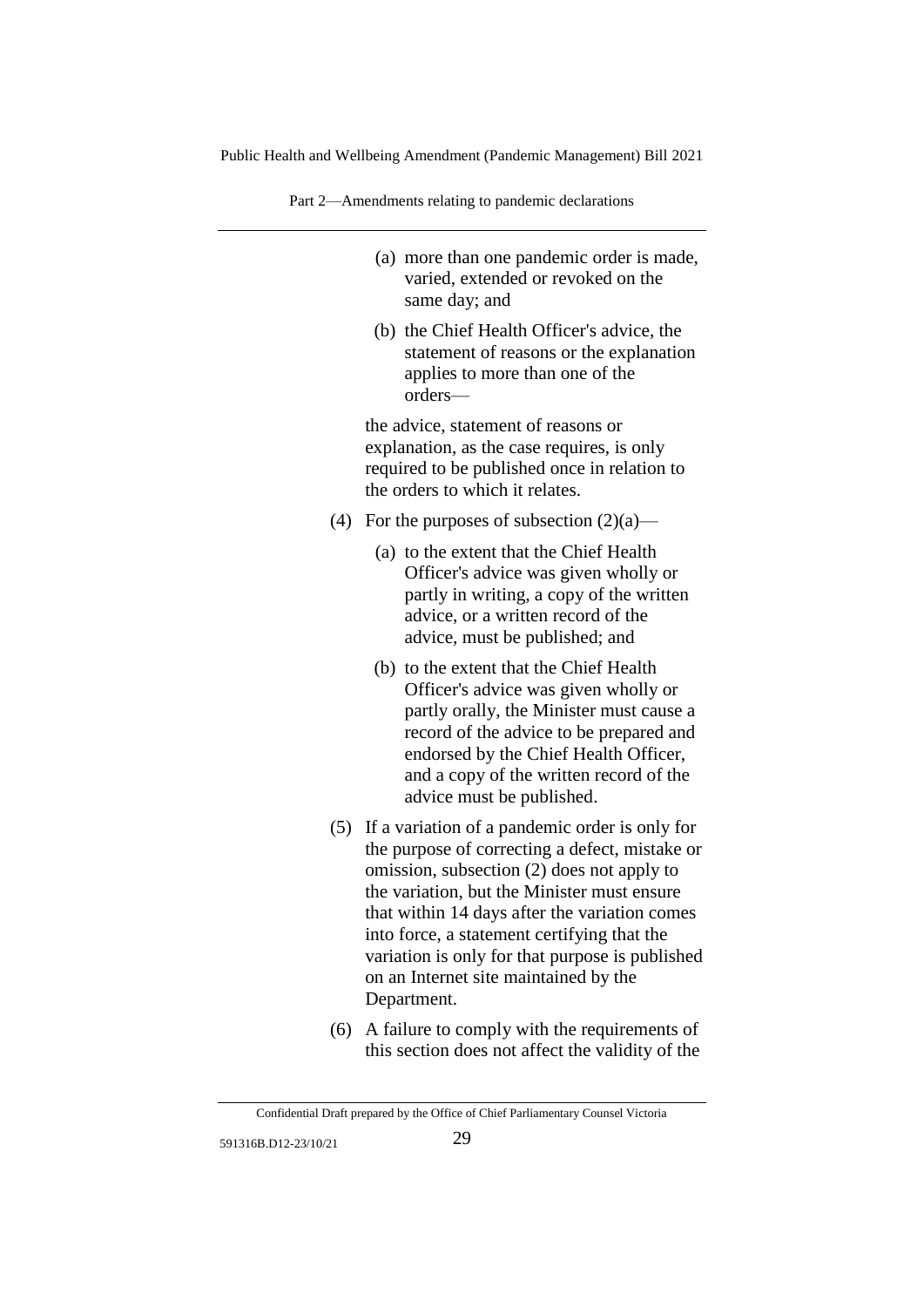Part 2—Amendments relating to pandemic declarations

pandemic order or the variation, extension or revocation, as the case requires.

# **165AQ Tabling in Parliament of documents relating to a pandemic order**

- (1) The Minister must ensure that within 6 sitting days after a pandemic order or a variation, extension or revocation of a pandemic order comes into force—
	- (a) a copy of the pandemic order or the instrument of variation, extension or revocation, as the case requires, is laid before each House of the Parliament; and
	- (b) a copy of each document that is required to be published under section 165AP(2) in relation to the making, variation, extension or revocation of the order is laid before each House of the Parliament.
- (2) A failure to comply with the requirements of this section does not affect the validity of the pandemic order or the variation, extension or revocation, as the case requires.

#### **Note**

However, the Scrutiny of Acts and Regulations Committee may report on a failure to comply under section 165AS, which is a precondition for disallowance under section 165AU.

# **165AR Publication of a pandemic order in the Government Gazette**

After the making, variation, extension or revocation of a pandemic order, the order as made, varied or extended, or the instrument of revocation, must be published in full—

Confidential Draft prepared by the Office of Chief Parliamentary Counsel Victoria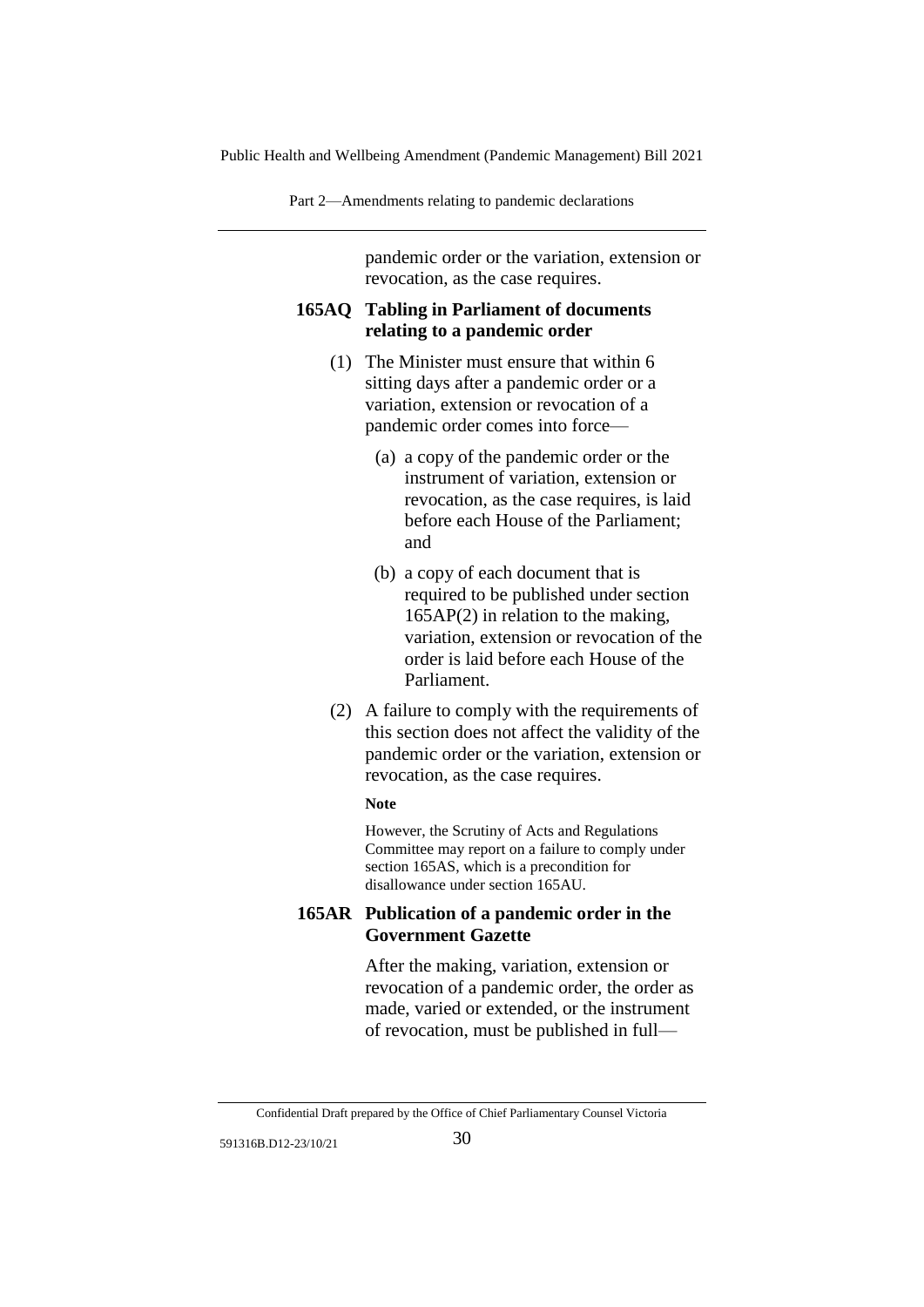Part 2—Amendments relating to pandemic declarations

- (a) in the next general edition of the Government Gazette; or
- (b) in a special edition of the Government Gazette within 10 working days after the making, variation, extension or revocation.

# **Division 4—Scrutiny, suspension and disallowance of pandemic orders**

# **165AS Consideration of pandemic orders by Parliament**

- (1) The Scrutiny of Acts and Regulations Committee may report to each House of Parliament if the Scrutiny of Acts and Regulations Committee considers that a pandemic order or an instrument that extends, varies or revokes a pandemic order laid before Parliament under section  $165AO(1)(a)$ —
	- (a) does not appear to be within the powers conferred by this Act; or
	- (b) without clear and express authority being conferred by this Act—
		- (i) has a retrospective effect; or
		- (ii) imposes any tax, fee, fine, imprisonment or other penalty; or
		- (iii) purports to shift the legal burden of proof to a person accused of an offence; or
		- (iv) provides for the subdelegation of powers delegated by this Act; or
	- (c) is incompatible with the human rights set out in the Charter of Human Rights and Responsibilities.

Confidential Draft prepared by the Office of Chief Parliamentary Counsel Victoria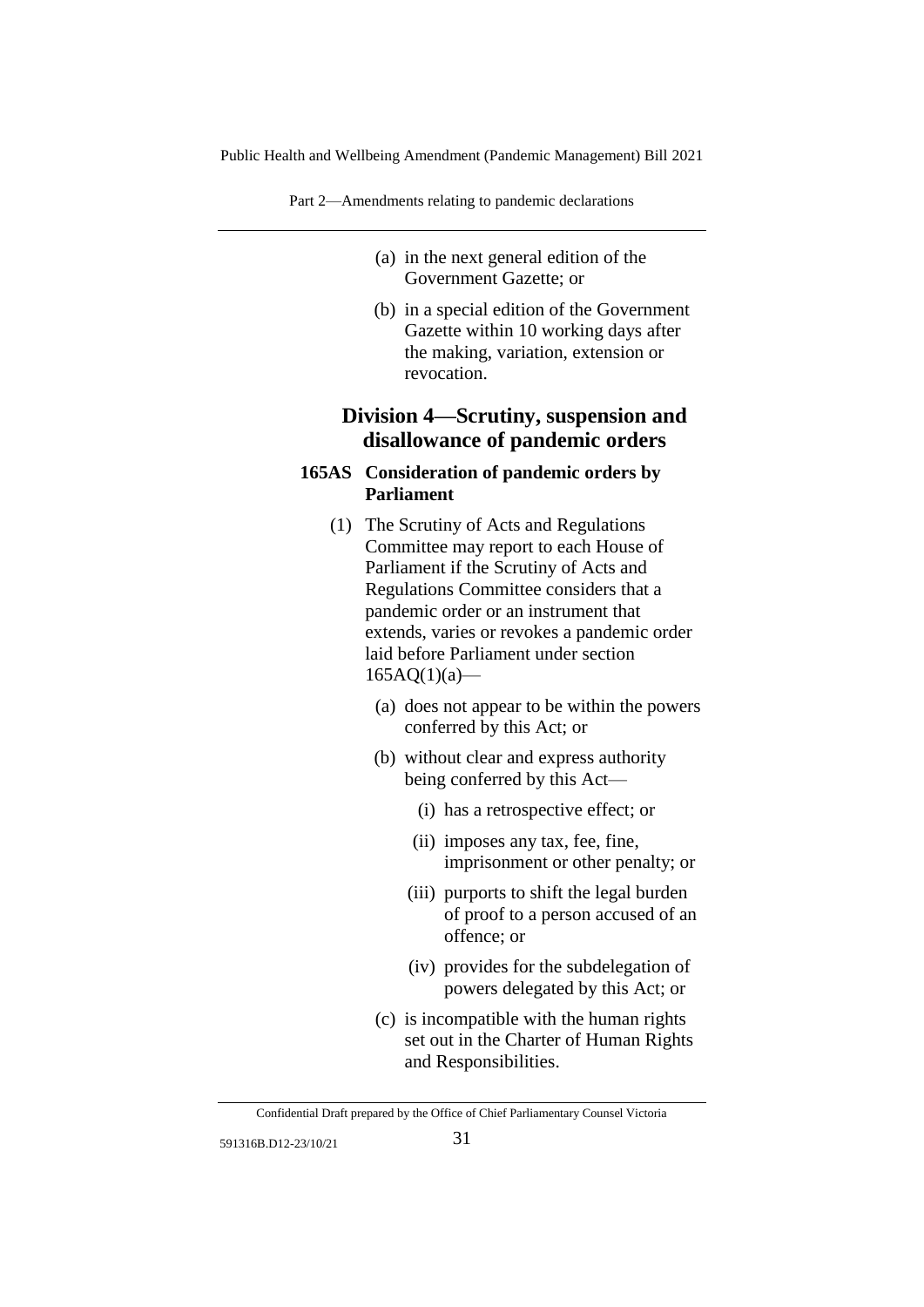Part 2—Amendments relating to pandemic declarations

- (2) A report of the Scrutiny of Acts and Regulations Committee under this section may contain such recommendations as the Committee considers appropriate, including a recommendation that a pandemic order or an instrument that extends, varies or revokes a pandemic order, should be—
	- (a) disallowed in whole or in part; or
	- (b) amended as suggested in the report.

### **165AT Suspension of pandemic order or part of a pandemic order, etc.**

- (1) If the Scrutiny of Acts and Regulations Committee—
	- (a) proposes under section 165AS to recommend that a pandemic order, or an instrument that extends, varies or revokes a pandemic order, should be—
		- (i) disallowed in whole or in part; or
		- (ii) amended; and
	- (b) is of the opinion that considerations of justice and fairness require that the operation of the pandemic order or any part of the pandemic order, or the instrument or any part of the instrument that extends, varies or revokes a pandemic order, should be suspended pending the consideration by the Parliament of the pandemic order or instrument—

the Scrutiny of Acts and Regulations Committee may propose in the report under section 165AS that the operation of the pandemic order or part of pandemic order, or the instrument or part of the instrument, as the case requires, be suspended.

Confidential Draft prepared by the Office of Chief Parliamentary Counsel Victoria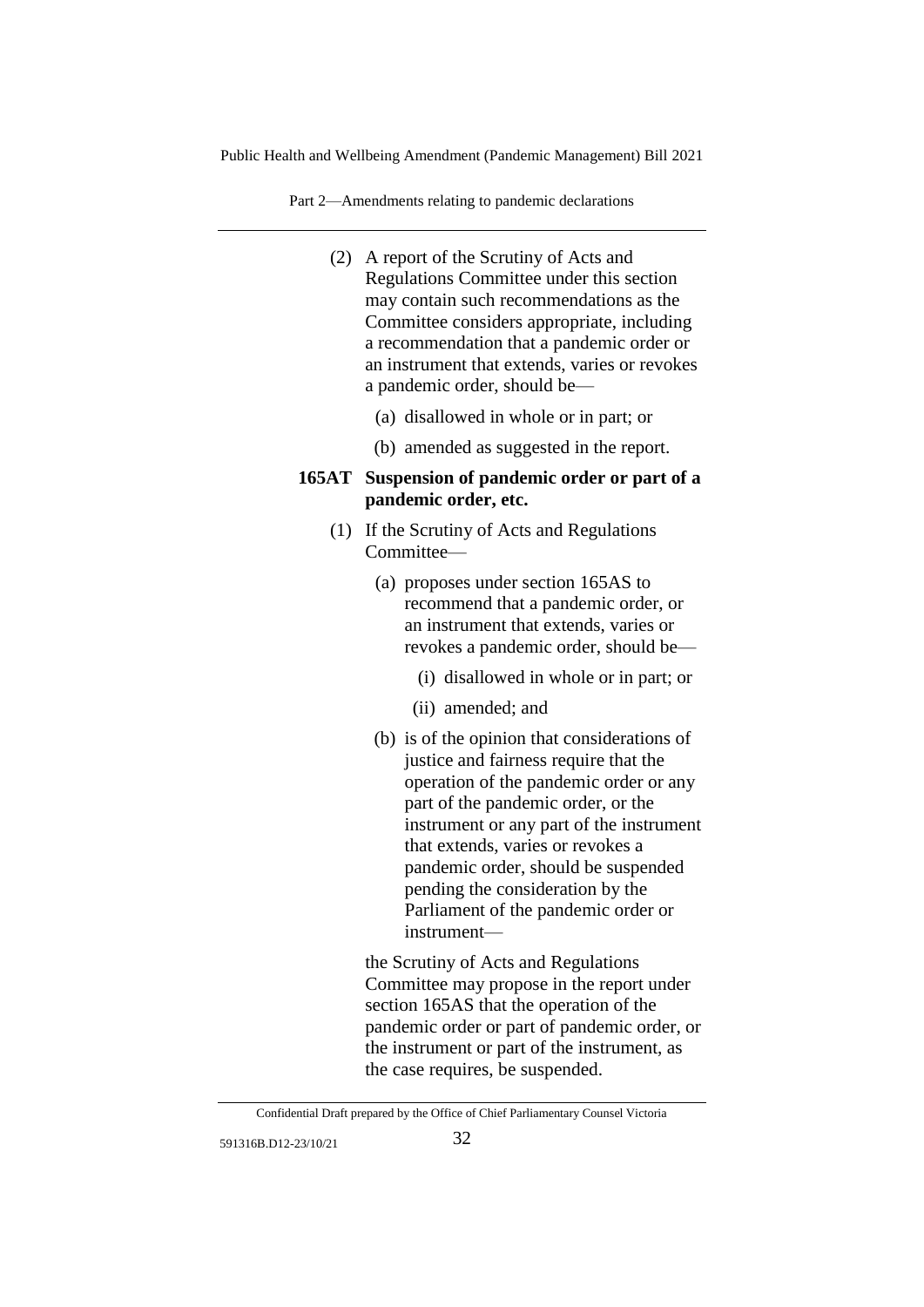Part 2—Amendments relating to pandemic declarations

- (2) If the Scrutiny of Acts and Regulations Committee proposes that the operation of a pandemic order or part of a pandemic order, or an instrument or any part of an instrument that extends, varies or revokes a pandemic order, be suspended—
	- (a) the Scrutiny of Acts and Regulations Committee must forthwith send a copy of the report to the responsible Minister, the Governor in Council and the maker of the pandemic order or the instrument; and
	- (b) subject to subsection (3), the operation of the pandemic order or part of the pandemic order or the instrument or part of the instrument, as the case requires, is suspended at the end of the period of 7 days after the sending of the report to the Governor in Council until the end of the period during which the pandemic order or part of the pandemic order or the instrument or part of the instrument, as the case requires, could be disallowed under section 165AU.
- (3) The Governor in Council, on the recommendation of the responsible Minister made within the period of 7 days referred to in subsection (2), may by Order published in the Government Gazette declare that the operation of the pandemic order or part of the pandemic order, or the instrument or part of the instrument, as the case requires, is not suspended.
- (4) As from the date on which the Order referred to in subsection (3) is published, the provision in a report of the Scrutiny of Acts and Regulations Committee providing for the

Confidential Draft prepared by the Office of Chief Parliamentary Counsel Victoria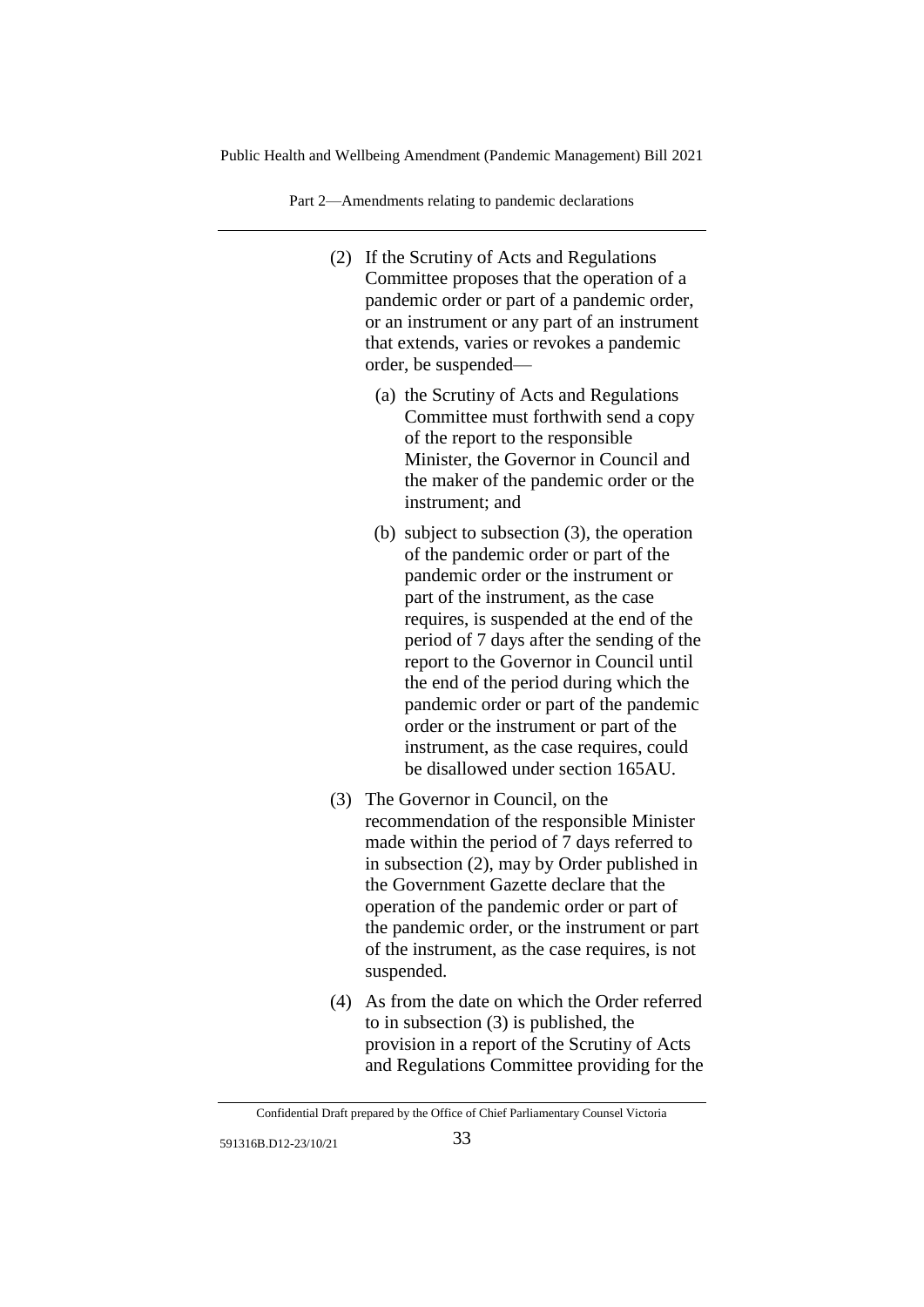Part 2—Amendments relating to pandemic declarations

suspension ceases to have any force or effect.

(5) While the operation of a pandemic order or part of a pandemic order, or an instrument or part of an instrument, as the case requires, is suspended under this section, the pandemic order or instrument is deemed not to have been made or to have been made without that part.

## **165AU Disallowance of pandemic order or instrument in whole or part**

- (1) This section applies to a pandemic order, or an instrument that extends, varies or revokes a pandemic order, if—
	- (a) in a report under section 165AS, the Scrutiny of Acts and Regulations Committee has recommended that the pandemic order or the instrument be disallowed in whole or in part; or
	- (b) there was a failure to comply with section 165AQ and the Scrutiny of Acts and Regulations Committee has reported that failure to each House of the Parliament.
- (2) A pandemic order or instrument to which this section applies is disallowed in whole or in part if—
	- (a) a notice of a resolution to disallow the pandemic order or instrument is given in each House of the Parliament within whichever of the following periods applies—
		- (i) if the pandemic order or instrument and associated documents were laid before each House of the Parliament in

Confidential Draft prepared by the Office of Chief Parliamentary Counsel Victoria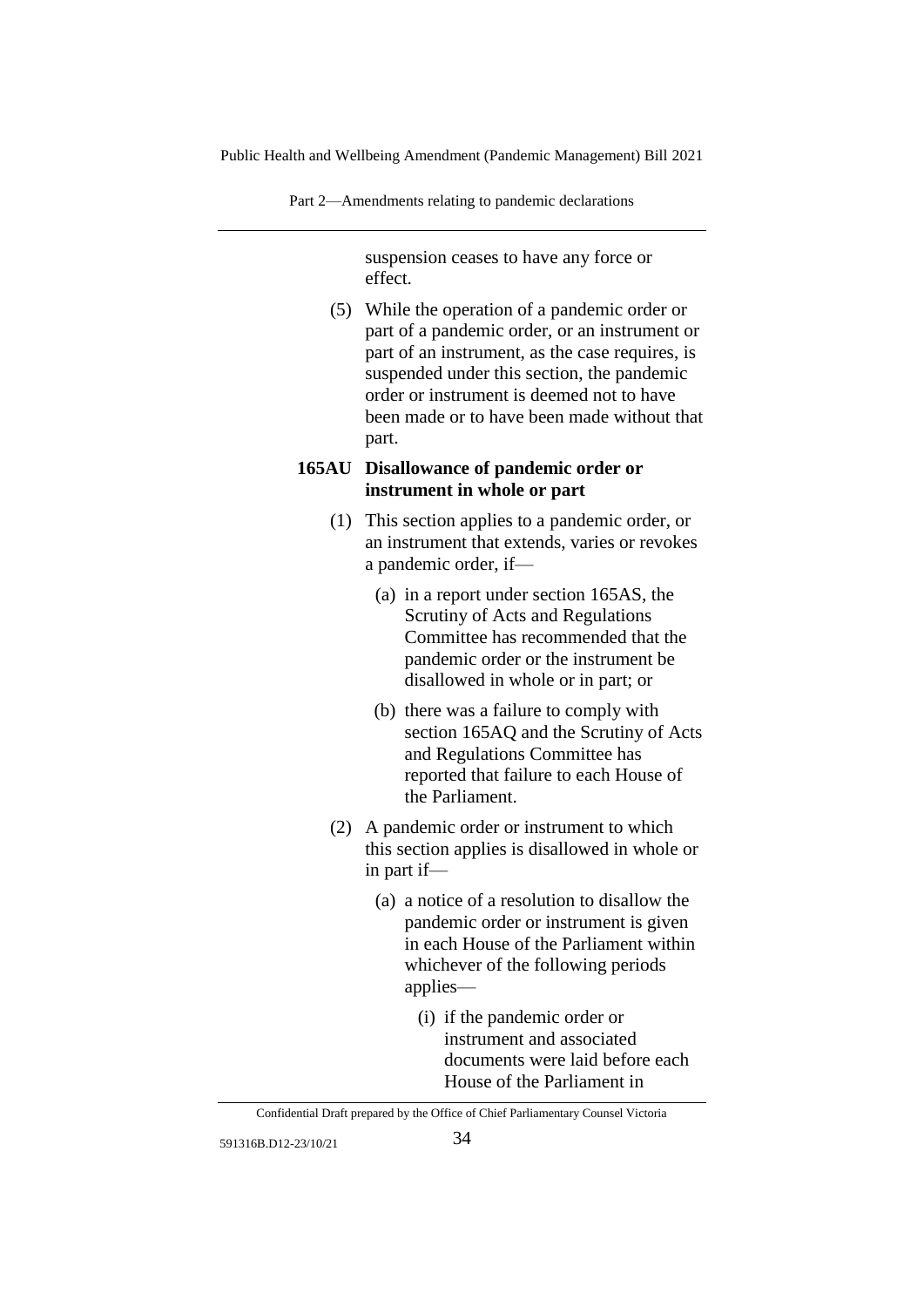|     | accordance with section 165AQ,<br>on or before the 18th sitting day of<br>each House after the pandemic<br>order or instrument is laid before<br>that House;                                                                                                                                                                                            |
|-----|---------------------------------------------------------------------------------------------------------------------------------------------------------------------------------------------------------------------------------------------------------------------------------------------------------------------------------------------------------|
|     | (ii) if the pandemic order or<br>instrument and associated<br>documents were not laid before<br>each House of the Parliament in<br>accordance with section 165AQ,<br>on or before the 24th sitting day of<br>each House after the pandemic<br>order or instrument is published in<br>the Government Gazette in<br>accordance with section 165AR;<br>and |
|     | (b) the resolution is passed by each House<br>on or before the 12th sitting day of each<br>House after the giving of the notice of<br>the resolution.                                                                                                                                                                                                   |
| (3) | Notice of a resolution to disallow a pandemic<br>order, or an instrument that extends, varies or<br>revokes a pandemic order, may be expressed<br>to apply to the whole or to any part of the<br>pandemic order or instrument.                                                                                                                          |
| (4) | A resolution to disallow the whole or any<br>part of a pandemic order, or an instrument<br>that extends, varies or revokes a pandemic<br>order, has effect according to its tenor.                                                                                                                                                                      |
| (5) | If a House of the Parliament is prorogued or<br>the Legislative Assembly is dissolved-                                                                                                                                                                                                                                                                  |
|     | (a) the prorogation or dissolution does not<br>affect the power of the House to pass a<br>resolution disallowing the whole or any<br>part of a pandemic order, or an                                                                                                                                                                                    |

Part 2—Amendments relating to pandemic declarations

Confidential Draft prepared by the Office of Chief Parliamentary Counsel Victoria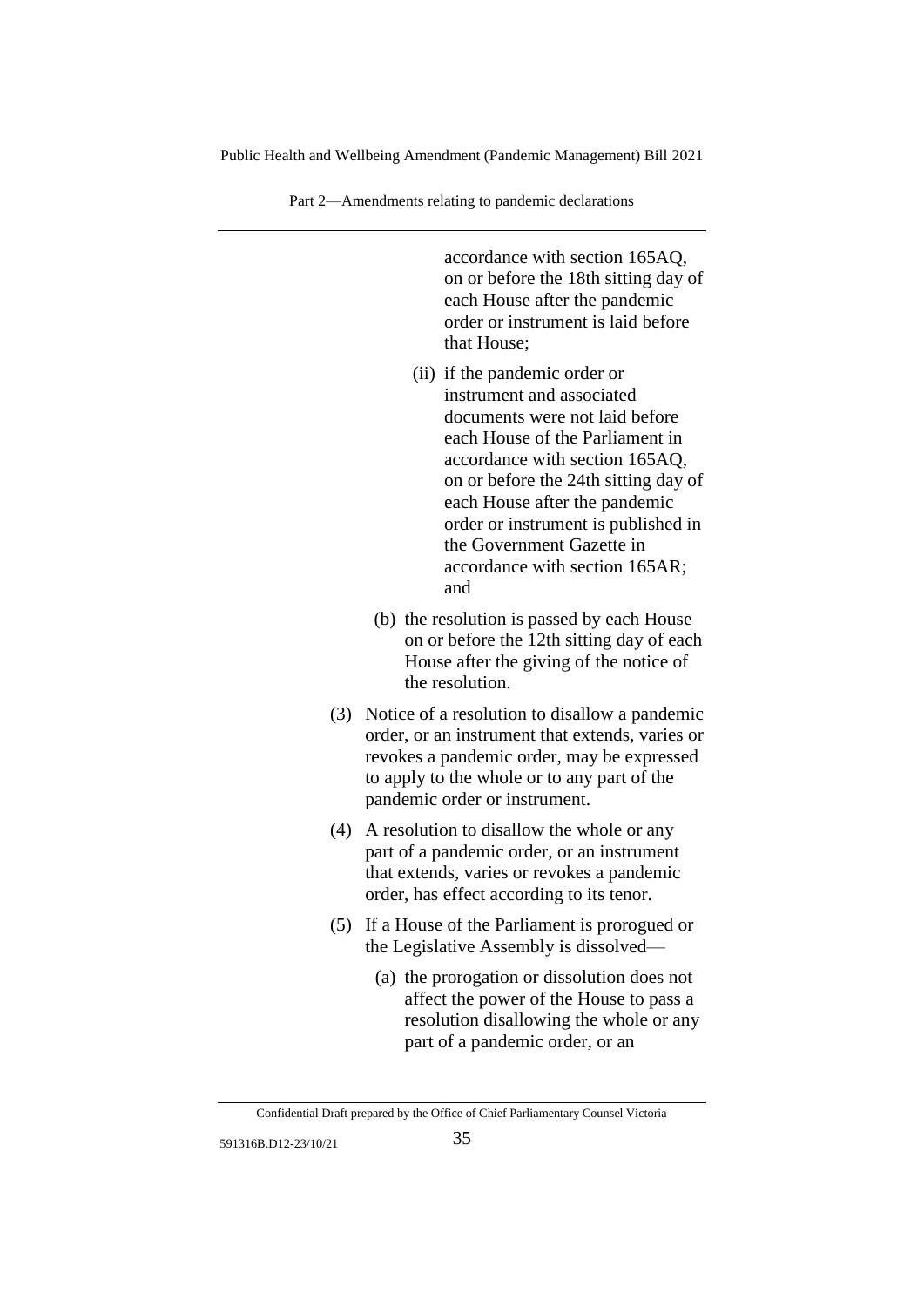Part 2—Amendments relating to pandemic declarations

instrument that extends, varies or revokes a pandemic order; and

(b) the calculation of sitting days of the House is to be made as if there had been no prorogation or dissolution.

## **165AV Effect of disallowance and Clerk to publish notice of disallowance**

- (1) If a pandemic order or a part of a pandemic order, or an instrument that extends, varies or revokes a pandemic order or a part of such an instrument, is disallowed by the Parliament, the disallowance has the same effect as a revocation of the pandemic order or part, or the instrument or part, as the case requires.
- (2) If a pandemic order or a part of a pandemic order, or an instrument that extends, varies or revokes a pandemic order or a part of such an instrument, is disallowed, the Clerk of the Parliaments must cause notice of the disallowance to be published in the Government Gazette.

## **Division 5—Pandemic Management Powers**

## **165AW Chief Health Officer may authorise exercise of certain powers**

- (1) This section applies if—
	- (a) a pandemic declaration is in force; and
	- (b) the Chief Health Officer believes that it is reasonably necessary to grant an authorisation under this section to eliminate or reduce a serious risk to public health.

Confidential Draft prepared by the Office of Chief Parliamentary Counsel Victoria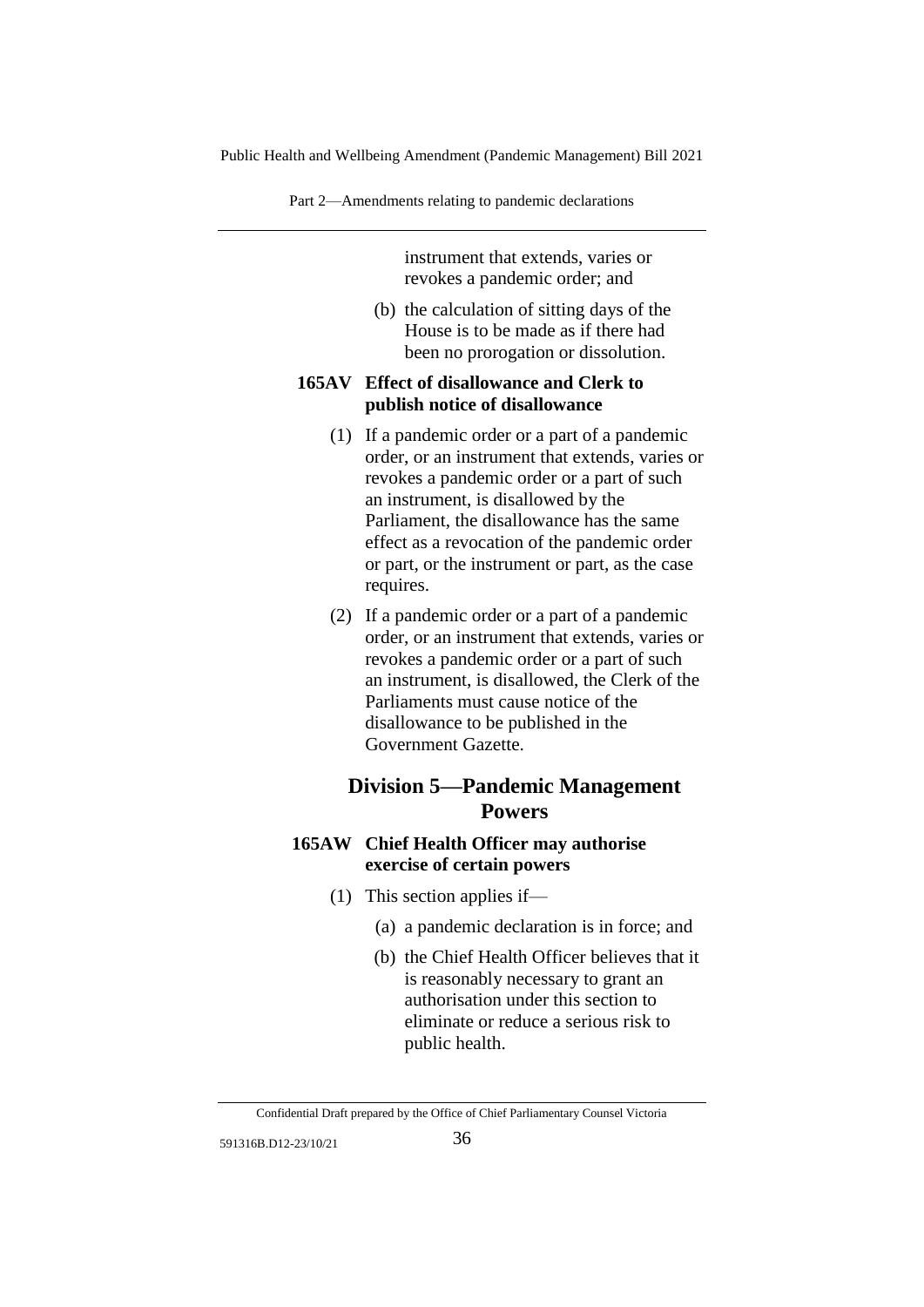Part 2—Amendments relating to pandemic declarations

- (2) The Chief Health Officer may, for the purpose of eliminating or reducing the serious risk to public health, authorise—
	- (a) authorised officers, or a specified class or classes of authorised officers, appointed by the Secretary to exercise any of the public health risk powers and the pandemic management powers; and
	- (b) if specified in the authorisation, a specified class or classes of authorised officers appointed by a specified Council or specified Councils to exercise any of the public health risk powers and the pandemic management powers.
- (3) The Chief Health Officer may at any time revoke or vary an authorisation given under this section.

#### **165AX How may an authorisation be given?**

- (1) An authorisation under section 165AW(2) may be given orally or in writing.
- (2) An authorisation given orally must be confirmed in writing as soon as reasonably practicable.
- (3) An authorisation must—
	- (a) state that the authorisation is given under this Division;
	- (b) describe in general terms the serious risk to public health to which it relates;
	- (c) specify when the authorisation is given;
	- (d) specify any restrictions or limitations that apply to the exercise of any of the public health risk powers or the pandemic management powers;

Confidential Draft prepared by the Office of Chief Parliamentary Counsel Victoria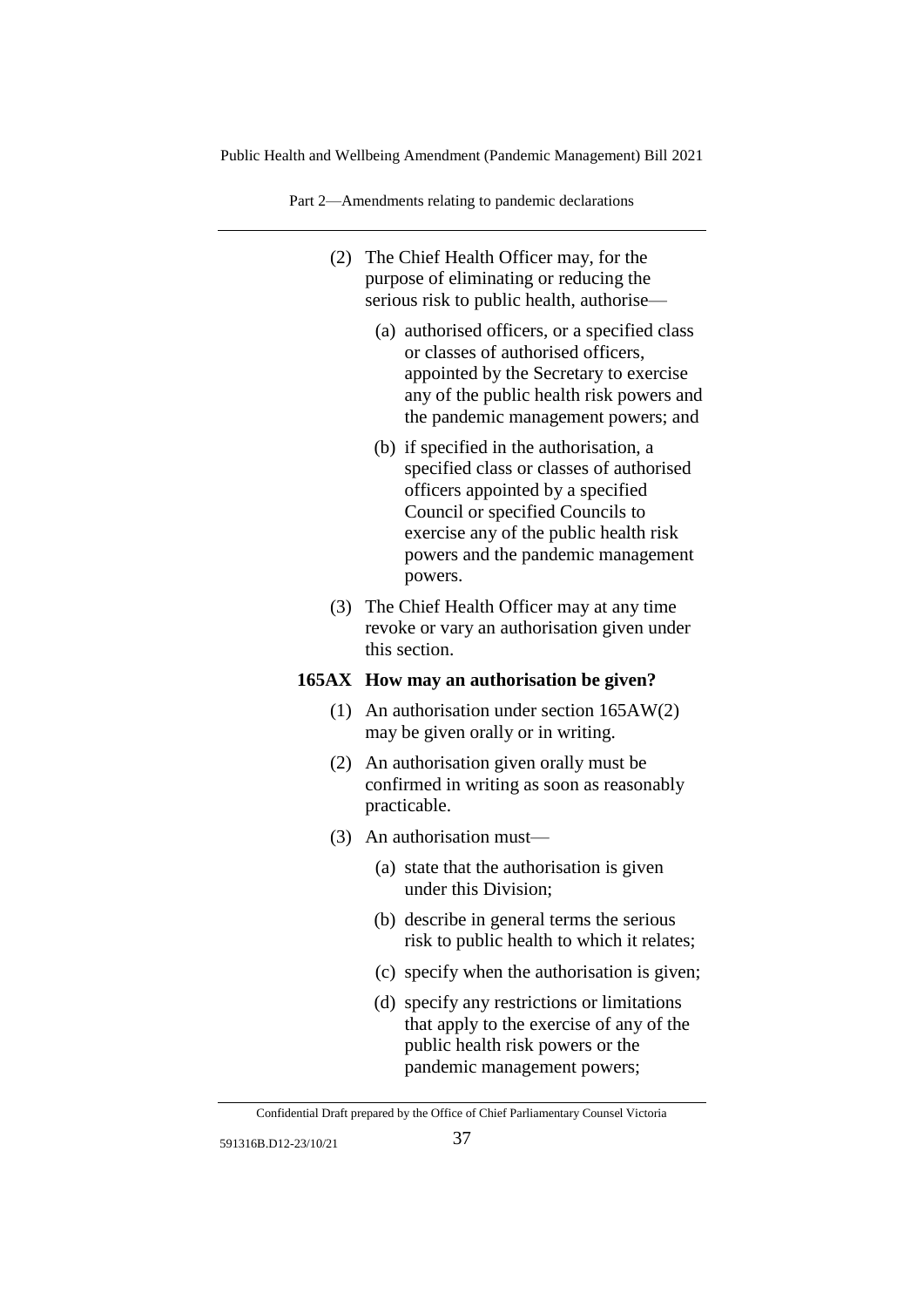Part 2—Amendments relating to pandemic declarations

(e) specify the period of time for which the authorisation continues in force.

## **165AY Chief Health Officer may extend authorisation**

The Chief Health Officer may extend the period of time for which an authorisation continues in force, which must not be longer than the period for which the pandemic declaration continues in force.

## **165AZ Authorised officers may exercise public health risk powers and pandemic management powers**

Subject to section 165AX(3), an authorised officer who is authorised under section 165AW(2) may exercise any of the public health risk powers or the pandemic management powers at any time when a pandemic declaration is in force.

## **Note**

A pandemic order prevails over a direction given by an authorised officer to the extent of any inconsistency, see section 165CQ.

## **165B Pandemic management order powers**

- (1) The *pandemic management order powers* are as follows—
	- (a) to take any action or give any direction, other than to detain a person, that the authorised officer believes is reasonably necessary to implement or give effect to a pandemic order;
	- (b) to detain a person in a pandemic management area in accordance with a pandemic order that requires the detention of the person (including a

Confidential Draft prepared by the Office of Chief Parliamentary Counsel Victoria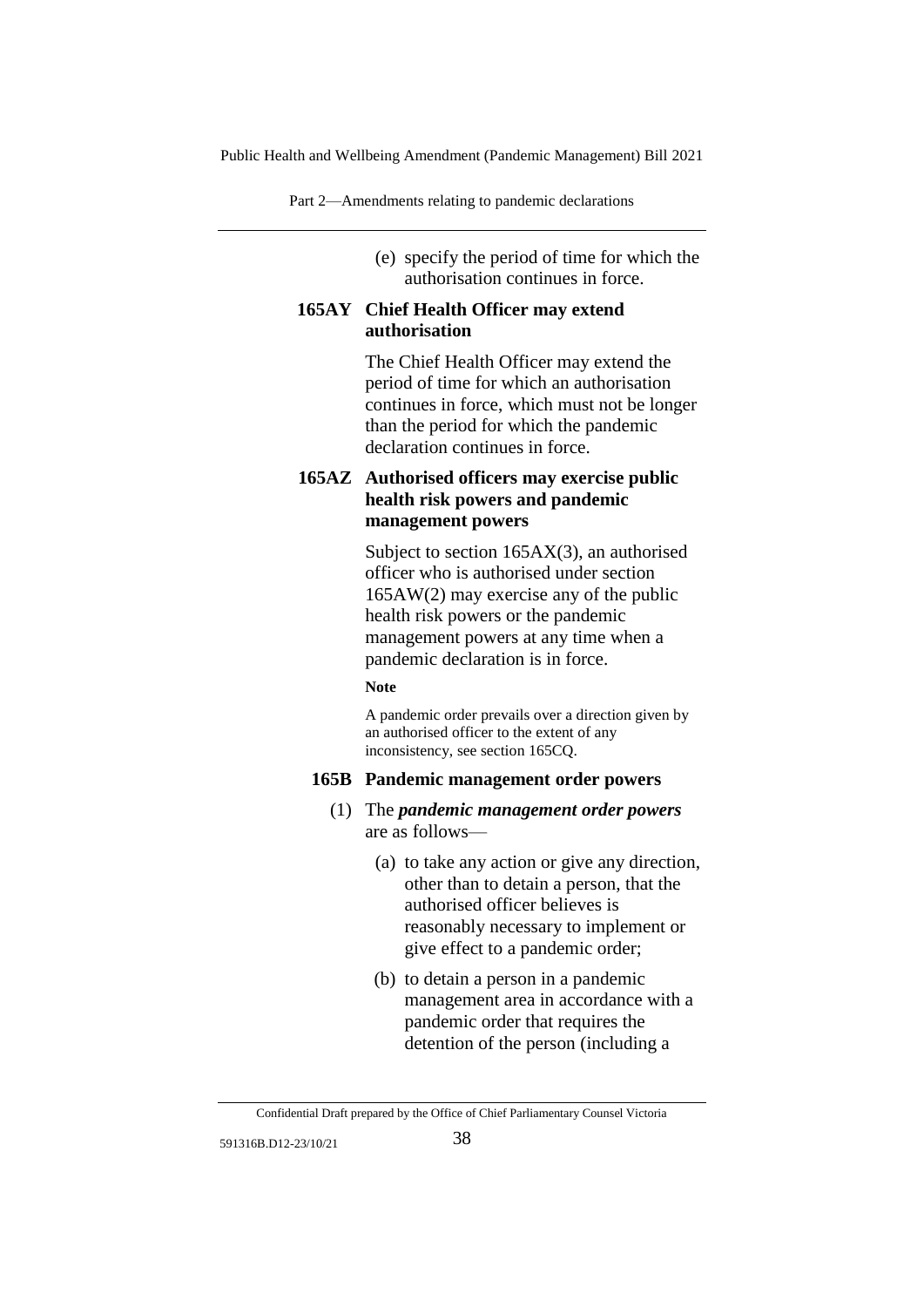Part 2—Amendments relating to pandemic declarations

pandemic order that requires that the detention of a person be extended).

#### **Note**

A pandemic order can require that a person be detained or that the detention of a person be extended: see section  $165AI(2)(a)$  and (b).

(2) Without limiting subsection  $(1)(a)$ , an authorised officer may give a direction in the exercise of a pandemic management order power under that subsection that requires a person to take, or refrain from taking, any action that authorised officer believes is reasonably necessary to ensure compliance with, or limit non-compliance, by the person with a pandemic order.

#### **Note**

A pandemic order that applies generally to all persons or to a person included in a specified class can be made by the Minister, see section 165AK(1).

(3) An authorised officer may detain more than one person in a single exercise of a pandemic management order power under subsection (1)(b), if the detention of the persons is in accordance with a pandemic order.

### **165BA Pandemic management general powers**

- (1) The *pandemic management general powers*  are as follows—
	- (a) to take any action or give any direction, other than to detain a person, that the authorised officer believes is reasonably necessary to protect public health;
	- (b) to detain a person in a pandemic management area for the period the authorised officer believes is

Confidential Draft prepared by the Office of Chief Parliamentary Counsel Victoria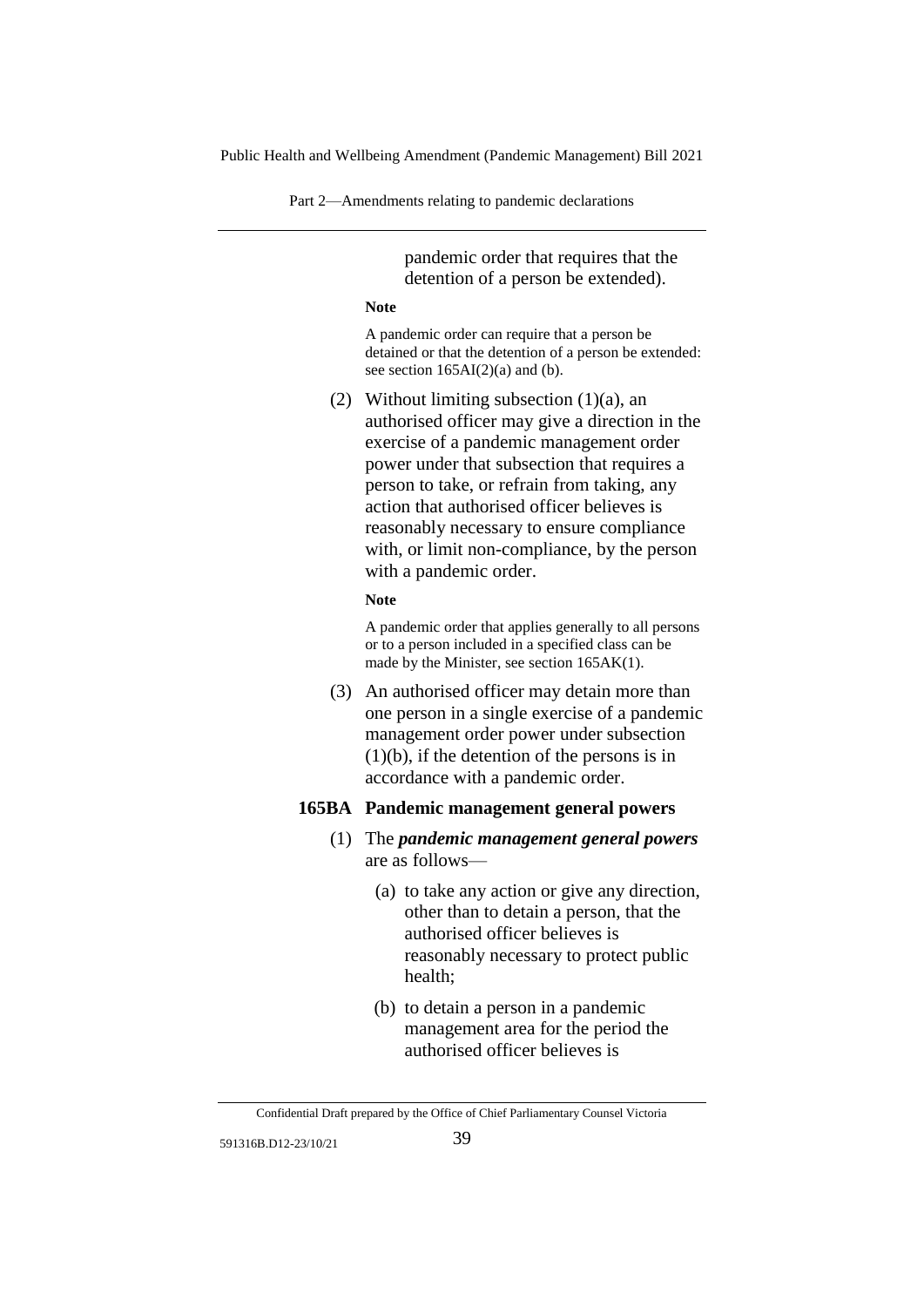Part 2—Amendments relating to pandemic declarations

reasonably necessary to eliminate or reduce a serious risk to public health. (2) Without limiting the pandemic management general powers, an authorised officer may give a written or oral direction in the exercise of a general pandemic management power— (a) that restricts movement in a pandemic management area; or (b) that requires movement into or from a pandemic management area; or (b) that prevents or limits entry to a pandemic management area; or (c) that requires a person to refrain from organising or participating in a gathering whether public or private in a pandemic management area; or (d) that requires the use of personal protective equipment in a pandemic management area; or (e) that requires a person to refrain from carrying on activities, businesses or undertakings, or to carry them on in a specified manner, in a pandemic management area; or (f) that requires the provision of information, the production of documents or the keeping of records; or (k) that requires medical examination or testing in a pandemic management area or before entering a pandemic management area; or (g) that requires the quarantining, destruction or other management of

591316B.D12-23/10/21 40

Confidential Draft prepared by the Office of Chief Parliamentary Counsel Victoria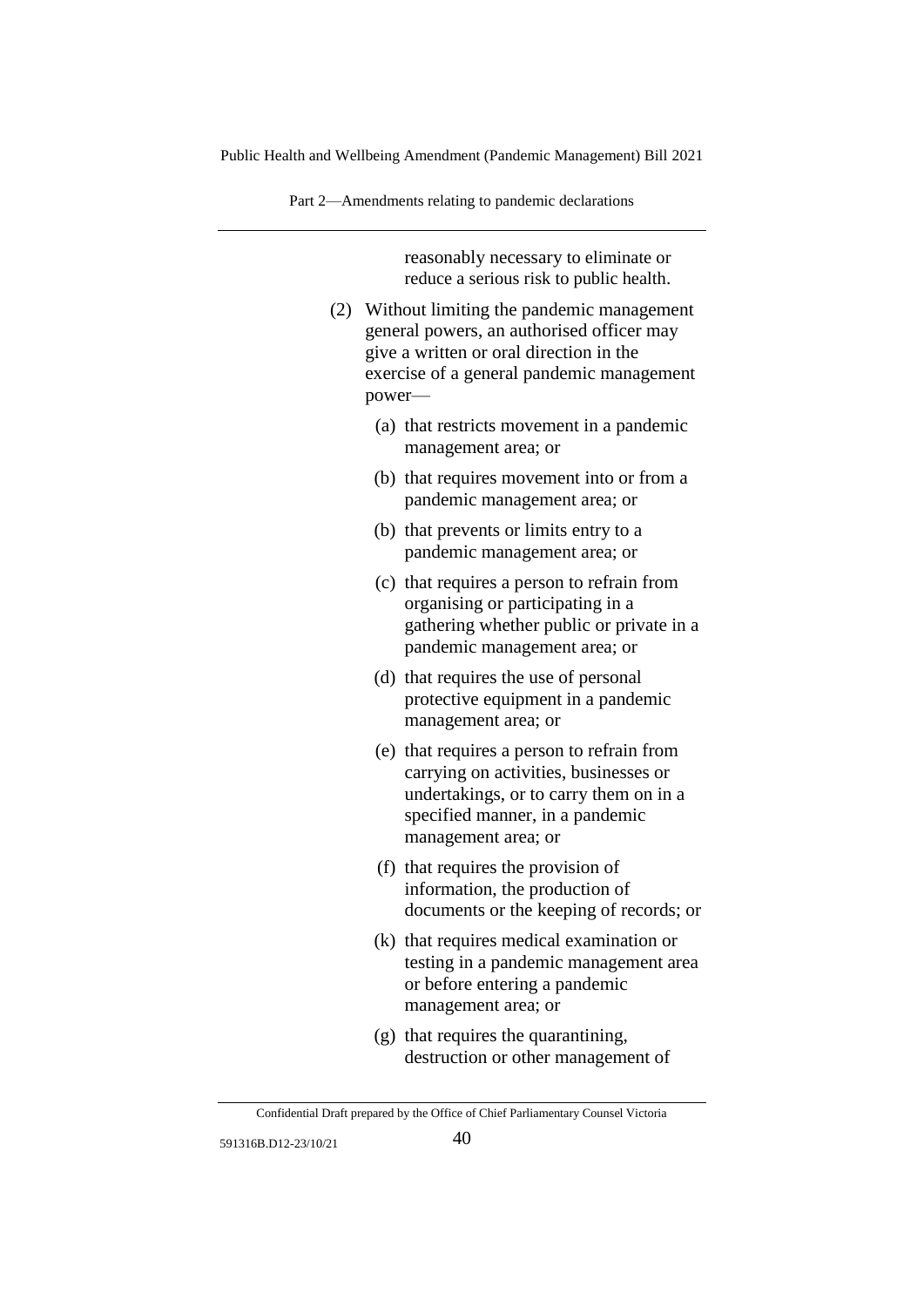Part 2—Amendments relating to pandemic declarations

disease vectors in a pandemic management area.

- (3) If a direction is given orally, matters required to be specified in the direction may be stated orally.
- (4) An authorised officer, in the exercise of a pandemic management general power under subsection  $(1)(a)$ , must not give a direction that applies to more than one person unless the direction—
	- (a) relates to a particular event at a particular location and is given to persons participating in, or present at, that event (including, but not limited to, a direction to restrict movement, require movement or limit entry); or
	- (b) relates to a particular activity at a particular location and is given to persons undertaking that activity (including, but not limited to, a direction to restrict movement, require movement or limit entry); or
	- (c) is a direction to restrict movement, require movement or to limit entry, if when the direction is given the persons to whom the direction is given—
		- (i) are located in the immediate vicinity of the authorised officer; or
		- (ii) are present at a particular premises.
- (5) An authorised officer must not detain more than one person in a single exercise of a pandemic management general power under subsection  $(1)(b)$ .

Confidential Draft prepared by the Office of Chief Parliamentary Counsel Victoria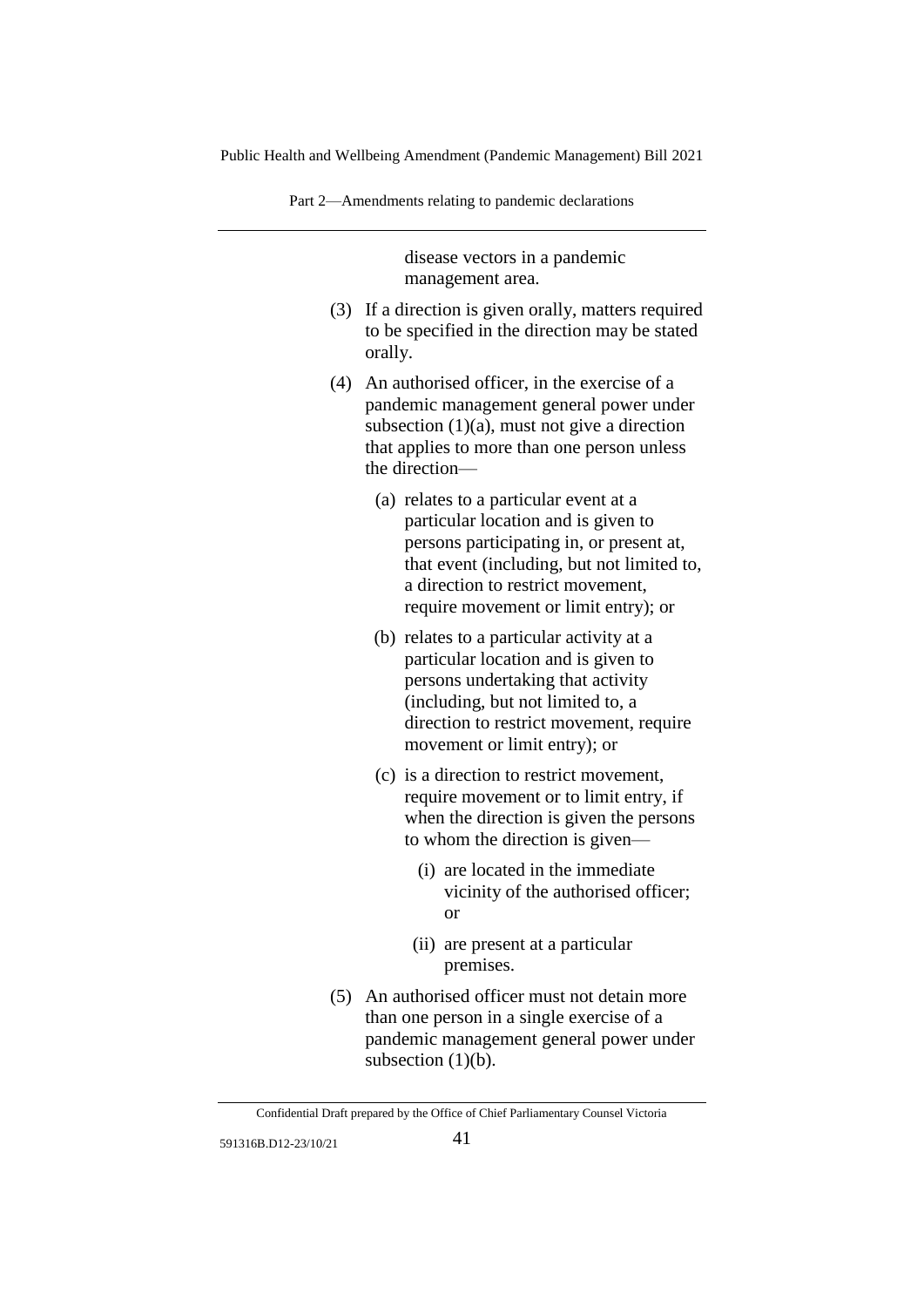Part 2—Amendments relating to pandemic declarations

## **165BB Warning before giving a direction**

Before exercising a pandemic management power to give a direction, the person exercising the power must, unless it is not practicable to do so, warn the person to whom the direction is given that refusal or failure to comply with the direction without a reasonable excuse is an offence.

### **165BC Assistance**

- (1) An authorised officer may be assisted by any person in exercising a power under an authorisation given under this Part.
- (2) A request for assistance by a police officer must be made to the Chief Commissioner of Police or a delegate of the Chief Commissioner of Police.

#### **Note**

Division 4A of Part 11 contains general provisions relating to assistance.

# **Division 6—Special protections in respect of powers of detention**

### **165BD When detention commences**

The detention of a person in the exercise of a pandemic management power under section  $165B(1)(b)$  or  $165BA(1)(b)$  commences at whichever of the following times occurs first—

(a) the time when the person is first taken into the physical custody of an authorised officer in the exercise of the pandemic management power or into the physical custody of a person assisting an authorised officer;

Confidential Draft prepared by the Office of Chief Parliamentary Counsel Victoria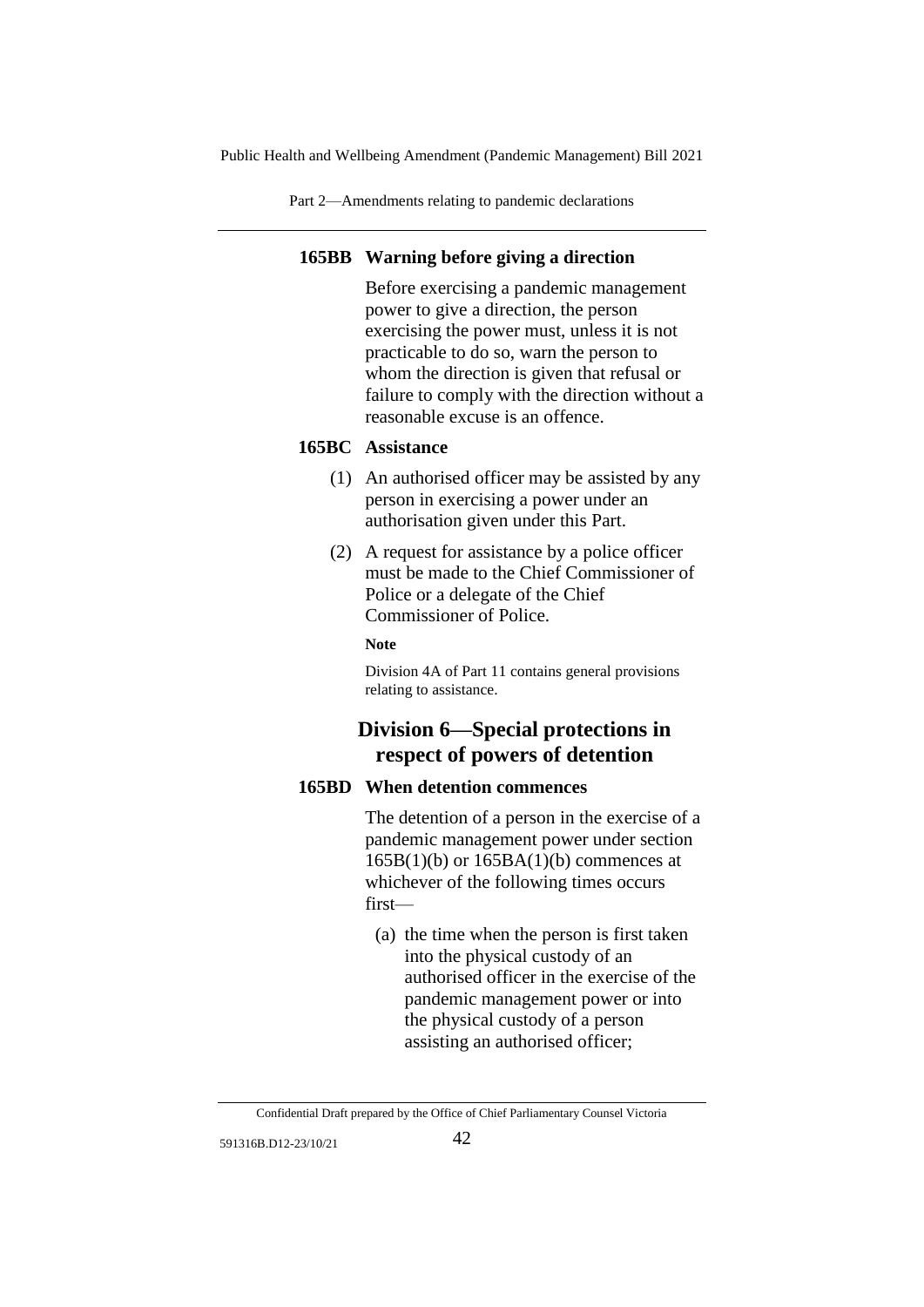Part 2—Amendments relating to pandemic declarations

(b) the time when the person is first at a place where the person is to be detained after the exercise of the pandemic management power, whether or not the person is to remain at that place throughout the period of detention, or is to be transported to another place.

## **165BE Requirement to isolate or quarantine not of itself detention**

To avoid doubt, for the purposes of this Part, a person who is required to isolate or quarantine under a pandemic order or under a direction given in the exercise of a pandemic management power is not detained for the purposes of this Part merely because of the requirement to isolate or quarantine.

## **165BF Pandemic management powers that involve detention**

- (1) Subject to subsection (4), before a person is detained pursuant to the exercise of a pandemic management power, or the detention of a person is extended in the exercise of a pandemic management power, the person must be given—
	- (a) a notice under subsection (2); or
	- (b) an explanation of the reason why it is necessary to detain the person, and a warning to the person that a refusal or failure to comply with a pandemic order, or a direction given or a requirement made, in the exercise of a pandemic management power without a reasonable excuse is an offence.
- (2) A notice under this subsection must be in writing and must state the following—

Confidential Draft prepared by the Office of Chief Parliamentary Counsel Victoria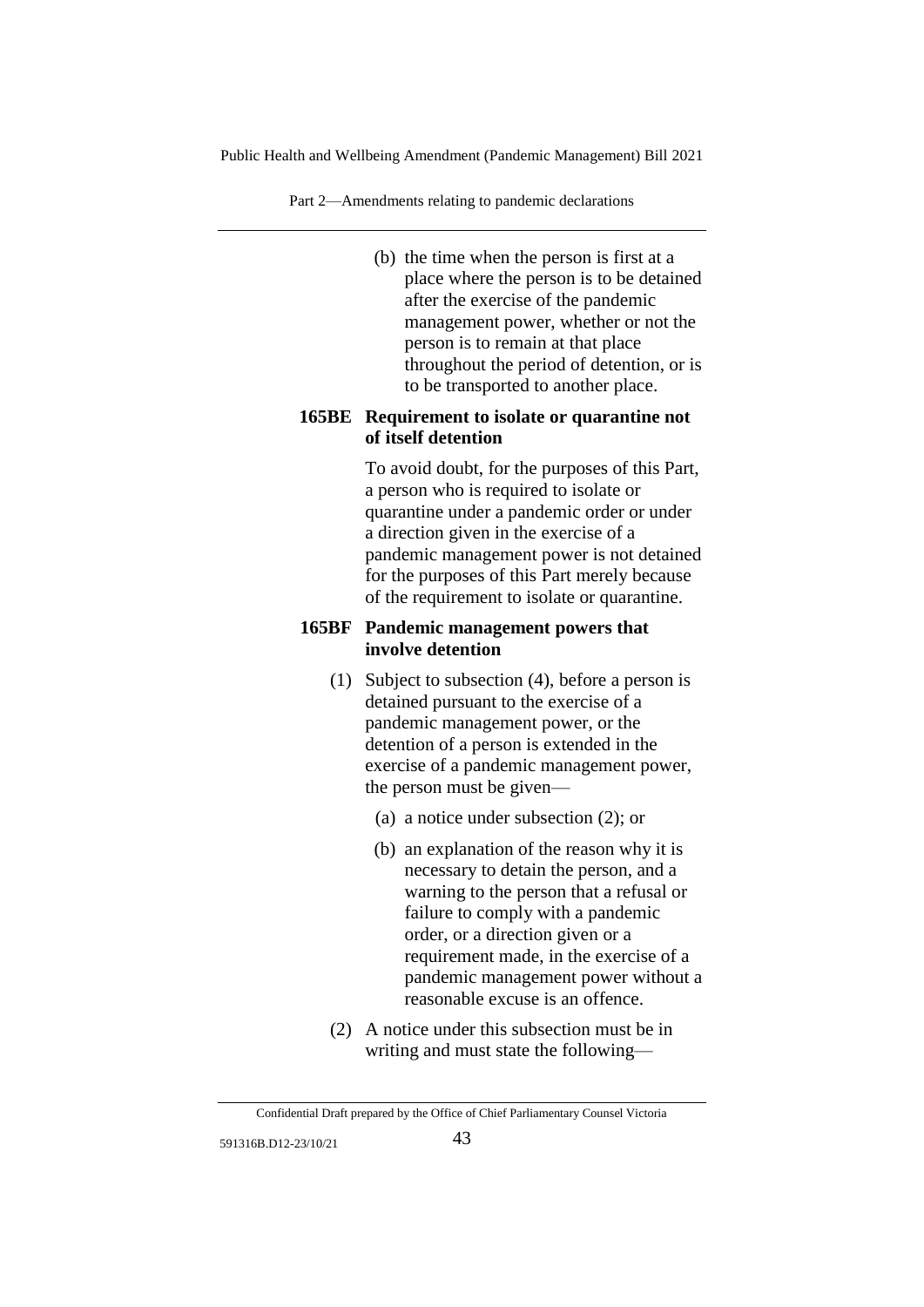Part 2—Amendments relating to pandemic declarations

- (a) the purpose of the detention and its terms;
- (b) any exemptions that may be available to the person in respect of the detention;
- (c) an explanation of the person's rights and entitlements in relation to making a complaint, seeking an exemption or seeking a review of the detention or the extension of the detention including, but not limited to—
	- (i) the process for making a complaint or seeking an exemption; and
	- (ii) the process for making an application for review of the detention under section 165BI;
- (d) that a refusal or failure to comply with a pandemic order, or with a direction given to the person, or a requirement made of the person, in the exercise of a pandemic management power without a reasonable excuse is an offence.
- (3) If an explanation is given under subsection (1)(b) or a notice is given under subsection  $(2)$ —
	- (a) it must be in a form that the person to whom it is given is capable of understanding; or
	- (b) the person to whom it is given must be provided with reasonable assistance to understand the explanation or notice.
- (4) If, in the particular circumstances in which a person is detained or the detention of a person is extended, it is not practicable to

Confidential Draft prepared by the Office of Chief Parliamentary Counsel Victoria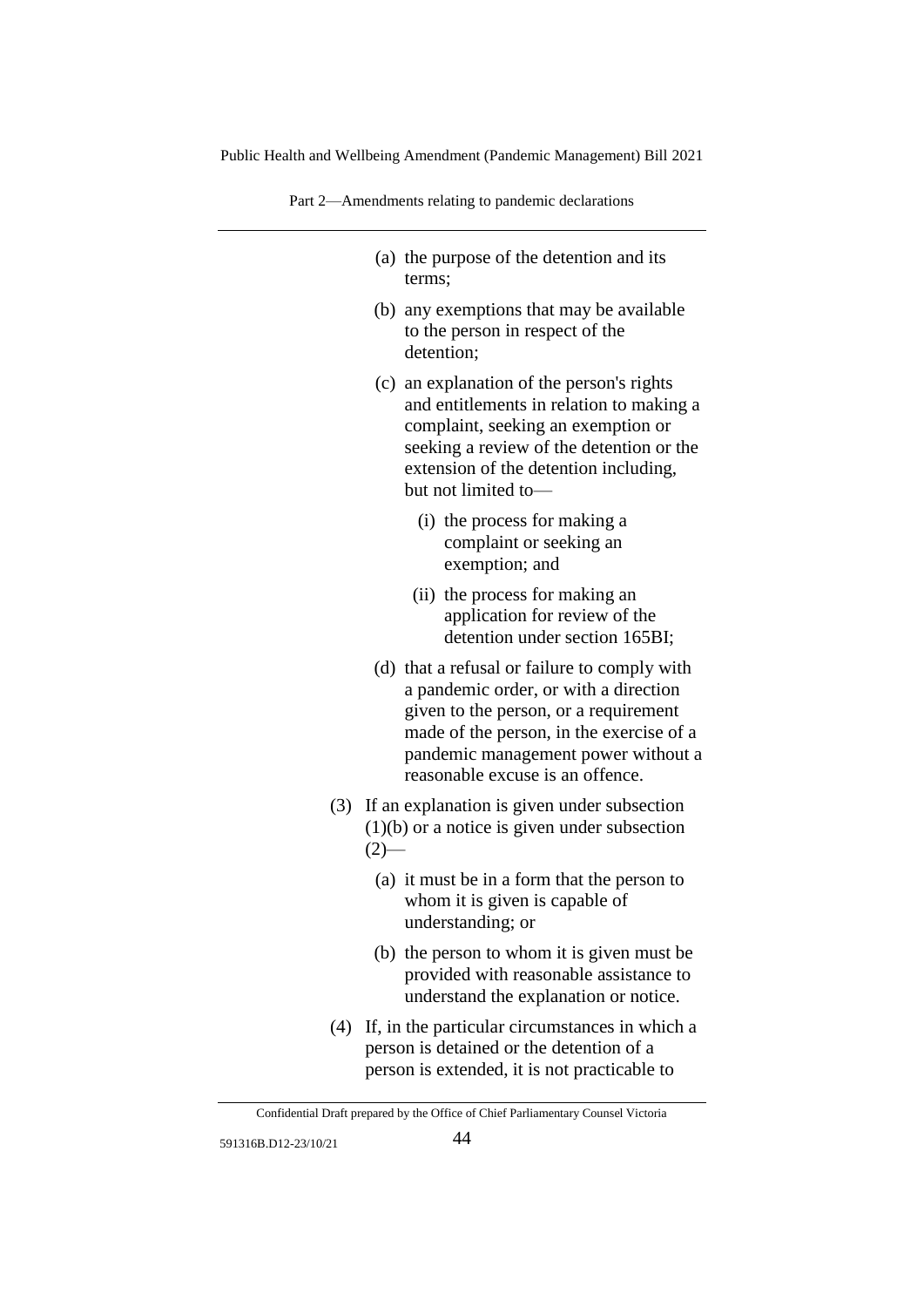Part 2—Amendments relating to pandemic declarations

give a notice or an explanation to the person before the person is detained or the extension takes effect, a notice or explanation must be given as soon as reasonably practicable.

(5) If a person is given an explanation under subsection  $(1)(b)$  or  $(4)$ , a notice under subsection (2) must be given to the person as soon as reasonably practicable after the explanation is given.

## **165BG Authorised officers must facilitate communication and review detention**

- (1) An authorised officer must facilitate any reasonable request for communication made by a person who is detained under section  $165B(1)(b)$  or  $165BA(1)(b)$ .
- (2) Subject to subsection (3), an authorised officer must, at least once every 24 hours during the period that a person is detained, review whether the authorised officer is satisfied that the continued detention of the person is reasonably necessary to eliminate or reduce a serious risk to public health.
- (3) If it is not reasonably practicable for a review under subsection (2) to be undertaken within a particular 24 hour period, the review must occur as soon as practicable and without undue delay.
- **165BH Reports by authorised officers to Chief Health Officer about exercise of pandemic management powers that involve detention**
	- (1) An authorised officer must, as soon as is reasonably practicable, give written notice to the Chief Health Officer of each of the following—

Confidential Draft prepared by the Office of Chief Parliamentary Counsel Victoria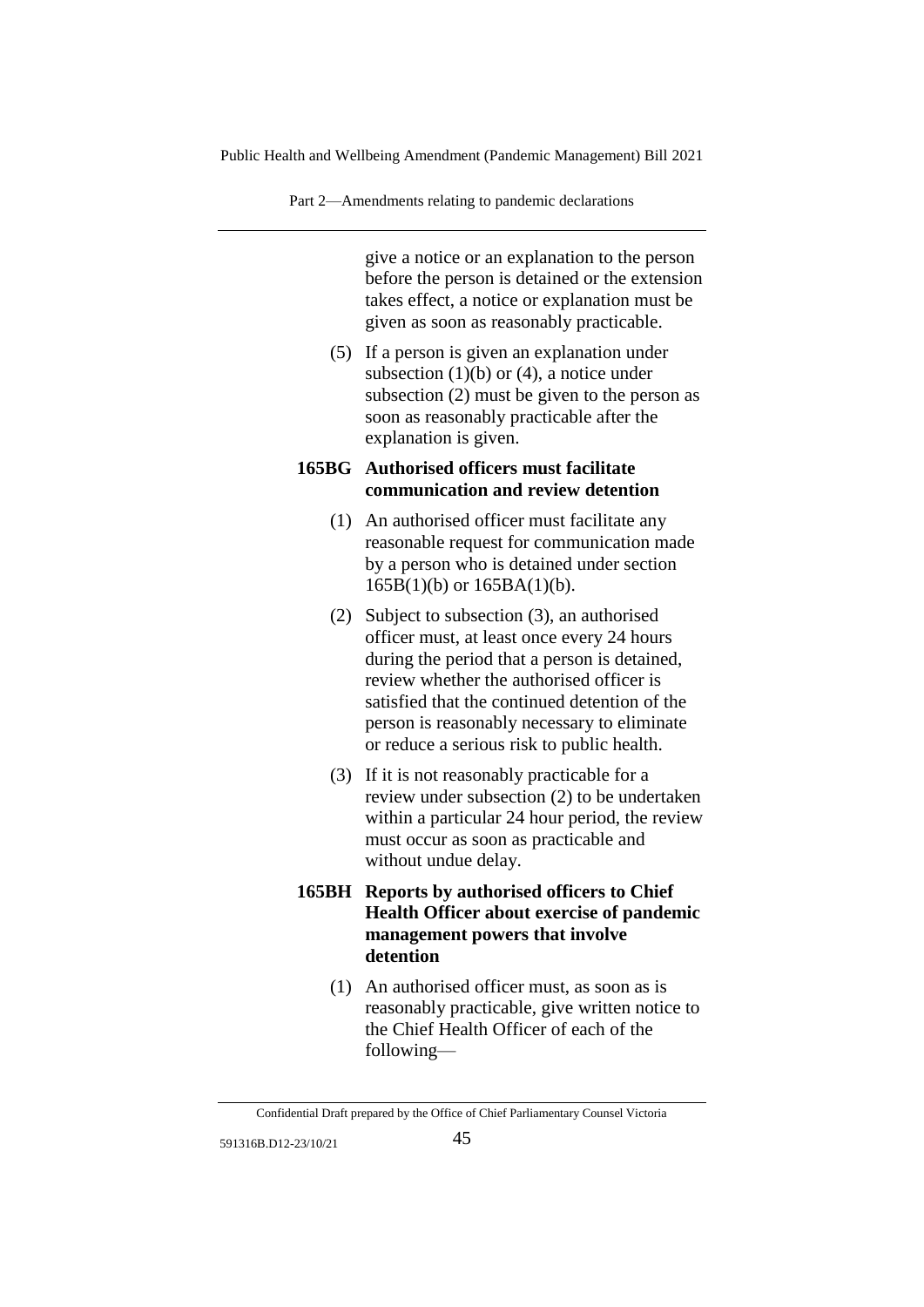Part 2—Amendments relating to pandemic declarations

- (a) that a person has been detained in the exercise of a pandemic management power under section 165B(1)(b) or  $165BA(1)(b);$
- (b) that following a review under subsection 165BG(2), a person is to continue to be detained under section under section  $165B(1)(b)$  or  $165BA(1)(b)$ .
- (2) A notice under subsection (1) must include—
	- (a) the name of the person being detained; and
	- (b) a brief statement as to the reason why the person is detained or continues to be detained; and
	- (c) if a review under subsection 165BG(2) did not occur within a 24 hour period as required by that subsection—
		- (i) when the review occurred; and
		- (ii) the reason why the review did not occur within the 24 hour period.
- (3) The Chief Health Officer must, as soon as is reasonably practicable—
	- (a) advise the Minister in writing—
		- (i) that a person has been detained under section 165B(1)(b) or  $165BA(1)(b)$ ; or
		- (ii) that following a review under section 165BG(2) a person is to continue to be detained under section  $165B(1)(b)$  or  $165BA(1)(b)$ ; and

Confidential Draft prepared by the Office of Chief Parliamentary Counsel Victoria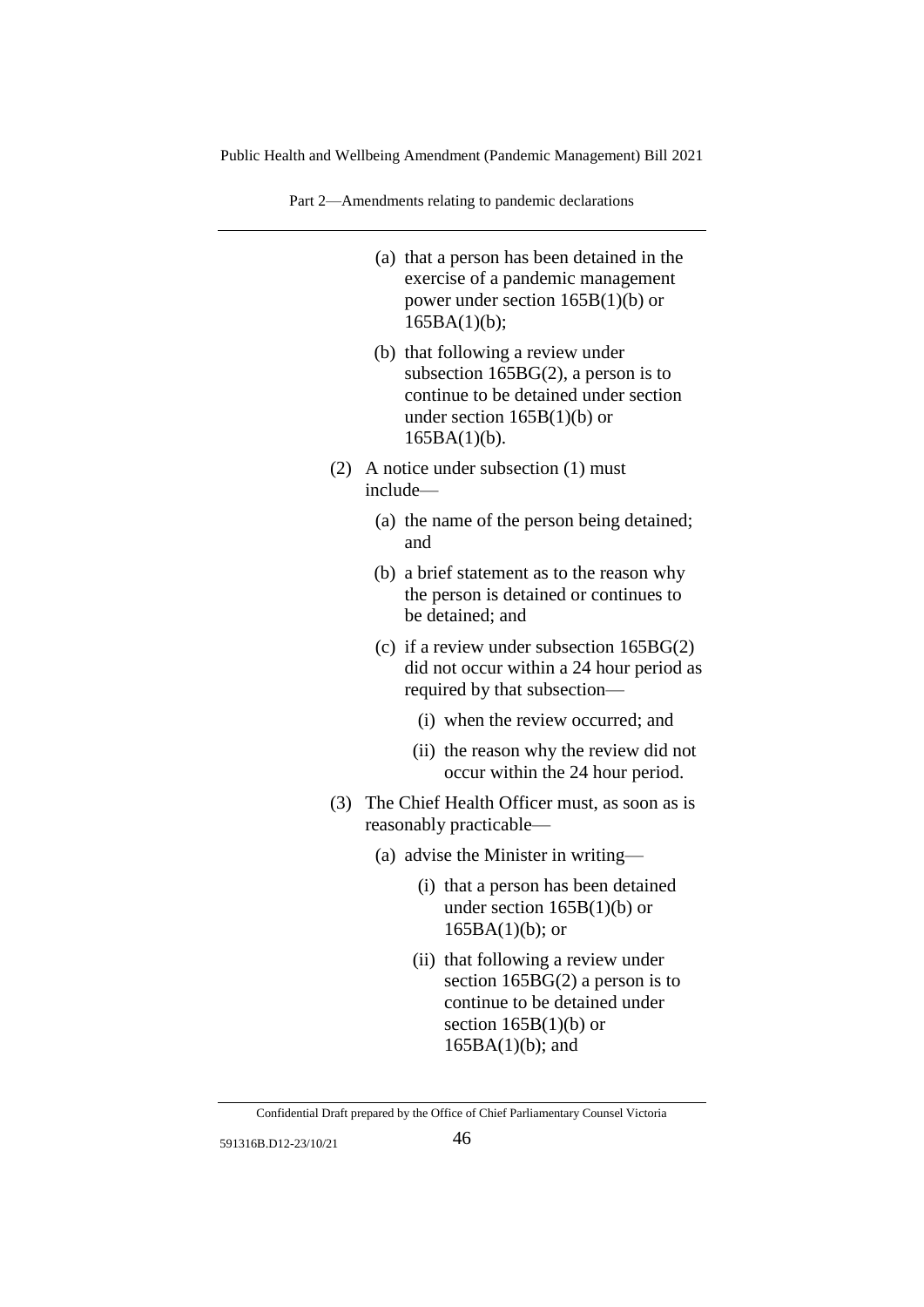Part 2—Amendments relating to pandemic declarations

(b) include in the advice the name of the person being detained and a brief statement as to the reason why the person is, or continues to be, detained.

## **165BI Review of certain decisions in relation to detention**

- (1) A person who is detained or whose detention is extended under section 165B(1)(b) or 165BA(1)(b) may make an application to the Secretary for a review by a Detention Review Officer of the detention including, but not limited to, in respect of the following—
	- (a) the reasons for the detention;
	- (b) the period of the detention;
	- (c) the place of the detention;
	- (d) the conditions of the detention;
	- (e) any other matter relating to the detention.
- (2) A person who has made an application under subsection (1) may make further applications under that subsection if—
	- (a) the most recent application made by the person has been determined; and
	- (b) since the most recent application was determined, new and materially different circumstances have arisen that affect the person in respect of the detention.
- (3) An application under subsection (1)—
	- (a) must be in writing; and
	- (b) must specify the grounds on which the application is made; and

Confidential Draft prepared by the Office of Chief Parliamentary Counsel Victoria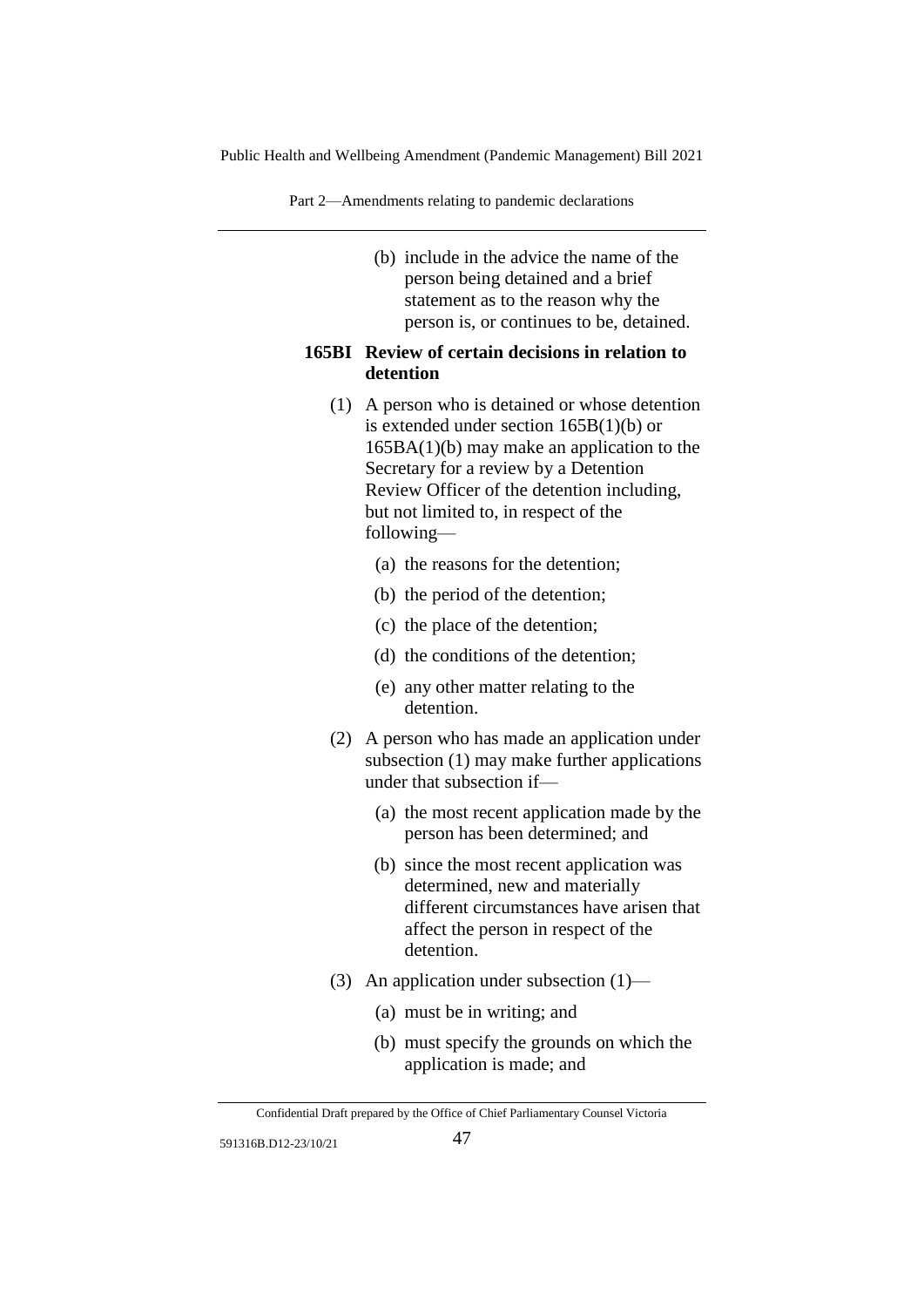Part 2—Amendments relating to pandemic declarations

- (c) if the application is a further application of the kind permitted by subsection (2), must include a description of the new and materially different circumstances that have arisen and affect the person in respect of the detention; and
- (d) must include any prescribed information; and
- (e) may include any other information that the person making the application considers appropriate.
- (4) An application under subsection (1) may also be made by a person on behalf of a person who is detained—
	- (a) with the explicit consent of the person who is detained; or
	- (b) without the explicit consent of the person who is detained, if the person making the application provides a written undertaking that the person who is detained has been consulted about the application and has not refused to give consent.
- (5) The Secretary must ensure that an application made under subsection (1) is referred to a Detention Review Officer immediately after the application is received.

## **165BJ Detention Review Officer must decide applications**

- (1) This section applies if an application in respect of a decision is referred to a Detention Review Officer under section 165BI(5).
- (2) Subject to subsection (5), the Detention Review Officer must use their best

Confidential Draft prepared by the Office of Chief Parliamentary Counsel Victoria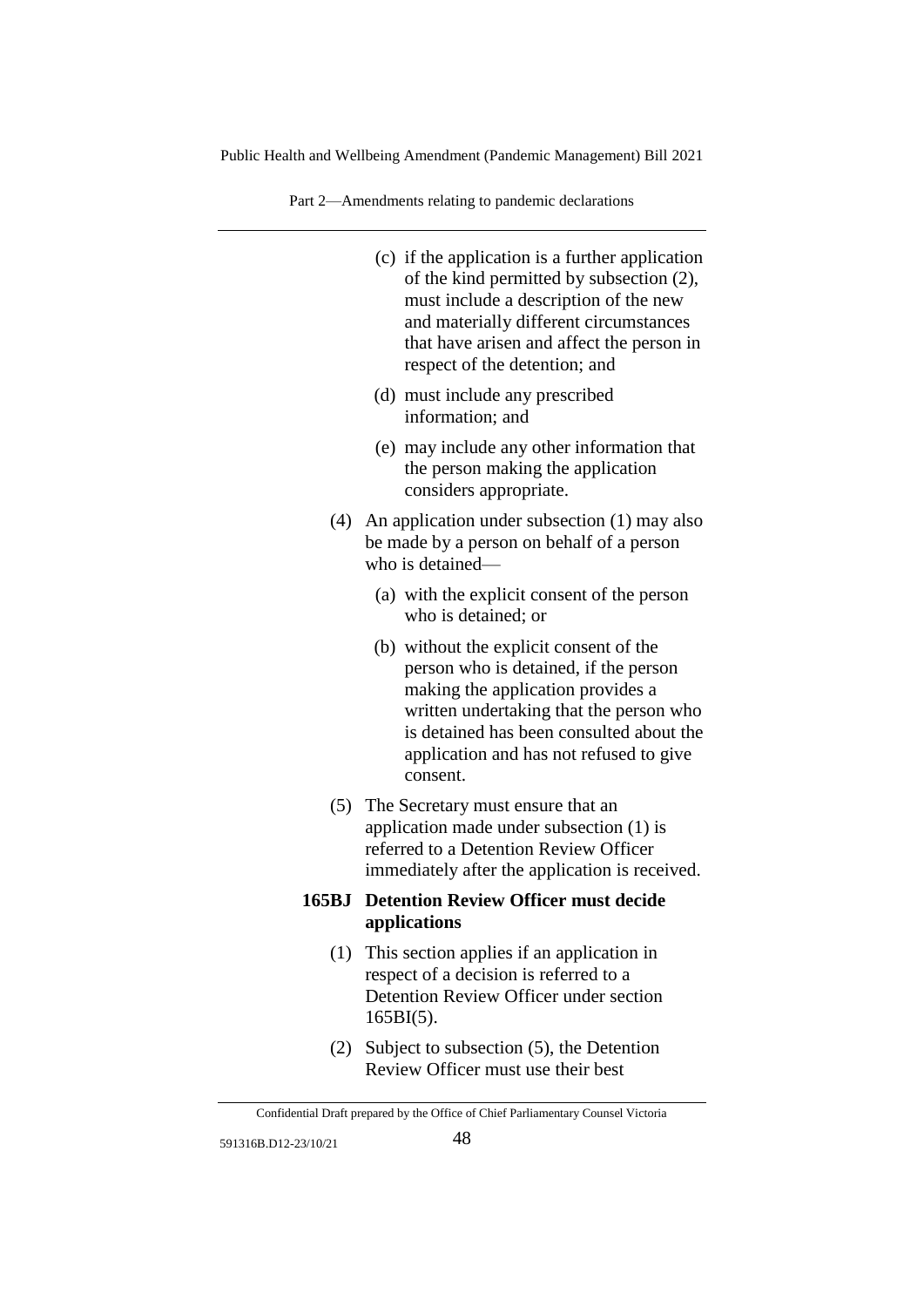Part 2—Amendments relating to pandemic declarations

endeavours to decide the application, and advise the applicant in writing of the decision and the reasons for it, within—

- (a) 24 hours after the application was received by the Secretary; or
- (b) if the application is received by the Secretary after 5.00 pm on a particular day, within 24 hours of 9.00 am on the following day.
- (3) In deciding the application, the Detention Review Officer—
	- (a) must consider the information included in the application; and
	- (b) may consider any other matter the Detention Review Officer considers relevant, including but not limited to general information provided to the Detention Review Officer in relation to risks to public health; and
	- (c) may make such further inquiries and seek such further information in relation to any aspect of the application as the Detention Review Officer thinks fit including, but not limited to, making inquiries of or seeking information from persons with expertise in public health.
- (4) The Detention Review Officer may decide—
	- (a) not to vary the person's detention; or
	- (b) to refer the application to the Chief Health Officer, accompanied by such non-binding recommendations as the Detention Review Officer considers appropriate (if any).

Confidential Draft prepared by the Office of Chief Parliamentary Counsel Victoria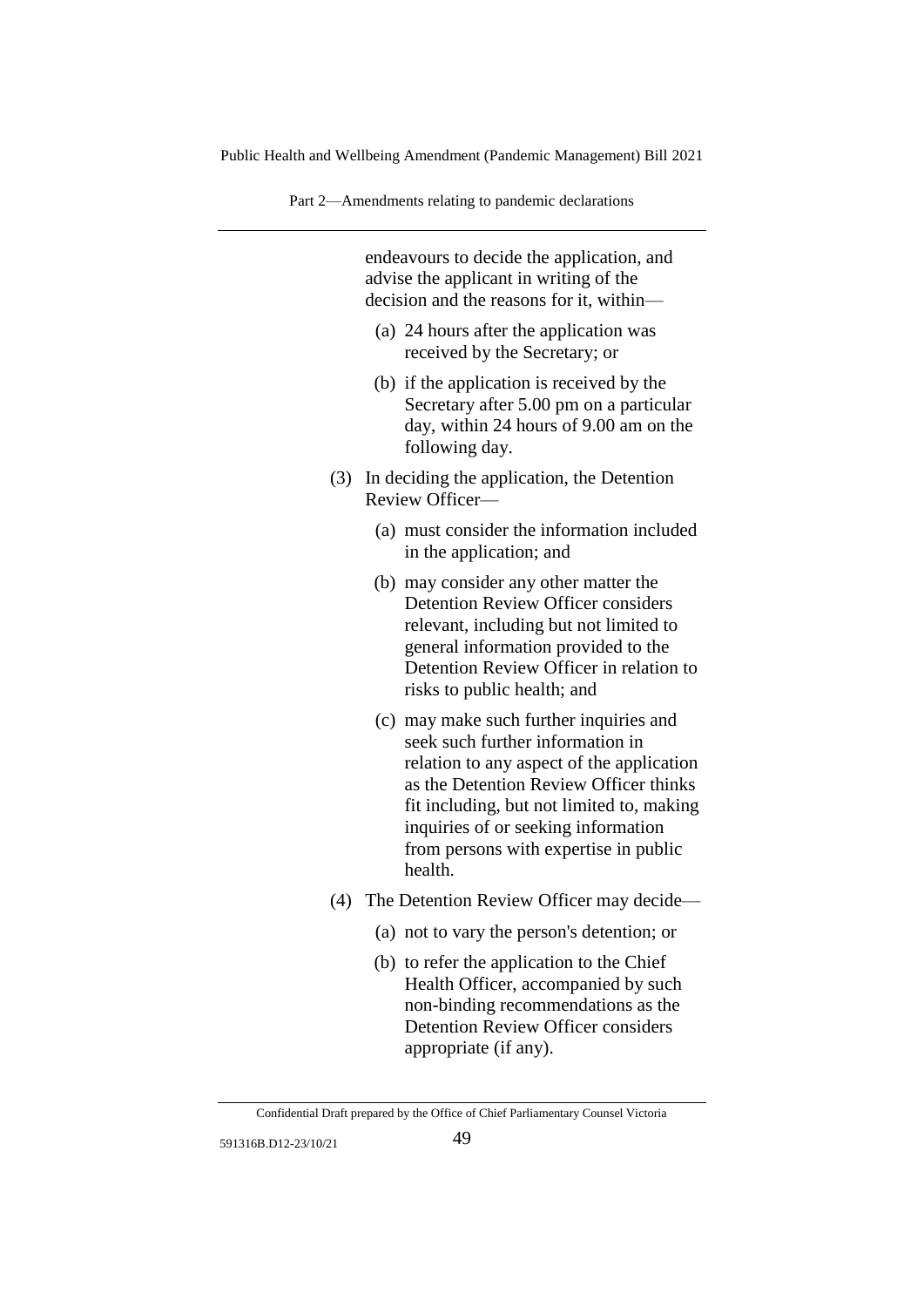Part 2—Amendments relating to pandemic declarations

- (5) If an application is referred to the Chief Health Officer under subsection (4)(b), the Detention Review Officer referring the application is not required to give written reasons to the applicant, but must advise the applicant—
	- (a) that the application has been referred; and
	- (b) that the Chief Health Officer is required by section  $165BK(1)$  to provide written reasons for the decision of the Chief Health Officer.

## **165BK Review referred to Chief Health Officer**

- (1) If a Detention Review Officer refers an application in respect of the detention of a person to the Chief Health Officer under section 165BJ(4)(b), the Chief Health Officer must use their best endeavours to decide the application, and advise the applicant in writing of the decision and the reasons for it, within—
	- (a) 24 hours after the application was referred by the Detention Review Officer; or
	- (b) if the application is referred by the Detention Review Officer after 5.00 pm on a particular day, within 24 hours of 9.00 am on the following day.
- (2) The Chief Health Officer may decide—
	- (a) not to vary the person's detention; or
	- (b) to vary the person's detention; or
	- (c) that the person's detention is to cease.

## **165BL Detention not unlawful merely because of a decision on review**

Confidential Draft prepared by the Office of Chief Parliamentary Counsel Victoria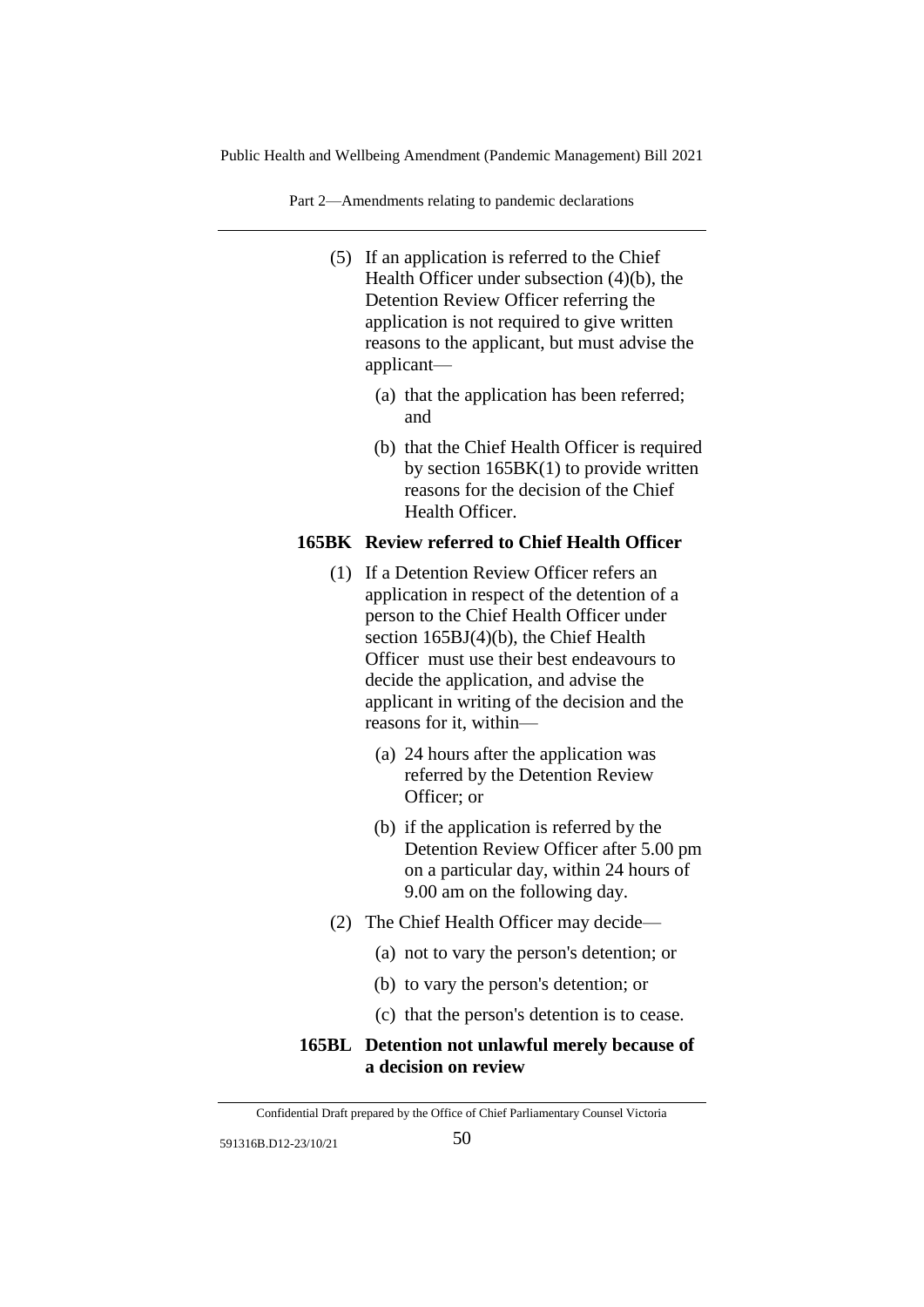Part 2—Amendments relating to pandemic declarations

If the detention of a person ceases because of a decision made on a review of the detention, the detention of the person is not unlawful merely because of the decision made on the review.

#### **165BM Detention guidelines and standards**

- (1) The Minister may make and publish guidelines and standards in relation to the welfare of persons detained under section 165B(1)(b) or 165BA(1)(b).
- (2) The Minister must consult the Chief Health Officer before making guidelines or standards under subsection (1).
- (3) Guidelines and standards made under subsection (1) may deal with any matter relating to the welfare of detained persons.

#### **Note**

For example, matters could include the provision of psychological support and contact with other persons.

- (4) In performing functions and exercising powers under this Act, a person must have regard to any guidelines and standards issued under subsection (1).
- (5) If a standard makes specific provision in relation to a particular matter, a person must perform functions and exercise powers under this Act in compliance with the provision, to the extent that the provision is not inconsistent with a pandemic order.
- (6) If the Minister makes a pandemic order that is inconsistent with a guideline or a standard, the Minister must explain the reasons for the inconsistency in the statement of reasons referred to in section 165AP(2)(b) in relation to the pandemic order.

Confidential Draft prepared by the Office of Chief Parliamentary Counsel Victoria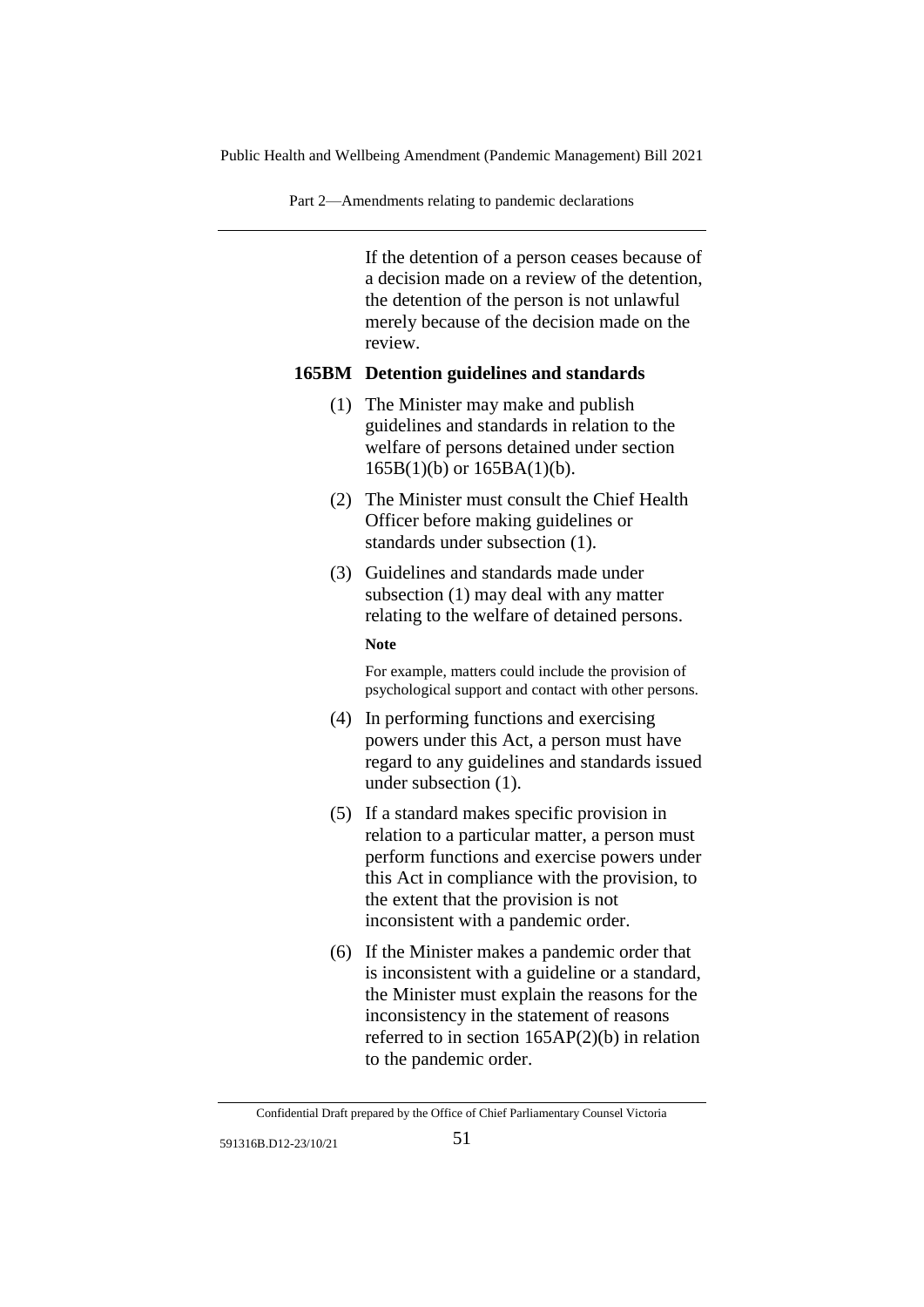Part 2—Amendments relating to pandemic declarations

## **Division 6—Offences, penalties and related matters**

## **165BN Failure to comply with pandemic order, direction or other requirement**

- (1) A person commits an offence if the person refuses or fails to comply with a pandemic order, or with a direction given to the person, or a requirement made of the person, in the exercise of a pandemic management power.
- Penalty: In the case of a natural person, 120 penalty units;

In the case of a body corporate, 600 penalty units.

(2) A person is not guilty of an offence against subsection (1) if the person had a reasonable excuse for refusing or failing to comply.

## **165BO Aggravated offence of failure to comply with pandemic order, direction or other requirement**

- (1) A person commits an offence if—
	- (a) the person fails to comply with a pandemic order, or with a direction given to the person or a requirement made of the person in the exercise of a pandemic management power; and
	- (b) the person knows or ought to know that the failure to comply is likely to cause a serious risk to the health of another individual.
		- Penalty: In the case of a natural person, 500 penalty units or imprisonment for 2 years;

Penalty: In the case of a body corporate, 2500 penalty units

Confidential Draft prepared by the Office of Chief Parliamentary Counsel Victoria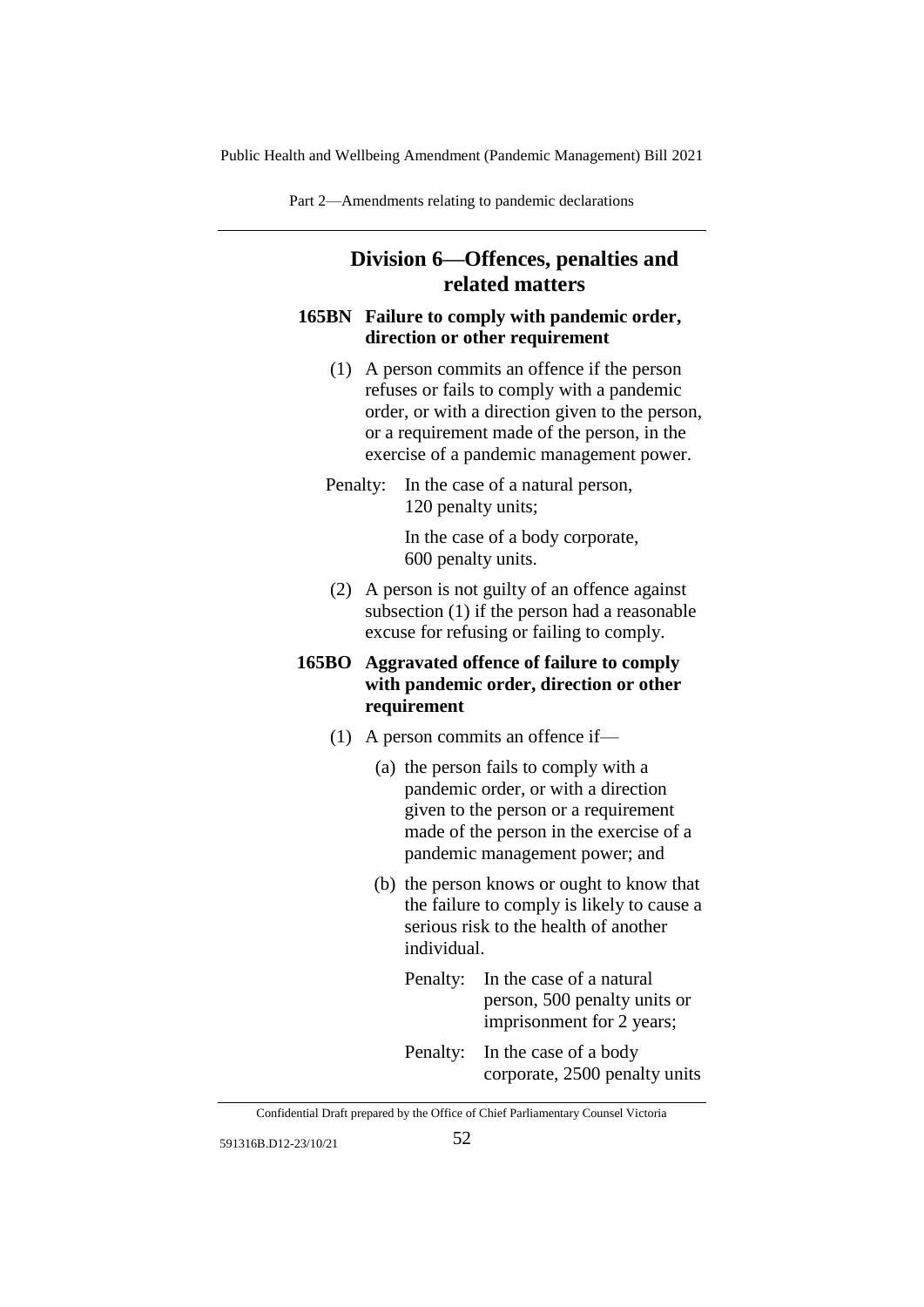Part 2—Amendments relating to pandemic declarations

or a fine determined in accordance with section 165BP.

- (2) A person is not guilty of an offence against subsection (1) if the person had a reasonable excuse for failing to comply.
- (3) For the purposes of this section
	- *serious risk to the health of another individual* means a material risk that substantial injury or prejudice to the health of another individual has occurred or may occur having regard to—
		- (a) the location, immediacy and seriousness of the threat to the health of another individual;
		- (b) the nature, scale and effects of the harm, illness or injury that may develop;
		- (c) the availability and effectiveness of any precaution, safeguard, treatment or other measure to eliminate or reduce the risk to the health of another individual.

#### **165BP Commercial benefits penalty order**

- (1) A court that finds a body corporate guilty of an offence under section 165BO may make an order under this section on application by the prosecutor.
- (2) The court may make an order under this section requiring the body corporate to pay, as a fine, an amount not exceeding 3 times the amount estimated by the court to be the gross commercial benefit that was obtained, or obtainable, by the body corporate or a

Confidential Draft prepared by the Office of Chief Parliamentary Counsel Victoria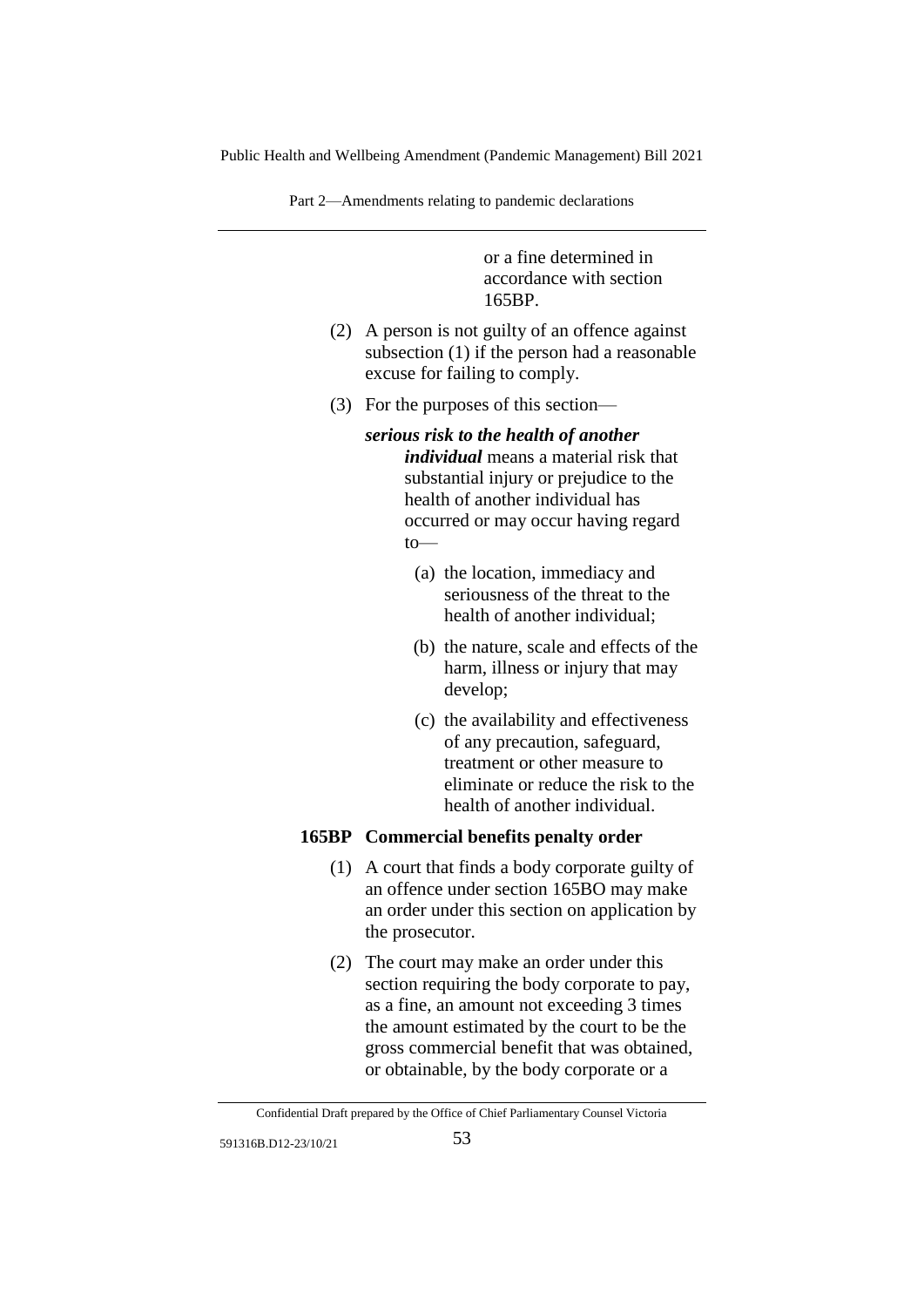Part 2—Amendments relating to pandemic declarations

related body corporate from the commission of the offence.

- (3) In estimating the gross commercial benefit that was obtained or obtainable from the commission of the offence, the court may take into account—
	- (a) benefits of any kind, whether monetary or otherwise; and
	- (b) monetary savings or a reduction in any operating or capital expenditure of any kind achieved or achievable because of the commission of the offence; and
	- (c) any other matter that it considers relevant.
- (4) Nothing in this section prevents the court from ordering payment of an amount that is—
	- (a) less than 3 times the estimated gross commercial benefit; or
	- (b) less than the estimated gross commercial benefit.
- (5) For the purposes of subsection (2), *related body corporate* has the same meaning as it has in the Corporations Act.

### **165BQ Alternative verdicts**

If, on the trial of a person charged with an offence against section 165BO, the trier of fact is not satisfied that the person committed the offence, but is satisfied that the person committed an offence against section 165BN, the trier of fact may find the person not guilty of the offence charged but guilty of an offence against section 165BN, and the person is liable to punishment accordingly.

Confidential Draft prepared by the Office of Chief Parliamentary Counsel Victoria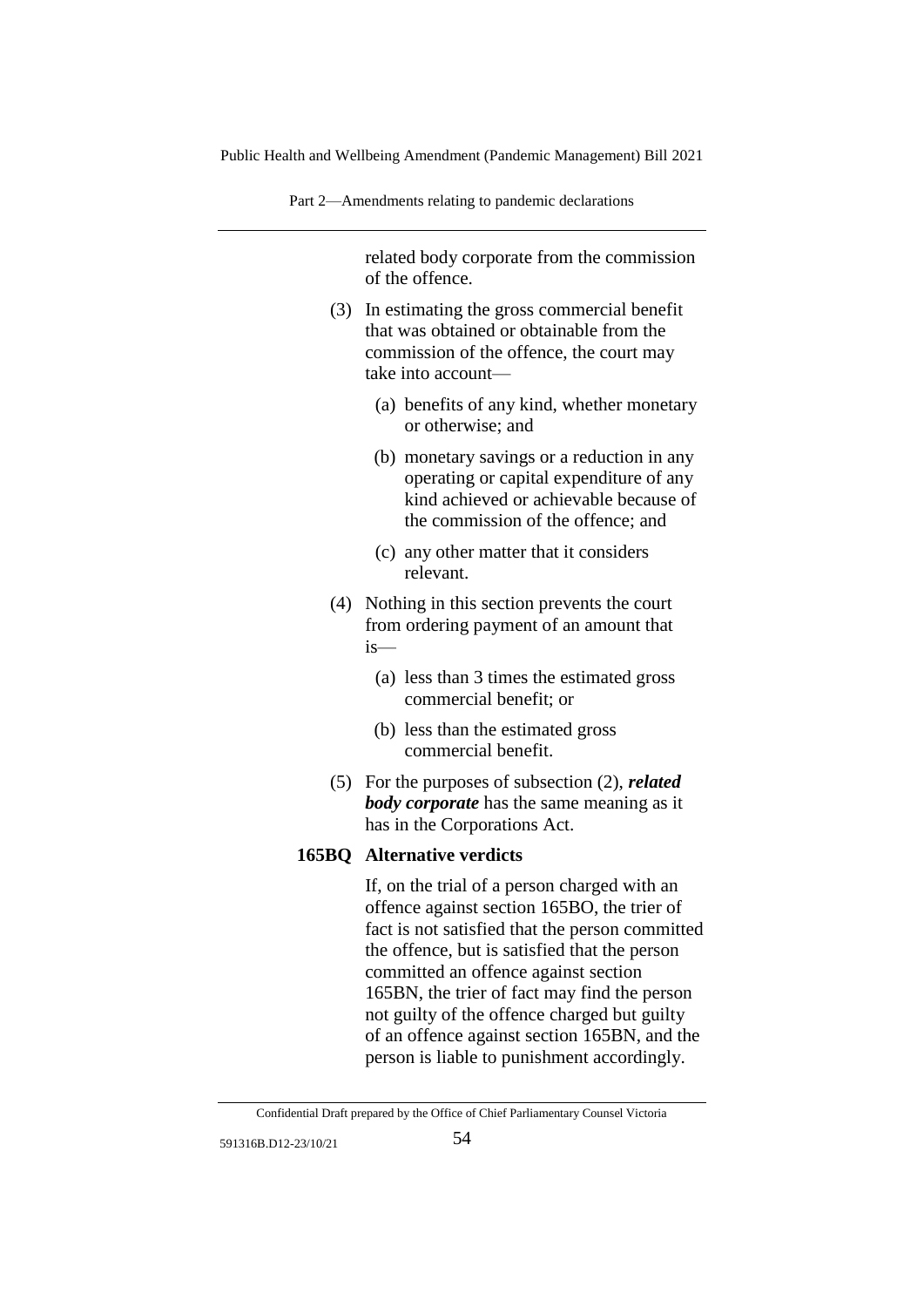Part 2—Amendments relating to pandemic declarations

## **Division 7—Information sharing**

### **165BR Secretary and Chief Health Officer may collect, use and disclose information**

The Secretary and the Chief Health Officer may collect, hold, manage, use, disclose or transfer information if this is reasonably necessary for—

- (a) the performance of functions or the exercise of powers under or in relation to this Part; or
- (b) achieving the objective of this Part.

## **165BS Provision of information etc. is authorised by law**

To avoid doubt, the disclosure or transfer of personal information or health information in answering a question, giving information or producing a document or other thing as authorised or required by this Part is taken to be authorised or required by law for the purposes of—

- (a) the **Privacy and Data Protection Act 2014**; and
- (b) the **Health Records Act 2001**.

#### **165BT Pandemic information determination**

- (1) The Minister may apply to the Information Commissioner, in writing, for a determination (a *pandemic information determination*) under section 165BU(1) in relation to either or both of the following in respect of information that is collected, held, managed, used, disclosed or transferred for the purposes of this Part—
	- (a) an act or a practice of an organisation that contravenes or may contravene a

Confidential Draft prepared by the Office of Chief Parliamentary Counsel Victoria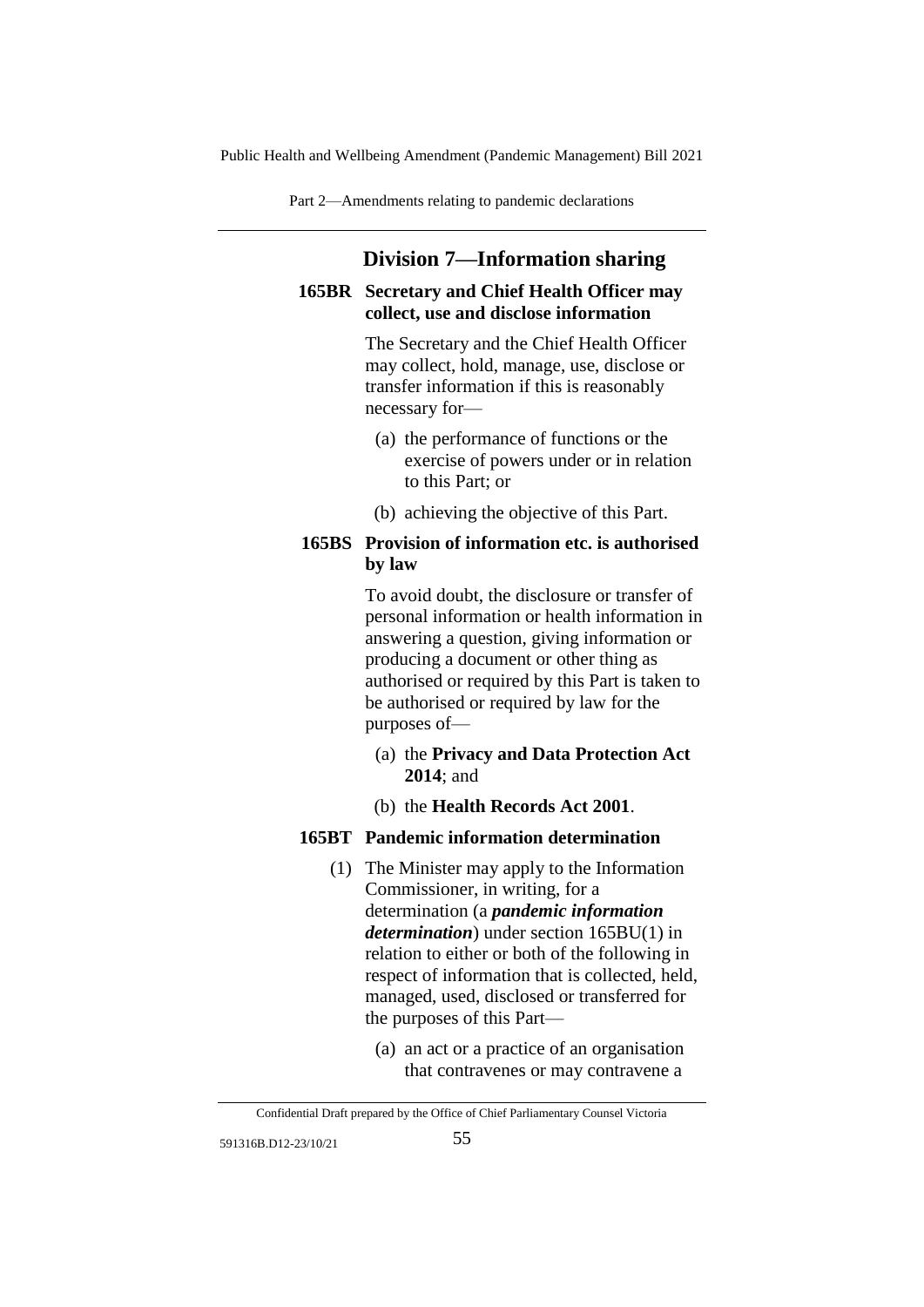Part 2—Amendments relating to pandemic declarations

specified Information Privacy Principle or an approved code of practice within the meaning of the **Privacy and Data Protection Act 2014**;

- (b) an act or a practice of an organisation that contravenes or may contravene a specified Health Privacy Principle.
- (2) An application for a pandemic information determination must specify—
	- (a) the act or practice to which the determination would apply; and
	- (b) the persons or organisations to which the determination would apply; and
	- (c) the Information Privacy Principle, approved code of practice or Health Privacy Principle to which the application relates; and
	- (d) the reasons for seeking the determination.
- (3) A pandemic information determination may relate to personal information or health information or both.

## **165BU Information Commissioner may make a pandemic information determination**

(1) The Information Commissioner may make a pandemic information determination on application under section 165BT if satisfied that the public interest in the organisation doing the act or engaging in the practice substantially outweighs the public interest in complying with the specified Information Privacy Principle, approved code of practice or Health Privacy Principle.

Confidential Draft prepared by the Office of Chief Parliamentary Counsel Victoria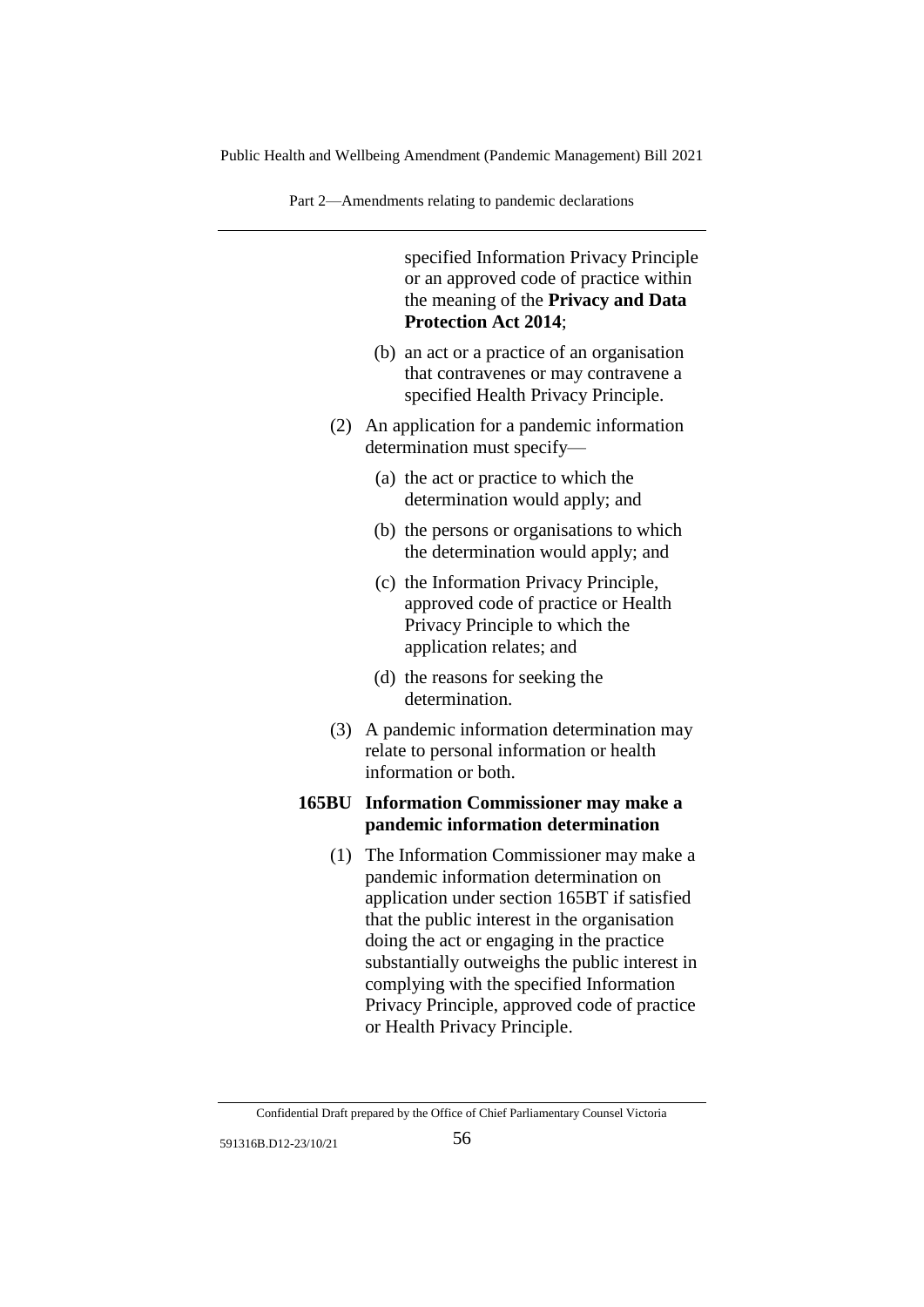Part 2—Amendments relating to pandemic declarations

- (2) In deciding whether to make a pandemic information determination, the Information Commissioner—
	- (a) must have regard to whether permitting the organisation to do the act or engage in the practice would be in the public interest; and
	- (b) must have regard to the objective of this Act, the objective of this Part, the **Privacy and Data Protection Act 2014** and the **Health Records Act 2001**; and
	- (c) may have regard to any other matter the Information Commissioner considers relevant.
- (3) The Information Commissioner must consult the Health Complaints Commissioner before making a pandemic information determination that relates to a Health Privacy Principle**.**
- (4) The Health Complaints Commissioner may comment in writing on a pandemic information determination made by the Information Commissioner that relates to a Health Privacy Principle**.**
- (5) A pandemic information determination must include a statement of reasons for making the determination.

## **165BV Effect of a pandemic information determination**

If the Information Commissioner makes a pandemic information determination, the persons or organisations to which the determination applies are not required to comply with the Information Privacy Principles, approved codes of practice and

591316B.D12-23/10/21 57

Confidential Draft prepared by the Office of Chief Parliamentary Counsel Victoria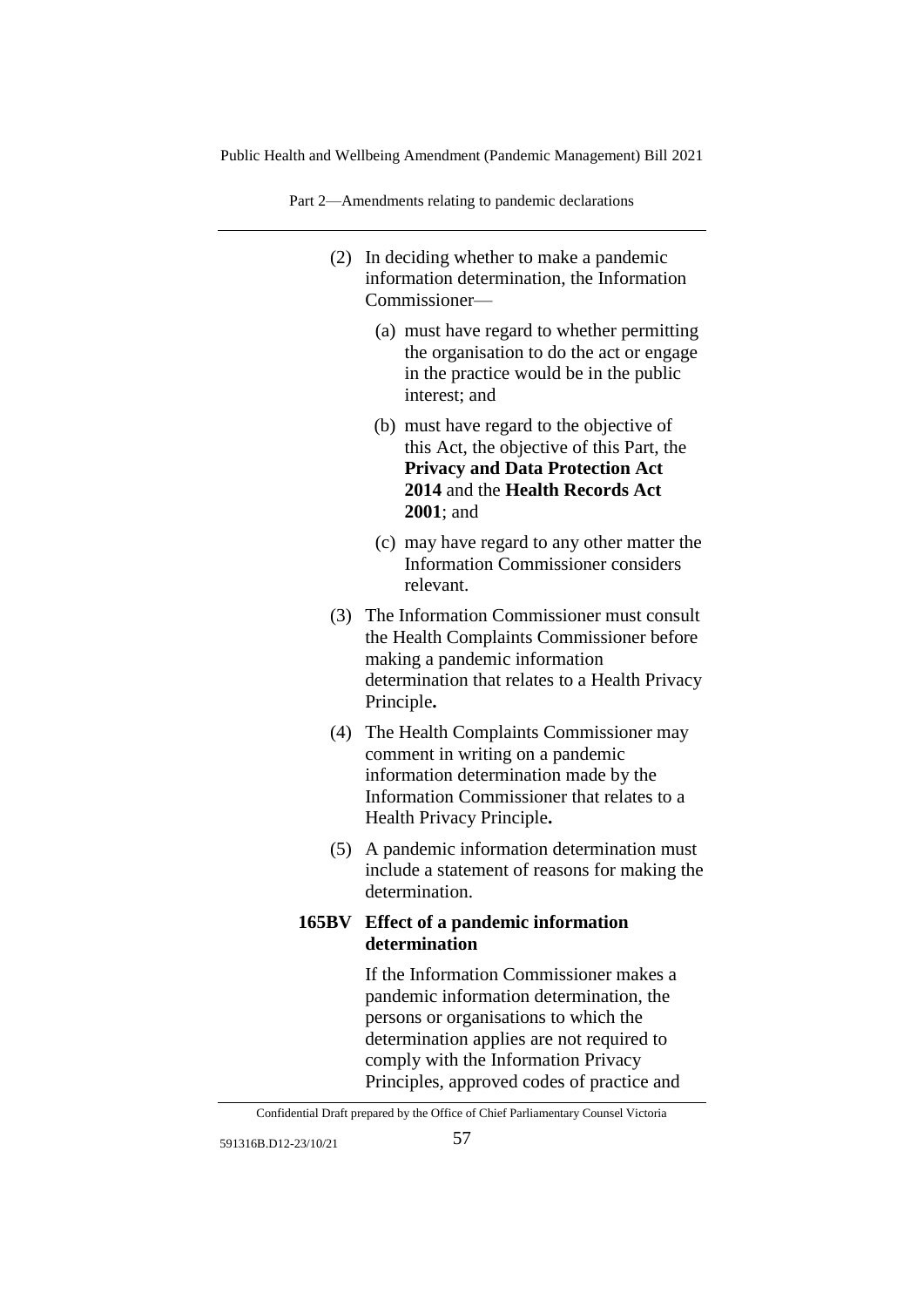Part 2—Amendments relating to pandemic declarations

Health Privacy Principles to the extent specified in the determination.

## **165BW Duration of a pandemic information determination**

A pandemic information determination has effect on and after the day of its publication until—

- (a) the expiry date (if any) specified in the determination; or
- (b) if, before the expiry date, the determination is revoked, or the pandemic declaration to which the determination relates ceases to be in force, upon that revocation or cessation.

## **165BX Variation of a pandemic information determination**

- (1) The Minister may apply to the Information Commissioner to vary a pandemic information determination.
- (2) The Information Commissioner may vary the pandemic information determination, upon application by the Minister under subsection (1), if the Information Commissioner considers it appropriate to do so.
- (3) In deciding whether to vary a pandemic information determination, the Information Commissioner—
	- (a) must have regard to whether the variation would be in the public interest; and
	- (b) must have regard to the objective of this Act, the objective of this Part, the **Privacy and Data Protection Act 2014** and the **Health Records Act 2001**; and

Confidential Draft prepared by the Office of Chief Parliamentary Counsel Victoria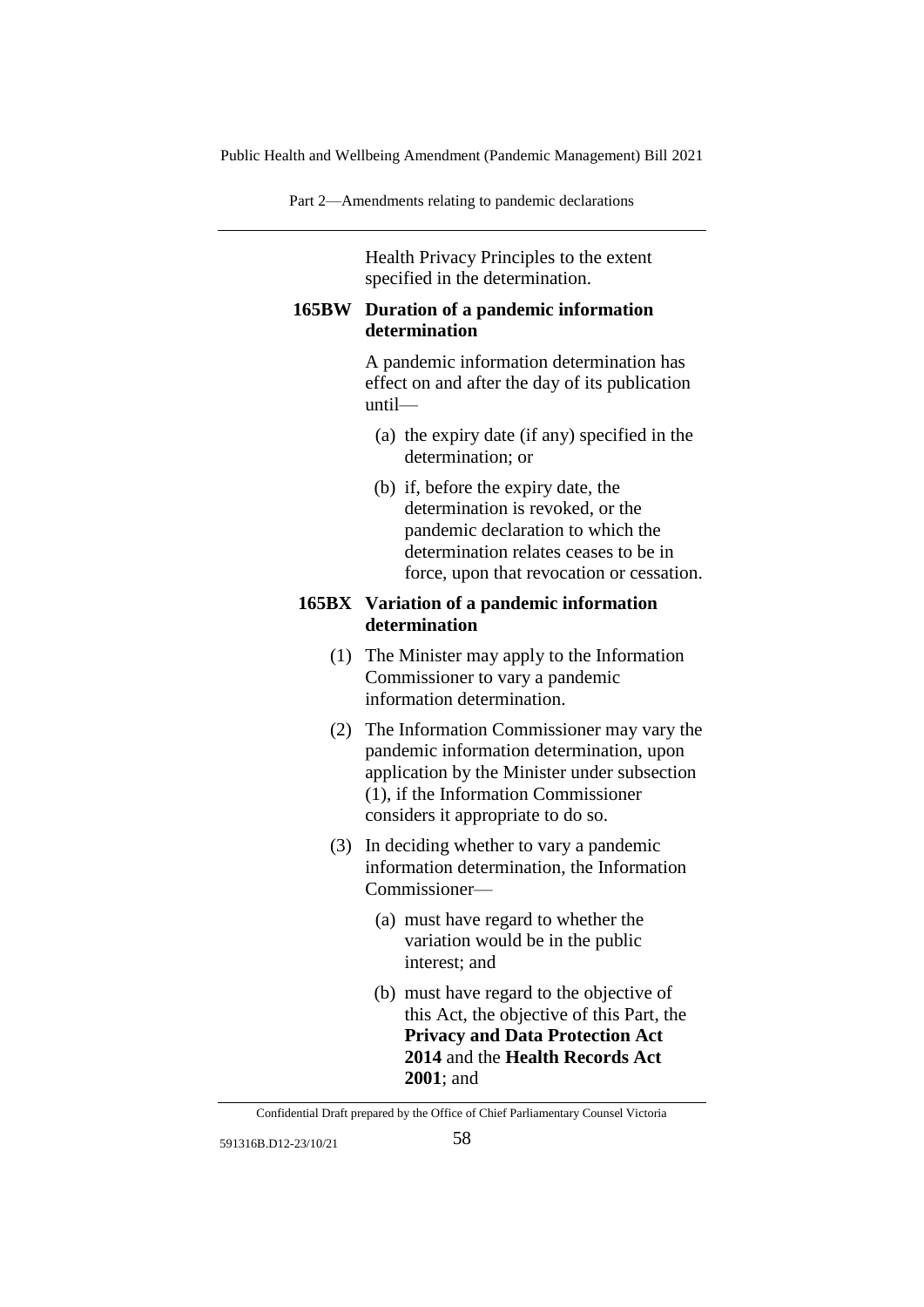Part 2—Amendments relating to pandemic declarations

(c) may have regard to any other matter the Information Commissioner considers relevant.

## **165BY Revocation of a pandemic information determination**

The Information Commissioner must revoke a pandemic information determination if satisfied that—

- (a) the public interest in the organisation doing the act or engaging in the practice no longer substantially outweighs the public interest in complying with the Information Privacy Principle or approved code of practice or Health Privacy Principle specified in the determination; or
- (b) the reasons set out in the application for the determination no longer apply.

## **165BZ Procedures before variation or revocation of a pandemic information determination**

- (1) Before revoking a pandemic information determination, the Information Commissioner must give the Minister written notice stating—
	- (a) that the Information Commissioner intends to vary or revoke the determination; and
	- (b) the reasons for the intended variation or revocation; and
	- (c) that the Minister may make a submission as to why the determination should not be varied or revoked.
- (2) The Information Commissioner must consider any submission received under subsection (1)(c) within the period stated in

Confidential Draft prepared by the Office of Chief Parliamentary Counsel Victoria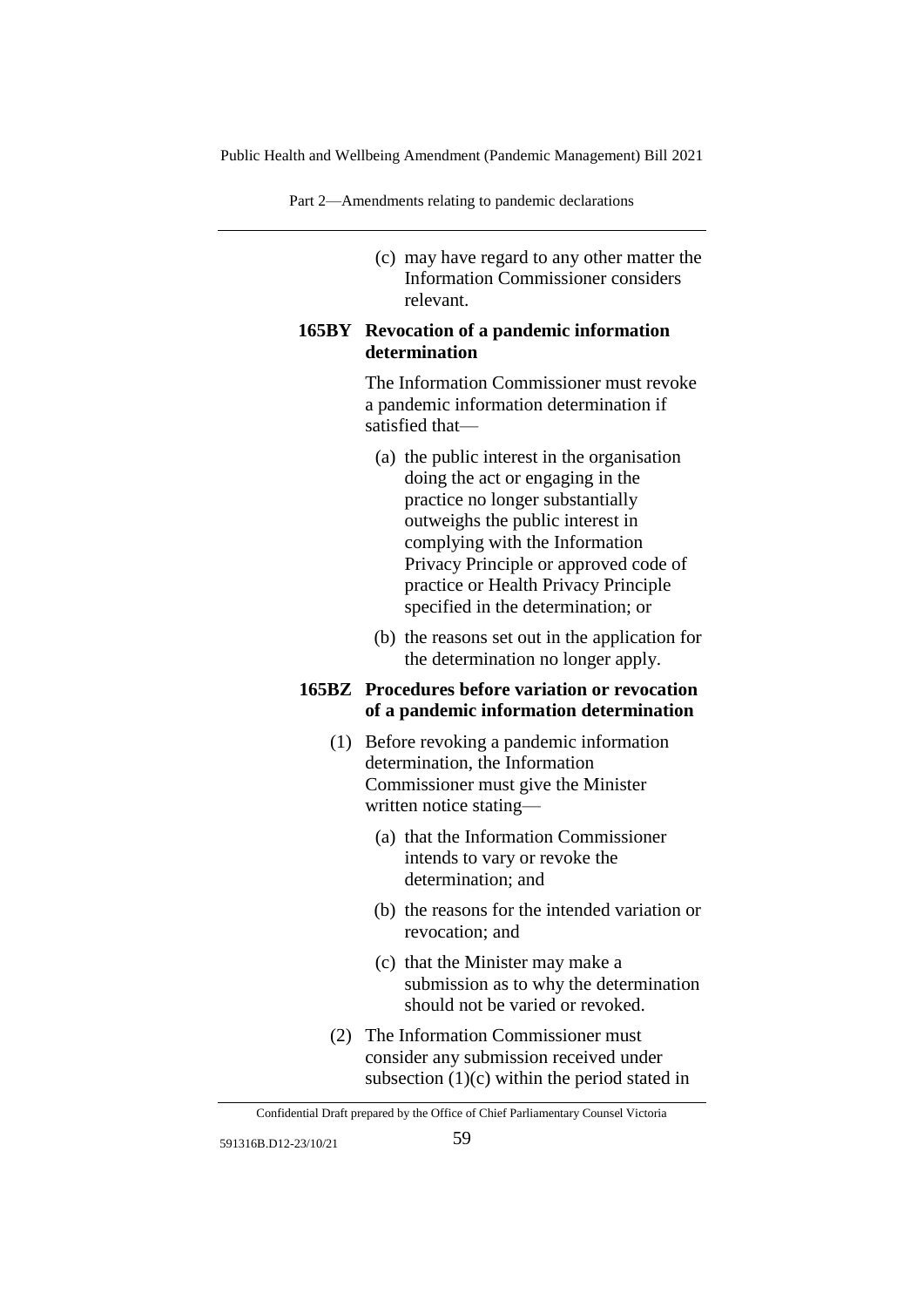Part 2—Amendments relating to pandemic declarations

the notice before revoking the pandemic information determination.

- (3) The Information Commissioner must consult the Health Complaints Commissioner before varying or revoking a pandemic information determination that relates to a Health Privacy Principle**.**
- (4) The Health Complaints Commissioner may comment in writing on an instrument varying or revoking a pandemic information determination that relates to a Health Privacy Principle**.**
- (5) An instrument varying or revoking a pandemic information determination must include a statement of reasons for the variation or revocation.

## **165C Publication of a pandemic information determination and an instrument of variation or revocation**

Subject to this section, within 14 days after a pandemic information determination is made, varied or revoked, the Information Commissioner must ensure that the following documents are published on an Internet site maintained by the Information Commissioner —

- (a) a copy of the pandemic information determination as made or varied, or the instrument of revocation;
- (b) a statement of reasons for the making, variation or revocation of the pandemic information determination;
- (c) a copy of any comments made by the Health Complaints Commissioner—

Confidential Draft prepared by the Office of Chief Parliamentary Counsel Victoria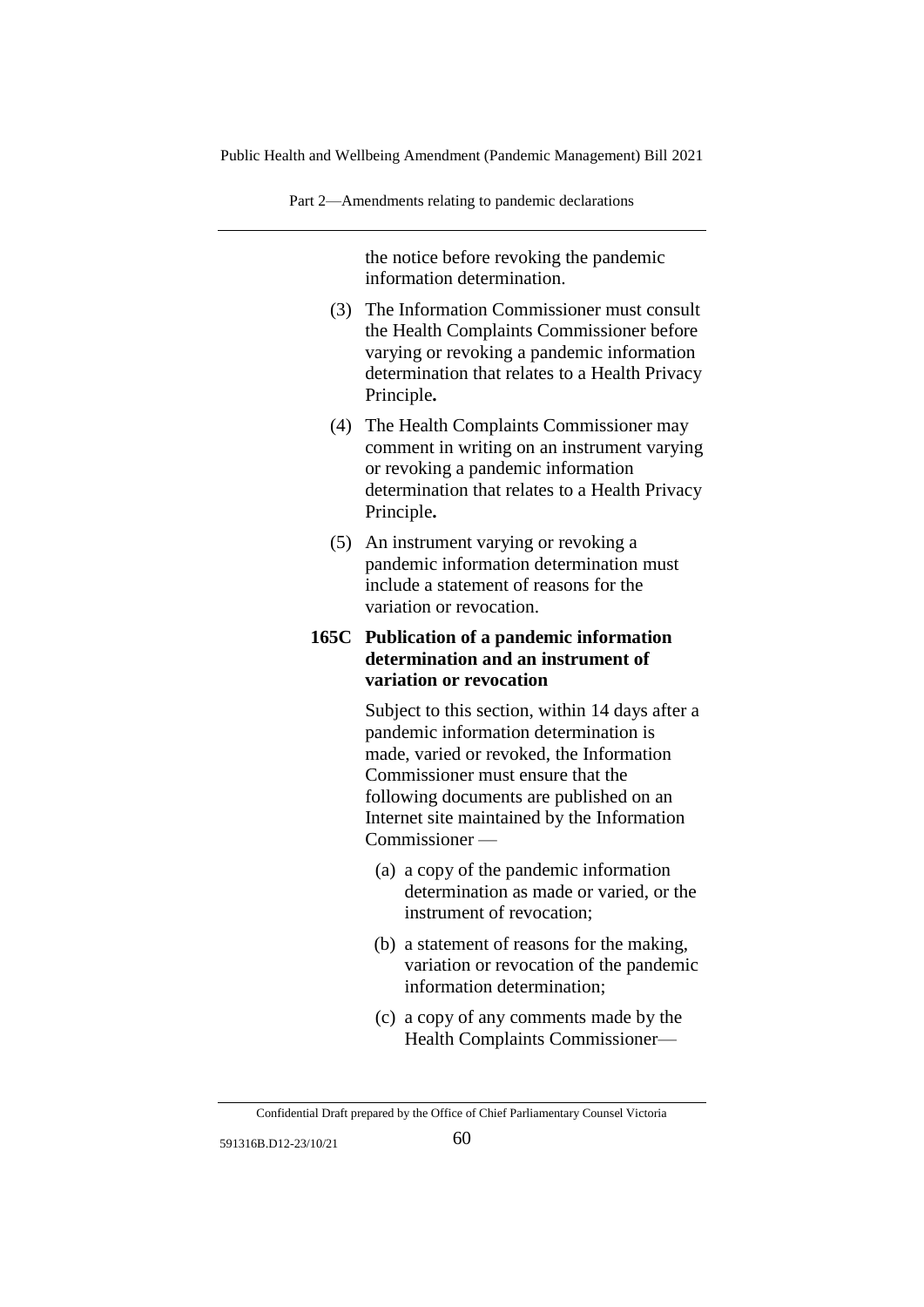Part 2—Amendments relating to pandemic declarations

- (i) under section 165BU(4) on the pandemic information determination;
- (ii) under section 165BZ(4) on an instrument varying or revoking the pandemic information determination.

# **Division 8—Safeguards for contact tracing information**

## **165CA Objective**

The objectives of this Division are—

- (a) to safeguard information about individuals, and certain other information, to the extent that it forms part of a system established for contact tracing purposes in relation to a pandemic disease or a disease of pandemic potential to which a pandemic declaration relates; and
- (b) to provide a strong legislative framework in order to maintain the Victorian community's confidence in the safeguards that apply to the use and disclosure of such information.

### **165CB Meaning of** *contact tracing information*

- (1) In this Act
	- *contact tracing information* means information that forms part of a system established for contact tracing purposes in relation to a pandemic disease or a disease of pandemic potential to which a pandemic declaration relates, being information that—

Confidential Draft prepared by the Office of Chief Parliamentary Counsel Victoria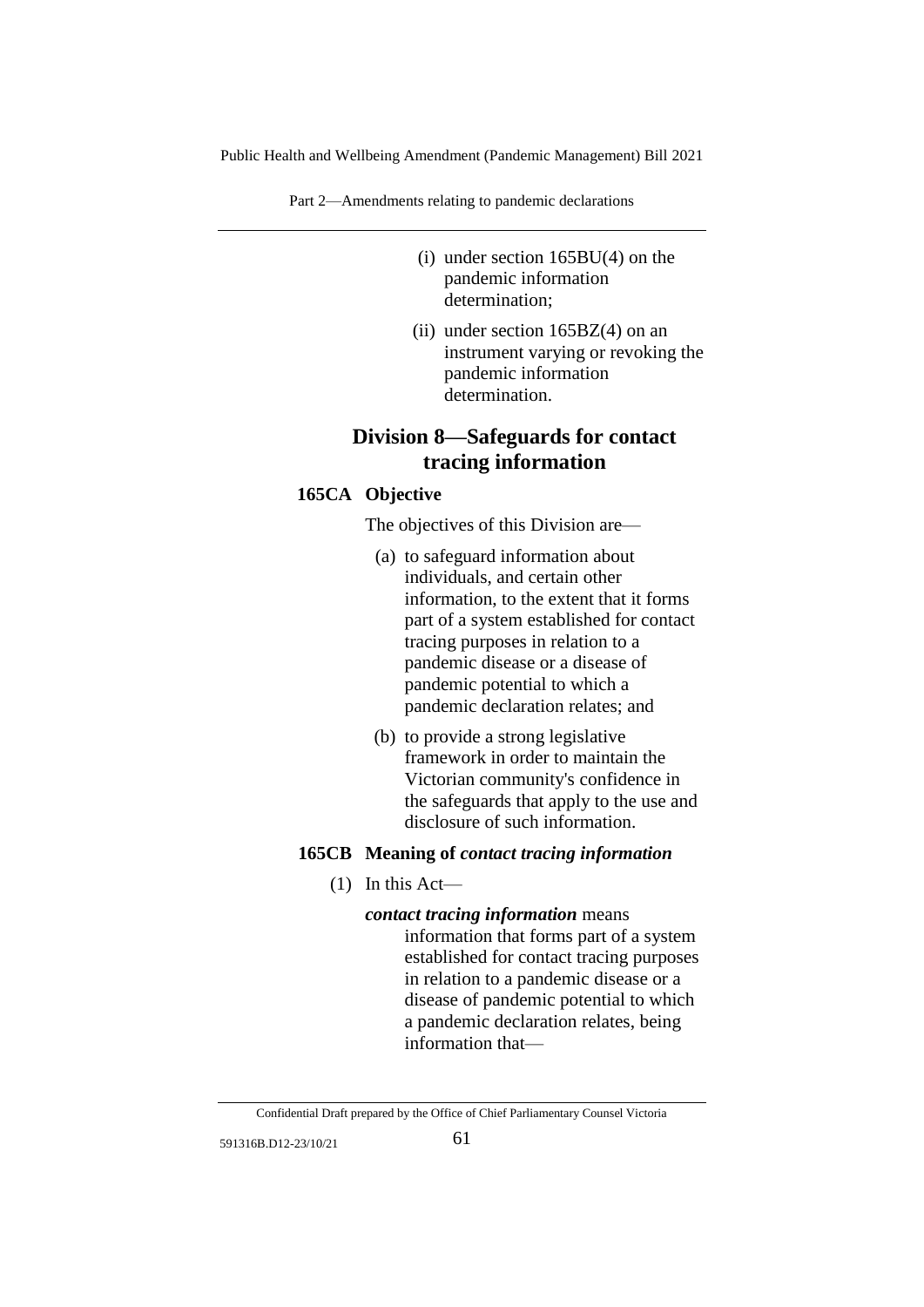Part 2—Amendments relating to pandemic declarations

(a) is recorded in any form, and whether true or not, about an individual whose identity is apparent, or can reasonably be ascertained, from the information; or (b) is collected by a digital visitor registration system for the purposes of contact tracing, whether or not the information is about an individual whose identity is apparent, or can reasonably be ascertained, from the information. (2) In this Act, a system is established for *contact tracing purposes*, in relation to a pandemic disease or a disease of pandemic potential to which a pandemic declaration relates or related, if— (a) under the system, information is or was collected, held, used, disclosed, managed and transferred by entities and individuals for the purposes of identifying, notifying or communicating with one or more other entities and individuals; and (b) the identification, notification or communication referred to in paragraph (a) is or was about one or more individuals who — (i) are, or at any time may be or may have been, infected with the pandemic disease or disease of pandemic potential; or (ii) had, or at any time may have or have had, direct or indirect contact with one or more individuals who

Confidential Draft prepared by the Office of Chief Parliamentary Counsel Victoria

591316B.D12-23/10/21 62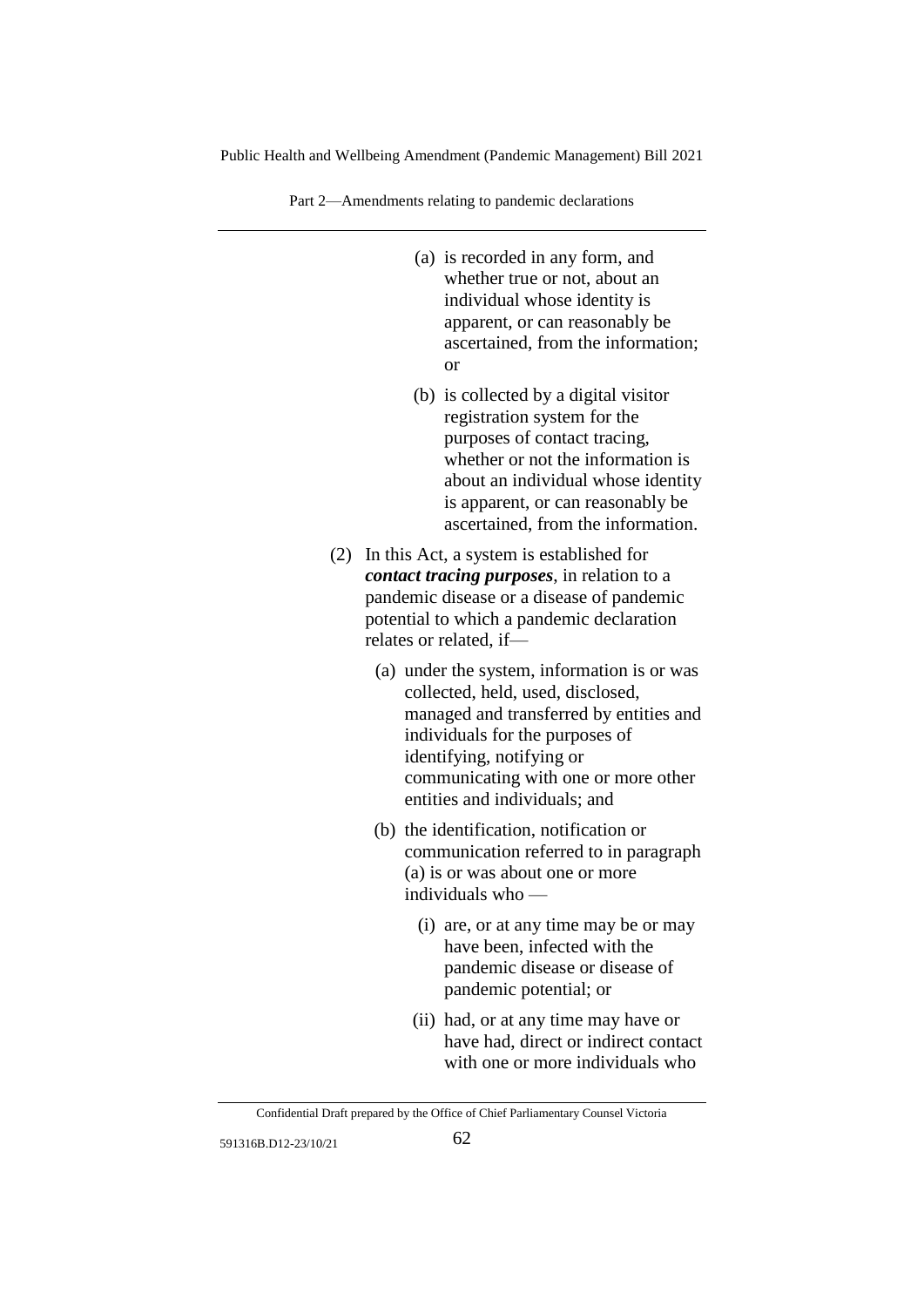Part 2—Amendments relating to pandemic declarations

are, or at any time may be or may have been, infected with that disease.

## **165CC Offence to use or disclose contact tracing information**

A person commits an offence if—

- (a) the person uses or discloses contact tracing information; and
- (b) the use or disclosure is not authorised under section 165CD.
- Penalty: In the case of a natural person, 60 penalty units;

In the case of a body corporate, 300 penalty units.

## **165CD When a use or disclosure of contact tracing information is authorised**

- (1) For the purposes of section 165CC, a use or disclosure of contact tracing information is authorised by this section if the use or disclosure—
	- (a) is for a public health purpose; or
	- (b) is in the performance of functions or the exercise of powers under this Part; or
	- (c) is for a permitted purpose.
- (2) A use or disclosure of contact tracing information is for a *permitted purpose* if the use or disclosure—
	- (a) is with the consent of any individual whose identity is apparent, or can reasonably be ascertained, from the information; or

Confidential Draft prepared by the Office of Chief Parliamentary Counsel Victoria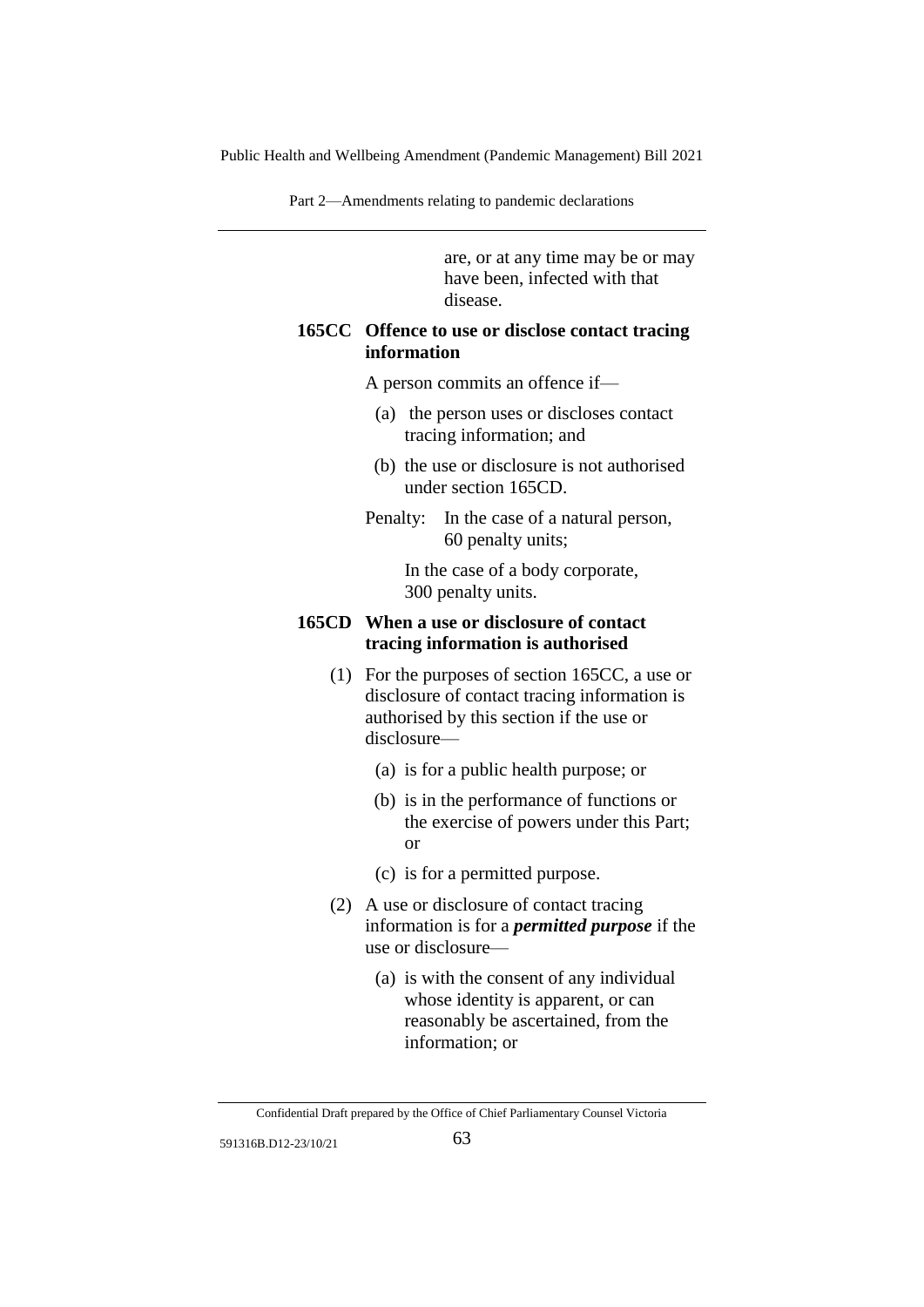Part 2—Amendments relating to pandemic declarations

- (b) is for the purpose of addressing an imminent threat to life, health, safety or welfare of one or more individuals in circumstances where an individual—
	- (i) is, or is reasonably suspected of being, at imminent risk of self harm;
	- (ii) poses, or is reasonably suspected of posing, an imminent threat to the life, health, safety or welfare of others; or
- (c) is for the purpose of taking enforcement action (including, but not limited to, issuing infringement notices or investigating or prosecuting an offence) in respect of an offence under—
	- (i) section 165CC; or
	- (ii) section 210.

# **Division 9—Independent Pandemic Management Advisory Committee**

## **165CE Establishment of Independent Pandemic Management Advisory Committee**

- (1) Within 30 days of the first extension of a pandemic declaration, the Minister, by Order published in the Government Gazette, must establish a committee, to be known as an Independent Pandemic Management Advisory Committee, for the purposes of providing advice in relation to managing the disease or the disease of pandemic potential to which the pandemic declaration relates.
- (2) If the Minister establishes an Independent Pandemic Management Advisory Committee

Confidential Draft prepared by the Office of Chief Parliamentary Counsel Victoria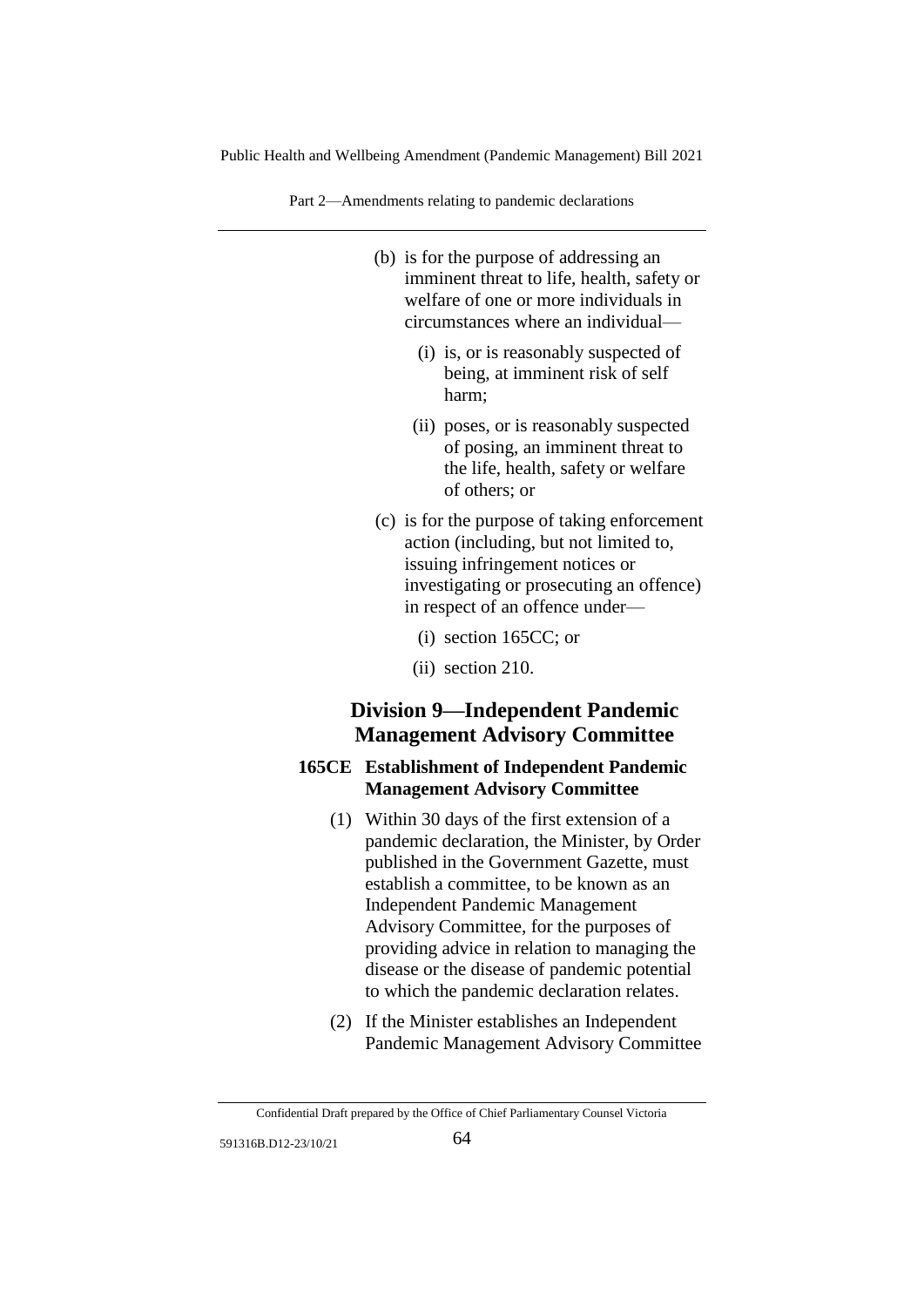Part 2—Amendments relating to pandemic declarations

the Minister must, by Order published in the Government Gazette—

- (a) appoint as members of the committee persons whom the Minister considers have skills, knowledge or experience relevant to the committee's functions; and
- (b) specify the period of appointment and the terms and conditions of the appointment.
- (3) Before appointing a person as a member of an Independent Pandemic Management Advisory Committee, the Minister must consult the Chief Health Officer in relation to the appointment.
- (4) For the purposes of appointing members to an Independent Pandemic Management Advisory Committee, the Minister must ensure as far as reasonably practicable that members of the committee, taken as a group, have skills, knowledge and experience that encompass all of the following matters—
	- (a) public health;
	- (b) infectious diseases;
	- (c) primary care;
	- (d) emergency care;
	- (e) critical care;
	- (f) law;
	- (g) human rights;
	- (h) the interests and needs of traditional owners and Aboriginal Victorians;
	- (i) the interests and needs of vulnerable communities.

Confidential Draft prepared by the Office of Chief Parliamentary Counsel Victoria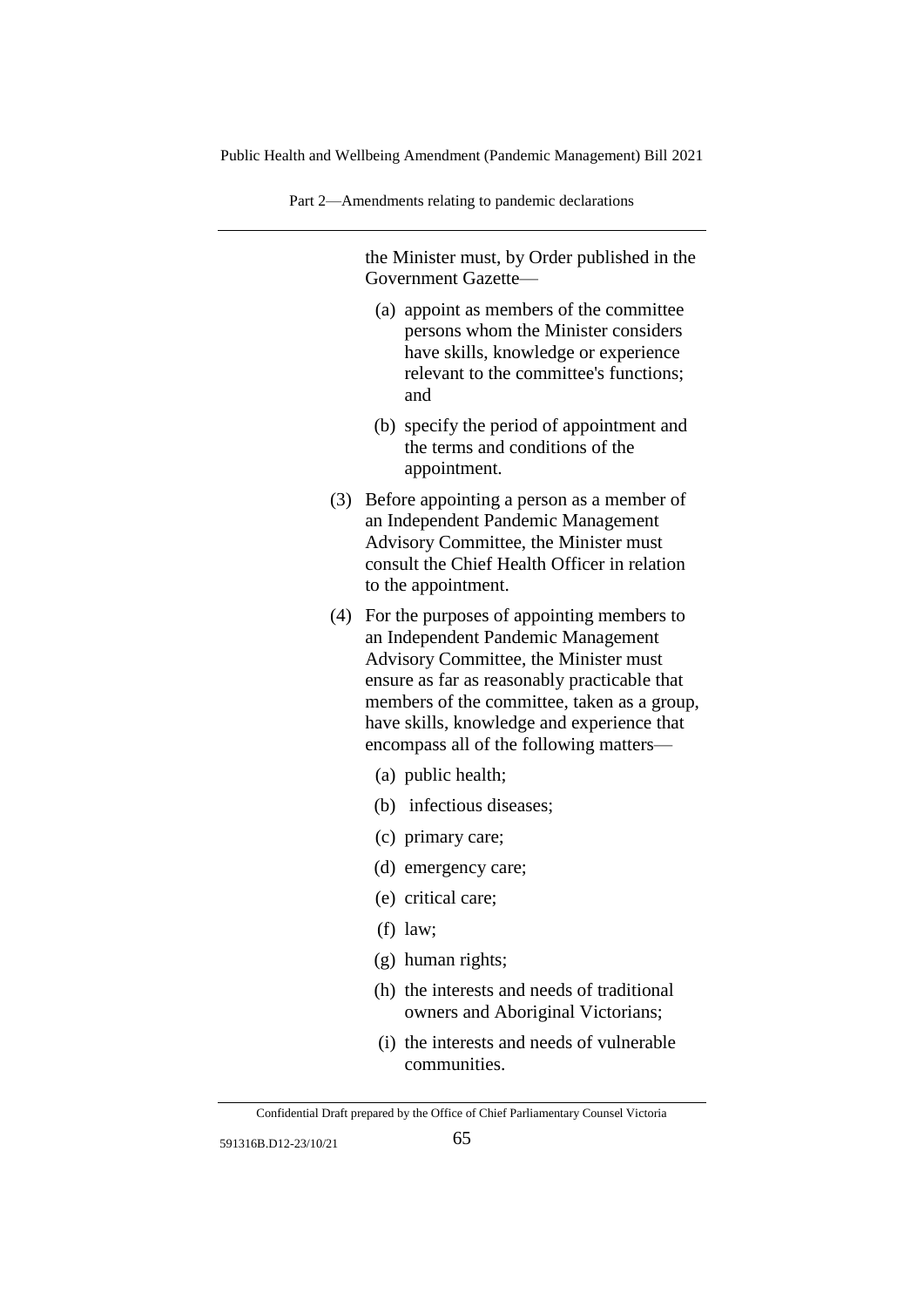Part 2—Amendments relating to pandemic declarations

- (5) Each person appointed in order to ensure that an Independent Pandemic Management Advisory Committee has skills, knowledge and experience in the interests and needs of traditional owners and Aboriginal Victorians must be an Aboriginal Victorian.
- (6) A member of an Independent Pandemic Management Advisory Committee is not subject to the **Public Administration Act 2004** (other than Part 5 of that Act) in respect of their membership.
- (7) A member of an Independent Pandemic Management Advisory Committee, other than a member who is an employee of the public service, is entitled to receive the fees, travelling and other allowances from time to time fixed by the Minister in respect of their appointment.

## **165CF Functions of an Independent Pandemic Management Advisory Committee**

- (1) The functions of an Independent Pandemic Management Advisory Committee are—
	- (a) to review and provide advice to the Minister in relation to the exercise of powers under this Part; and
	- (b) to prepare and provide reports to the Minister including, but not limited to, reports that make non-binding recommendations.
- (2) A review under subsection  $(1)(a)$  may be conducted on the initiative of an Independent Pandemic Management Advisory Committee or on request by the Minister.
- (3) If the Minister requests that an Independent Pandemic Management Advisory Committee advise the Minister in relation to particular

Confidential Draft prepared by the Office of Chief Parliamentary Counsel Victoria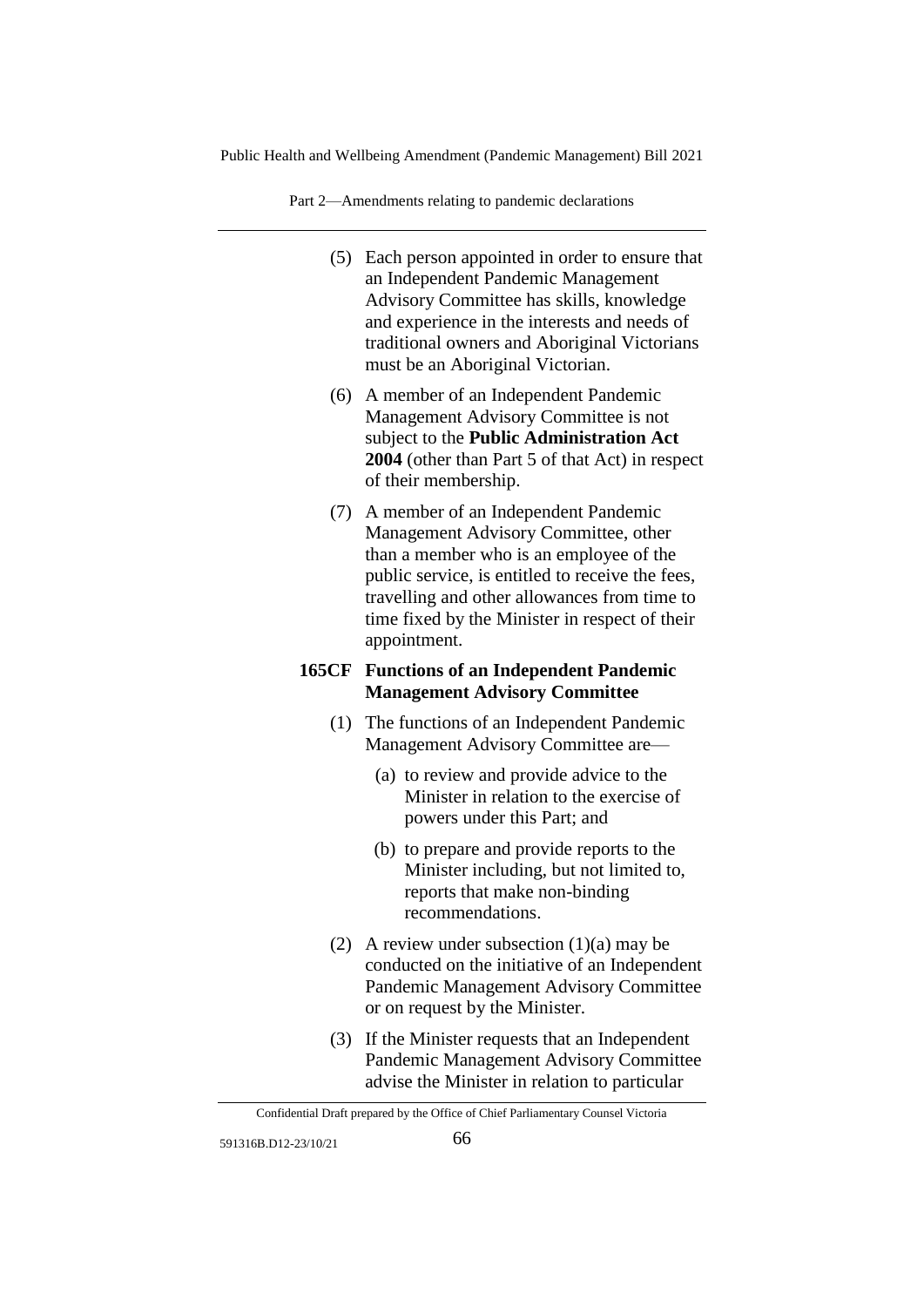Part 2—Amendments relating to pandemic declarations

matters, the committee must advise the Minister in relation to those matters, but the committee is not otherwise subject to the direction or control of the Minister.

## **165CG Tabling in Parliament of reports**

Within 6 sitting days after a report under section  $165CF(1)(b)$  is provided to the Minister, the Minister must ensure that a copy of the report is laid before each House of the Parliament.

# **Division 10—Interaction between a state of emergency and a pandemic and other matters**

#### **165CH Application of Division**

- (1) This Division applies if—
	- (a) a declaration of a state of emergency under section 198(1) is in force, in respect of one or more emergency areas, in relation to an infectious disease or an infectious agent that gives rise to an infectious disease; and
	- (b) a pandemic declaration in relation to the same infectious disease comes into force at a particular time in relation to one or more pandemic management areas.
- (2) For the purposes of this Division the time when the pandemic declaration referred to in subsection  $(1)(b)$  comes into force is the *pandemic start time.*
- (3) On and from the pandemic start time, the declaration of the state of emergency—
	- (a) ceases to be in force in respect of so much of each emergency area that is, or

Confidential Draft prepared by the Office of Chief Parliamentary Counsel Victoria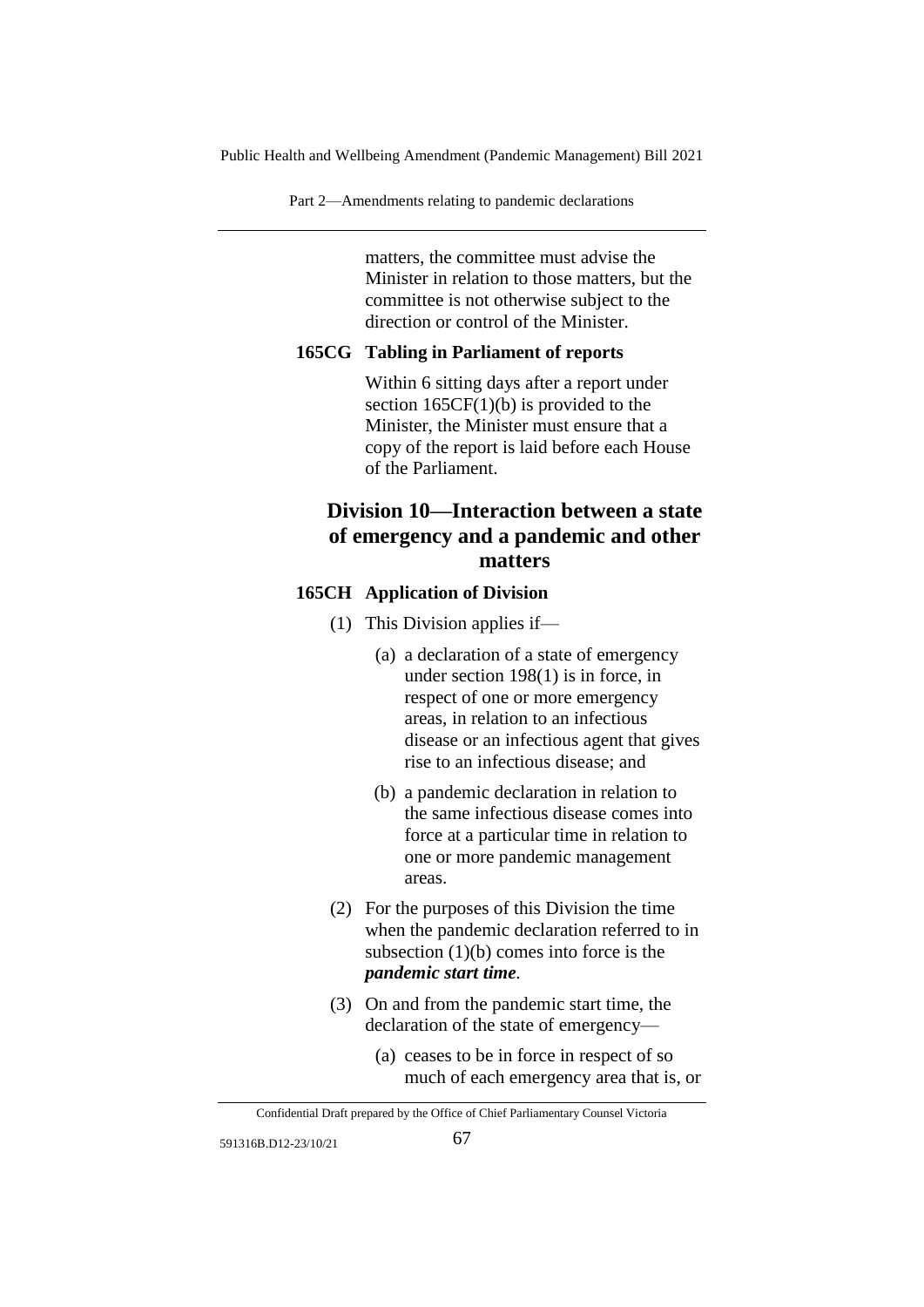Part 2—Amendments relating to pandemic declarations

is within, a pandemic management area;

(b) remains in force in respect of each other emergency area.

## **165CI Authorised officers**

An authorisation of an authorised officer under section 199 that is in force immediately before the pandemic start time continues in force on and after that time as if the authorisation had been given, on the same terms, under section 165AW(2), with the following modifications—

- (a) if the authorisation is expressed to expire when the state of emergency declaration ceases to be in force (however described), the authorisation is taken to expire when the pandemic declaration ceases to be in force;
- (b) a reference in the authorisation to the emergency powers under section 200 or to directions under section 200 is taken to be a reference to the pandemic management powers and pandemic orders; and
- (c) a restriction or limitation imposed under section 201(3)(e) is taken to be a restriction or limitation imposed under section  $165AX(3)(d)$ .

### **165CJ Directions of Chief Health Officer**

A direction given by the Chief Health Officer or their delegate under section 200(1) that is in force immediately before the pandemic start time, other than a direction that applies to a single named individual, continues in force, until it is revoked, on and after the pandemic start time—

Confidential Draft prepared by the Office of Chief Parliamentary Counsel Victoria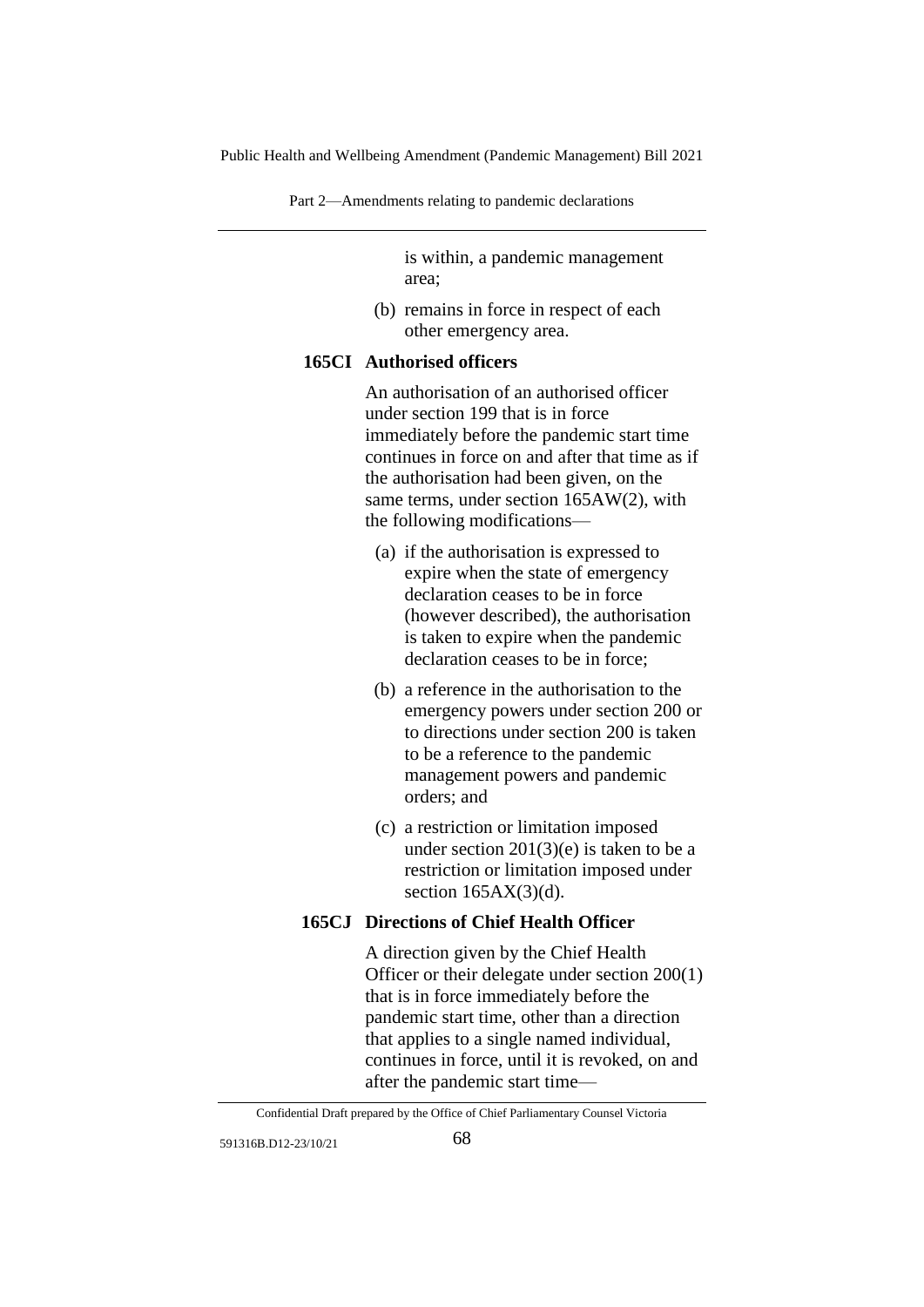Part 2—Amendments relating to pandemic declarations

- (a) as if the direction were a pandemic order in the same terms made under section 165AI(1):
- (b) subject to any exemption, benefit, requirement or entitlement (however described) to which the direction was subject immediately before the pandemic start time.

## **165CK Directions and actions other than in relation to detention**

- (1) A direction given, and anything done, by an authorised officer under an emergency power or a public health risk power during the state of emergency, other than a direction or thing done in relation to detention under section  $200(1)(a)$ , continues in force, on and after the pandemic start time—
	- (a) as if the direction had been given, or the thing had been done, in the exercise of a pandemic management general power under section 165B(1)(a), or a public health risk power, as the case requires; and
	- (b) subject to any exemption, benefit, requirement or entitlement (however described) to which the direction or thing done was subject immediately before the pandemic start time.
- (2) Subsection (1) does not apply to a direction given, or anything done, by the Chief Health Officer or their delegate.

## **165CL Directions and actions in relation to detention**

(1) Subject to this section if, immediately before the pandemic start time, a person is detained

Confidential Draft prepared by the Office of Chief Parliamentary Counsel Victoria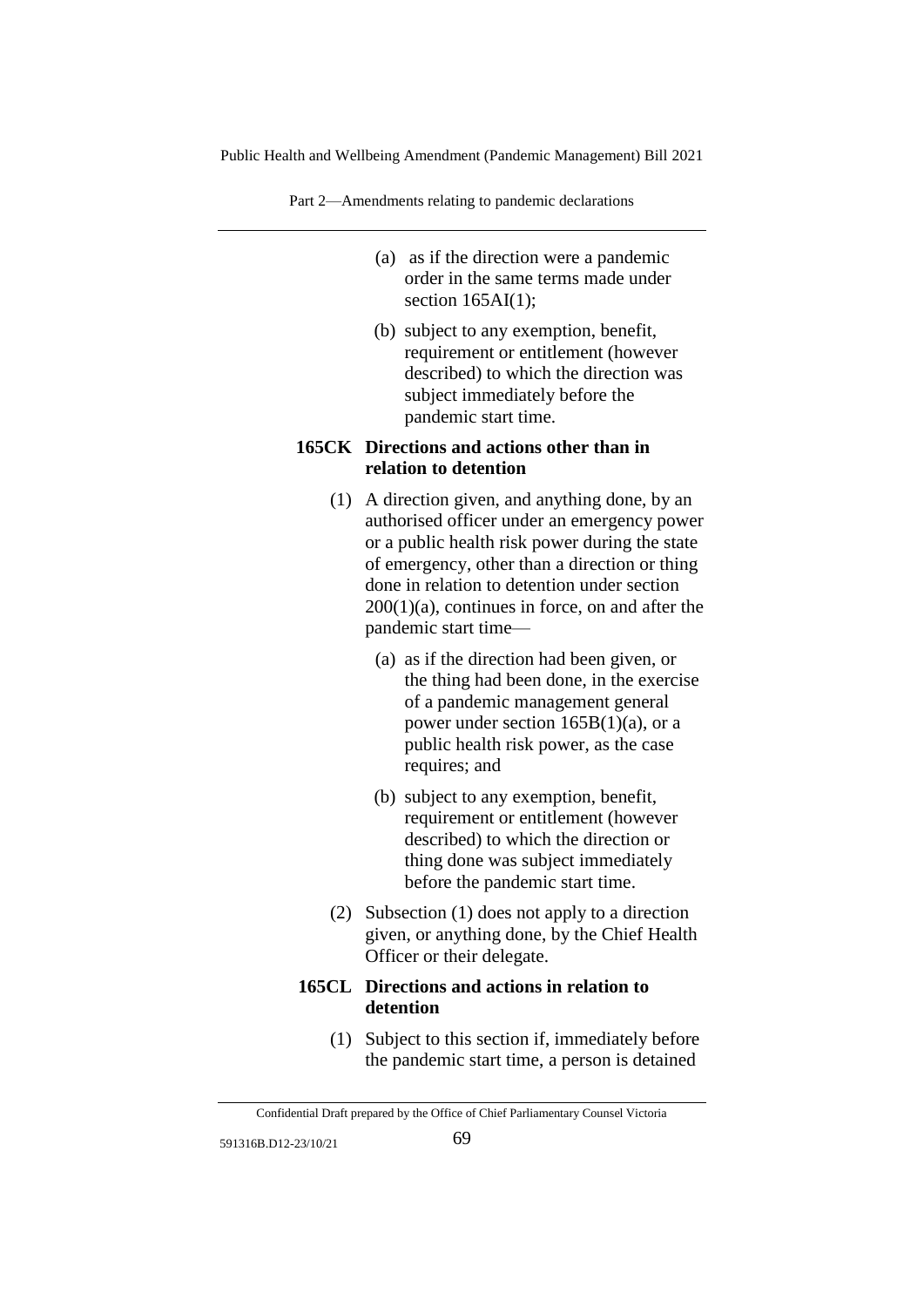Part 2—Amendments relating to pandemic declarations

under a direction or thing done under section  $200(1)(a)$ —

- (a) the detention of the person continues in force, on and after the pandemic start time, as if the person were detained under section 165B(1)(b) or  $165BA(1)(b)$ ; and
- (b) any direction given to the person under section  $200(1)(d)$  in relation to the detention continues in force as if the direction had been given under  $165B(1)(a)$  or  $165BA(1)(a)$ .
- (2) An application under section 200B made by or on behalf of the person, which had not been determined as at the pandemic start time, is taken, on and after the pandemic start time, to have been made under section  $165BI(1)$ .
- (3) An application referred under section 200C(4)(b), which had not been determined as at the pandemic start time, is taken on and after the pandemic start time to have been referred under section 165BJ(4)(b).
- (4) A decision made before the pandemic start time on an application under section 200B is taken, on and after the pandemic start time, to have been made under section 165BJ.
- (5) A decision made before the pandemic start time on a referral under section 200D is taken, on and after the pandemic start time, to have been made under section 165BK.
- (6) For the purposes of this section, any time frames that would have applied under this Act as in force immediately before the pandemic start time continue to apply.

## **165CM Exemptions in relation to detention**

Confidential Draft prepared by the Office of Chief Parliamentary Counsel Victoria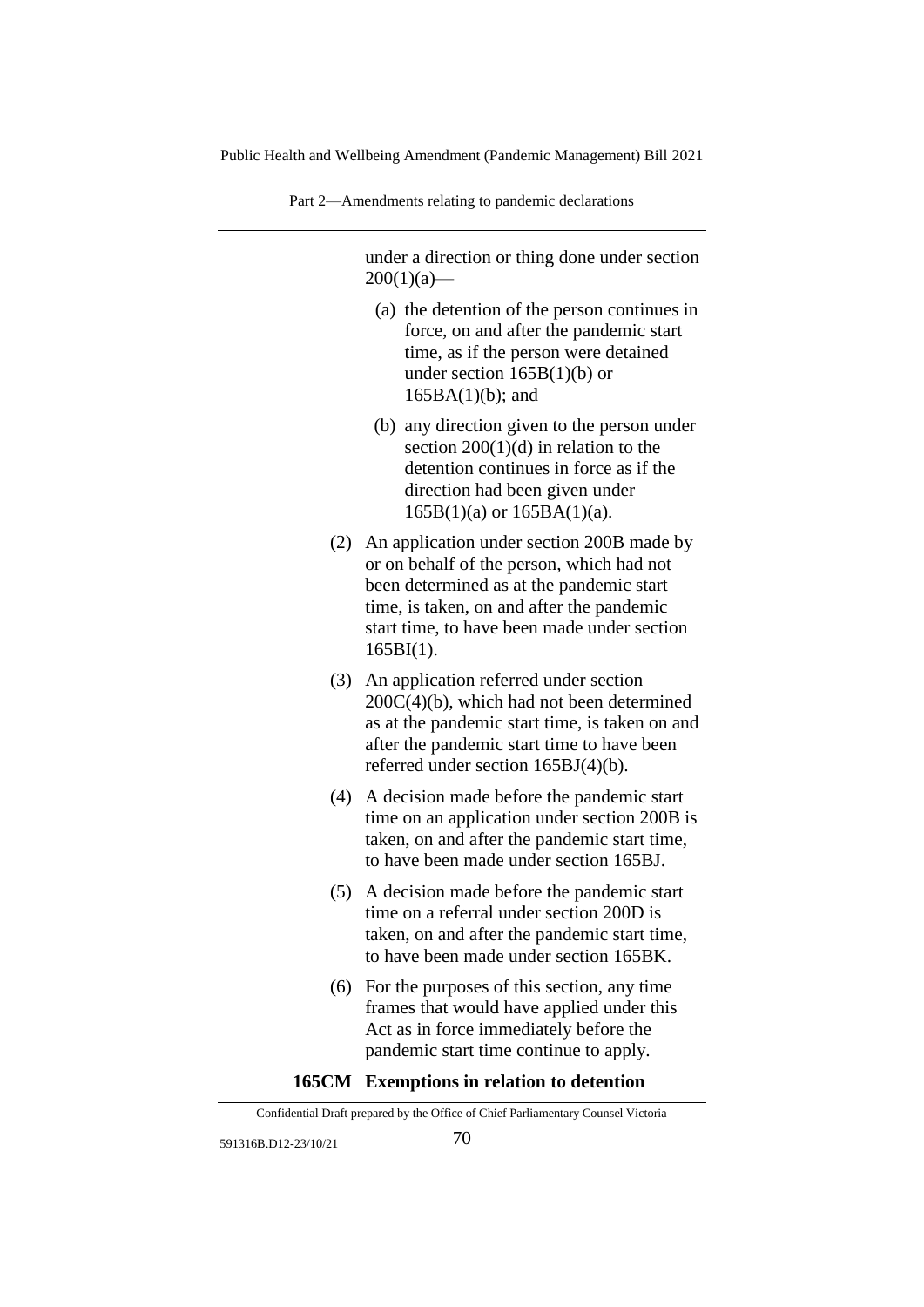Part 2—Amendments relating to pandemic declarations

- (1) Subject to this section if—
	- (a) immediately before the pandemic start time, a person who would otherwise have been detained under section 200(1)(a) is not in detention because of the exercise of a discretion to not detain the person; and
	- (b) as at the pandemic start time, the reasons for not detaining the person remain applicable—

the person is presumed not to be required to be detained under a pandemic order on or after the pandemic start time.

(2) Nothing in subsection (1) limits the operation of a pandemic order or section  $165B(1)(b)$  or  $165BA(1)(b)$  in respect of the person if the reasons referred to in subsection (1) cease to be applicable.

### **165CN Secretary may appoint authorised officers**

During any period when a pandemic declaration is in force, in addition to the persons who may otherwise be appointed under subsection 30(1), the Secretary by instrument may also appoint under that subsection any of the following to be an authorised officer for the purposes of this Act—

- (a) a person the Secretary considers appropriate for appointment based on the person's skills, attributes or experience;
- (b) a police officer;
- (c) a protective services officer;
- (d) a Worksafe inspector;

Confidential Draft prepared by the Office of Chief Parliamentary Counsel Victoria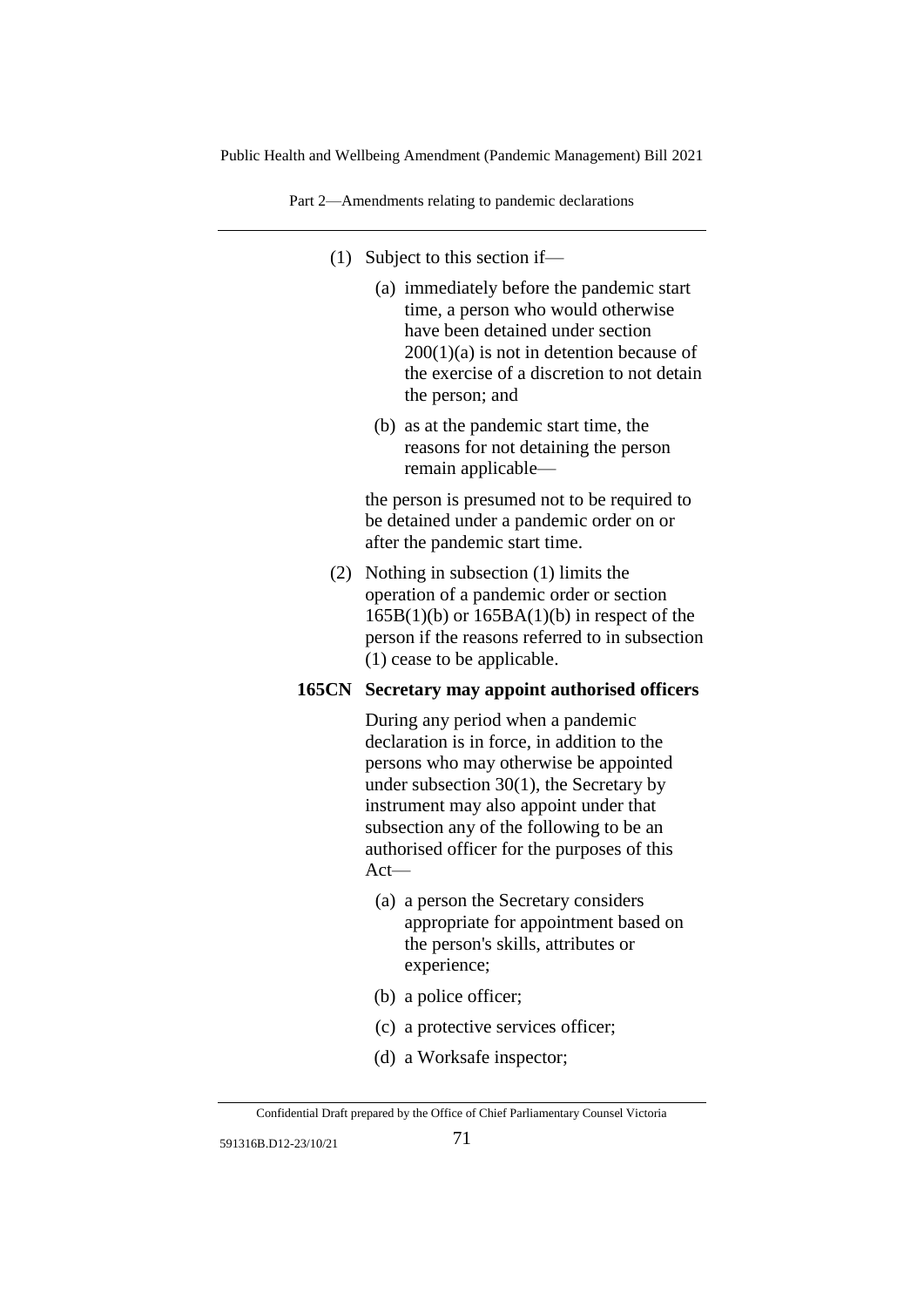Part 2—Amendments relating to pandemic declarations

- (e) an employee in the public sector of a State other than Victoria, or a territory;
- (f) a designated health service provider.

## **165CO Limitation on the powers that may be conferred on authorised officers appointed as permitted by section 165CN**

- (1) Despite section 189, the Chief Health Officer may only authorise an authorised officer appointed as permitted by section 165CN to exercise the following public health risk powers—
	- (a) if the authorised officer is a police officer or a protective services officer, the public health risk powers referred to in sections  $190(1)(c)$ , (d), (e) and (f);
	- (b) if the authorised officer is a Worksafe inspector, the public health risk powers referred to in sections  $190(1)(c)$ , (d), (e), (f), (g), (h), (i), (j) and (k);
	- (c) if the authorised officer is a person appointed as permitted by section  $165CN(a)$ , the public health risk powers referred to in sections  $190(1)(d)$  and (e);
	- (d) if the authorised officer is a person appointed as permitted by section 165CN(e) or (f), the public health risk powers specified in the authorised officer's instrument of appointment.
- (2) Despite section 165AW, the Chief Health Officer must not authorise an authorised officer appointed as permitted by section 165CN to exercise any of the pandemic management powers.

#### **Note**

Confidential Draft prepared by the Office of Chief Parliamentary Counsel Victoria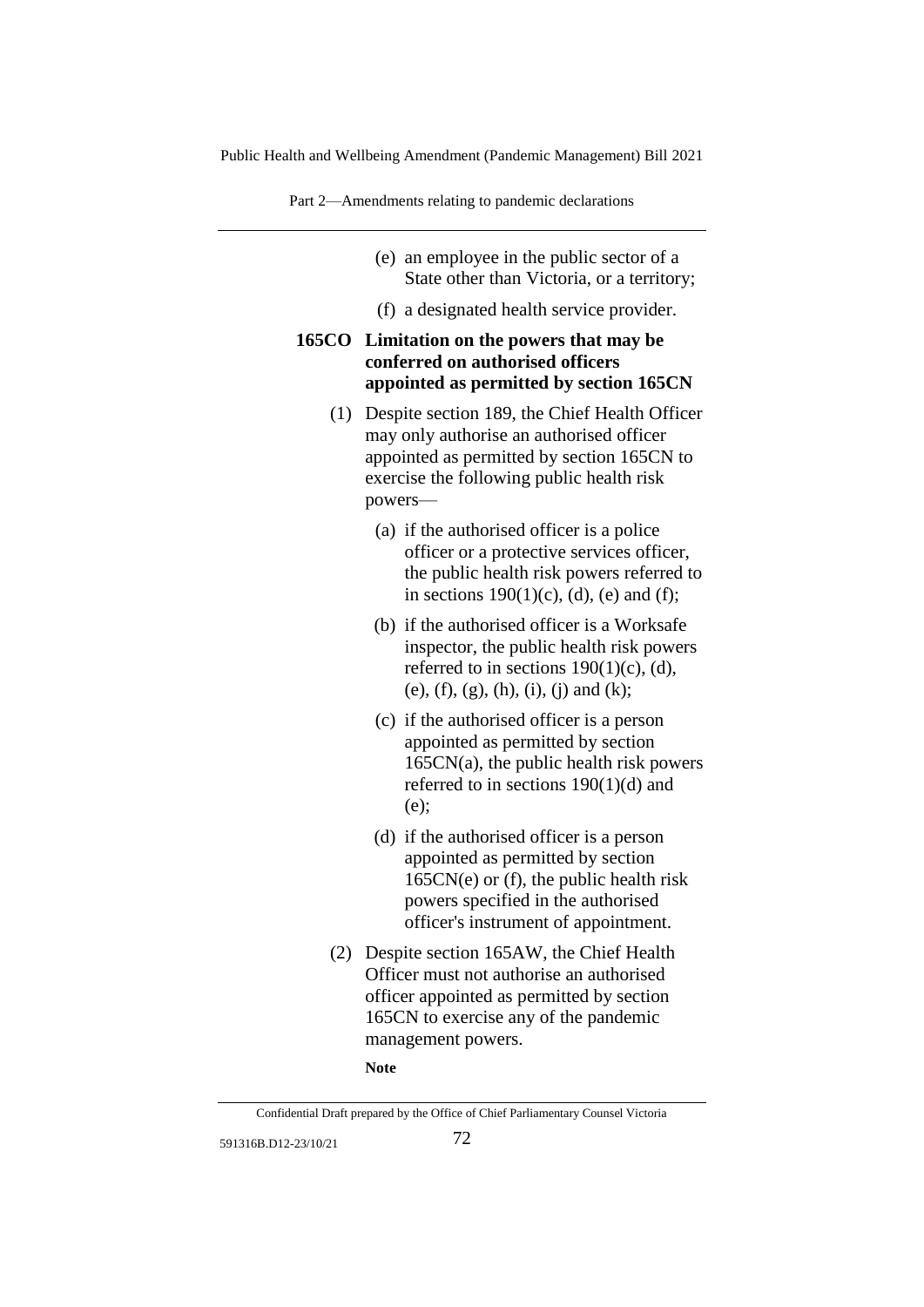Part 2—Amendments relating to pandemic declarations

The pandemic management powers include powers relating to detention.

(3) This section does not limit the restrictions to which the appointment of an authorised officer may otherwise be subject under this Act.

## **Division 11—Other matters**

#### **165CP Interaction of powers**

Unless the contrary intention appears, the powers conferred by or under this Part are in addition to, and not in derogation of, any other powers conferred by or under this Act.

## **165CQ Interaction between pandemic order and other directions**

A pandemic order prevails over a direction given by an authorised officer to the extent of any inconsistency.

## **165CR Certain instruments are not legislative instruments**

The following instruments are not legislative instruments within the meaning of the **Subordinate Legislation Act 2004**—

- (a) a pandemic declaration;
- (b) an instrument of variation, extension or revocation of a pandemic declaration;
- (c) a pandemic order;
- (d) an instrument of variation, extension or revocation of a pandemic order;
- (e) a direction made in the exercise of a pandemic management power;
- (f) a standard or guideline made under section 165BM;

Confidential Draft prepared by the Office of Chief Parliamentary Counsel Victoria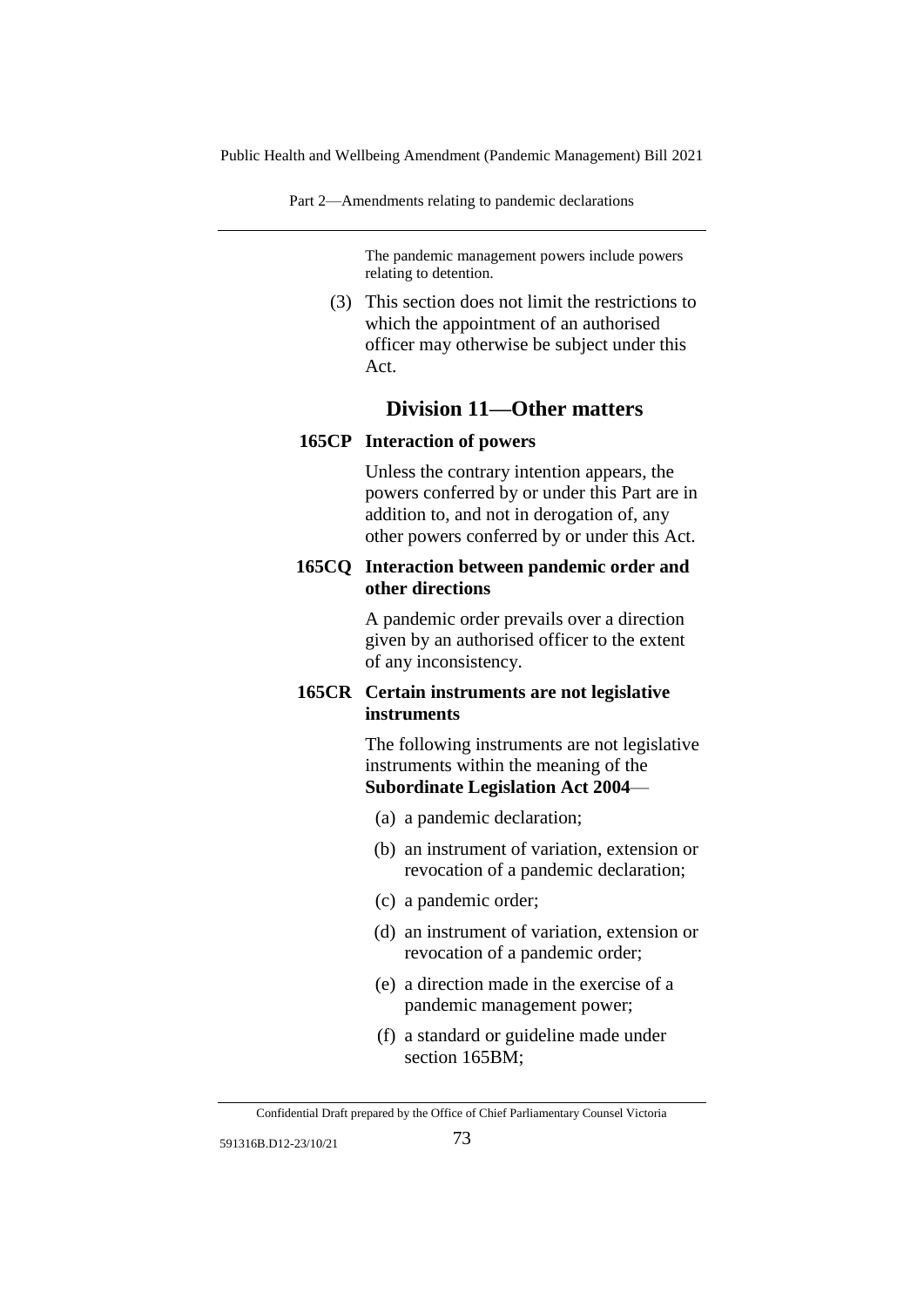Part 2—Amendments relating to pandemic declarations

- (g) a pandemic information determination;
- (h) a variation or revocation of a pandemic information determination.

#### **165CS Minister must establish and maintain a Pandemic Order Register**

- (1) The Minister must establish and maintain a register (the *Pandemic Order Register*) that includes the following instruments and incorporated matter—
	- (a) all pandemic orders as made;
	- (b) all pandemic orders as in force from time to time;
	- (c) all instruments that vary, extend or revoke a pandemic order;
	- (d) if one or more pandemic orders make provision for or in relation to a matter by applying, adopting or incorporating any matter contained in a document (not being another pandemic order, an Act, a Commonwealth Act, a Code, a statutory rule or a legislative instrument made under a Commonwealth Act), all such documents.
- (2) The Pandemic Order Register must be made available to the public free of charge on an Internet site maintained by the Department.
- (3) An electronic version of a pandemic order or a document included in the Pandemic Order Register, or a printed copy of such an order or a document, is on the mere production of that electronic version or printed copy admissible as evidence thereof before all courts and persons acting judicially within Victoria.
- (4) In this section—

Confidential Draft prepared by the Office of Chief Parliamentary Counsel Victoria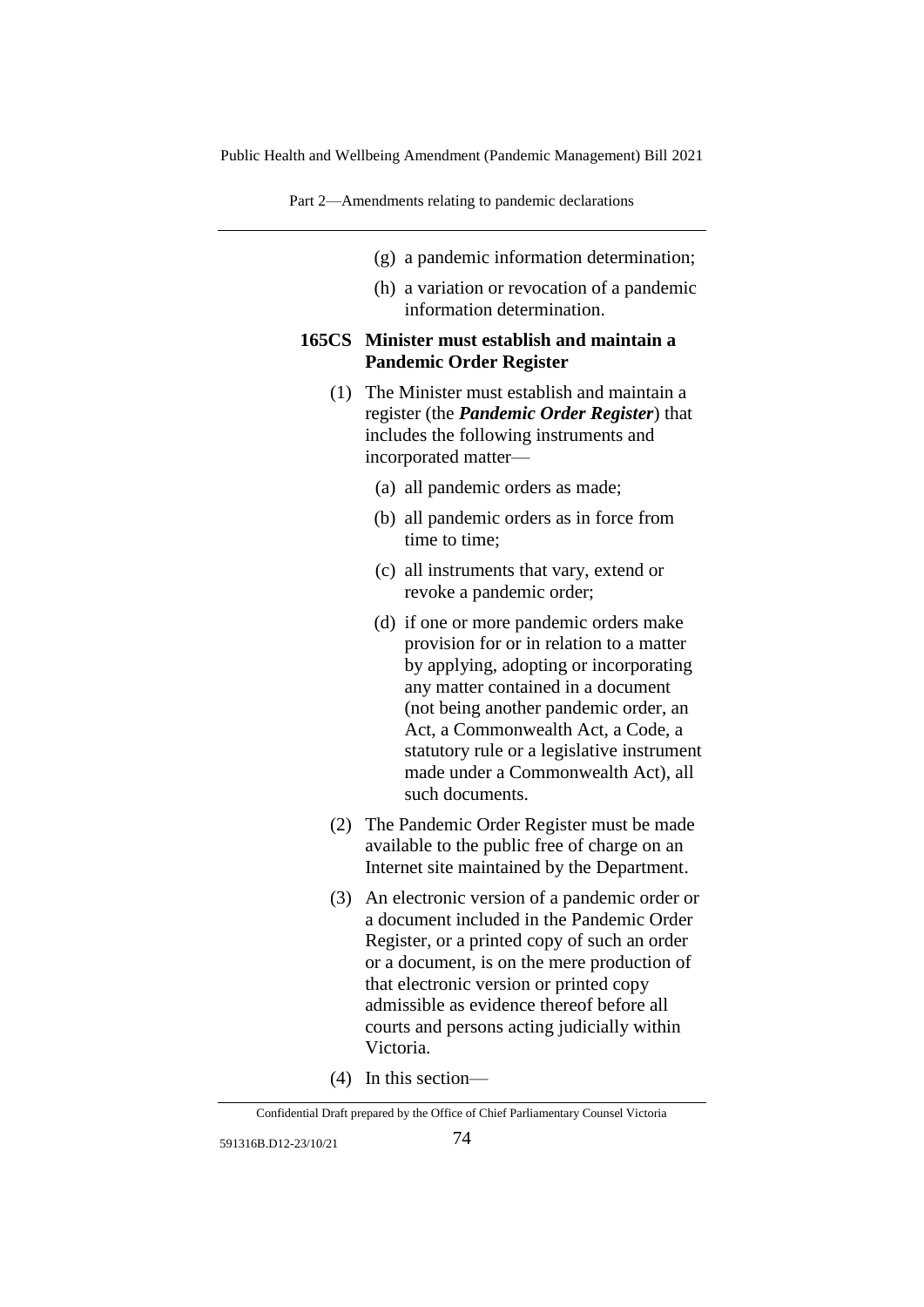Part 2—Amendments relating to pandemic declarations

*Code* has the same meaning as it has in section 32(1) of the **Interpretation of Legislation Act 1984**;

*legislative instrument* has the same meaning as it has in the **Acts Interpretation Act 1901** of the Commonwealth.

### **165CT Disapplication of certain requirements in relation to certain incorporated matter**

- (1) This section applies to a pandemic order (the *incorporating pandemic order*) that makes provision for or in relation to a matter by applying, adopting or incorporating any matter contained in another document (not being an Act, a Commonwealth Act, a Code, a statutory rule or a statutory rule made under a Commonwealth Act).
- (2) If the other document is also a pandemic order, section 32 of the **Interpretation of Legislation Act 1984** does not apply to matter contained in the incorporating pandemic order, or to the incorporating pandemic order.
- (3) If the other document is not also a pandemic order, the requirements of sections 32(3)(a) and (b) and  $32(4)(a)$  and (c) of the **Interpretation of Legislation Act 1984** are taken to be satisfied in relation to the incorporating pandemic order if a copy of the document that contains the matter is published on the Pandemic Order Register.

#### **165CU Immunity**

- (1) This section applies to the following—
	- (a) the Chief Health Officer;
	- (b) a delegate of the Chief Health Officer;
	- (c) an authorised officer;

Confidential Draft prepared by the Office of Chief Parliamentary Counsel Victoria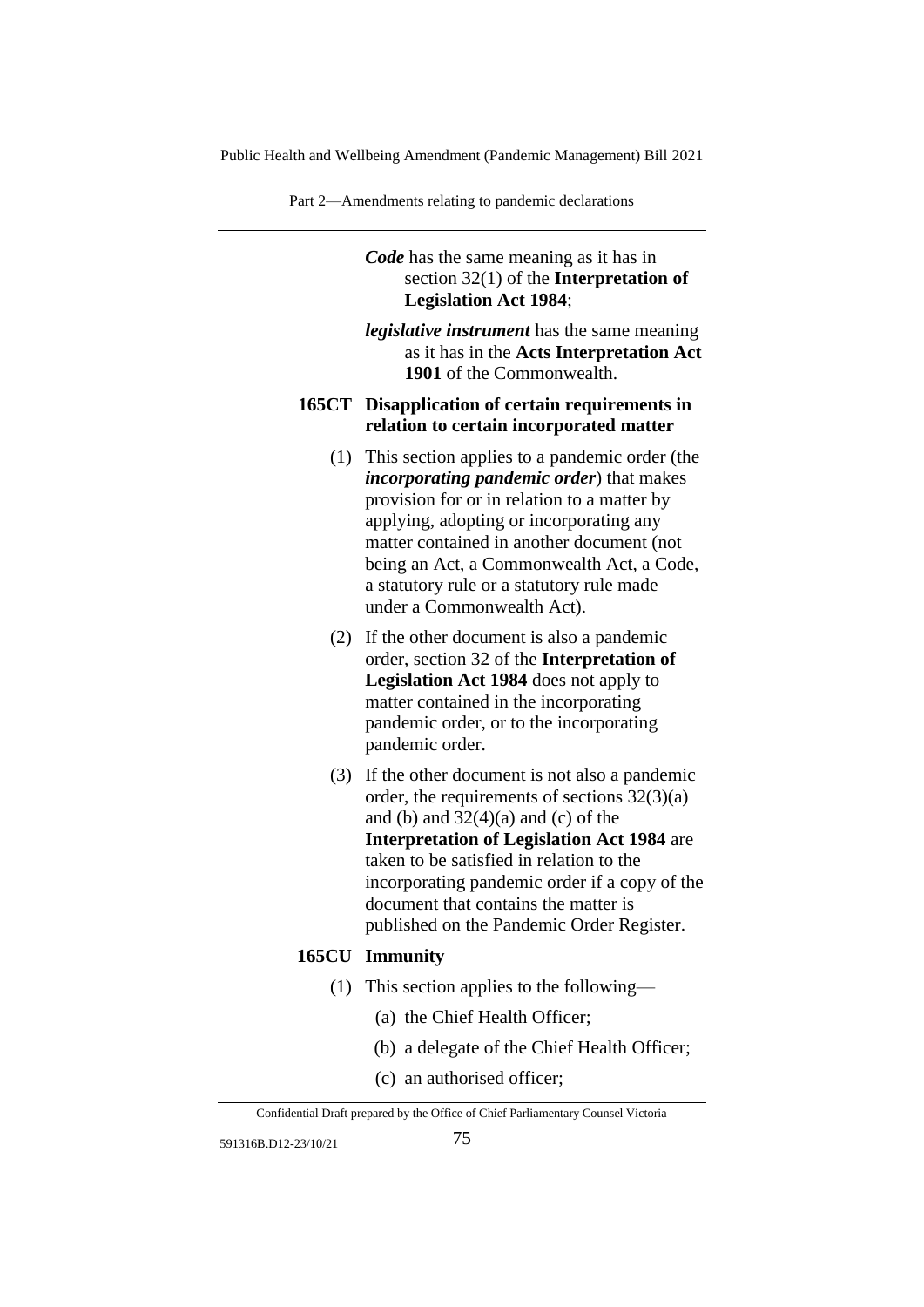Part 2—Amendments relating to pandemic declarations

(d) a Detention Review Officer.

- (2) A person to whom this section applies is not personally liable for anything done or omitted to be done in good faith, at a time when a pandemic declaration is in force, in relation to a pandemic disease or a disease of pandemic potential—
	- (a) in the exercise of a power or the discharge of a duty in relation to the pandemic disease or disease of pandemic potential—
		- (i) under this Part or under regulations or an instrument under this Part; or
		- (ii) under Part 10 or under regulations or an instrument under Part 10; or
	- (b) in the reasonable belief that the act or omission was in the exercise of a power or the discharge of a duty under this Part or Part 10, or under regulations or an instrument under this Part or Part 10, in relation to the pandemic disease or a disease of pandemic potential.
- (3) Any liability resulting from an act or omission that would but for subsection (2) attach to a person attaches instead to the Crown.

#### **165CV Gazette notices**

- (1) Subject to subsection (2), production of a Government Gazette purporting to contain—
	- (a) notice of the making, variation extension or revocation of an instrument under this Part is evidence of that making, variation, extension or revocation; and

Confidential Draft prepared by the Office of Chief Parliamentary Counsel Victoria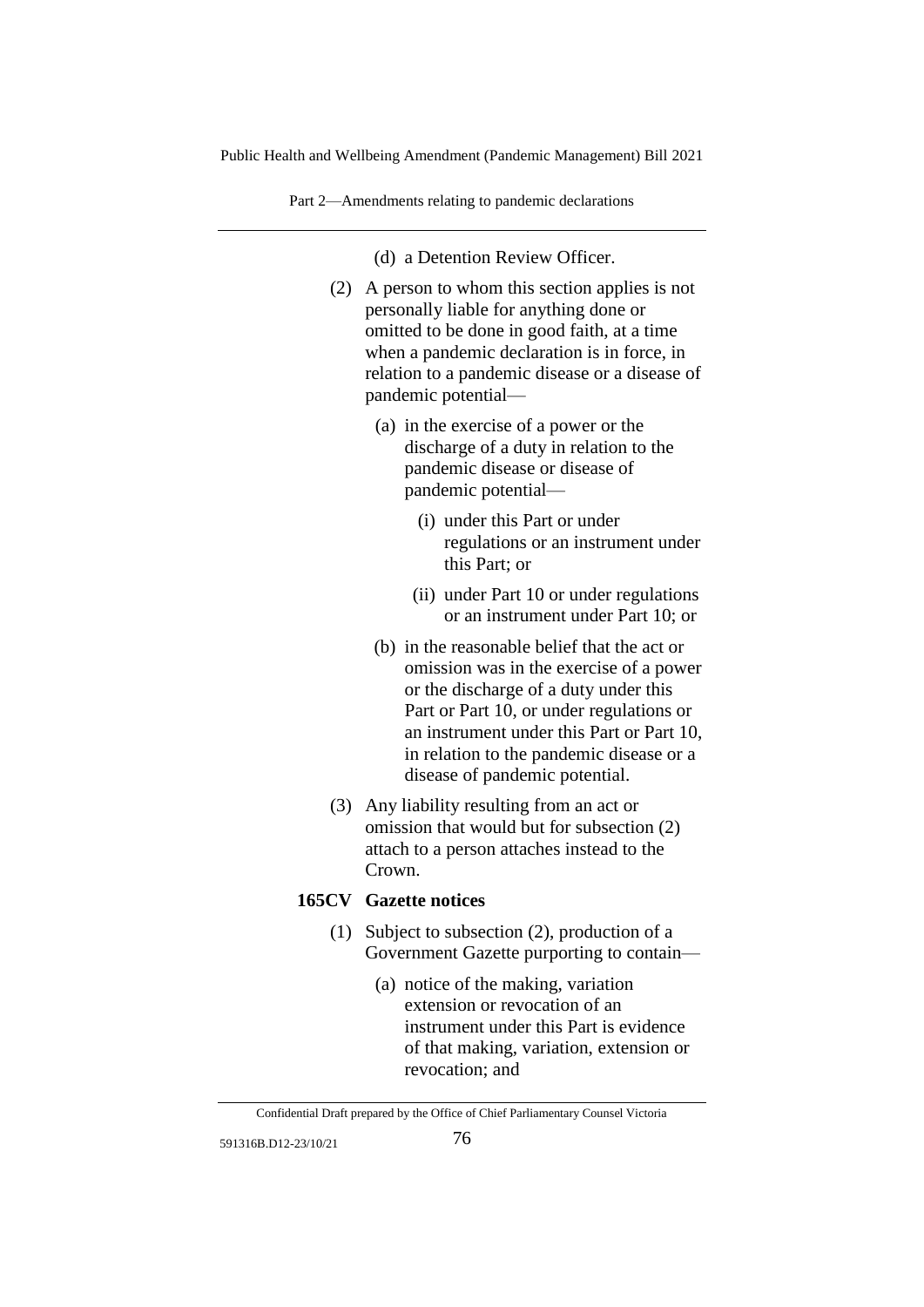Part 2—Amendments relating to pandemic declarations

- (b) a copy of the instrument is evidence of the terms of the instrument.
- (2) If the instrument is included in the Pandemic Order Register, and there is an inconsistency between the instrument as included in the Register and as included in the Government Gazette, section 165CS(3) prevails over subsection (1) of this section.

## **165CW Invalidity of declaration not to affect validity of things done**

The validity of anything done or purportedly done in reliance on a pandemic declaration or a state of emergency declaration is not affected by the invalidity of the declaration unless the declaration was not made in good faith.

## **165CX Review of Part**

- (1) The Minister must arrange for a review to be conducted of the operation of this Part.
- (2) The review must commence no later than 2 years after the day on which this Part commences.
- (3) The Minister must cause a copy of a report of the review to be laid before each House of Parliament as soon as reasonably practicable after the review is completed.".

#### **13 Powers in the case of a risk to public health**

In section  $189(a)$  of the Principal Act after "officers" **insert** ", or a specified class or classes of authorised officers, ".

## **14 Chief Health Officer may authorise exercise of certain powers**

Confidential Draft prepared by the Office of Chief Parliamentary Counsel Victoria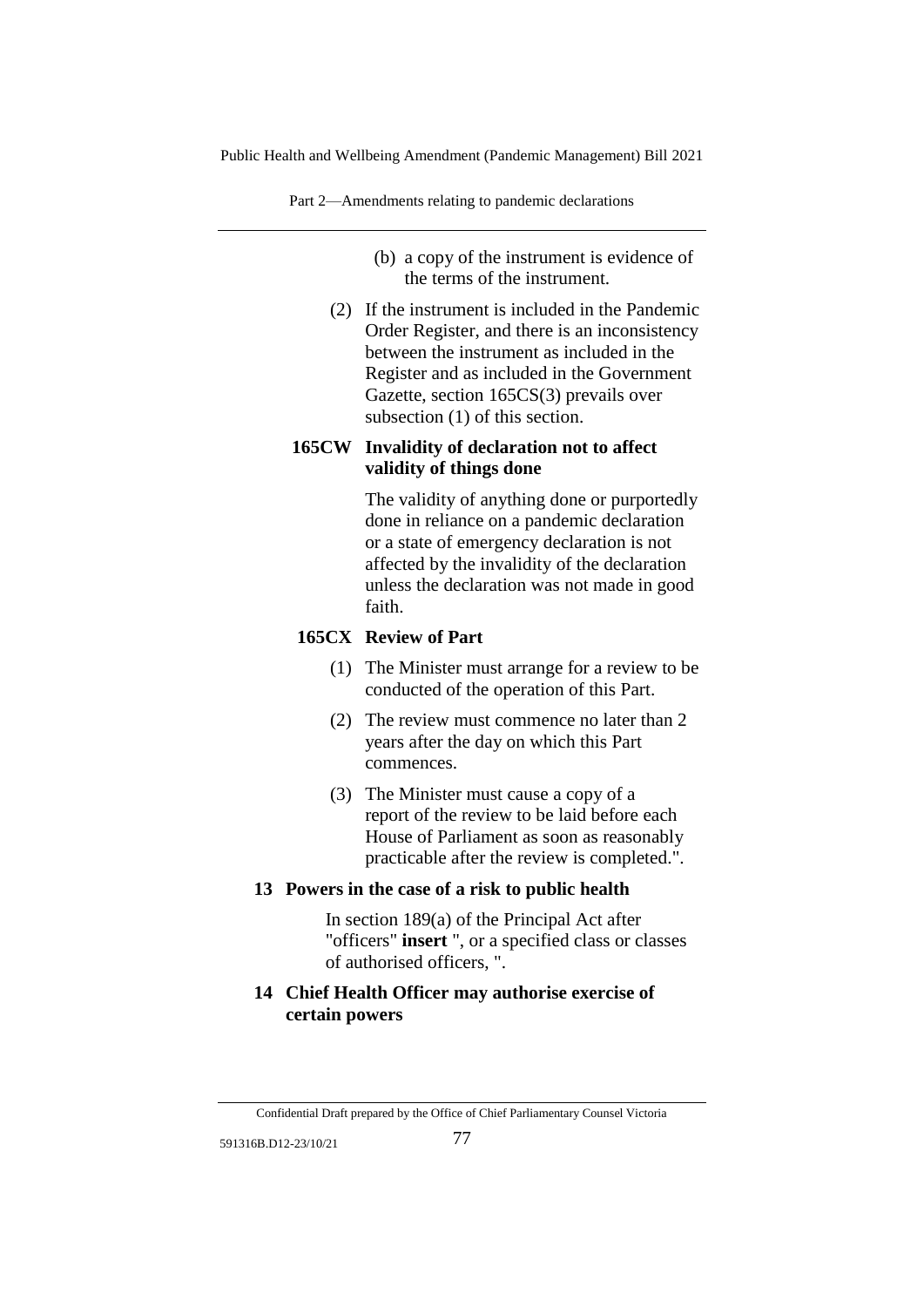Part 2—Amendments relating to pandemic declarations

In section  $199(2)(a)$  of the Principal Act after "officers" **insert** ", or a specified class or classes of authorised officers,".

## **15 New section 212A inserted**

After section 212 of the Principal Act insert—

## **"212A Abrogation of privilege against selfincrimination**

- (1) A person is not excused from complying with a requirement under or for the purposes of Part 8A to provide information on the ground that the information—
	- (a) might incriminate the person; or
	- (b) may make the person liable to a penalty.
- (2) Information provided by a natural person in compliance with the requirement—
	- (a) is not admissible in evidence against the natural person in a criminal proceeding, other than a proceeding in respect of the provision of false or misleading information; and
	- (b) must not be used in any action, proceeding or process that may make the person liable to a criminal penalty, other than a proceeding in respect of the provision of false or misleading information.

#### **16 New section 219A inserted**

After section 219 of the Principal Act **insert—**

#### **"219A Proceeding for aggravated offence**

Proceedings for an offence against section 165BO must not be brought unless the bringing of the proceeding is approved—

Confidential Draft prepared by the Office of Chief Parliamentary Counsel Victoria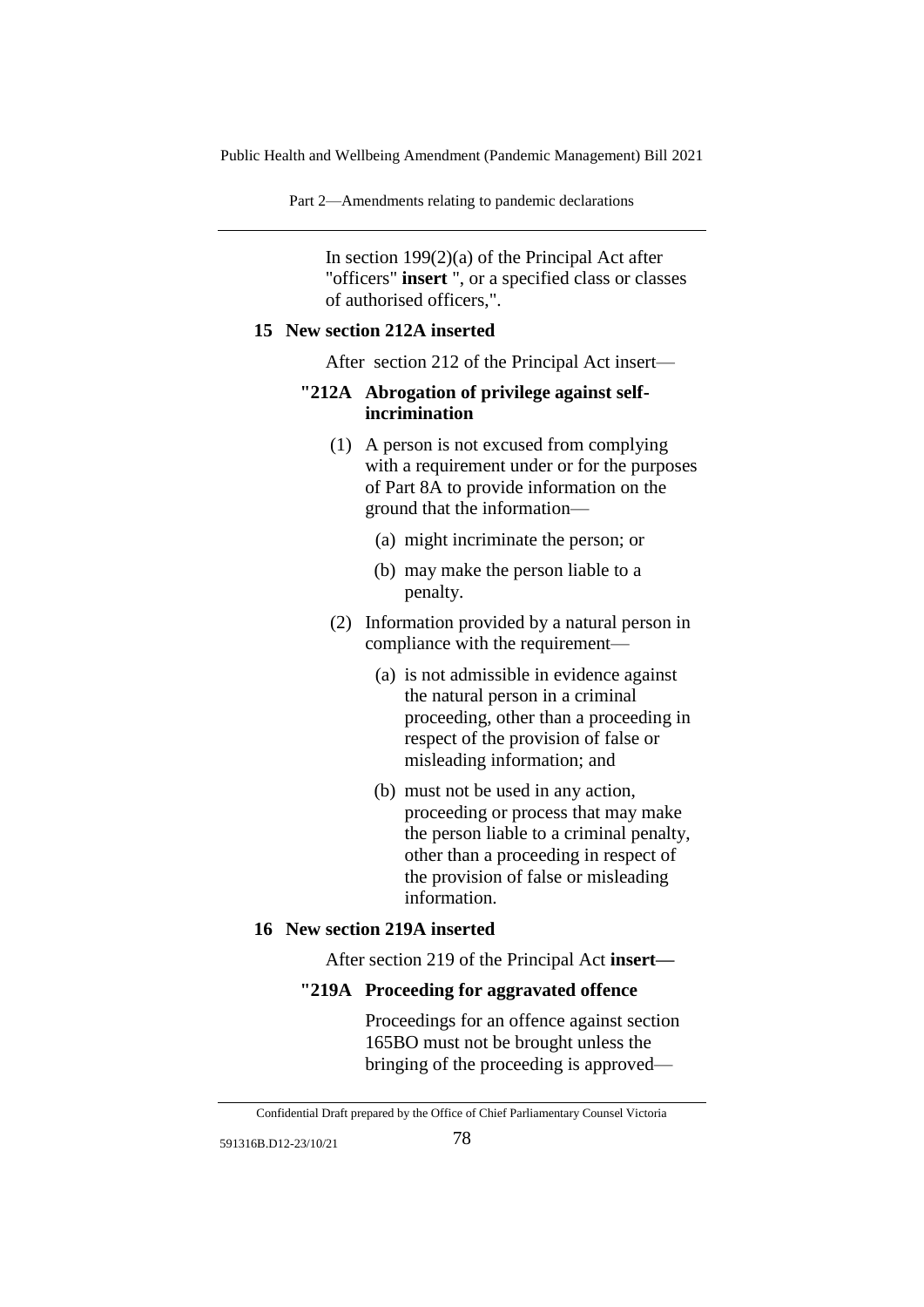Part 2—Amendments relating to pandemic declarations

- (a) by the Secretary, if the proceeding is brought by an authorised officer or by a Council;
- (b) by the Chief Commissioner of Police, if the proceeding is brought by a police officer.

## **17 Insertion of new Division 4 in Part 11**

After section 227 of the Principal Act **insert—**

## **"Division 4A—General provisions relating to assistance powers**

## **227A Provisions relating to requests for assistance**

- (1) A request for assistance under section 165BC, 192 or 202 —
	- (a) may relate generally to the exercise of powers in relation to a particular pandemic or emergency, or in relation to the exercise of particular public health risk powers, emergency powers or pandemic management powers, and must be made by the Secretary if it relates generally to the exercise of powers; and
	- (b) need not be made on each occasion assistance is required in the exercise of such powers.
- (2) A request for assistance under section 165BC, 192 or 202 that does not relate generally to the exercise of powers as mentioned in subsection (1) does not need to be made by the Secretary, but may be made by an authorised officer.
- (3) A person to whom a request for assistance is made has and may exercise any powers that

Confidential Draft prepared by the Office of Chief Parliamentary Counsel Victoria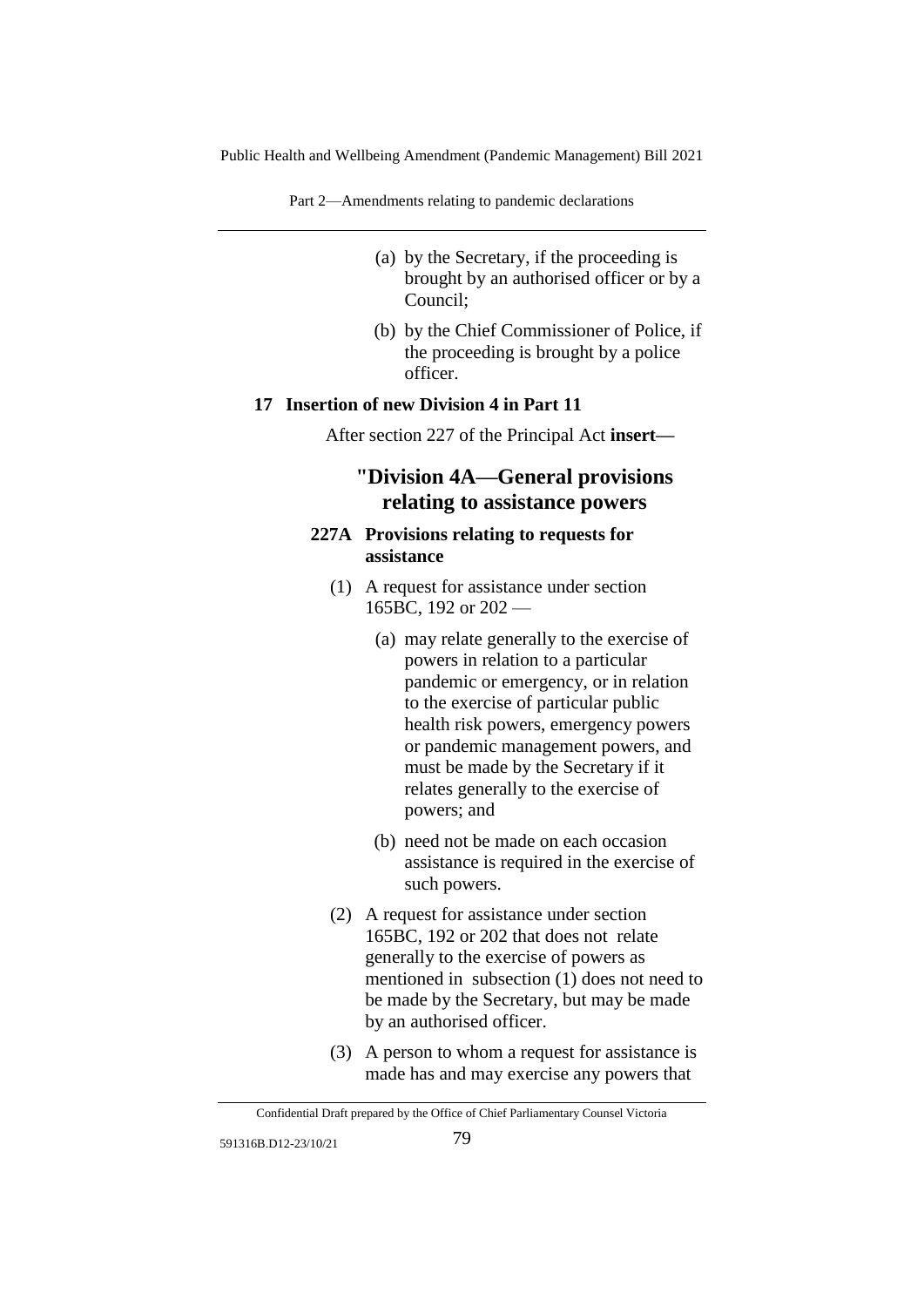Part 2—Amendments relating to pandemic declarations

the person has and may exercise under any other law of Victoria, subject to any limitations that apply in relation to the exercise of the powers under the other law, unless the request is made of the person in a personal capacity.

- (4) A person to whom a request for assistance is made—
	- (a) may provide assistance before, during or after the exercise of the powers in relation to which the request is made; and
	- (b) need not be in the physical presence of an authorised officer when providing the assistance.
- (5) Assistance that may be provided includes, but is not limited to, monitoring or ensuring compliance with a pandemic order or a direction given by the person who requested the assistance.

#### **227B Assistance by police officers**

- (1) Without limiting section 165BC, 192 or 202, if a request for assistance is made of a police officer in relation to the exercise of a power under this Act and it is reasonably necessary to assist an authorised officer in exercising the power, the police officer may provide assistance by doing one or more of the following—
	- (a) effecting warrantless entry into premises pursuant to a specific request from an authorised officer;
	- (b) compelling a person to provide the person's name, address and any other information;

Confidential Draft prepared by the Office of Chief Parliamentary Counsel Victoria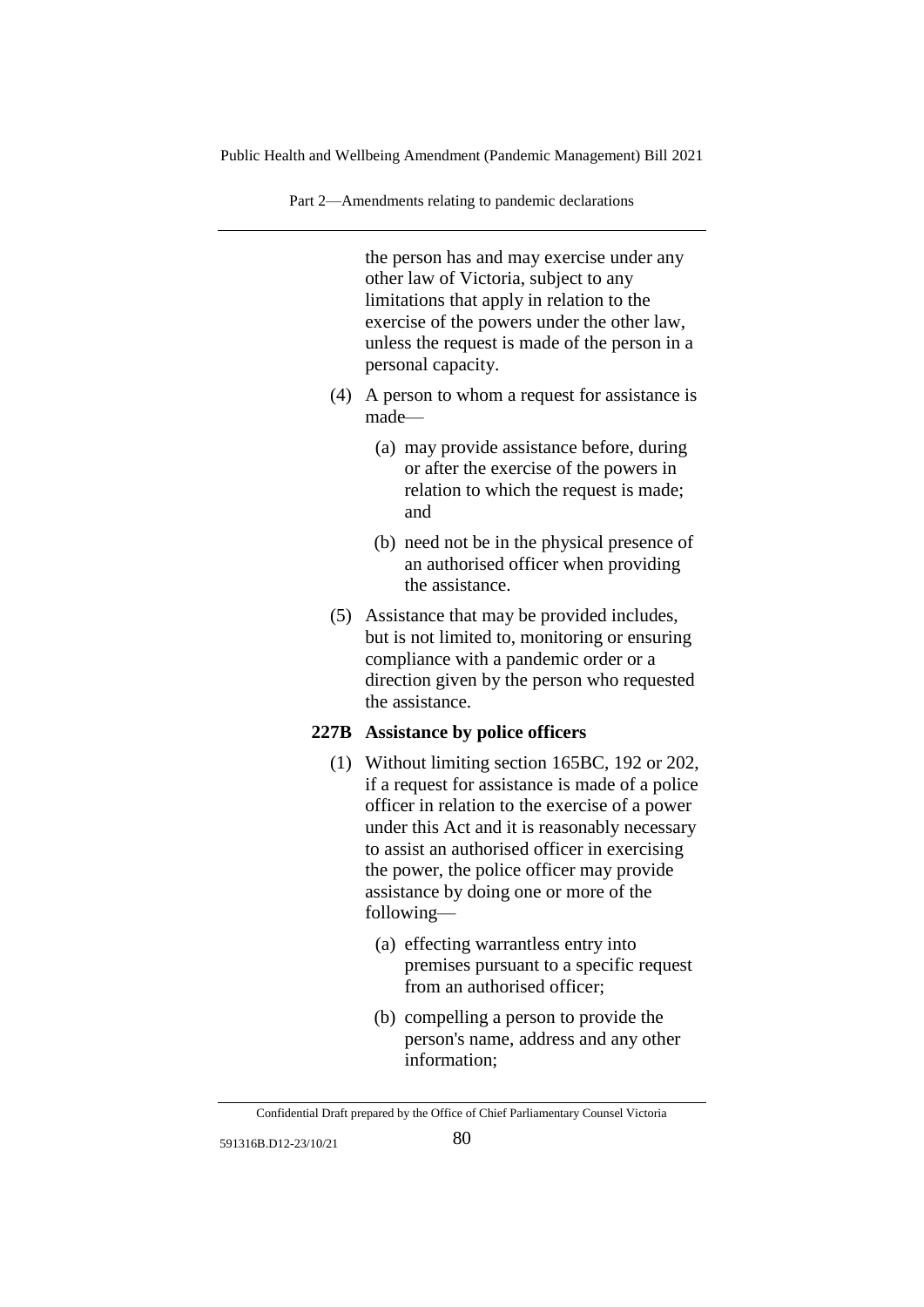Part 2—Amendments relating to pandemic declarations

- (c) using reasonable force.
- (2) Without limiting subsection  $(1)(c)$ , a police officer may use reasonable force to detain a person under or for the purposes of Part 8A, and to take that person to—
	- (a) a place where the person is to be detained; or
	- (b) a place where the person is required to be under a pandemic order or under a direction given in the exercise of a pandemic management power.
- (3) Despite subsections  $(1)(c)$  and  $(2)$ , those subsections do not permit a police officer to exercise reasonable force to assist in the exercise of a power to require a person to undertake an examination, test, pharmacological treatment or prophylaxis.

#### **18 New Division 4A of Part 11 inserted**

After section 231 of the Principal Act **insert—**

## **"Division 4A—Compliance and enforcement policy**

## **231A Secretary may develop compliance and enforcement policy**

- (1) The Secretary may make a policy (a *compliance and enforcement policy*) to promote compliance with, and enforcement of, this Act or specified provisions of this Act including, but not limited to a compliance and enforcement policy in relation to a particular pandemic, emergency or public health risk.
- (2) A compliance and enforcement policy—

Confidential Draft prepared by the Office of Chief Parliamentary Counsel Victoria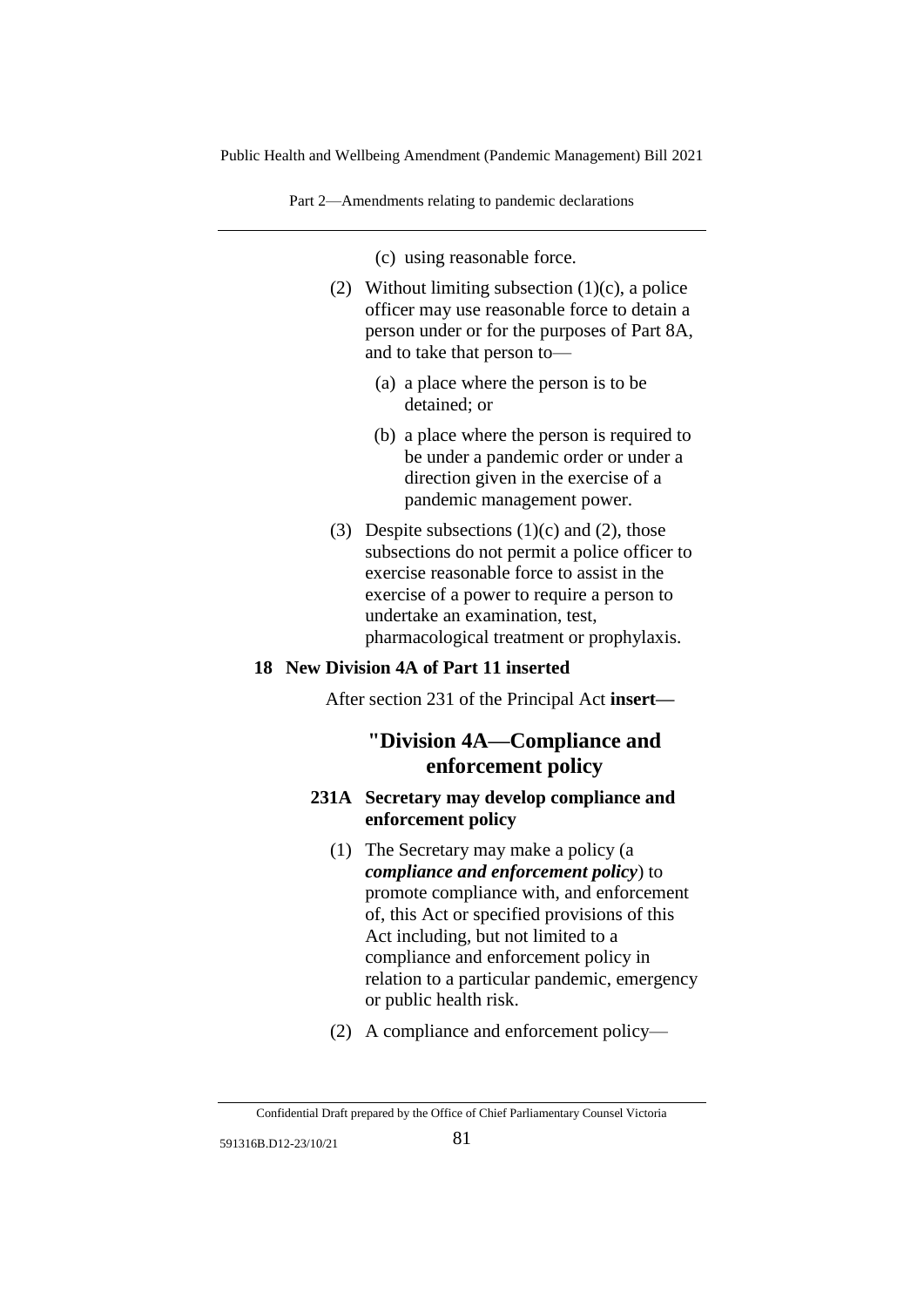|                                                       | (a) must set out options for promoting<br>compliance with, and enforcement of,<br>this Act or specified provisions of this<br>Act; and                                                                                                   |
|-------------------------------------------------------|------------------------------------------------------------------------------------------------------------------------------------------------------------------------------------------------------------------------------------------|
|                                                       | (b) must set out guidance on how persons<br>involved in compliance and<br>enforcement functions may or must use<br>those options to promote compliance<br>with, and enforcement of, this Act or<br>specified provisions of this Act; and |
|                                                       | (c) may set out guidance on any other<br>matters relevant to compliance with,<br>and enforcement of, this Act or<br>specified provisions of this Act.                                                                                    |
| A compliance and enforcement policy<br>(3)<br>$may$ — |                                                                                                                                                                                                                                          |
|                                                       | (a) set out guidance in relation to the<br>issuing of infringement notices, and                                                                                                                                                          |
|                                                       | (b) provide that any part of the policy is<br>taken to be an enforcement agency<br>guideline or policy for the purposes of<br>section 9 of the Infringements Act<br>2006;                                                                |
|                                                       | (4) If a compliance and enforcement policy<br>provides that any part of the policy is taken<br>to be an enforcement agency guideline or<br>policy for the purposes of section 9 of the<br>Infringements Act 2006-                        |
|                                                       | (a) a person who issues, or considers<br>whether or not to issue, an infringement<br>notice under this Act must have regard<br>to the compliance and enforcement<br>policy; and                                                          |
|                                                       | (b) if there is a conflict between the<br>compliance and enforcement policy and<br>any other enforcement agency guideline                                                                                                                |

Part 2—Amendments relating to pandemic declarations

Confidential Draft prepared by the Office of Chief Parliamentary Counsel Victoria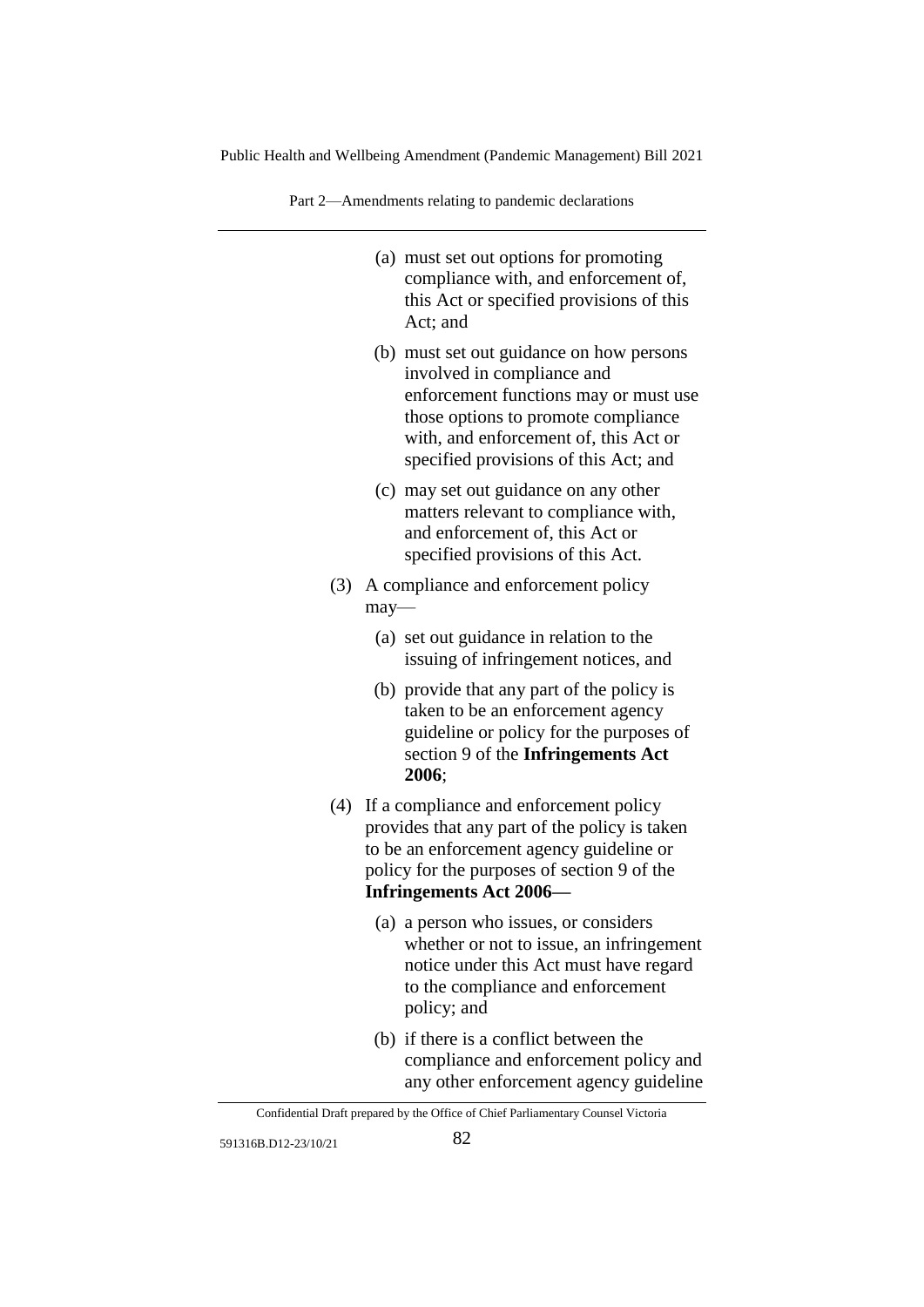Part 2—Amendments relating to pandemic declarations

or policy, the compliance and enforcement policy prevails. (5) The Secretary must publish a compliance and enforcement policy on an Internet site maintained by the Department. (6) A person who performs a function or exercises a power under this Act must have regard to any applicable compliance and enforcement policy in performing the function or exercising the power. (7) A compliance and enforcement policy relating to the COVID-19 pandemic— (a) must be published not later than 90 days after the commencement of this section; and (b) must promote compliance with, and enforcement of, this Act or specified provisions of this Act in its application to the COVID-19 pandemic; (c) without limiting subsections  $(2)$ ,  $(3)$ and (4), must set out guidance on how persons involved in compliance and enforcement functions in relation to the COVID-19 pandemic are to consider the impacts of the performance of those functions upon vulnerable persons and communities.". **19 Insertion of new section 248C** After section 248B of the Principal Act **insert— "248C Authorised officers appointed under old** 

# **section 30(1A)**

(1) If, on 16 December 2021 a pandemic declaration is in force, the appointment of an authorised officer under section 30(1A) that was in force immediately before 16

Confidential Draft prepared by the Office of Chief Parliamentary Counsel Victoria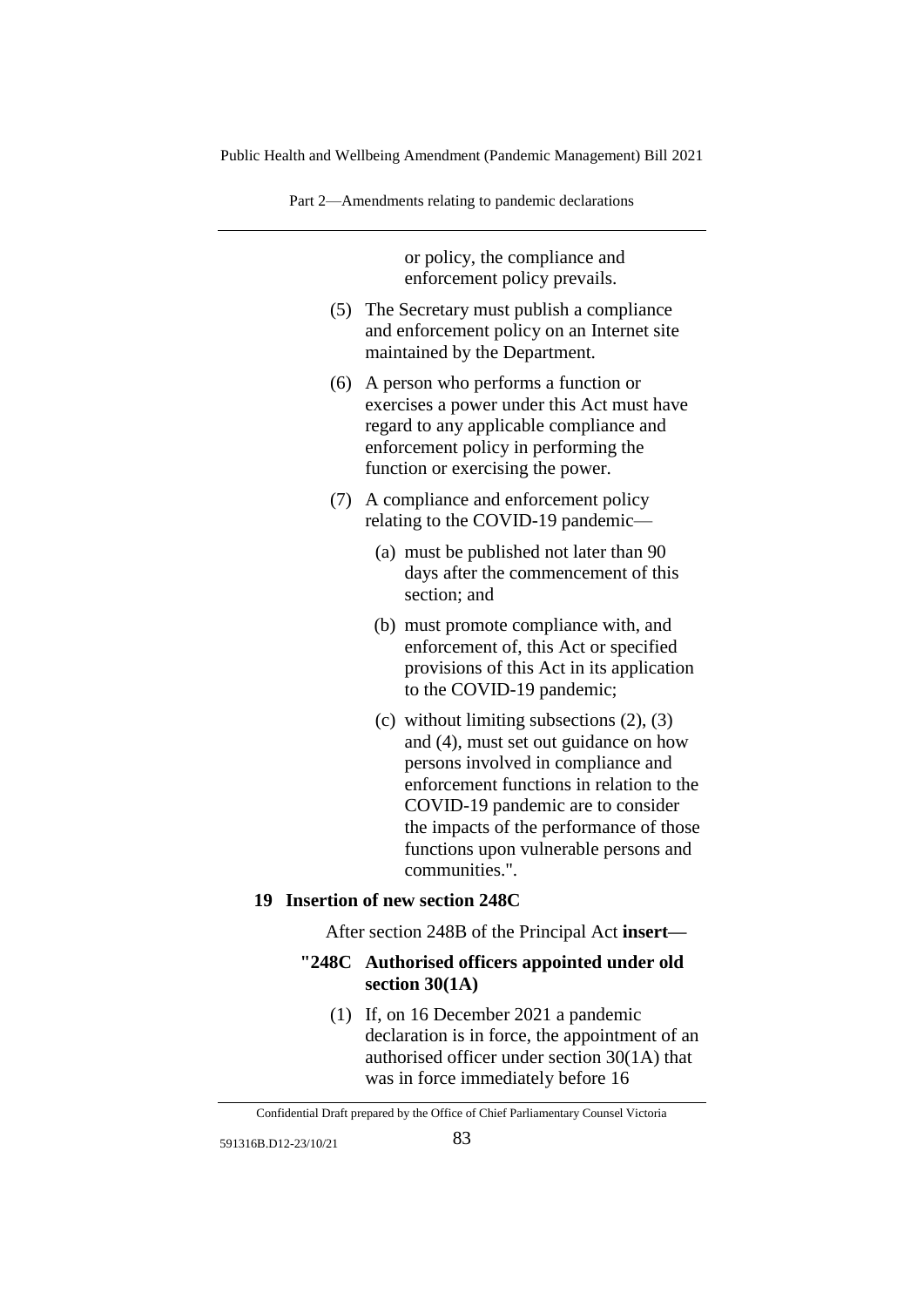Part 2—Amendments relating to pandemic declarations

December 2021 continues in force on and after that day as if the appointment had been made, on the same terms, under section 30(1) as permitted by section 165CN.

(2) For the purposes of subsection (1), the reference to section 30(1A) is a reference to section 30(1A) as notionally inserted by section 250 of this Act as in force immediately before 16 December 2021.

#### **248D Transitional regulations**

- (1) The Governor in Council may make regulations containing provisions of a savings or transitional nature consequent on the enactment of this Act.
- (2) A regulation made under subsection (1) may be retrospective in operation to the commencement of section 1 of this Act.
- (3) Regulations made under subsection (1) have effect despite anything to the contrary in any Act (other than this Act or the Charter of Human Rights and Responsibilities) or in any subordinate instrument or policy under this Act as in force immediately before the commencement of section 1 of this Act.
- (4) Without limiting this section, regulations made under subsection (1) may continue in effect for a period of not more than 12 months beginning on the day on which this section expires.
- (5) This section expires 2 years after the day on which all the provisions of this Act have come into operation.".

Confidential Draft prepared by the Office of Chief Parliamentary Counsel Victoria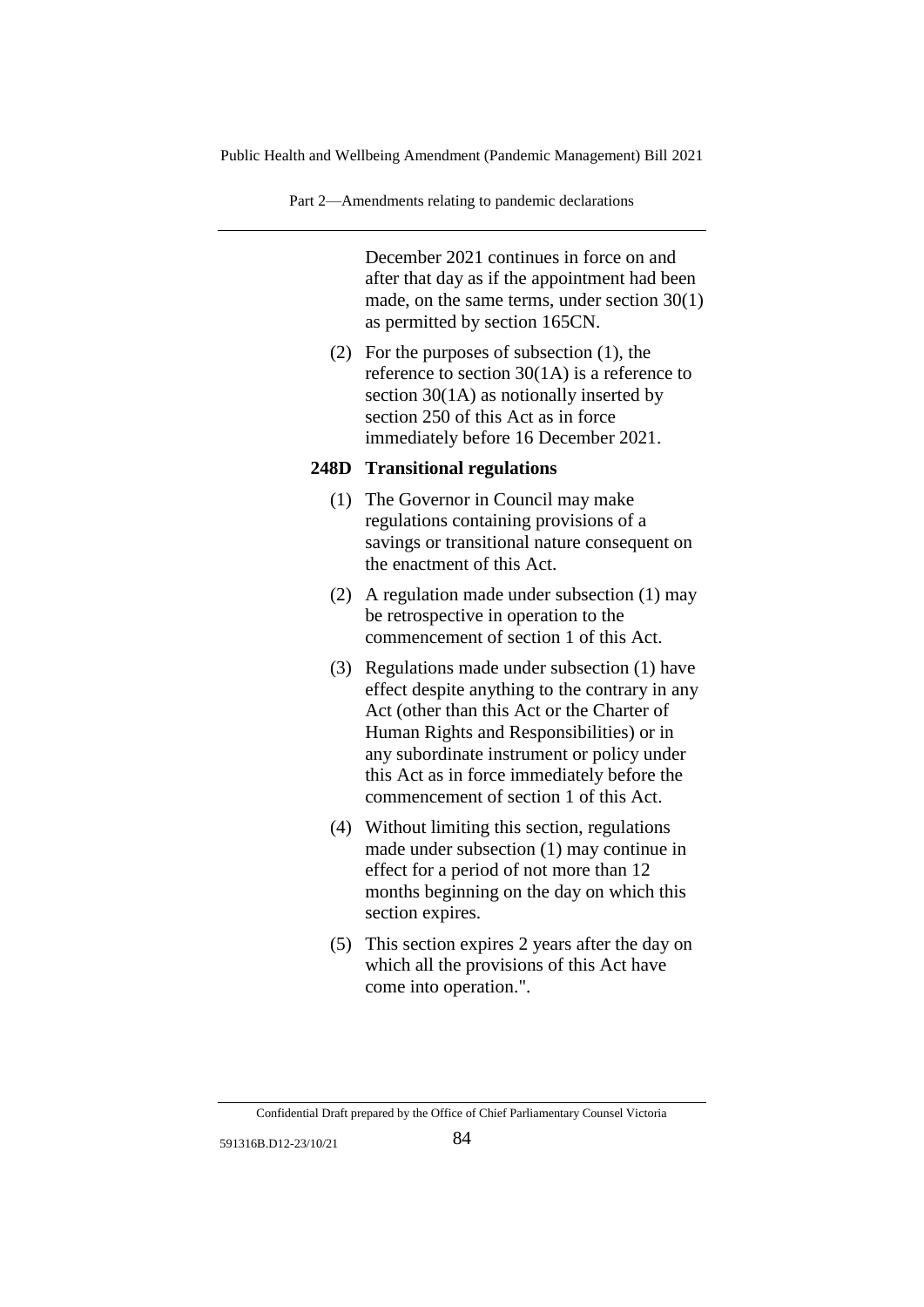Part 3—Amendments relating to concessional infringement scheme

## **Part 3—Amendments relating to concessional infringement scheme**

#### **20 Definitions**

In section 3(1) of the Principal Act **insert** the following definitions—

> "*attachment of earnings direction* has the same meaning as it has in the **Fines Reform Act 2014**;

*attachment of debts direction* has the same meaning as it has in the **Fines Reform Act 2014**;

*Director, Fines Victoria* means the person employed as Director, Fines Victoria under section 4 of the **Fines Reform Act 2014**;

*enforcement agency* has the same meaning as it has in the **Infringements Act 2006**;

*fine* has the same meaning as it has in the **Fines Reform Act 2014**;

*Health Privacy Principles* has the same meaning as it has in the **Health Records Act 2001**;

*Information Privacy Principles* has the same meaning as it has in the **Privacy and Data Protection Act 2014**;

*infringement fine* has the same meaning as it has in the **Infringements Act 2006**;

*infringement penalty* has the same meaning as it has in the **Infringements Act 2006**;

*land charge* has the same meaning as it has in the **Fines Reform Act 2014**;

Confidential Draft prepared by the Office of Chief Parliamentary Counsel Victoria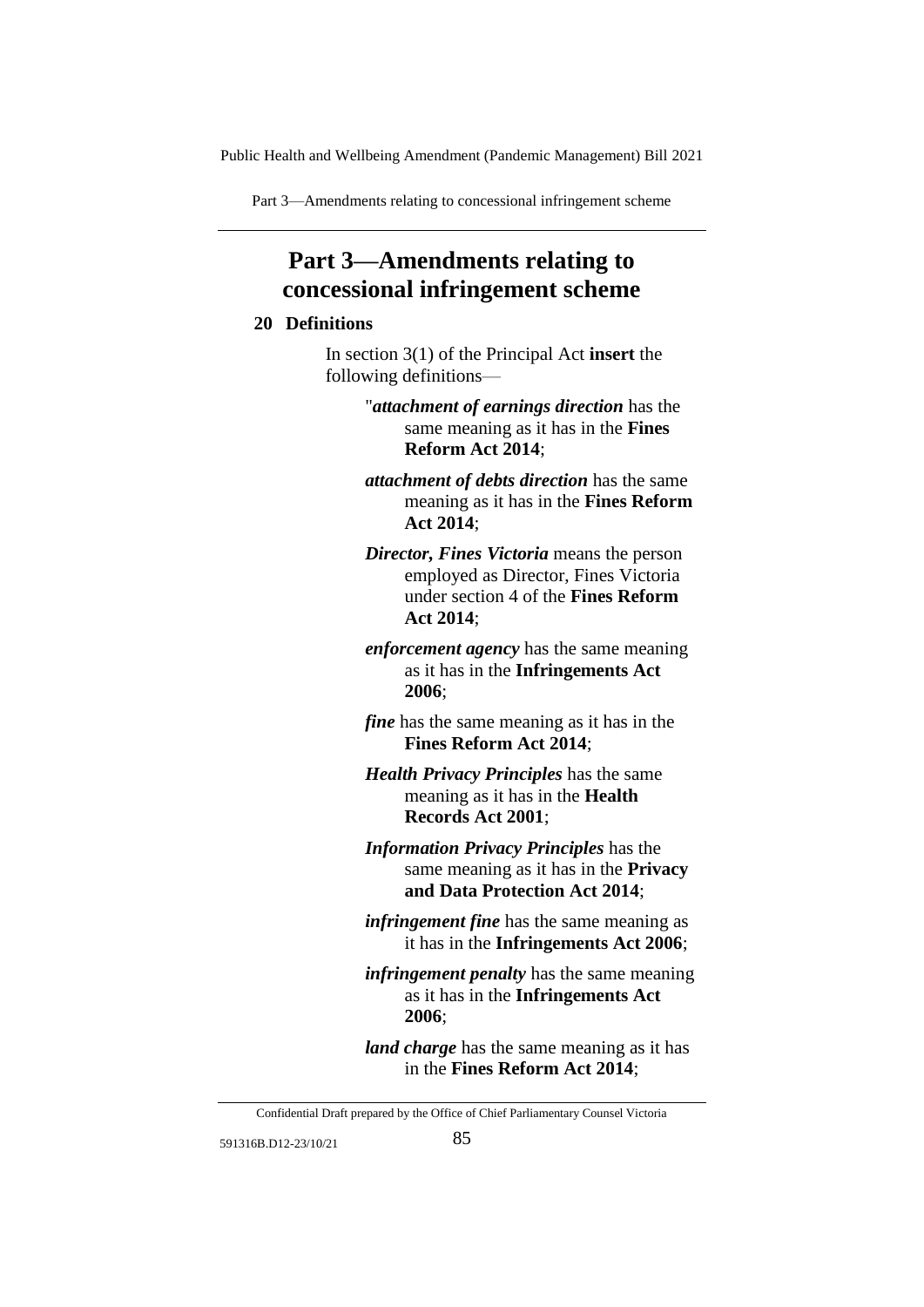Part 3—Amendments relating to concessional infringement scheme

*seven-day notice* has the same meaning as it has in the **Fines Reform Act 2014**;

*vehicle seizure and sale notice* has the same meaning as it has in the **Fines Reform Act 2014**;".

#### **21 New Part 8B inserted**

After section 165CX of the Principal Act **insert**—

## **"Part 8B—Concessional infringement scheme**

## **165CY Eligible offences**

- (1) For the purposes of this Part, an offence against this Act or the regulations is an *eligible offence* in respect of a natural person if—
	- (a) the offence is prescribed by the regulations; and
	- (b) the commission of the offence by the natural person relates to the performance of a function or the exercise of a power in respect of a pandemic disease or a disease of pandemic potential.
- (2) For the purposes of this Part, a person is an *eligible person* in relation to an eligible offence if the person is determined to be an eligible person in relation to the offence under section 165DC(1).

#### **165CZ Application for determination**

(1) A natural person who has been issued with an infringement notice in respect of an eligible offence may apply to the Director, Fines Victoria for a determination under

Confidential Draft prepared by the Office of Chief Parliamentary Counsel Victoria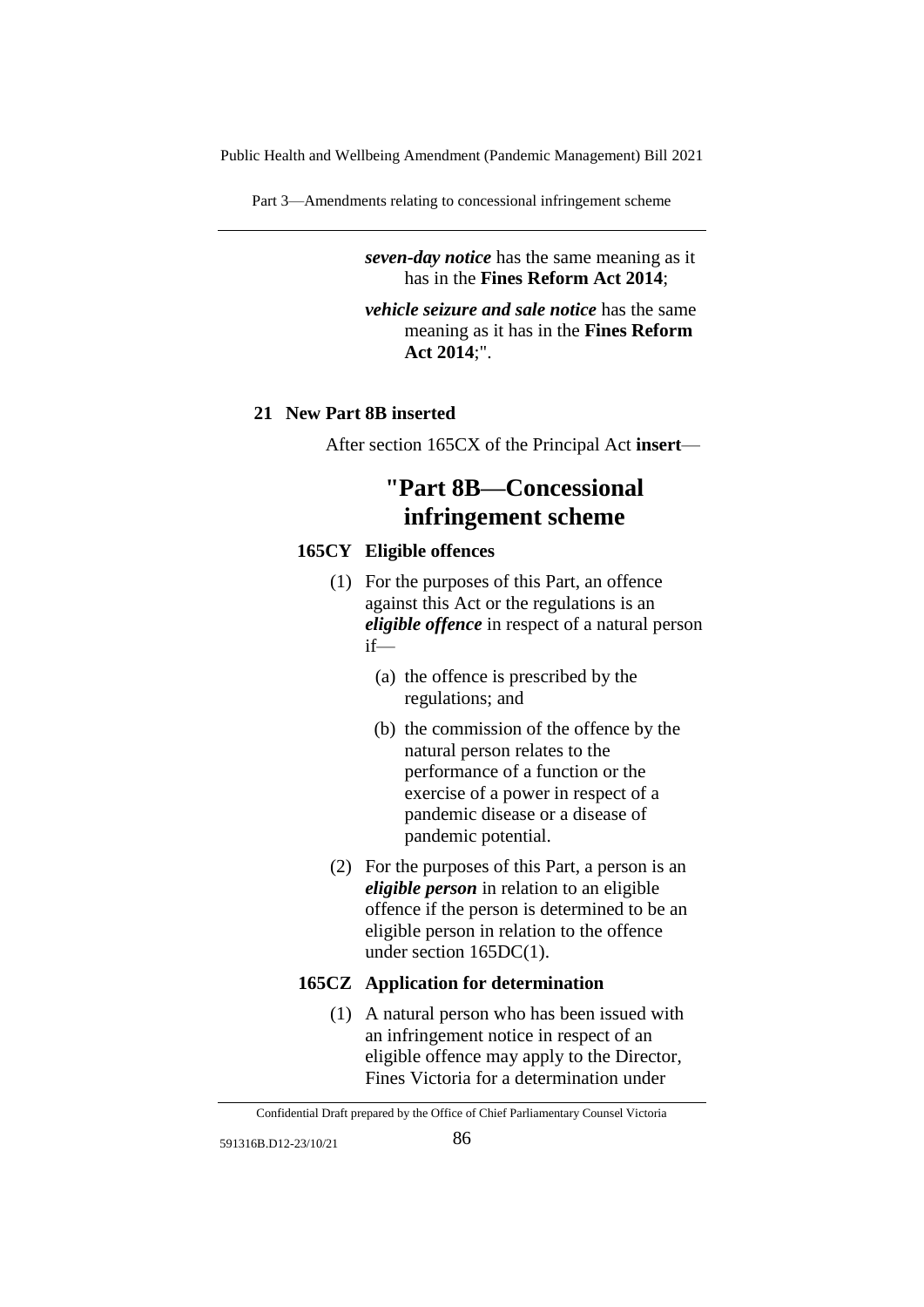Part 3—Amendments relating to concessional infringement scheme

section  $165DC(1)$  that they are an eligible person in respect of the eligible offence.

#### **Note**

If the Director, Fines Victoria determines under section 165DC(1) that a person is an eligible person, the infringement penalty payable by the person may be reduced under section 165DC(3).

- (2) An application under subsection (1) may also be made by a person acting on behalf of the person issued with the infringement notice.
- (3) An application must—
	- (a) be in writing; and
	- (b) provide evidence that the applicant is a prescribed person or a person included in a prescribed class; and
	- (c) provide the applicant's address for service; and
	- (d) refer to the infringement notice to which the application relates; and
	- (e) include any other prescribed information.

## **165D Application to be made before certain enforcement related events**

An application under section 165CZ(1) must be made before any of the following occur in respect of the infringement offence referred to in the application—

- (a) a seven-day notice served on the person has expired;
- (b) an attachment of earnings direction or an attachment of debts direction has been made;
- (c) a land charge has been recorded;

Confidential Draft prepared by the Office of Chief Parliamentary Counsel Victoria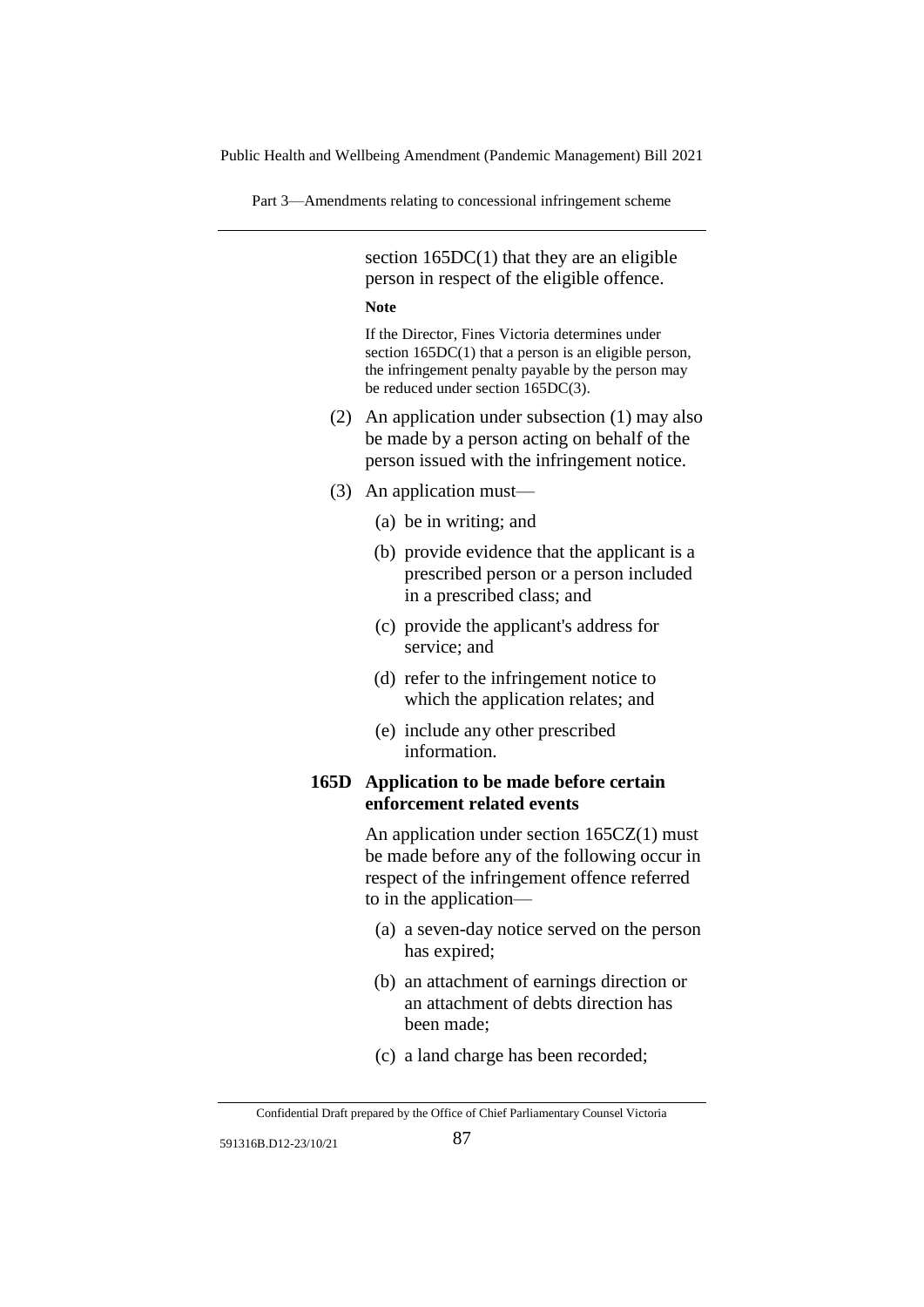Part 3—Amendments relating to concessional infringement scheme

- (d) property has been seized under a vehicle seizure and sale notice;
- (e) the infringement penalty and any fees that have been added to the infringement penalty under the **Infringements Act 2006**, the **Fines Reform Act 2014** or any regulations made under those Acts have been paid;
- (f) the operation of the unexpired period of a seven-day notice served on the person has been waived under section 36 of the **Sheriff Act 2009**;
- (g) the infringement penalty or a part of the infringement penalty has been registered with the Children's Court under clause 4 of Schedule 3 to the **Children, Youth and Families Act 2005**.

## **165DA Verification of information supplied in application**

The Director, Fines Victoria may specify how any information supplied to it in an application under section 165CZ is to be verified.

## **165DB Suspension of enforcement action for infringement offence the subject of application**

- (1) If an application is made under section 165CZ(1) the Director, Fines Victoria—
	- (a) must suspend any enforcement action, and not take any further enforcement action, under the **Fines Reform Act 2014** against the applicant in respect of each eligible offence referred to in the application; and

Confidential Draft prepared by the Office of Chief Parliamentary Counsel Victoria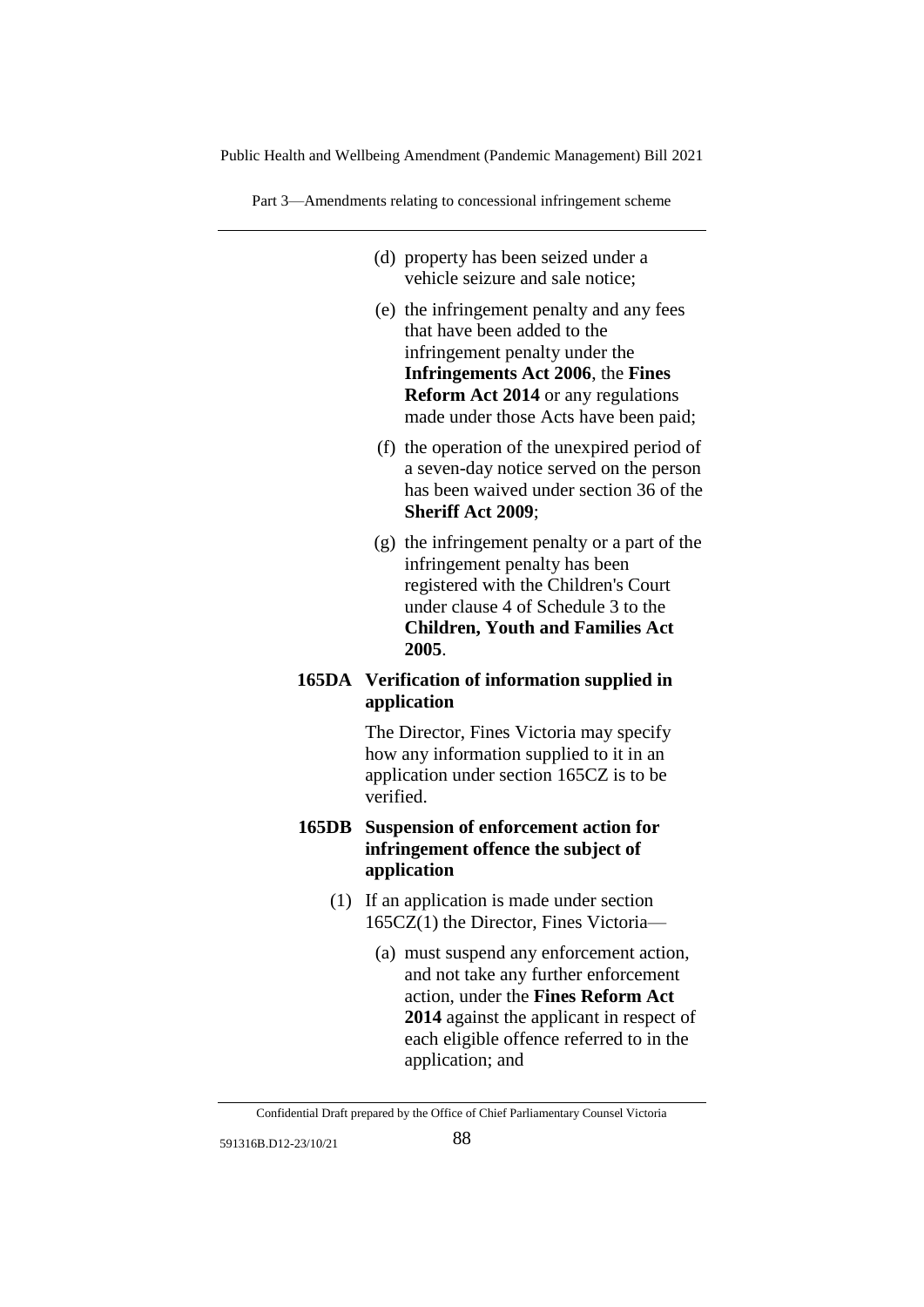Part 3—Amendments relating to concessional infringement scheme

- (b) may direct an enforcement agency to suspend any enforcement action, and not take any enforcement action, under the **Infringements Act 2006** against the applicant in respect of each eligible offence referred to in the application.
- (2) A direction under subsection (1)(b) must—
	- (a) include notice of the application; and
	- (b) specify that, until the Director, Fines Victoria notifies the enforcement agency of the outcome of the application, the enforcement agency—
		- (i) must suspend any enforcement action under the **Infringements Act 2006** against the applicant in respect of each eligible offence referred to in the application; and
		- (ii) must not take any further enforcement action against the applicant in respect of each such eligible offence.
- (3) The suspension of enforcement action under subsection (1)—
	- (a) begins when the application is received by the Director, Fines Victoria; and
	- (b) ends on the date notice is given to the enforcement agency of the outcome of the application.

### **165DC Determination of eligible person and infringement penalty reduction**

(1) The Director, Fines Victoria must determine that an applicant is an eligible person in respect of an eligible offence if the Director is satisfied that—

Confidential Draft prepared by the Office of Chief Parliamentary Counsel Victoria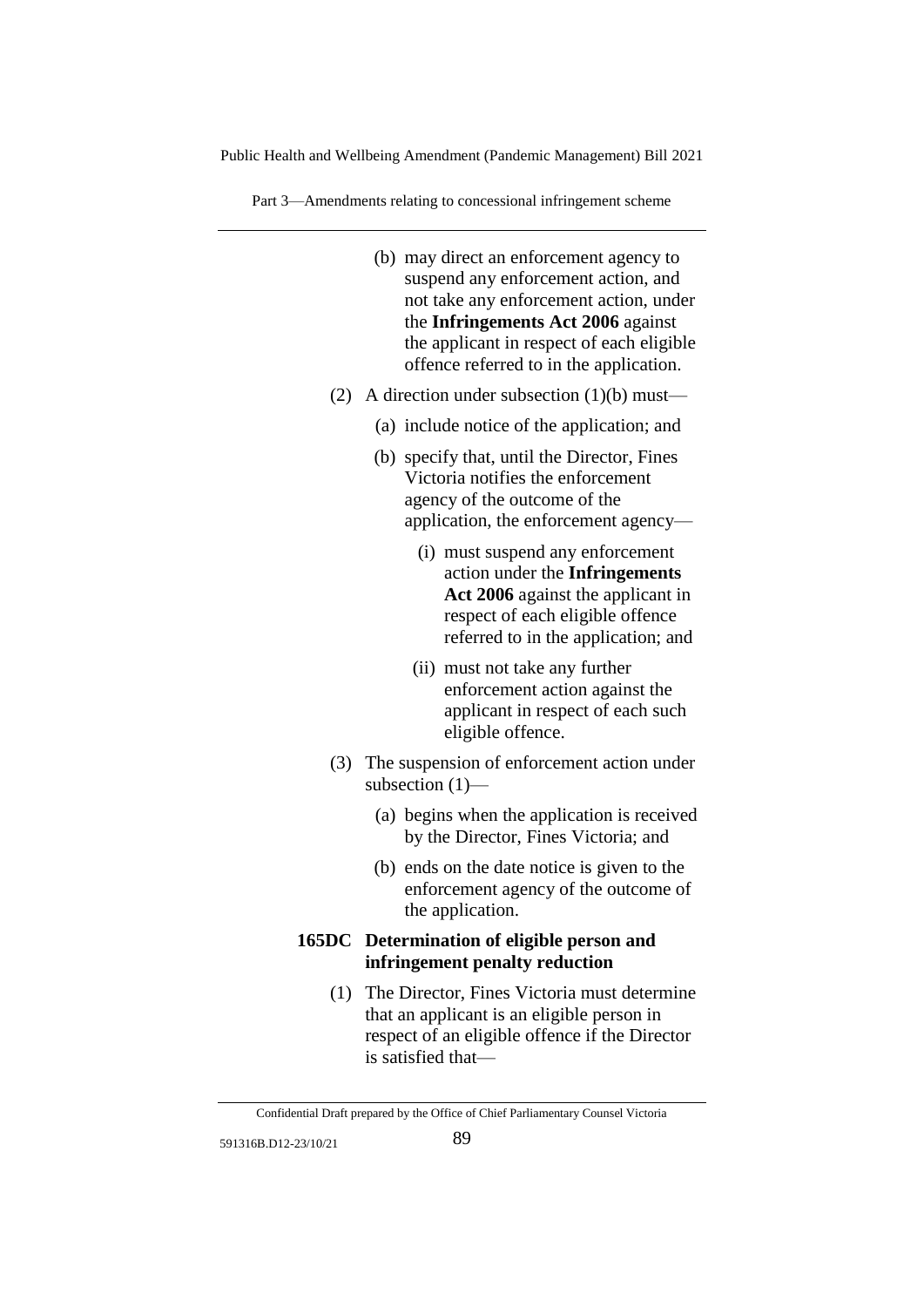Part 3—Amendments relating to concessional infringement scheme

- (a) the applicant was served with an infringement notice in relation to the eligible offence; and
- (b) the applicant is a prescribed person or a person included in a prescribed class.
- (2) The Director, Fines Victoria must determine that an applicant is not an eligible person in respect of an eligible offence if the Director is satisfied that the criteria in subsection (1) are not met.
- (3) If the Director, Fines Victoria determines that an applicant is an eligible person in respect of an eligible offence, the Director must reduce the infringement penalty in respect of the eligible offence—
	- (a) to the prescribed amount in respect of the eligible offence; or
	- (b) if a method for calculating the rate of reduction for an eligible offence is prescribed, the amount calculated in accordance with the prescribed method.
- (4) If the Director, Fines Victoria reduces the infringement penalty in respect of the eligible offence, the infringement penalty is taken to be reduced in accordance with the determination.
- (5) Despite subsection (4), if the applicant has already paid an amount in respect of the infringement penalty for the eligible offence that exceeds the infringement penalty as reduced, the person is not entitled to a refund of the excess.
- **165DD Director must give notice if applicant is an eligible person**

Confidential Draft prepared by the Office of Chief Parliamentary Counsel Victoria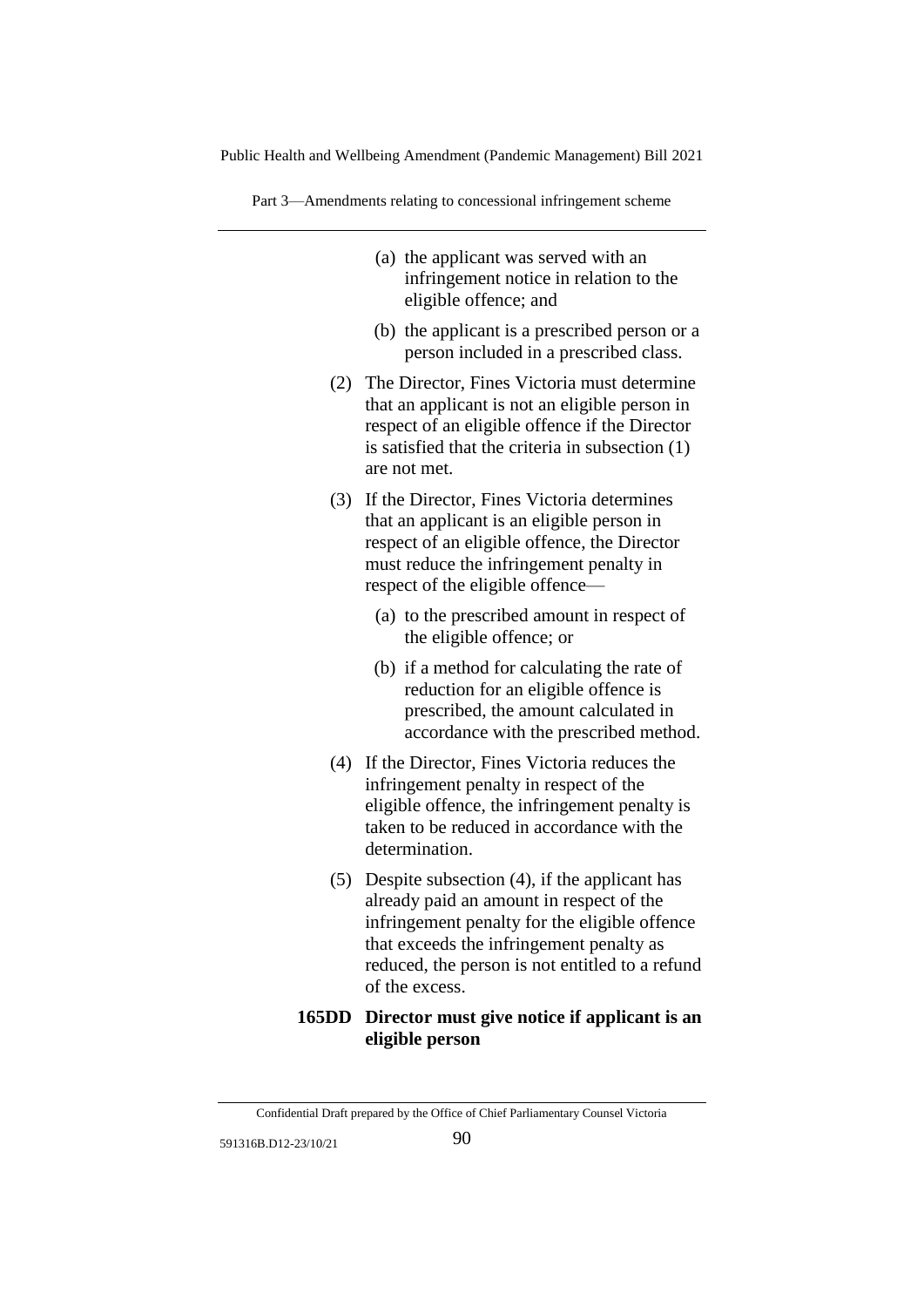Part 3—Amendments relating to concessional infringement scheme

- (1) This section applies if the Director, Fines Victoria determines—
	- (a) that an applicant is an eligible person in respect of an eligible offence; and
	- (b) that the infringement penalty is reduced, and specifies the amount of the reduced infringement penalty, resulting from the determination.
- (2) The Director, Fines Victoria must, by writing, notify the following of the determination—
	- (a) the applicant; and
	- (b) if a direction has been given under section  $165DB(1)(b)$  to an enforcement agency, the enforcement agency.
- (3) The applicant is not liable for any fees related to any fine which is the subject of an application that accrue while the application is being determined.
- (4) The period during which an enforcement agency that has been given a direction under subsection  $165DB(1)(b)$  in relation to an eligible offence may commence a proceeding for that offence is extended by 6 months after the date of the notice given under subsection  $(2)(b)$ .

#### **165DE Director must give notice if applicant is not an eligible person**

- (1) This section applies if the Director, Fines Victoria determines that an applicant is not an eligible person in respect of an eligible offence.
- (2) The Director, Fines Victoria must give written notice of the determination within 21 days of its making to the following—

Confidential Draft prepared by the Office of Chief Parliamentary Counsel Victoria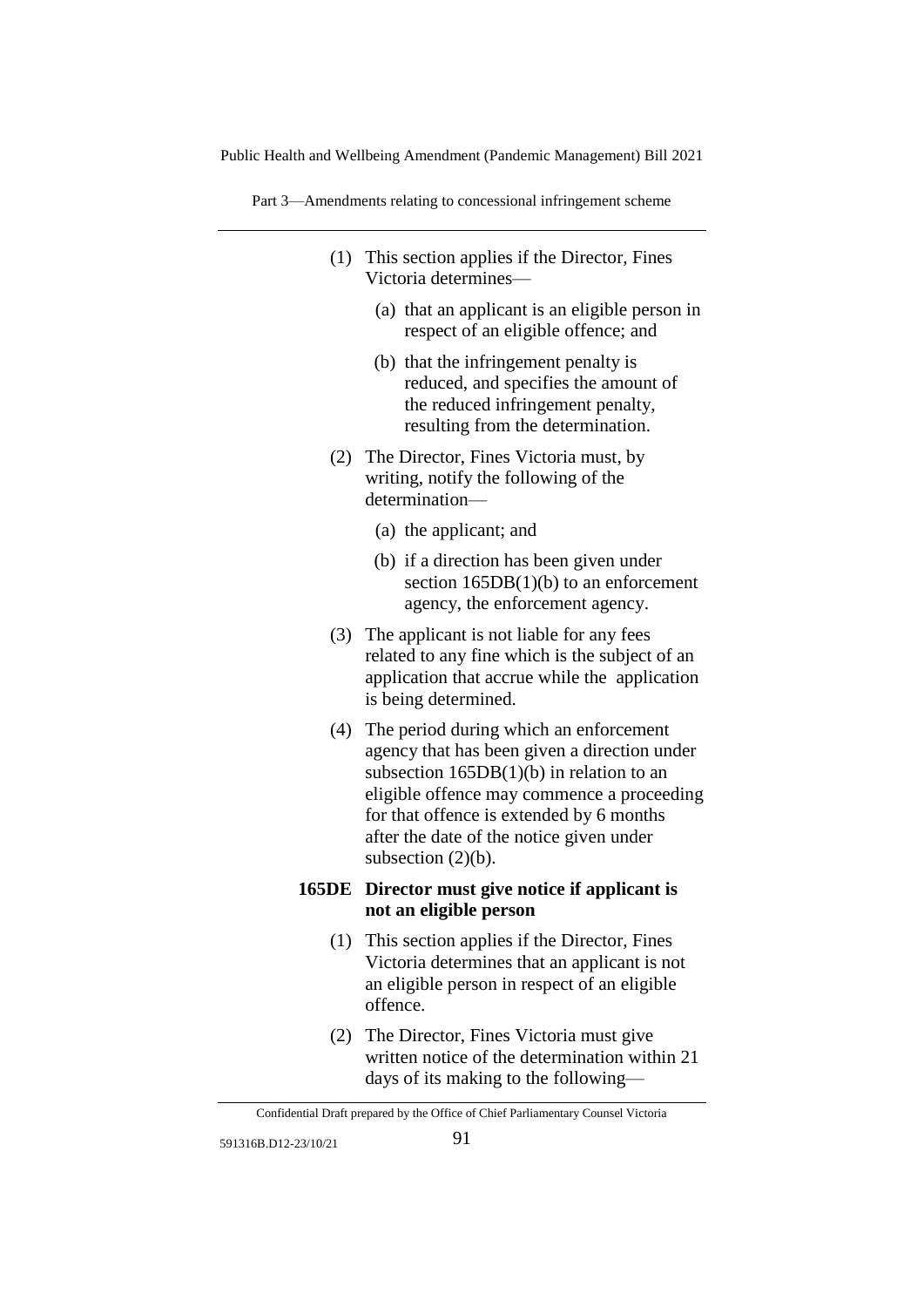Part 3—Amendments relating to concessional infringement scheme

- (a) the applicant;
- (b) any enforcement agency to which the Director, Fines Victoria has given a direction under section 165DB(1)(b).
- (3) Within 21 days of the Director, Fines Victoria notifying an applicant that the applicant is not an eligible person, the person liable to pay the infringement penalty referred to in the application must—
	- (a) pay the infringement penalty and any fees that have been added to the infringement penalty under the **Infringements Act 2006**, the **Fines Reform Act 2014** or regulations made under either of those Acts; or
	- (b) take any other action in relation to the fine which the person may take under this Act, the **Infringements Act 2006** or the **Fines Reform Act 2014**.
- (4) For the purpose of subsection  $(3)(a)$ , a person is not liable for any fees related to any fine which is the subject of an application, being fees that accrue while the application is being determined.
- (5) The period during which an enforcement agency that has been given a direction under subsection  $165DB(1)(b)$  in relation to an eligible offence may commence a proceeding for that offence is extended by 6 months after the date of the notice given under subsection  $(2)(b)$ .".

Confidential Draft prepared by the Office of Chief Parliamentary Counsel Victoria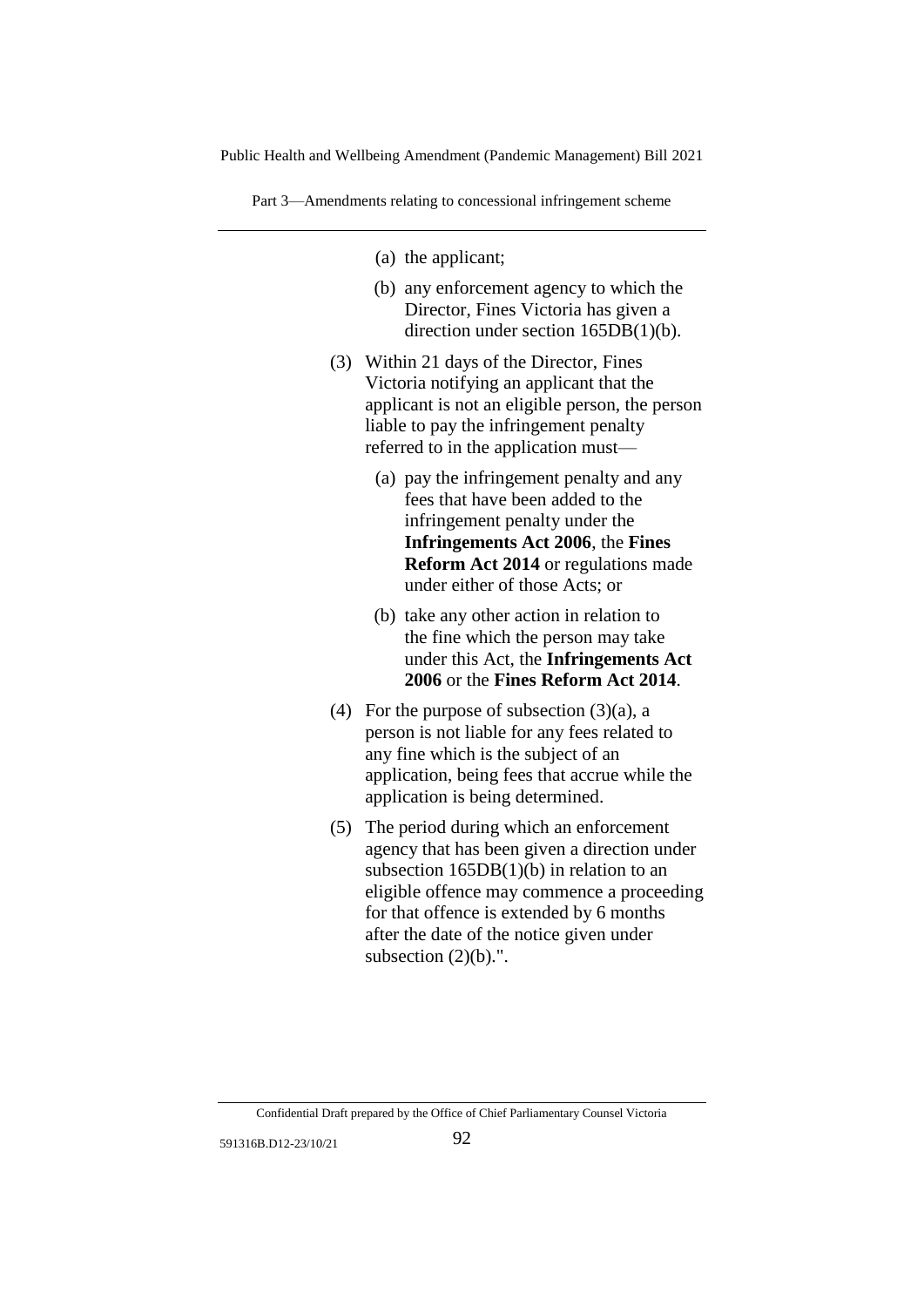Part 3—Amendments relating to concessional infringement scheme

Confidential Draft prepared by the Office of Chief Parliamentary Counsel Victoria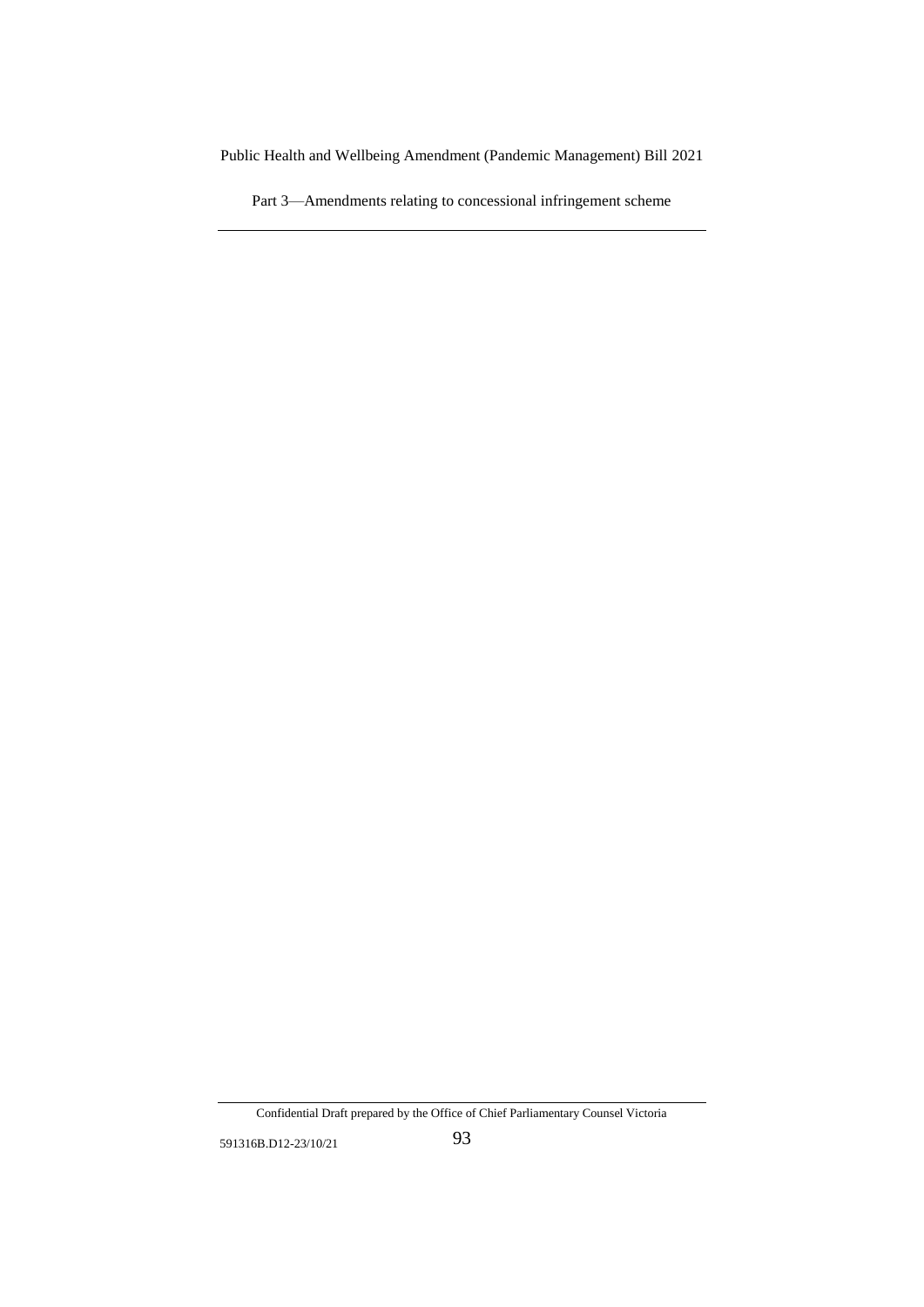Part 4—Consequential amendments relating to Parts 2 and 3

## **Part 4—Consequential amendments relating to Parts 2 and 3**

## **Division 1—Consequential amendments relating to Part 2**

**22 Approval of service as a youth control order planning meeting program**

> In section 480A(1)(a) and (b) of the **Children, Youth and Families Act 2005**, for "Department of Health and Human Services" **substitute** "Department of Health".

## **23 Isolation for detention, prevention or mitigation of COVID-19 or other infectious disease**

In section 600M(4) of the **Children, Youth and Families Act 2005—**

- (a) after paragraph (a) **insert**
	- "(ab) any relevant pandemic order under the **Public Health and Wellbeing Act 2008** relating to COVID-19 or any other infectious disease; and";
- (b) in paragraph (b), for "Department of Health and Human Services" **substitute** "Department of Health".
- **24 Entitlements of person placed in isolation under section 600M**

In section 600N(3) of the **Children, Youth and Families Act 2005—**

- (a) after paragraph (a) **insert**
	- "(ab) any relevant pandemic order under the **Public Health and Wellbeing Act 2008** relating to COVID-19 or any other infectious disease; or";

Confidential Draft prepared by the Office of Chief Parliamentary Counsel Victoria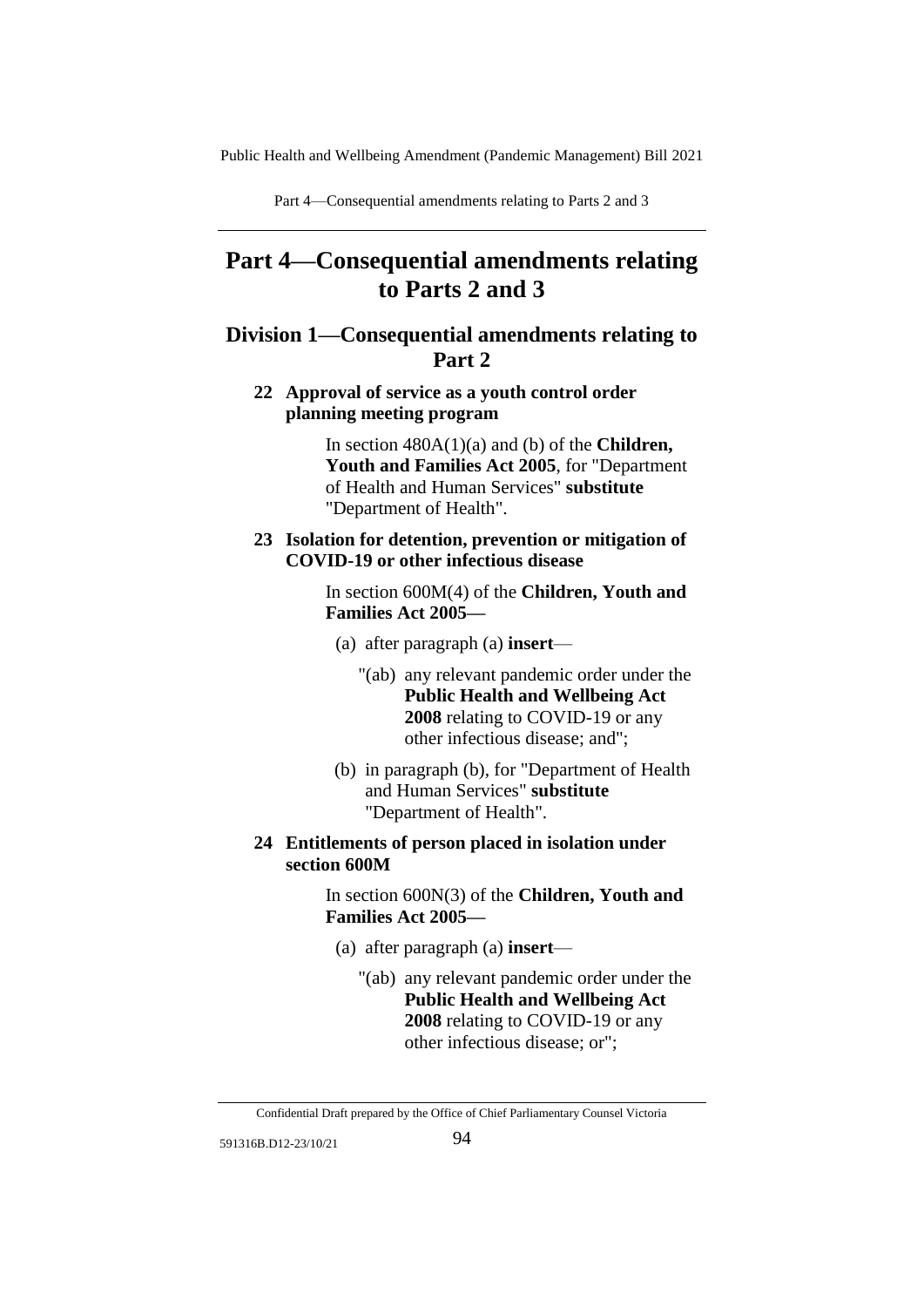Part 4—Consequential amendments relating to Parts 2 and 3

- (b) in paragraph (b), for "Department of Health and Human Services" **substitute** "Department of Health".
- **25 Matters to which regard may be had in exercise of powers**

In section 112U of the **Corrections Act 1986—**

- (a) after paragraph (a) **insert**
	- "(ab) any relevant pandemic order under the **Public Health and Wellbeing Act 2008** relating to COVID-19 or any other infectious disease; and";
- (b) in paragraph (b), for "Department of Health and Human Services" **substitute** "Department of Health".

#### **26 Temporary measures in response to COVID-19 pandemic**

In section 7A(3) of the **Court Security Act 1980**—

- (a) in paragraph  $(b)$ 
	- (i) for "Part 10" **substitute** "Part 8A or 10";
	- (ii) for "premises." **substitute** "premises; and";
- (b) after paragraph (b) **insert**
	- "(c) the following of any relevant pandemic order made under Part 8A of the **Public Health and Wellbeing Act 2008** in relation to the COVID-19 pandemic at the court premises.".

## **27 Definitions**

In section 42C of the **Evidence (Miscellaneous Provisions) Act 1958**, in the definition of

Confidential Draft prepared by the Office of Chief Parliamentary Counsel Victoria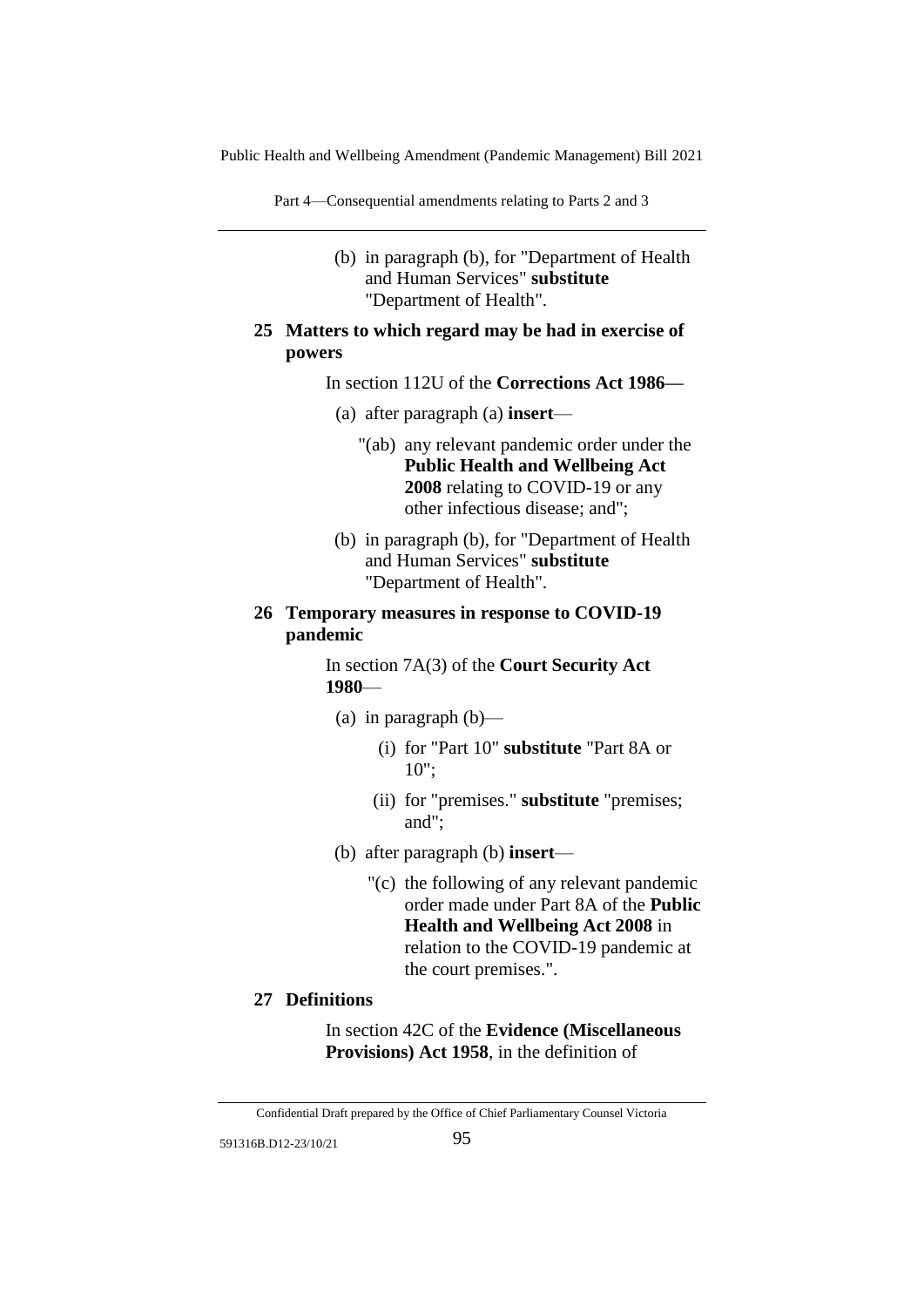Part 4—Consequential amendments relating to Parts 2 and 3

## *exceptional circumstances*, after paragraph (a) **insert**—

"(ab) a pandemic declaration made under section 165AB of the **Public Health and Wellbeing Act 2008** in an area where an accused is required to appear before a court or required to transit through in order to appear before a court; or".

#### **28 Power to issue prohibition notice**

For section 190 of the **Occupational Health and Safety Act 2004 substitute**—

#### "**190 Power to issue prohibition notice**

Section 112 has effect as if the following subsection were inserted after section  $112(1)$ —

- " $(1)$  For the purposes of subsection  $(1)$ , a failure to comply with any of the following is taken to be an activity that involves an immediate risk to the health or safety of a person—
	- (a) a pandemic order relating to the COVID-19 pandemic made under section 165AI of the **Public Health and Wellbeing Act 2008**;
	- (b) a direction relating to the COVID-19 pandemic given by an authorised officer under section  $200(1)(d)$ ,  $165B(1)(a)$  or  $165BA(1)(a)$ of the **Public Health and Wellbeing Act 2008**.".

#### **29 Power to give directions**

For section 191 of the **Occupational Health and Safety Act 2004 substitute**—

Confidential Draft prepared by the Office of Chief Parliamentary Counsel Victoria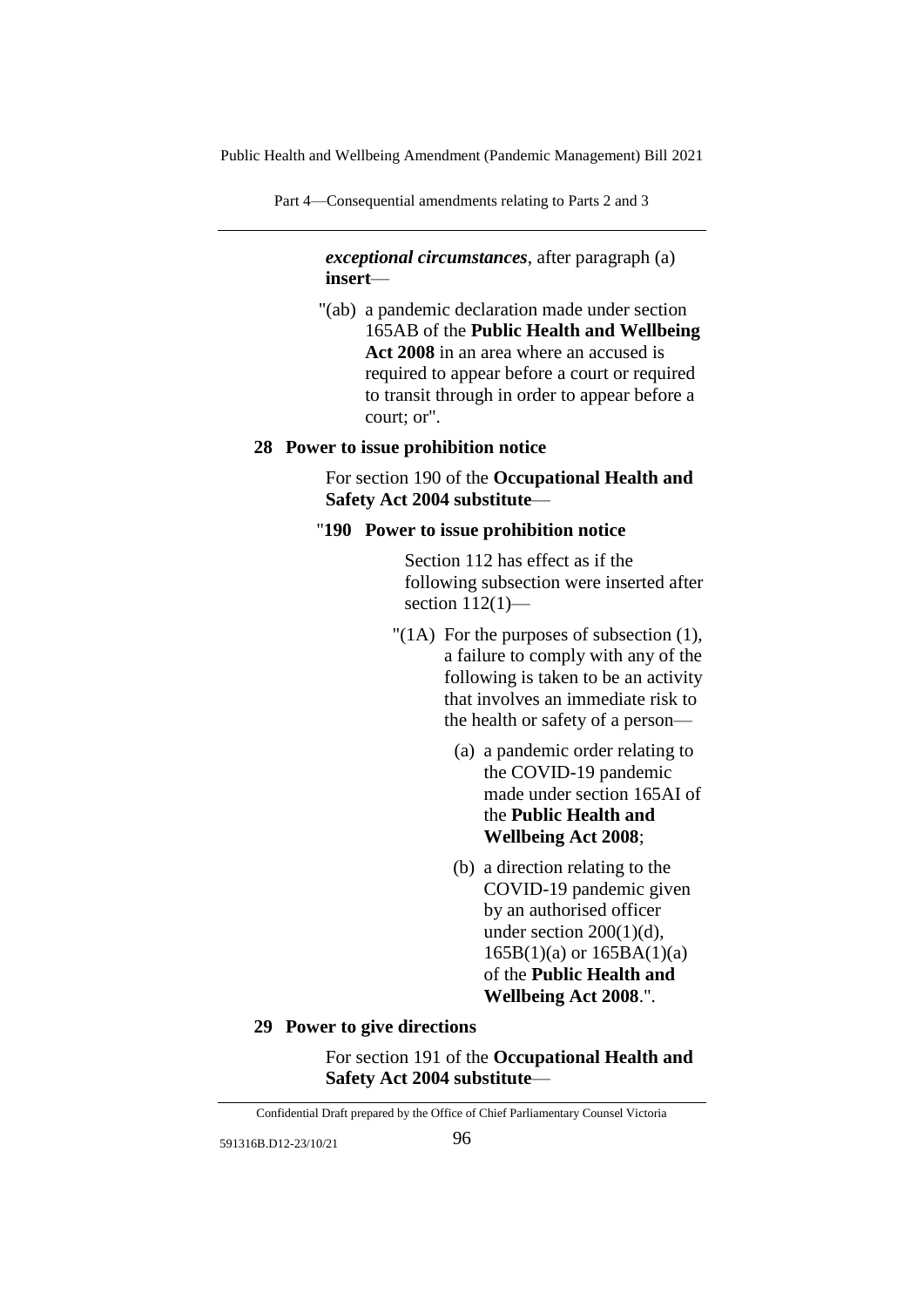Part 4—Consequential amendments relating to Parts 2 and 3

#### "**191 Power to give directions**

Section 120 has effect as if the following subsection were inserted after section  $120(1)$ —

- "(1A) For the purposes of subsection (1), a failure to comply with any of the following is taken to be an activity that involves an immediate risk to the health or safety of a person—
	- (a) a pandemic order relating to the COVID-19 pandemic made under section 165AI of the **Public Health and Wellbeing Act 2008**;
	- (b) a direction relating to the COVID-19 pandemic given by an authorised officer under section  $200(1)(d)$ ,  $165B(1)(a)$  or  $165BA(1)(a)$ of the **Public Health and Wellbeing Act 2008**.".

#### **30 Repeal of Part**

In section 192 of the **Occupational Health and Safety Act 2004**, for "16 December 2021" **substitute** "26 April 2022".

**31 Scrutiny of Acts and Regulations Committee**

In section 17(1) of the **Parliamentary Committees Act 2003**, after paragraph (e) **insert**—

- "(ea) the functions conferred on the Committee by the **Public Health and Wellbeing Act 2008**;".
- **32 Exception to compliance with certain inspection requirements when an emergency declaration is in force**

Confidential Draft prepared by the Office of Chief Parliamentary Counsel Victoria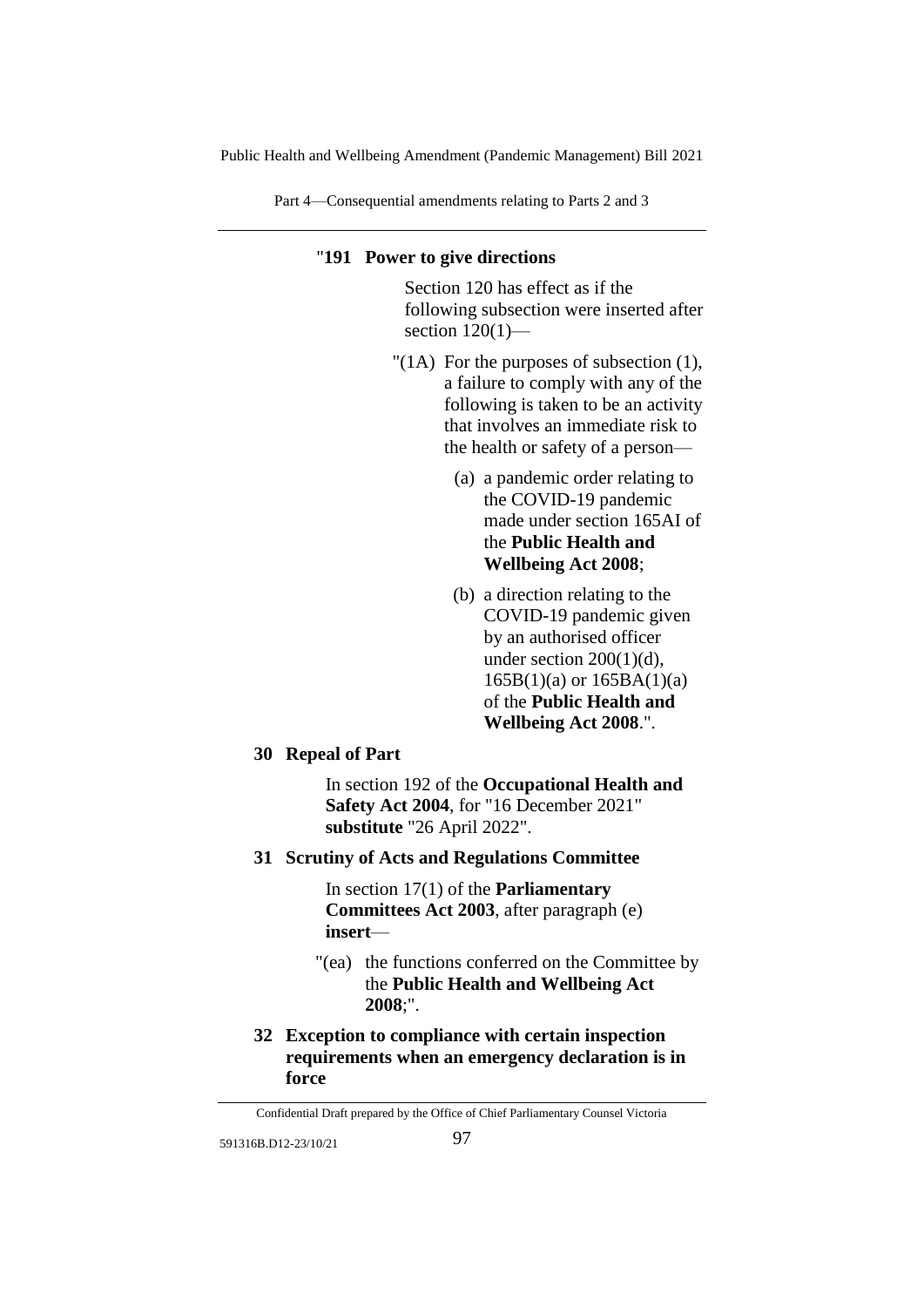Part 4—Consequential amendments relating to Parts 2 and 3

In section 197H(3) of the **Planning and Environment Act 1987**, in the definition of *emergency declaration*, after paragraph (a) **insert**—

- "(ab) a pandemic declaration under section 165AB of the **Public Health and Wellbeing Act 2008**; or".
- **33 Declaration of emergency situation**

In section 105A(6) of the **Public Administration Act 2004**, before paragraph (a) **insert**—

"(aa) a pandemic declaration under section 165AB of the **Public Health and Wellbeing Act 2008**;".

## **34 Powers of public sector body Heads in emergency situations**

- (1) In section 105E(2) of the **Public Administration**  Act 2004, for "an employee" (wherever occurring) **substitute** "a public sector employee".
- (2) In section 105E(3) of the **Public Administration Act 2004**, for "An employee" **substitute** "A public sector employee".
- (3) In section 105E(4) of the **Public Administration Act 2004**, for "an employee" **substitute** "a public sector employee".
- (4) In the example at the foot of section 105E(4) of the **Public Administration Act 2004**, for "An employee" **substitute** "A public sector employee".
- **35 Duties and powers of protective services officers**

In section 52(5) of the **Victoria Police Act 2013**—

(a) in the definition of *emergency*, after paragraph (b) **insert**—

Confidential Draft prepared by the Office of Chief Parliamentary Counsel Victoria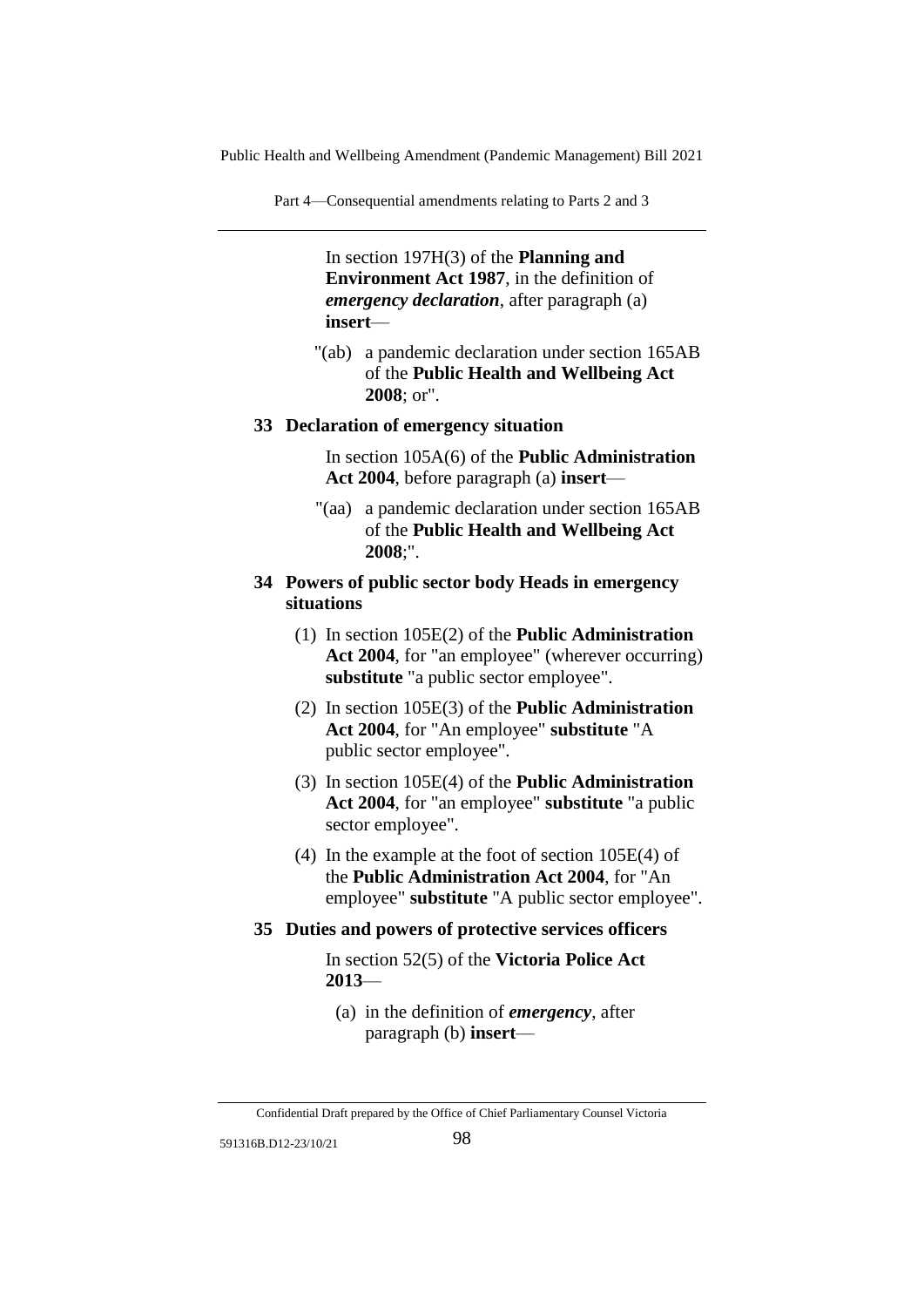Part 4—Consequential amendments relating to Parts 2 and 3

- "(ba) a pandemic declaration being made under section 165AB of the **Public Health and Wellbeing Act 2008**; or";
- (b) in the definition of *emergency area*, after paragraph (b) **insert**—
	- "(ba) in the case of a pandemic declaration being made under section 165AB of the **Public Health and Wellbeing Act 2008**, the pandemic management area to which the declaration applies; or".

## **Division 2—Consequential amendment that commences on 16 December 2021**

- **36 Declaration of a state of emergency**
	- (1) In section 198(7)(c) of the Principal Act **omit** all the words and phrases from and including "or" to and including "21 months".
	- (2) Subsections 198(8A) and (8B) of the Principal Act, **repeal** the subsections.

## **Division 3—Consequential amendments relating to Part 3**

## **37 Definitions**

In section 3 of the **Fines Reform Act 2014**, after paragraph (a) of the definition of *fines application* **insert**—

"(ab) an application under section 165CZ(1) of the **Public Health and Wellbeing Act 2008**; or.

#### **38 Functions and powers of the Director**

After section 5(2)(hb) of the **Fines Reform Act 2014 insert**—

Confidential Draft prepared by the Office of Chief Parliamentary Counsel Victoria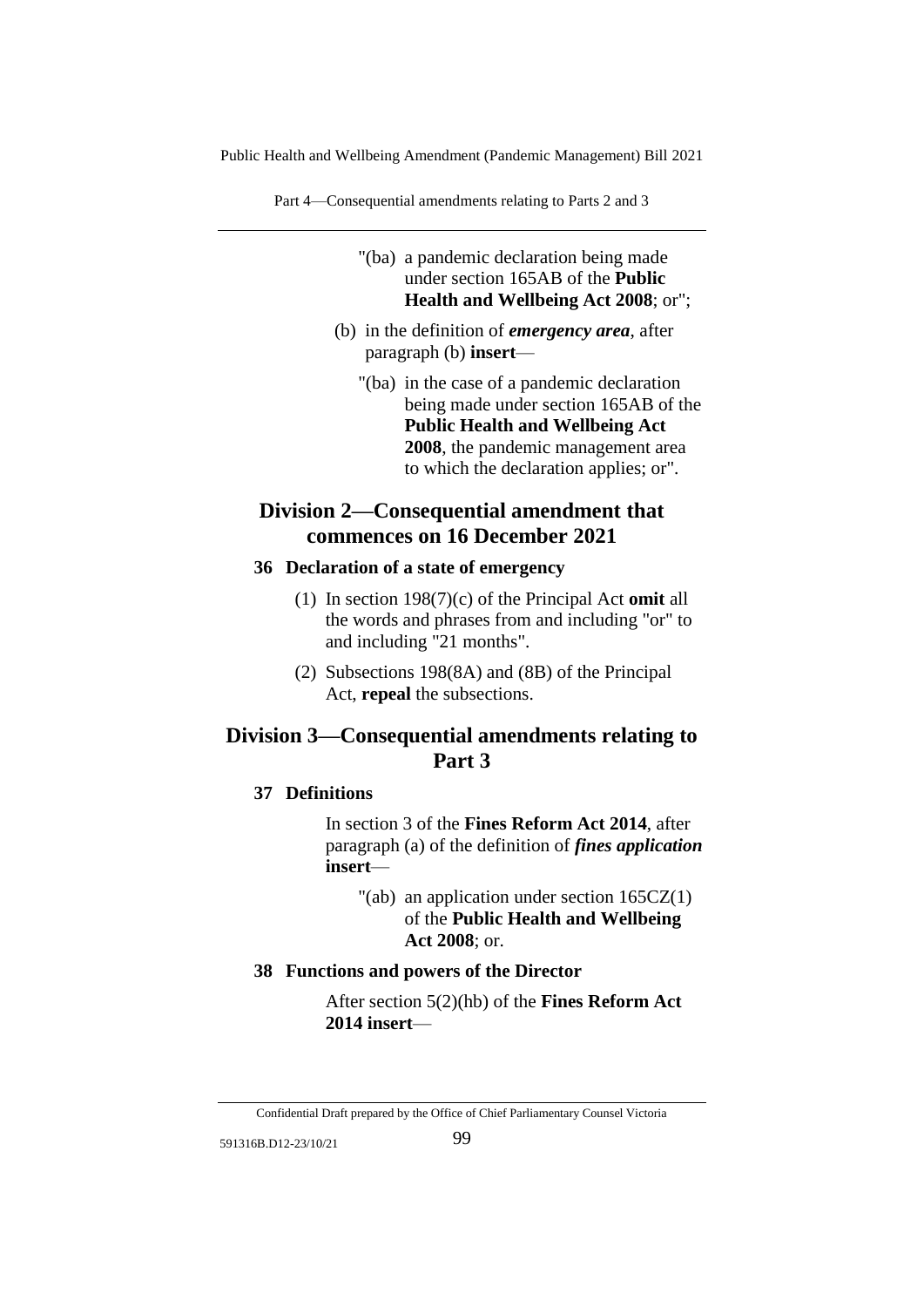Part 4—Consequential amendments relating to Parts 2 and 3

"(hc) to perform functions under Part 8B of the **Public Health and Wellbeing Act 2008**;".

## **39 Delegation**

- (1) In section 8(1) of the **Fines Reform Act 2014** for "or the **Infringements Act 2006**" (wherever occurring) **substitute** ", the **Infringements Act 2006** or Part 8B of the **Public Health and Wellbeing Act 2008**".
- (2) In section 8(2) of the **Fines Reform Act 2014** after "Part 5" **insert** "", or under Part 8B of the **Public Health and Wellbeing Act 2008**, ".
- (3) After section 8(2) of the **Fines Reform Act 2014 insert**—
	- "(2A) The Director may delegate any powers or functions under Part 8B of the **Public Health and Wellbeing Act 2008** other than this power of delegation to a contractor within the meaning of section 173A of this Act".

#### **40 Extended period for registration**

After subsection 17(c) of the **Fines Reform Act 2014 insert**—

"(ca) in the case of an applicant for determination under section 165DC(1) of the **Public Health and Wellbeing Act 2008**, in respect of which a direction has been given to an enforcement agency under section  $165DB(1)(b)$ , no more than 6 months after the date of service of the notice of the outcome of the application given to the applicant under section 165DD(2)(a) or 165DE(2)(a), as the case requires; or".

Confidential Draft prepared by the Office of Chief Parliamentary Counsel Victoria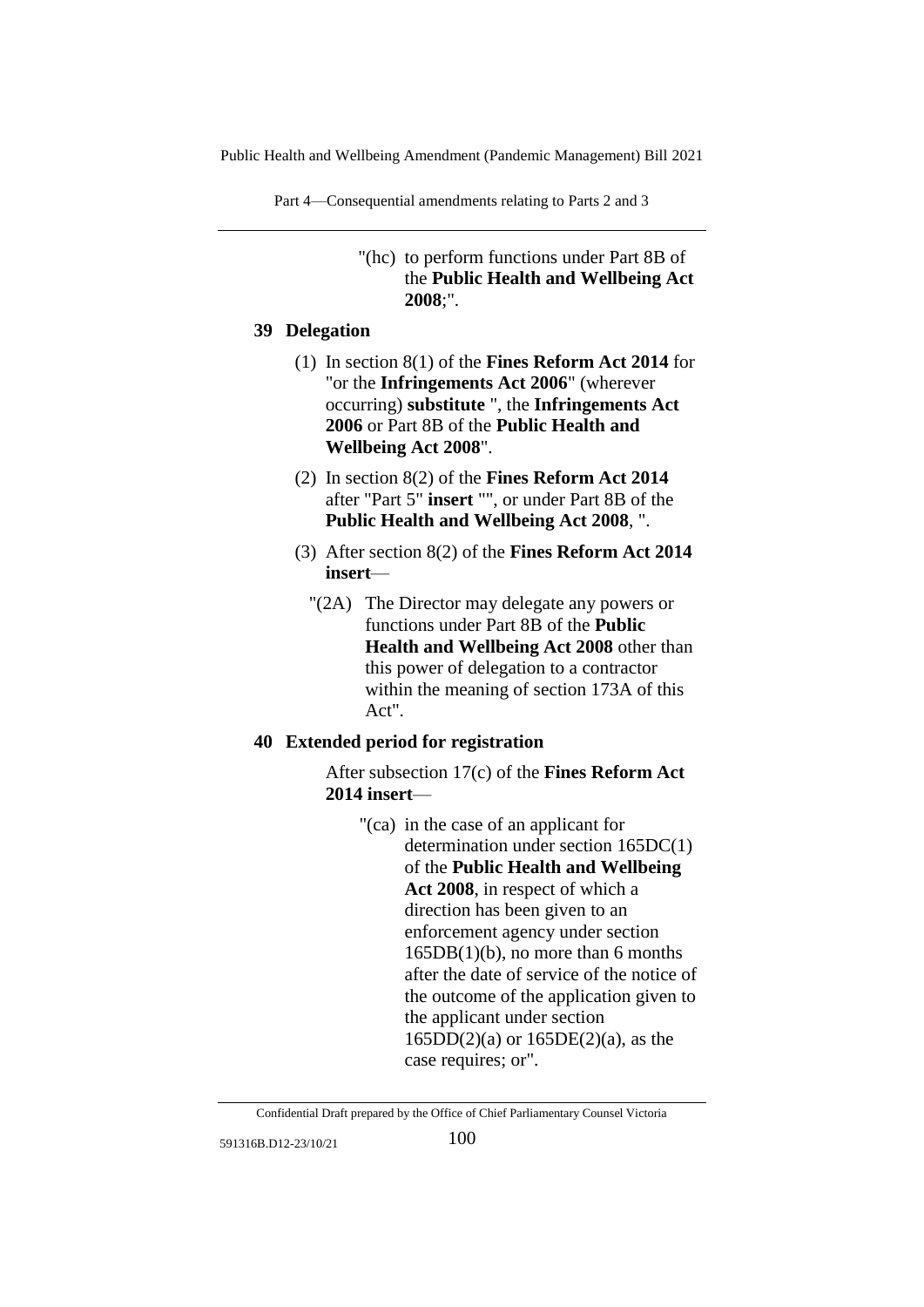Part 4—Consequential amendments relating to Parts 2 and 3

## **41 Delegation**

(1) In section 184 of the **Fines Reform Act 2014** after "Act" **insert** "or under Part 8B of the **Public Health and Wellbeing Act 2008**".

Confidential Draft prepared by the Office of Chief Parliamentary Counsel Victoria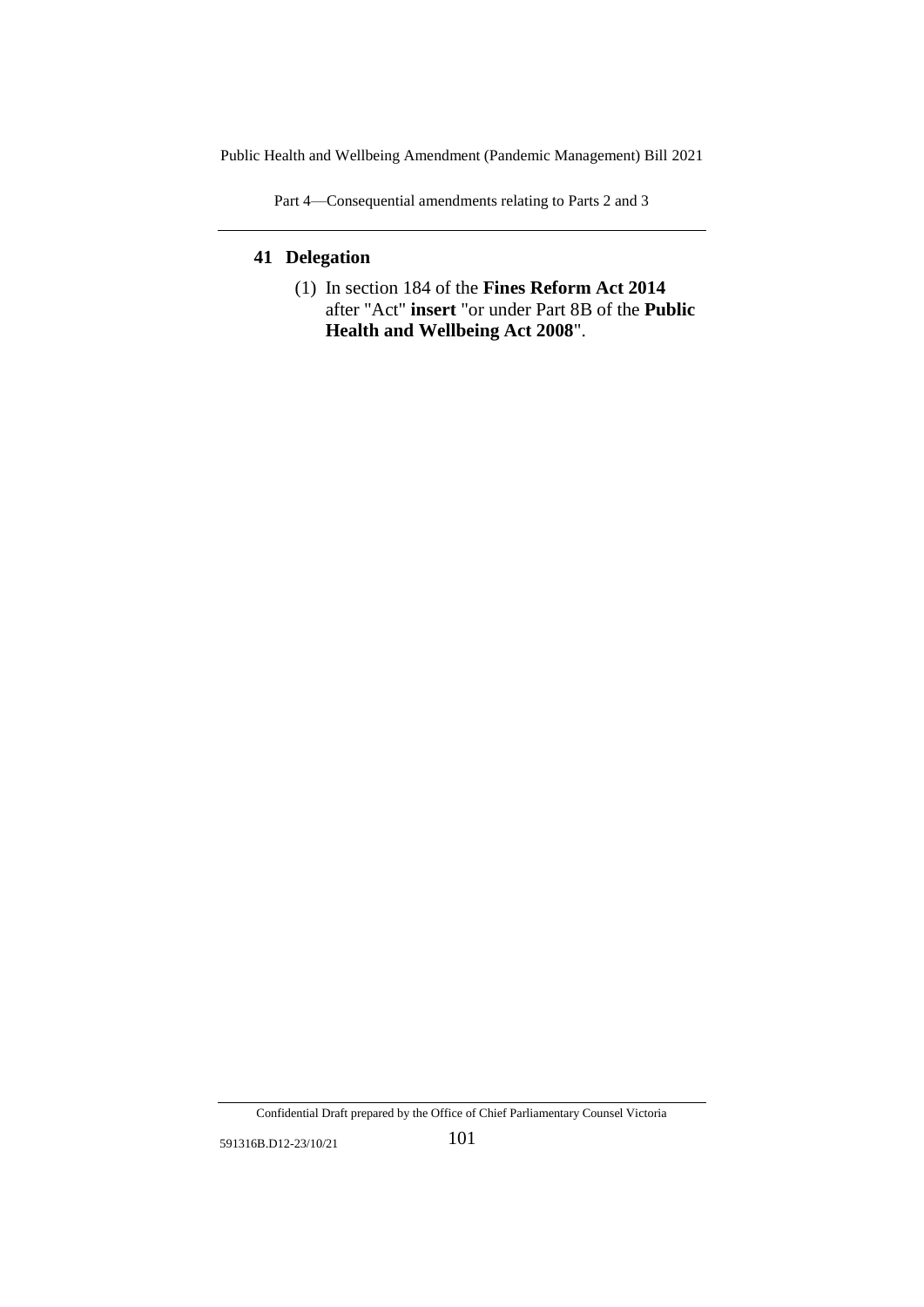Part 4—Consequential amendments relating to Parts 2 and 3

Confidential Draft prepared by the Office of Chief Parliamentary Counsel Victoria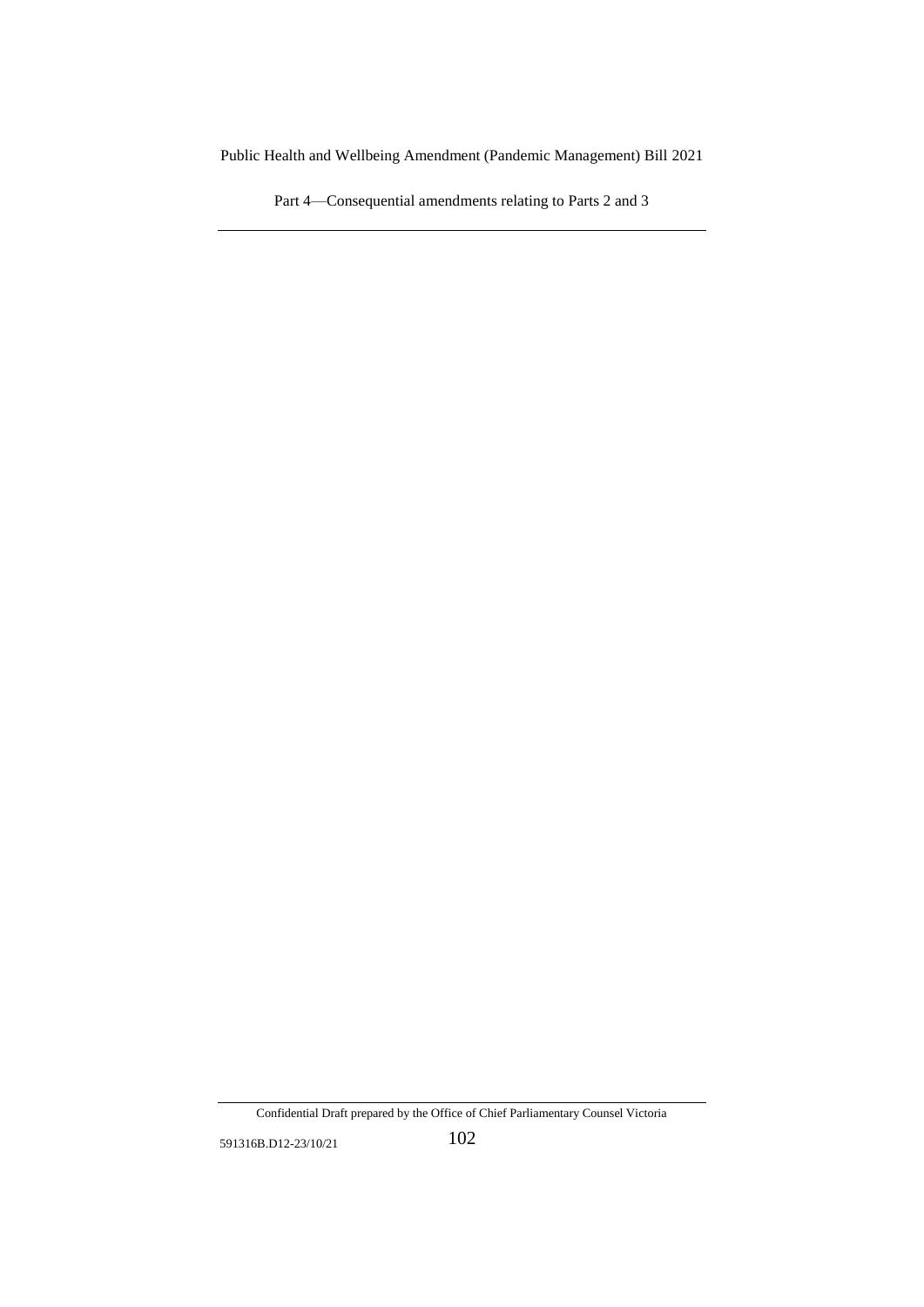Part 4—Consequential amendments relating to Parts 2 and 3

Confidential Draft prepared by the Office of Chief Parliamentary Counsel Victoria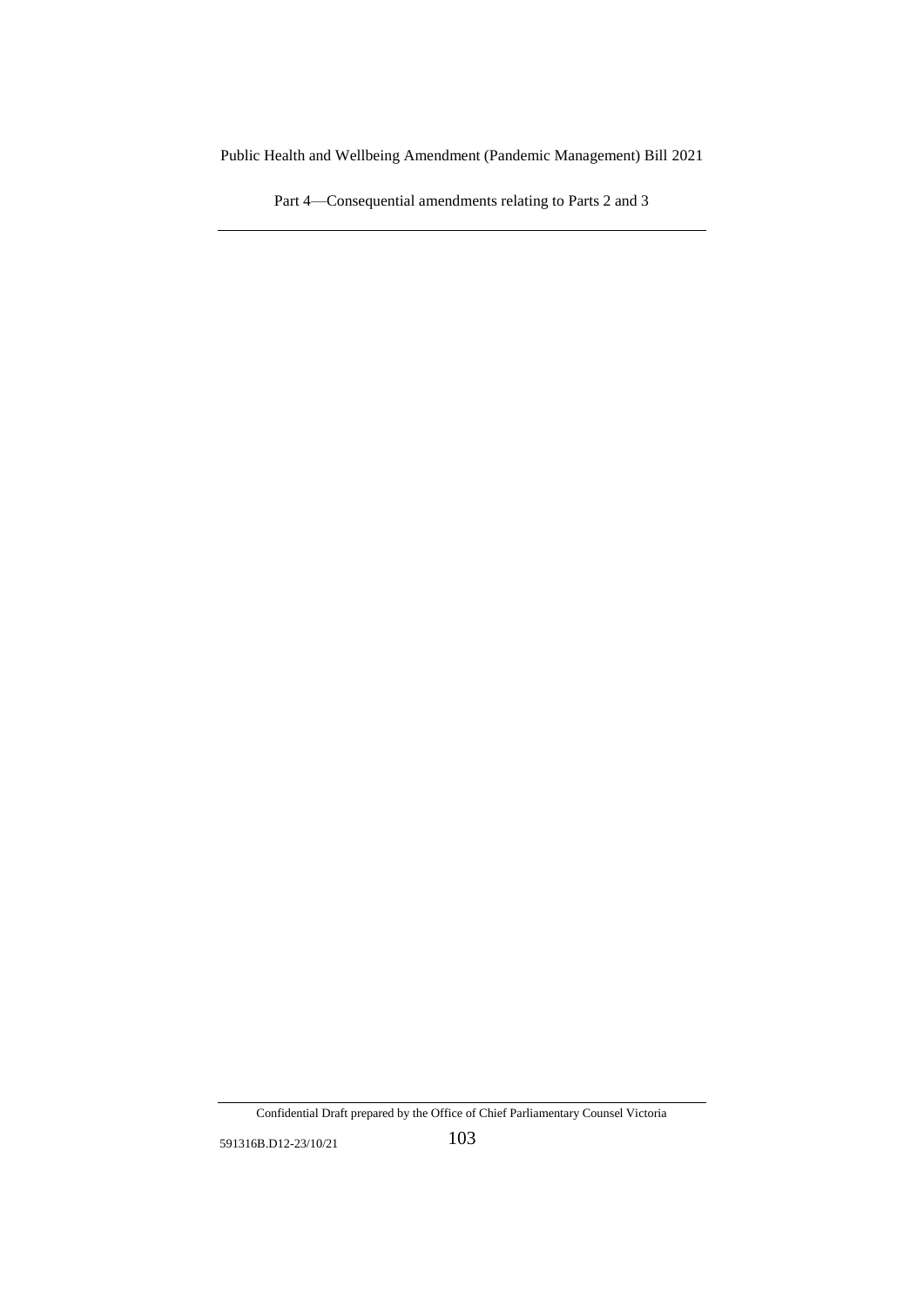Part 5—Amendments relating to quarantine detention fees during the COVID-19 pandemic

## **Part 5—Amendments relating to quarantine detention fees during the COVID-19 pandemic**

## **Division 1—Certain requirements disapplied**

#### **42 Section 238D substituted**

For section 238D of the Principal Act **substitute**—

### "**238D Certain requirements under Subordinate Legislation Act 1994 disapplied**

The following are not required for the first proposed statutory rule that is to be made under section 238A, 238B or 238C after the commencement of section 42 of the **Public Health and Wellbeing Amendment (Pandemic Management) Act 2021**—

- (a) consultation under section 6 of the **Subordinate Legislation Act 1994**;
- (b) preparation of a regulatory impact statement under section 7 of the **Subordinate Legislation Act 1994**.".

## **Division 2—Other matters**

## **43 Waiver of fees payable in relation to quarantine detention**

In section 238B of the Principal Act, after "section 259" **insert** "or 260A"

#### **44 Section 238E repealed**

Section 238E of the Principal Act is **repealed**.

### **45 New sections 248A and 248B inserted**

At the end of Part 12 of the Principal Act **insert**—

Confidential Draft prepared by the Office of Chief Parliamentary Counsel Victoria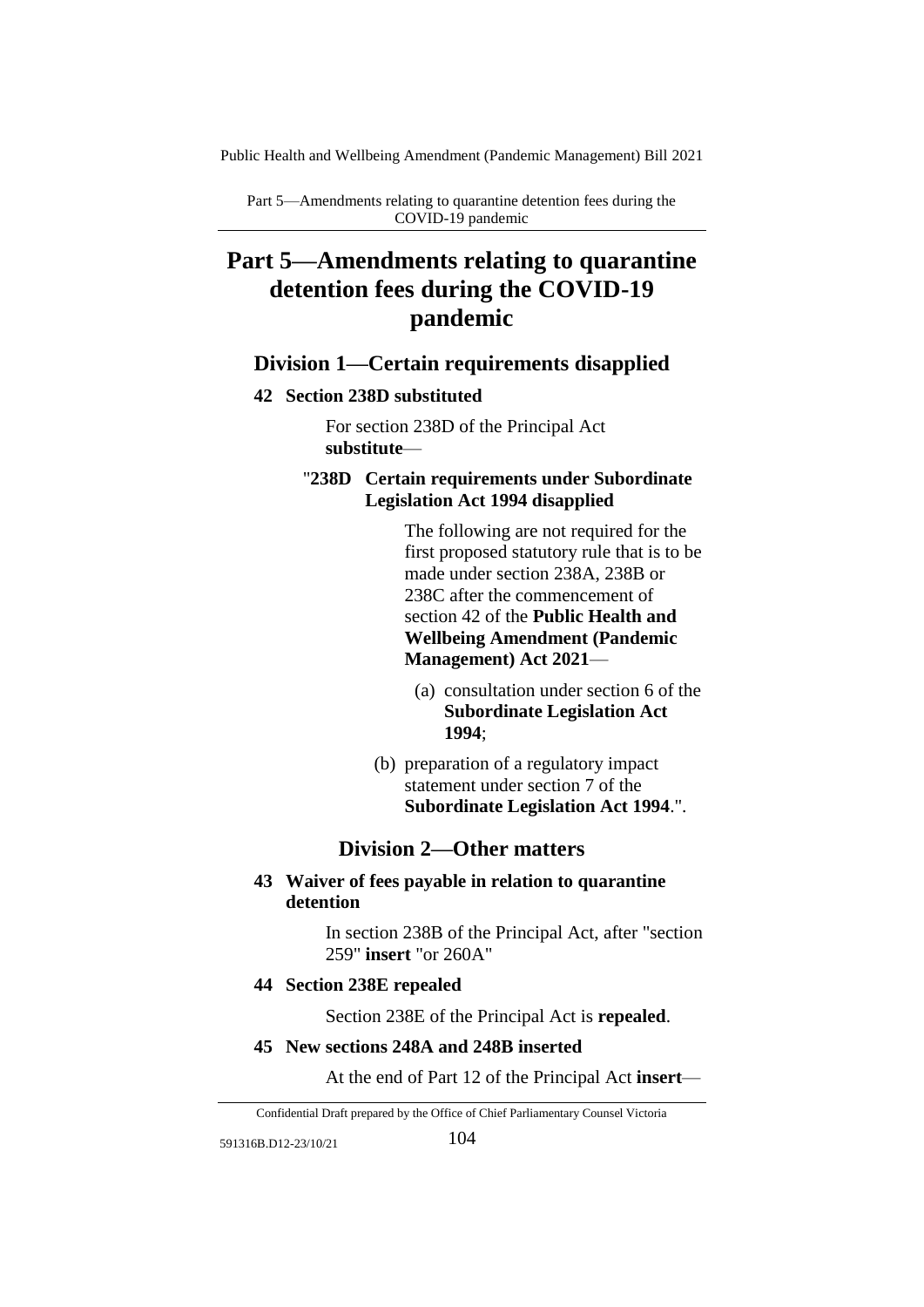Part 5—Amendments relating to quarantine detention fees during the COVID-19 pandemic

## "**248A Transitional provision—meaning of**  *quarantined person*

If a person is a quarantined person within the meaning of section 256 immediately before the commencement of section 47 of the **Public Health and Wellbeing Amendment (Pandemic Management) Act 2021**, the person is taken to be a quarantined person within the meaning of section 256 after that commencement.

## **248B Transitional provision—payment reminder notices for unpaid quarantine detention fees**

If a person is liable to pay fees under section 257 and an amount of the fees remains unpaid immediately before the commencement of section 52 of the **Public Health and Wellbeing Amendment (Pandemic Management) Act 2021**, COVID-19 Quarantine Victoria may issue payment reminder notices to the person in accordance with sections 260B and 260C as if the person became liable to pay the fees on or after that commencement.".

#### **46 Definitions**

In section 255 of the Principal Act—

- (a) **insert** the following definitions—
	- "*contact details*, in relation to a person liable to pay fees under section 257, means the following—
		- (a) the person's telephone number;
		- (b) the person's email address;

Confidential Draft prepared by the Office of Chief Parliamentary Counsel Victoria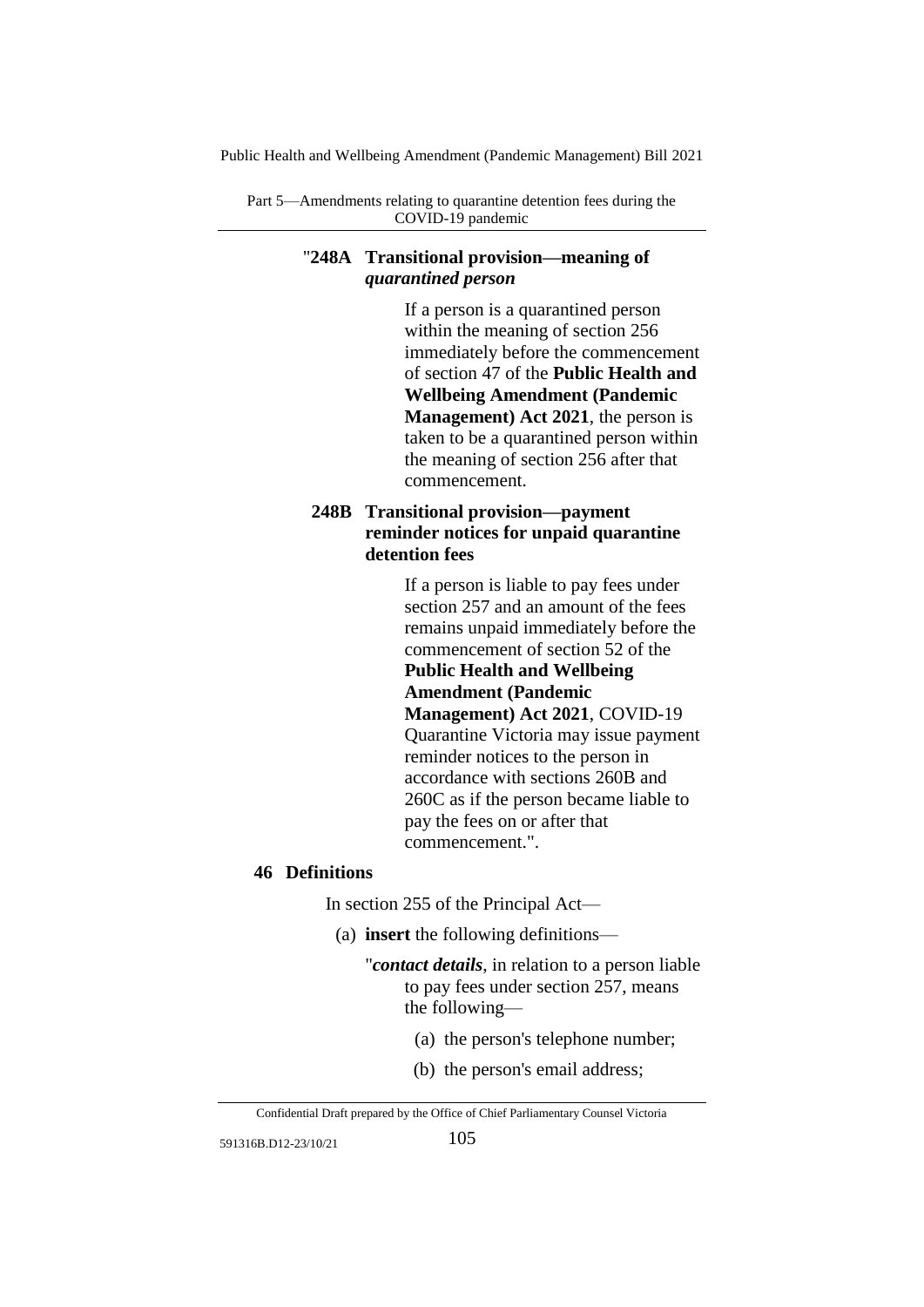Part 5—Amendments relating to quarantine detention fees during the COVID-19 pandemic

(c) the person's postal address;

*first payment reminder notice* means a payment reminder notice issued under section 260B;

- *further payment reminder notice* means a payment reminder notice issued under section 260C;";
- (b) for the definition of *specified place of detention* **substitute**—

"*specified place of detention*, in relation to a quarantined person, means the place where the quarantined person is to be detained as specified—

- (a) by an authorised officer under section  $200(1)$ ; or
- (b) in a pandemic order under section 165AI or by an authorised officer in the exercise of a pandemic management order power under section  $165B(1)(b)$ ;
- (c) by an authorised officer in the exercise of a pandemic management general power under  $165BA(1)(b)$ ;".

### **47 Meaning of** *quarantined person*

For section 256(b) of the Principal Act **substitute**—

- "(b) who, for the purpose of eliminating or reducing the serious risk to public health posed by the COVID-19 pandemic, is detained—
	- (i) under section  $200(1)$ , on or after 7 December 2020, at a place specified by

Confidential Draft prepared by the Office of Chief Parliamentary Counsel Victoria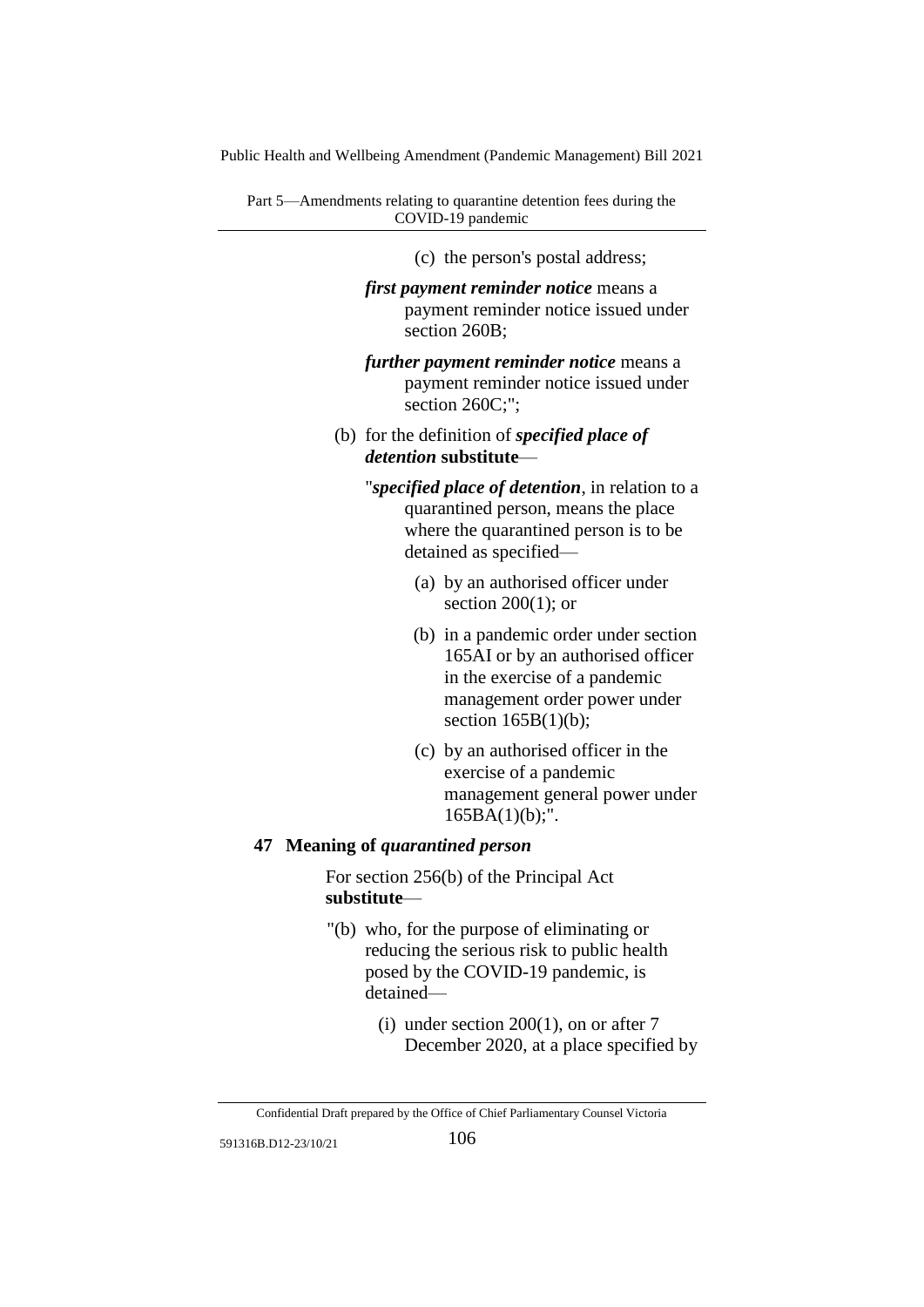Part 5—Amendments relating to quarantine detention fees during the COVID-19 pandemic

> an authorised officer pursuant to that section; or

(ii) under section  $165B(1)(b)$  or  $165BA(1)(b)$  at a place specified in a pandemic order or by an authorised officer.".

### **48 Liability to pay quarantine detention fees**

After section 257(3) of the Principal Act **insert**—

 $"$ (4) Despite subsections (1), (2) and (3), if any other person has provided written notice to COVID-19 Quarantine Victoria stating that the person accepts liability to pay to the State the prescribed fees relating to a quarantined person's detention at a specified place of detention, that other person is liable to pay those fees.".

### **49 COVID-19 Quarantine Victoria to invoice quarantined persons for fees relating to detention**

- (1) In section 258(1) of the Principal Act, before "COVID-19" **insert** "Subject to subsection (1A),".
- (2) After section 258(1) of the Principal Act **insert**
	- "(1A) COVID-19 Quarantine Victoria is not required to give a person an invoice—
		- (a) if the fees prescribed for the purposes of section 257 that the person is liable to pay are nil; or
		- (b) if payment of all of the fees that the person is liable to pay is waived under section 260A; or
		- (c) in any other prescribed circumstance.".

### **50 New section 258A inserted**

After section 258 of the Principal Act **insert**—

Confidential Draft prepared by the Office of Chief Parliamentary Counsel Victoria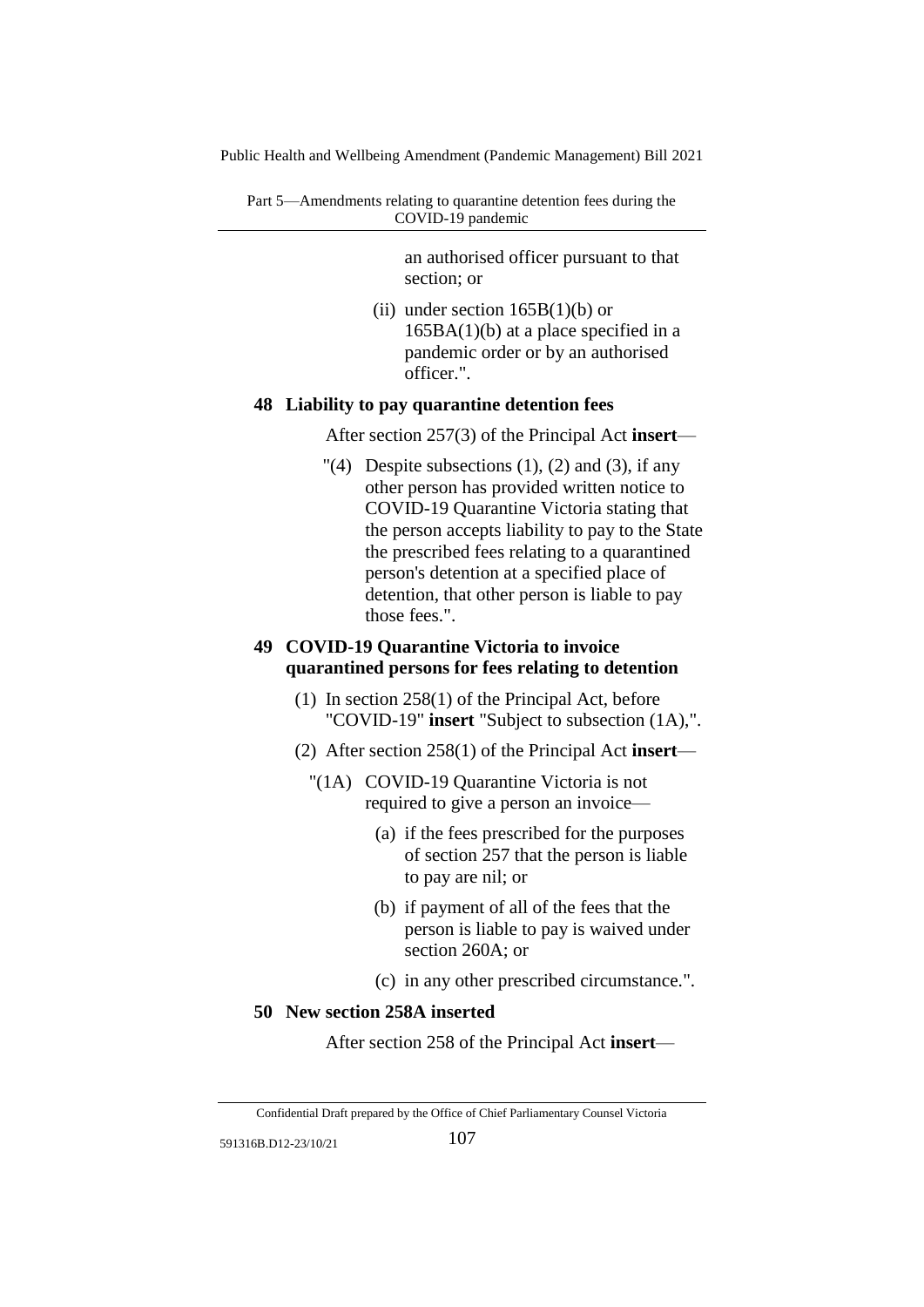Part 5—Amendments relating to quarantine detention fees during the COVID-19 pandemic

### "**258A COVID-19 Quarantine Victoria may obtain contact details required**

- (1) COVID-19 Quarantine Victoria may request a prescribed body to provide it with the contact details of a person liable to pay fees under section 257 if COVID-19 Quarantine Victoria—
	- (a) requires those details to give the person an invoice under section 258; and
	- (b) has made reasonable attempts to obtain those details from the person directly; and
	- (c) despite its reasonable attempts, has not obtained those details.
- (2) A prescribed body may provide COVID-19 Quarantine Victoria with the contact details requested if it is satisfied that the request has been made in accordance with subsection (1).
- (3) COVID-19 Quarantine Victoria may only use or disclose a person's contact details provided under subsection (2)—
	- (a) to give the person an invoice under section 258; or
	- (b) to recover fees that the person is liable to pay under section 257; or
	- (c) for another purpose permitted by law.
- (4) For the purposes of the **Privacy and Data Protection Act 2014** and any other Act—
	- (a) the provision of a person's contact details under subsection (2) is

591316B.D12-23/10/21 108

Confidential Draft prepared by the Office of Chief Parliamentary Counsel Victoria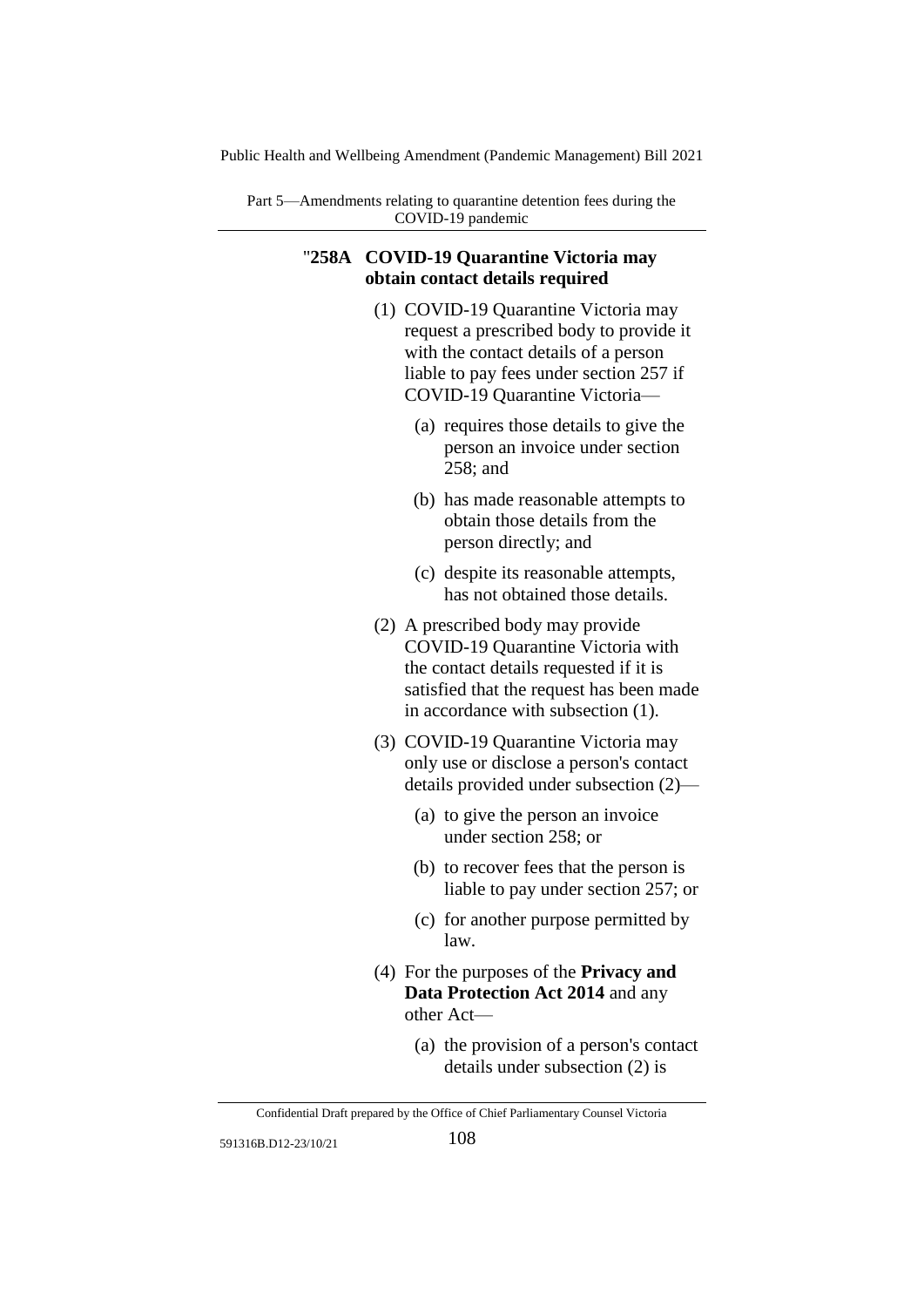| Part 5—Amendments relating to quarantine detention fees during the |
|--------------------------------------------------------------------|
| COVID-19 pandemic                                                  |

taken to be a disclosure authorised by law; and

- (b) the use or disclosure of a person's contact details under subsection (3) is taken to be a use or disclosure authorised by law.
- (5) Subject to this section, COVID-19 Quarantine Victoria must comply with the Information Privacy Principles in respect of the use and disclosure of a person's contact details.".

### **51 Waiver of fees**

(1) For the heading to section 259 of the Principal Act **substitute**—

### "**Waiver of fees—application**".

(2) In section 259(1) of the Principal Act, after "section 257" **insert** ", other than a person liable under section 257(4),".

### **52 New sections 260A to 260D inserted**

After section 260 of the Principal Act **insert**—

### "**260A Waiver of fees—own initiative**

- (1) On its own initiative and having regard to any prescribed matters or circumstances, COVID-19 Quarantine Victoria may waive payment of all or part of the fees that a person is liable to pay under section 257.
- (2) Subject to subsection (3), COVID-19 Quarantine Victoria must give notice of a waiver under subsection (1) in accordance with the regulations.
- (3) COVID-19 Quarantine Victoria is not required to give notice of a waiver under subsection (1)—

Confidential Draft prepared by the Office of Chief Parliamentary Counsel Victoria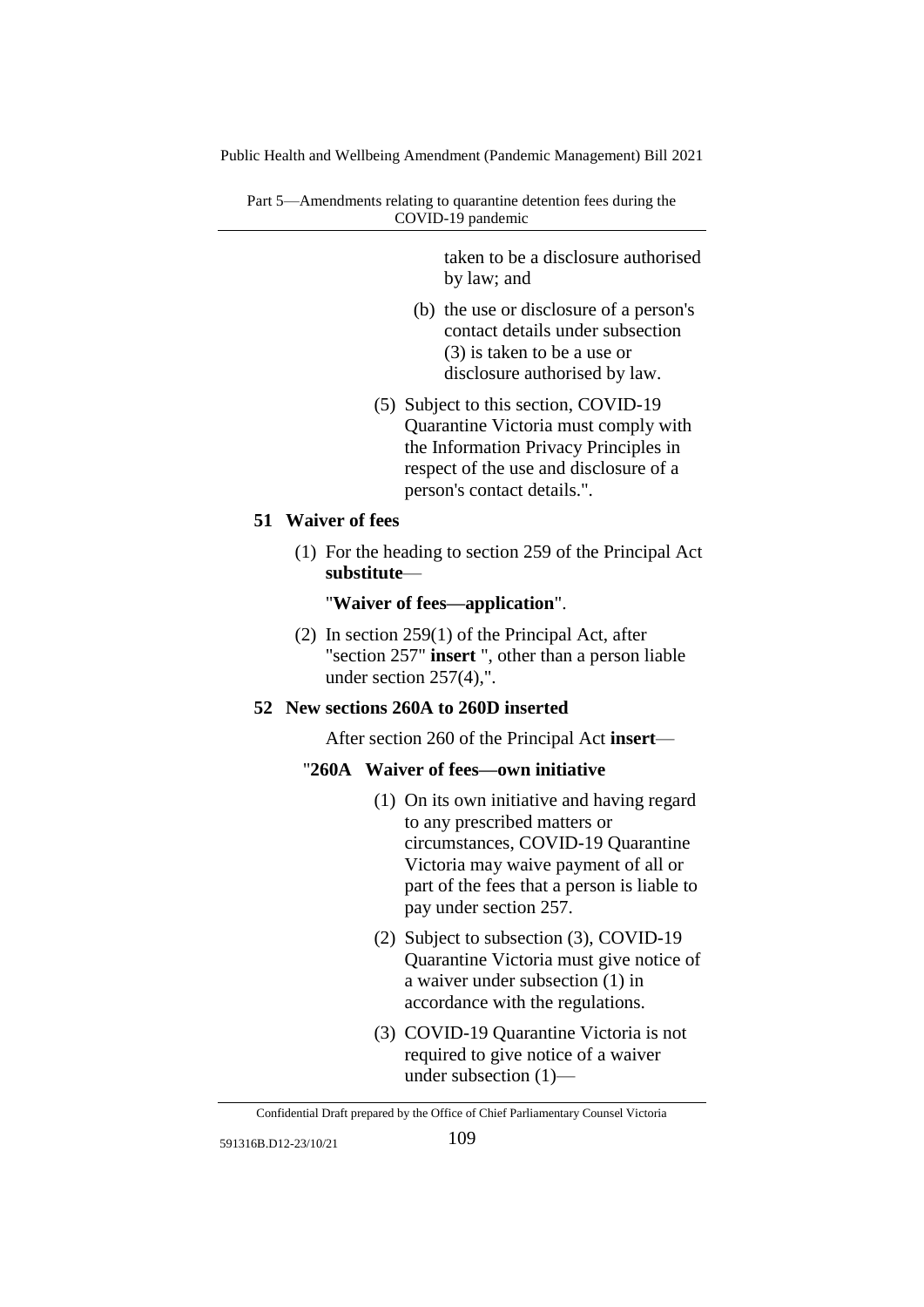Part 5—Amendments relating to quarantine detention fees during the COVID-19 pandemic

- (a) if it is impractical or inappropriate to do so; or
- (b) in the prescribed circumstances.
- (4) A notice required under subsection (2) must contain the prescribed information (if any).

#### **260B Issue of first payment reminder notice**

- (1) COVID-19 Quarantine Victoria may issue a first payment reminder notice to a person who is liable to pay fees under section 257 if—
	- (a) an invoice has been given to the person in accordance with section 258; and
	- (b) the relevant date by which an amount of the fees must be paid has passed; and
	- (c) that amount of the fees has not been paid in full; and
	- (d) there are no pending waiver applications or payment plan applications relating to that amount of the fees.
- (2) For the purposes of subsection  $(1)(b)$ , the relevant date is—
	- (a) if any waiver applications or payment plan applications have been made relating to that amount of the fees, the date specified for that amount in the most recent decision of COVID-19 Quarantine Victoria on an application relating to that amount; or

Confidential Draft prepared by the Office of Chief Parliamentary Counsel Victoria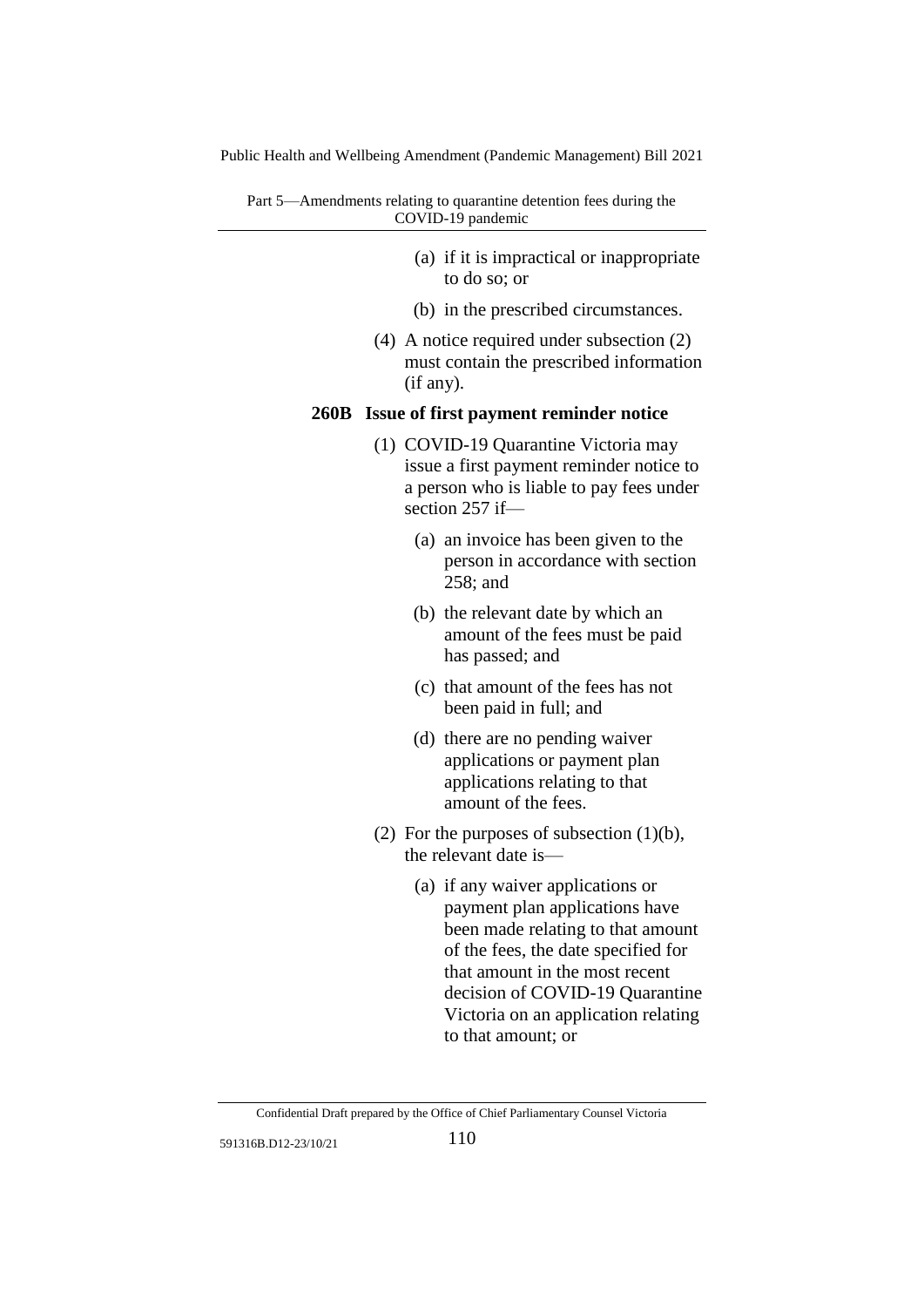| (b) in any other case, the date<br>specified in the invoice given<br>under section 258.<br>(3) If COVID-19 Quarantine Victoria<br>issues a first payment reminder notice<br>under subsection (1), the date by which<br>the person must pay the amount of the<br>fees is extended to the date specified in<br>the notice.<br>$(4)$ For the purposes of subsection $(3)$ , the<br>date specified in the first payment<br>reminder notice must be at least 30<br>days after the date on which the first<br>payment reminder notice is issued.<br>(5) A first payment reminder notice under<br>subsection $(1)$ must—<br>(a) be in writing; and<br>(b) explain the circumstances in<br>which the person may become<br>liable to pay the further payment<br>reminder notice fee under section<br>$260D$ ; and<br>(c) contain the prescribed information<br>(if any).<br>260C Issue of further payment reminder notice<br>(1) COVID-19 Quarantine Victoria may<br>issue a further payment reminder notice<br>to a person who is liable to pay fees<br>under section 257 if-<br>(a) the relevant date by which an<br>amount of the fees must be paid<br>(being an amount for which a first<br>payment reminder notice was<br>previously issued) has passed; and | $\mathsf{cov}\left( \mathsf{D-1}\right)$ pandemic |
|----------------------------------------------------------------------------------------------------------------------------------------------------------------------------------------------------------------------------------------------------------------------------------------------------------------------------------------------------------------------------------------------------------------------------------------------------------------------------------------------------------------------------------------------------------------------------------------------------------------------------------------------------------------------------------------------------------------------------------------------------------------------------------------------------------------------------------------------------------------------------------------------------------------------------------------------------------------------------------------------------------------------------------------------------------------------------------------------------------------------------------------------------------------------------------------------------------------------------------------------------------|---------------------------------------------------|
|                                                                                                                                                                                                                                                                                                                                                                                                                                                                                                                                                                                                                                                                                                                                                                                                                                                                                                                                                                                                                                                                                                                                                                                                                                                          |                                                   |
|                                                                                                                                                                                                                                                                                                                                                                                                                                                                                                                                                                                                                                                                                                                                                                                                                                                                                                                                                                                                                                                                                                                                                                                                                                                          |                                                   |
|                                                                                                                                                                                                                                                                                                                                                                                                                                                                                                                                                                                                                                                                                                                                                                                                                                                                                                                                                                                                                                                                                                                                                                                                                                                          |                                                   |
|                                                                                                                                                                                                                                                                                                                                                                                                                                                                                                                                                                                                                                                                                                                                                                                                                                                                                                                                                                                                                                                                                                                                                                                                                                                          |                                                   |
|                                                                                                                                                                                                                                                                                                                                                                                                                                                                                                                                                                                                                                                                                                                                                                                                                                                                                                                                                                                                                                                                                                                                                                                                                                                          |                                                   |
|                                                                                                                                                                                                                                                                                                                                                                                                                                                                                                                                                                                                                                                                                                                                                                                                                                                                                                                                                                                                                                                                                                                                                                                                                                                          |                                                   |
|                                                                                                                                                                                                                                                                                                                                                                                                                                                                                                                                                                                                                                                                                                                                                                                                                                                                                                                                                                                                                                                                                                                                                                                                                                                          |                                                   |
|                                                                                                                                                                                                                                                                                                                                                                                                                                                                                                                                                                                                                                                                                                                                                                                                                                                                                                                                                                                                                                                                                                                                                                                                                                                          |                                                   |
|                                                                                                                                                                                                                                                                                                                                                                                                                                                                                                                                                                                                                                                                                                                                                                                                                                                                                                                                                                                                                                                                                                                                                                                                                                                          |                                                   |
|                                                                                                                                                                                                                                                                                                                                                                                                                                                                                                                                                                                                                                                                                                                                                                                                                                                                                                                                                                                                                                                                                                                                                                                                                                                          |                                                   |

Part 5—Amendments relating to quarantine detention fees during the COVID-19 pandemic

591316B.D12-23/10/21 111

 $\overline{\phantom{a}}$ 

Confidential Draft prepared by the Office of Chief Parliamentary Counsel Victoria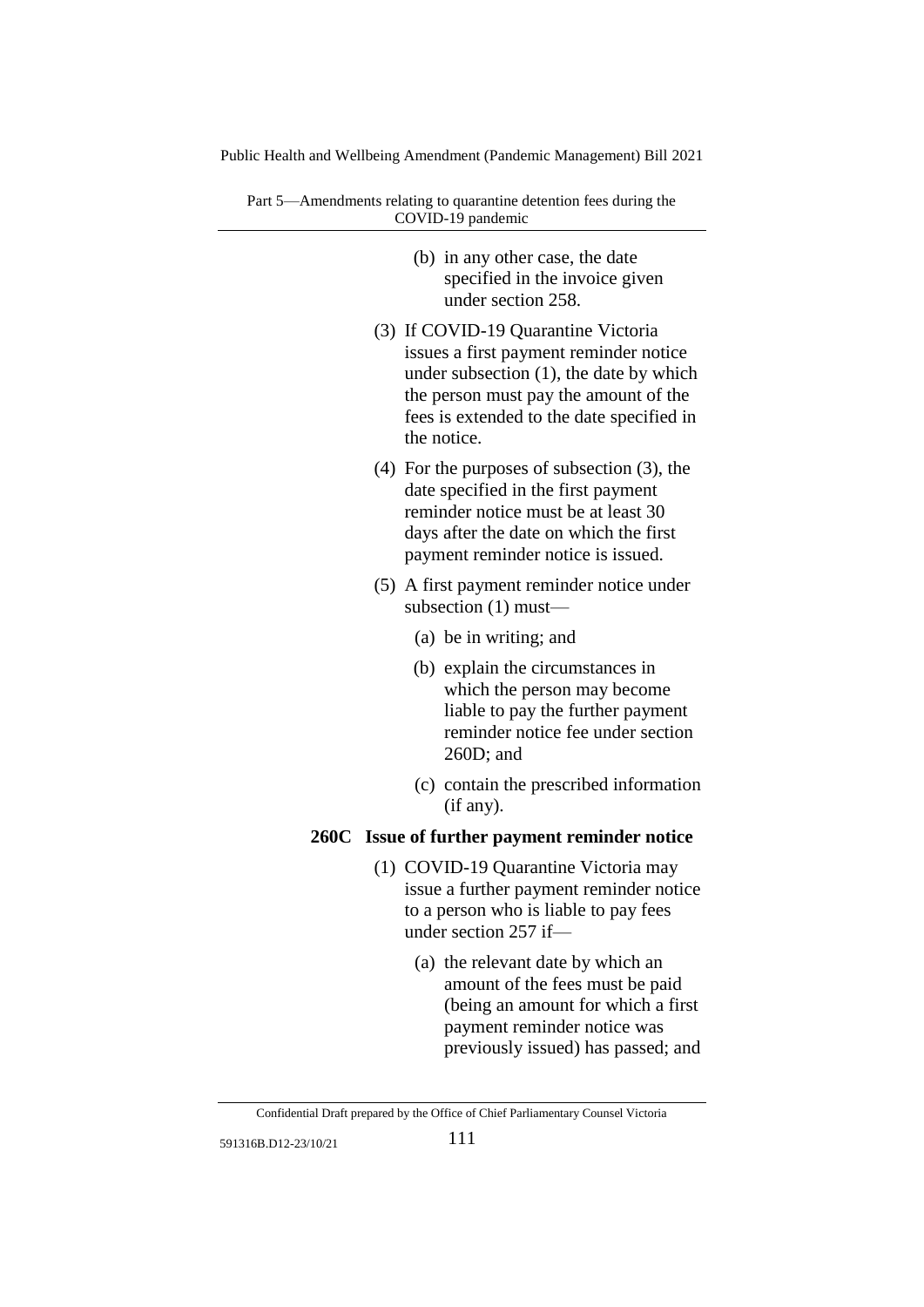| COVID-19 pandemic                                                                                                                                                                                                                                                                                                                                 |
|---------------------------------------------------------------------------------------------------------------------------------------------------------------------------------------------------------------------------------------------------------------------------------------------------------------------------------------------------|
| (b) that amount of the fees has not<br>been paid in full; and                                                                                                                                                                                                                                                                                     |
| (c) there are no pending waiver<br>applications or payment plan<br>applications relating to that<br>amount of the fees.                                                                                                                                                                                                                           |
| (2) For the purposes of subsection $(1)(a)$ ,<br>the relevant date is—                                                                                                                                                                                                                                                                            |
| (a) if any waiver applications or<br>payment plan applications have<br>been made relating to that amount<br>of the fees since the first payment<br>reminder notice was issued, the<br>date specified for that amount in<br>the most recent decision of<br><b>COVID-19 Quarantine Victoria</b><br>on an application relating to that<br>amount; or |
| (b) in any other case, the date<br>specified in the first payment<br>reminder notice.                                                                                                                                                                                                                                                             |
| (3) If COVID-19 Quarantine Victoria<br>issues a further payment reminder<br>notice under subsection (1), the date by<br>which the person must pay the amount<br>of the fees is extended to the date<br>specified in the notice.                                                                                                                   |
| $(4)$ For the purposes of subsection $(3)$ , the<br>date specified in the further payment<br>reminder notice must be at least 30<br>days after the date on which the further<br>payment reminder notice is issued.                                                                                                                                |
| (5) A further payment reminder notice<br>under subsection (1) must—                                                                                                                                                                                                                                                                               |
| $(a)$ he in writing and                                                                                                                                                                                                                                                                                                                           |

Part 5—Amendments relating to quarantine detention fees during the

(a) be in writing; and

Confidential Draft prepared by the Office of Chief Parliamentary Counsel Victoria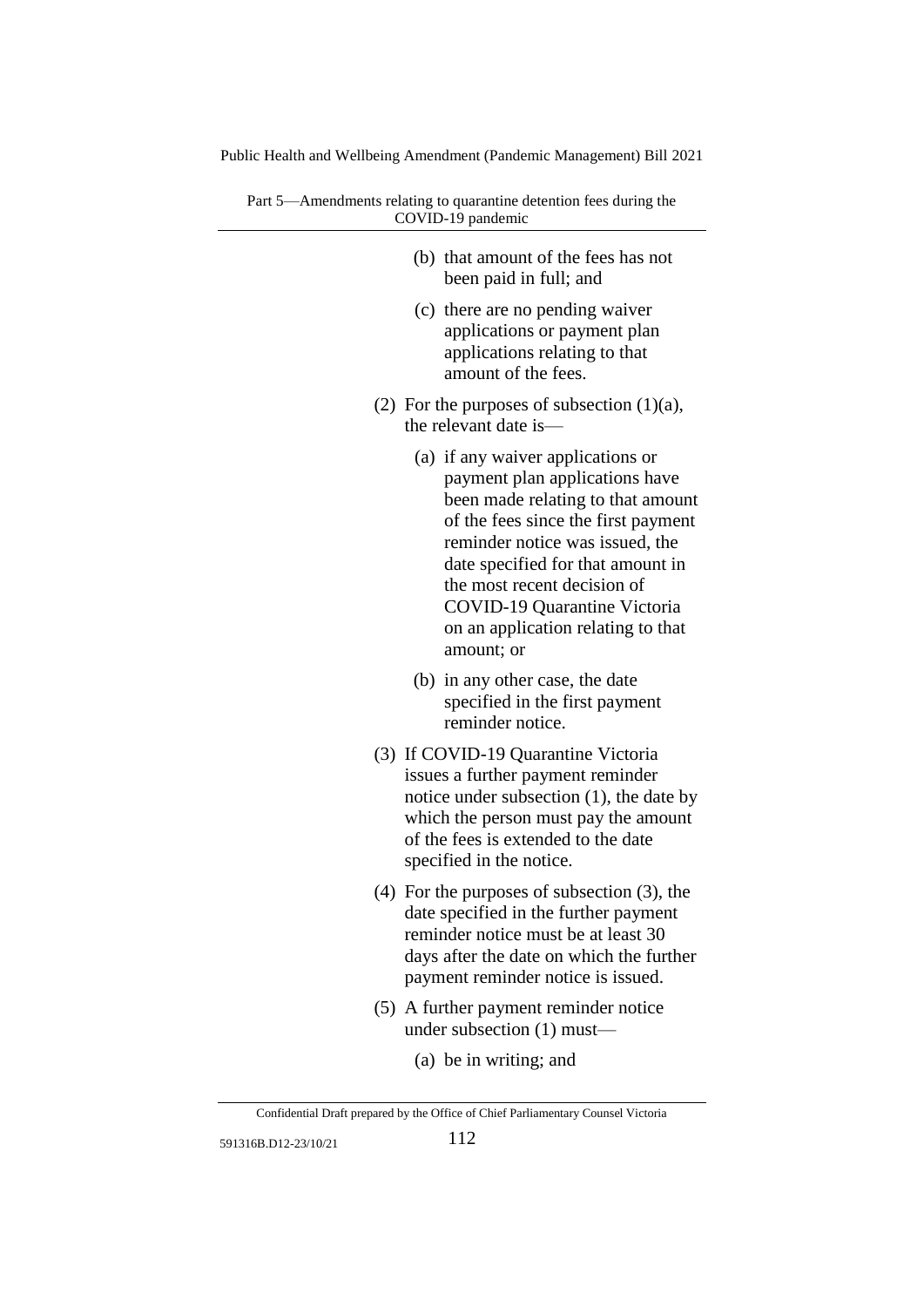| Part 5—Amendments relating to quarantine detention fees during the |
|--------------------------------------------------------------------|
| COVID-19 pandemic                                                  |

- (b) explain that the person is liable to pay the further payment reminder notice fee under section 260D in respect of that notice; and
- (c) contain the prescribed information (if any).
- (6) COVID-19 Quarantine Victoria must not issue more than one further payment reminder notice to a person under this section.

### **260D Further payment reminder notice fee**

- (1) A person issued with a further payment reminder notice under section 260C is liable to pay the prescribed further payment reminder notice fee in respect of that notice.
- (2) The prescribed further payment reminder notice fee—
	- (a) must be reasonably referrable to the costs incurred by the State in recovering the unpaid amount of the fees that the person is liable to pay under section 257; and
	- (b) on the issue of the further payment reminder notice, is added to and taken to be a part of the fees that the person is liable to pay under section 257.".

### **53 Payment of fees**

In section 261 of the Principal Act, after "259" **insert** "or 260A".

### **54 Section 264 repealed**

Section 264 of the Principal Act is **repealed**.

Confidential Draft prepared by the Office of Chief Parliamentary Counsel Victoria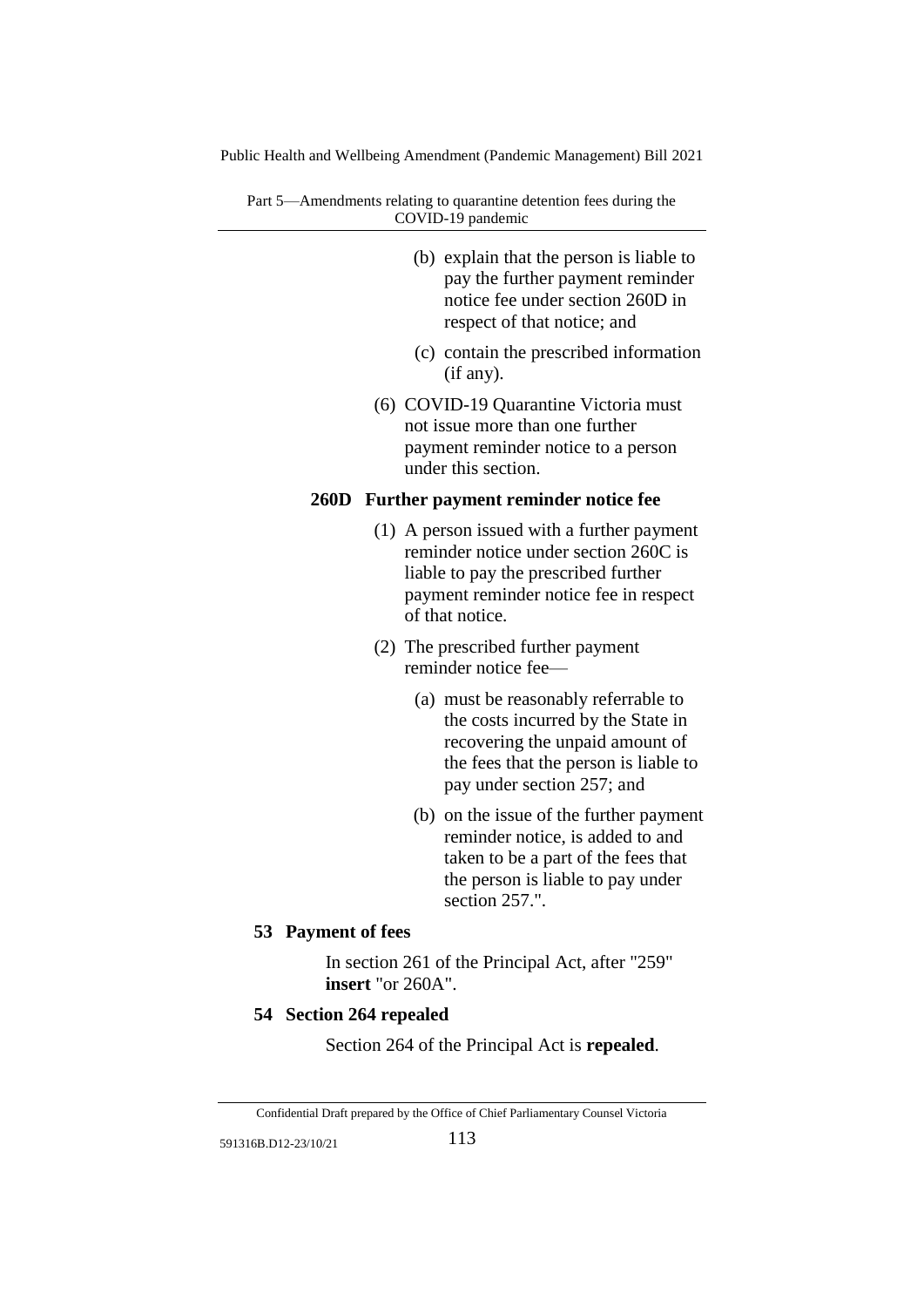Part 6—Amendment of Infringements Act 2006 and Fines Reform Act 2014

## **Part 6—Amendment of Infringements Act 2006 and Fines Reform Act 2014**

### **Division 1—Amendment of Infringements Act 2006**

### **55 Definition**

(1) In section 3(1) of the **Infringements Act 2006**, for the definition of *special circumstances*  **substitute**—

"*special circumstances* has the meaning given by section 3A:".

(2) Section 3(3) of the **Infringements Act 2006** is **repealed**.

### **56 New section 3A inserted**

After section 3 of the **Infringements Act 2006 insert**—

### "**3A Meaning of** *special circumstances*

- (1) In this Act, *special circumstances*, in relation to a person means—
	- (a) a mental or intellectual disability, disorder, disease or illness where the disability, disorder, disease or illness contributes to the person having a significantly reduced capacity to—
		- (i) understand that conduct constitutes an offence; or
		- (ii) control conduct that constitutes an offence; or
	- (b) a serious addiction to drugs, alcohol or a volatile substance within the meaning of section 57 of the **Drugs, Poisons and Controlled Substances Act 1981** where the serious addiction contributes

Confidential Draft prepared by the Office of Chief Parliamentary Counsel Victoria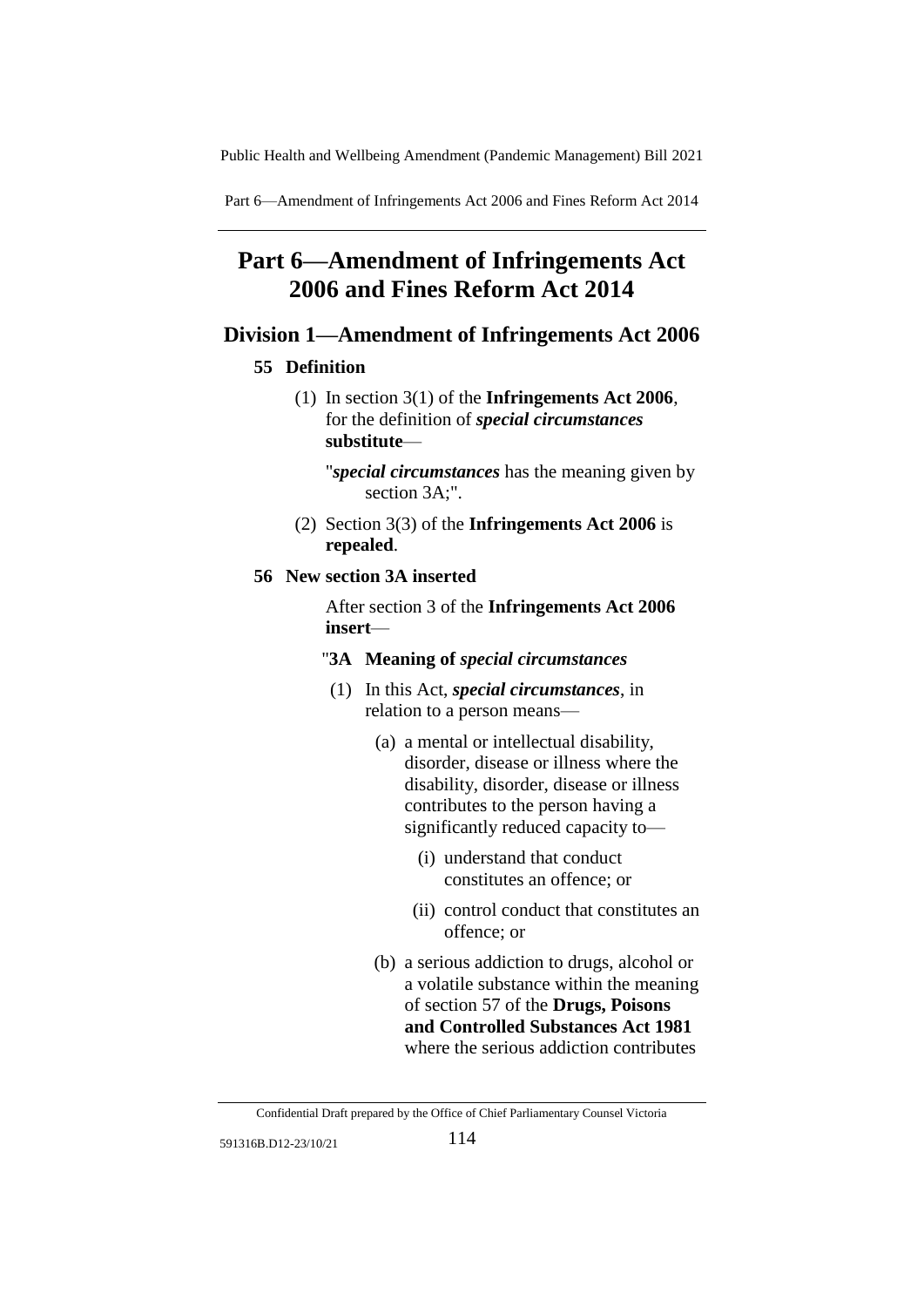Part 6—Amendment of Infringements Act 2006 and Fines Reform Act 2014

to the person having a significantly reduced capacity to—

- (i) understand that conduct constitutes an offence; or
- (ii) control conduct that constitutes an offence; or
- (c) homelessness determined in accordance with the prescribed criteria (if any) where the homelessness contributes to the person having a significantly reduced capacity to control conduct that constitutes an offence; or
- (d) family violence within the meaning of section 5 of the **Family Violence Protection Act 2008** where the person is a victim of family violence and the family violence contributes to the person having a significantly reduced capacity to control conduct that constitutes an offence; or
- (e) circumstances experienced by the person that—
	- (i) are long-term in nature; and
	- (ii) make it impracticable for the person to pay the infringement penalty and any applicable fees or otherwise deal with the infringement notice under this Act or the **Fines Reform Act 2014**; and
	- (iii) do not solely or predominantly relate to the person's financial circumstances.
- (2) Nothing in subsection (1) is to be taken as limiting any power of the Court to consider

Confidential Draft prepared by the Office of Chief Parliamentary Counsel Victoria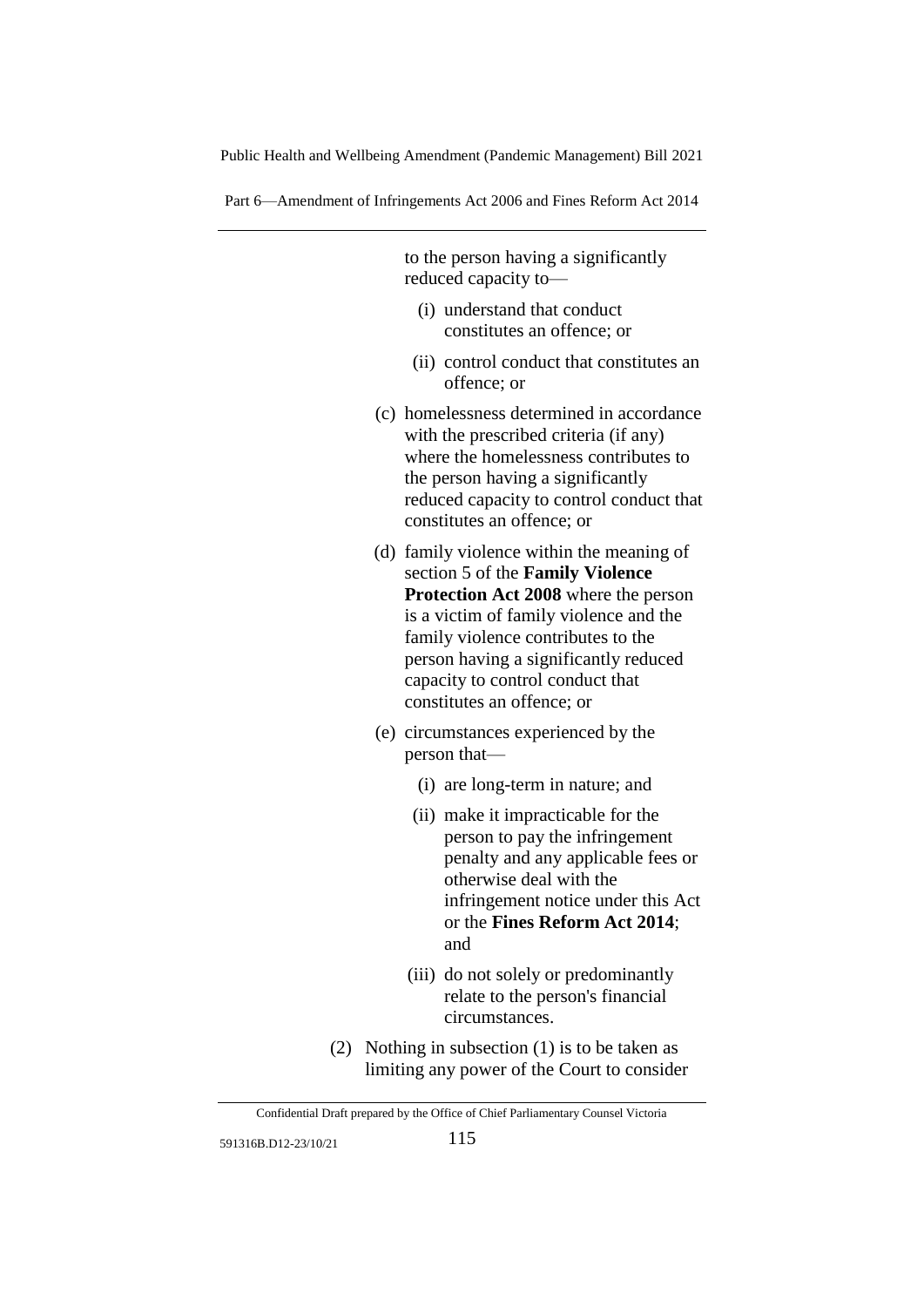Part 6—Amendment of Infringements Act 2006 and Fines Reform Act 2014

the circumstances of any person in a proceeding before the Court under this Act or any other Act.".

### **Division 2—Amendment of Fines Reform Act 2014**

### **57 FVS application**

For the note at the foot of section 10M(3) of the **Fines Reform Act 2014 substitute**—

"**Note**

See section 3A(1)(d) of the **Infringements Act 2006**.".

Confidential Draft prepared by the Office of Chief Parliamentary Counsel Victoria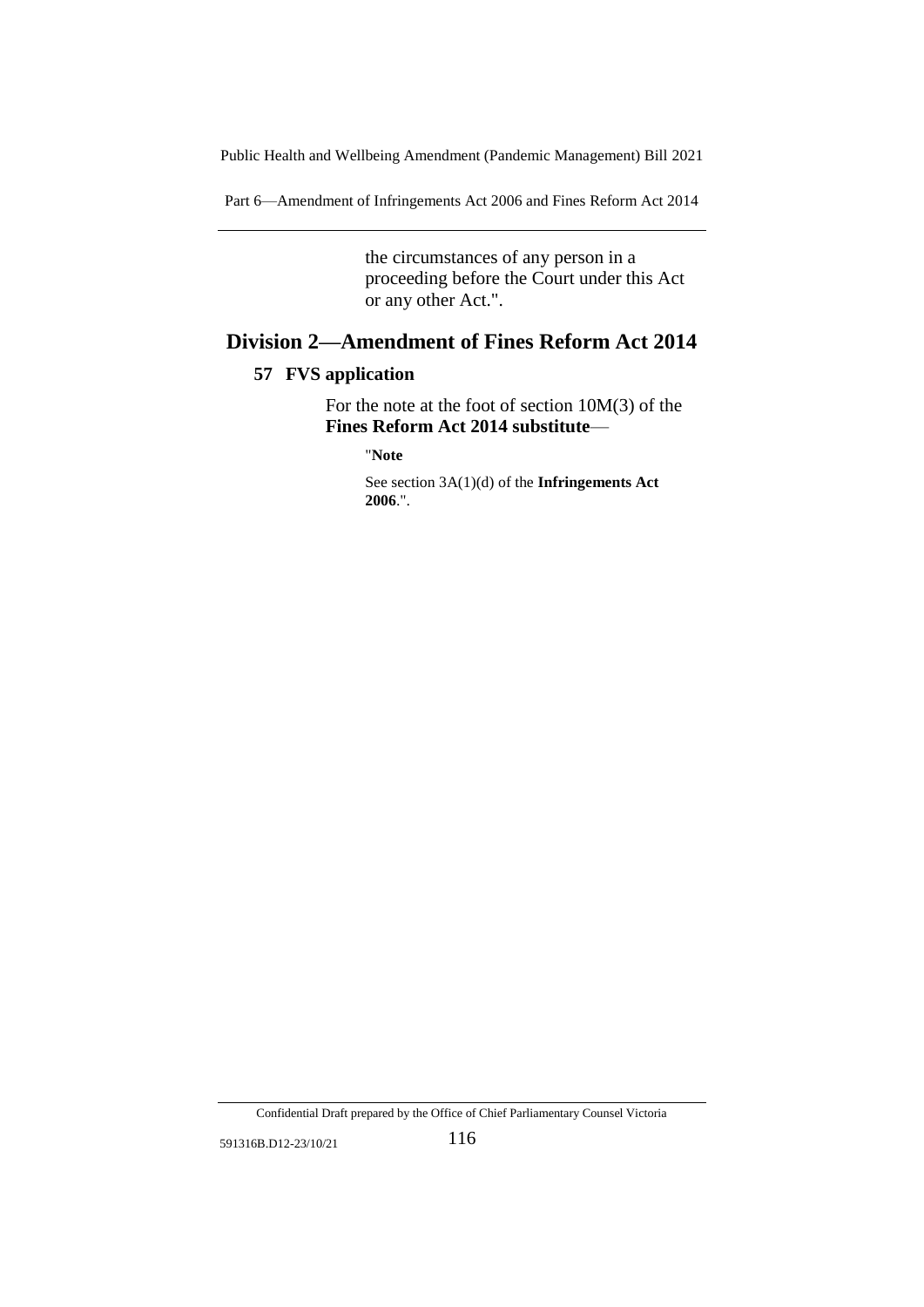Part 7—Repeal of this Act

### **Part 7—Repeal of this Act**

### **58 Repeal of this Act**

This Act is **repealed** on the first anniversary of the first day on which all of its provisions are in operation.

**Note**

The repeal of this Act does not affect the continuing operation of the amendments made by it (see section 15(1) of the **Interpretation of Legislation Act 1984**).

════════════════════════════════════

Confidential Draft prepared by the Office of Chief Parliamentary Counsel Victoria